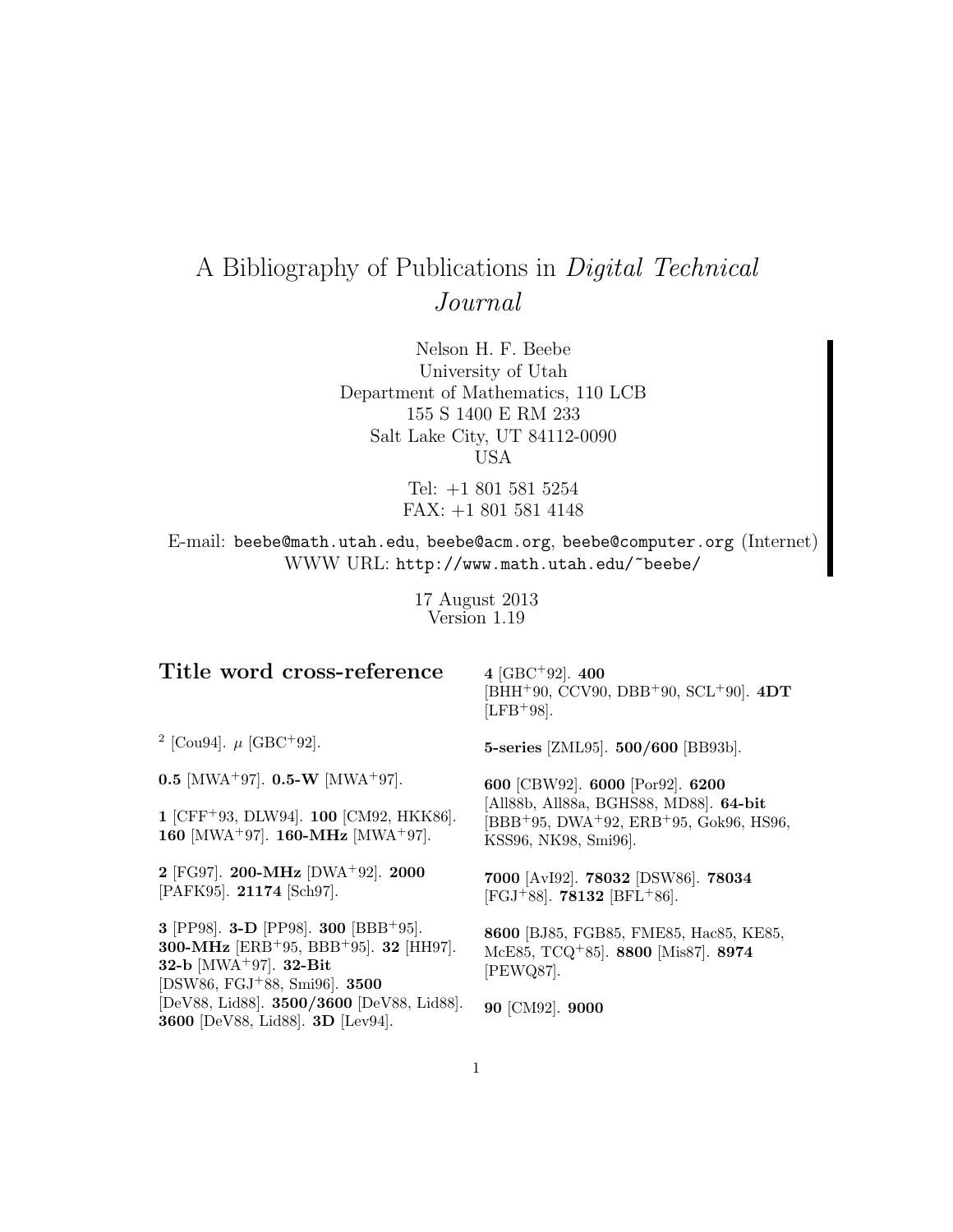[BH90, BBM<sup>+</sup>90, CBB<sup>+</sup>90, FFM90, GDL90].

**ACA** [Pat93]. **Accelerator** [SU96, Lev94]. **Accelerators** [PCCW91]. **Access** [BS98, JKP91, PKGV95, CJ90]. **ACCESS.bus** [Sic91]. **ACMSxp** [BCDW95]. **Ada** [BBM88, Con88]. **Adapter** [Jai91b, Kal91, Reg91, SW91]. **Adapters** [Bah96, CU96]. **Adding** [HB96, Smi96, Zar95]. **Addressable** [HS96]. **Addressing** [Hay93]. **Advances** [Ham98]. **aGlance** [Asc93b, Asc93a]. **aided** [BGHS88]. **Alias** [Rei98]. **Alpha** [BBB<sup>+</sup>95, Sit92, BS98, BNA98, CFF<sup>+</sup>93, CMS92, CGL98, Con92, CKF94, Cou94, ERB<sup>+</sup>95, HB96, KN95a, KBC<sup>+</sup>92, MBC<sup>+</sup>94, NK98, TCS92, WH97]. **Alpha-based** [BS98]. **AlphaServer** [CD96, Dam96, DKM96, FFG<sup>+</sup>95, GM95, Hay94, Her96, KSS96, Rus94, SHK<sup>+</sup>96]. **AlphaStation** [ZML95]. **AltaVista** [AW97, Shi97, SDLT97]. **among** [PP98]. **Analysis** [Cre94, JH86, Jai91b, Kal91, KS89, Rei98, RHD98, WNR96, DH89, Jai91a, KSS96, MPJK89]. **Analyzing** [BS98, PR96]. **Annotated** [Bre98]. **Application** [PP93, Sna91, Wal98]. **Application-level** [Wal98]. **Applications** [HBT93, JR89, KN95b, New95, PR96, PP98, ZHO91, BGM88, FG89, MB90, RFW93]. **Approach** [BK86, HMPW93, Law94, Por92]. **Arbitration** [rCQO87]. **Architectural** [All88b, MHS90, Win93]. **Architecture** [Bah96, BET91, CU96, DTW95, FG97, HKK86, Her96, HB96, LC92, LFB<sup>+</sup>98, New95, Reg91, Sic94, SHK<sup>+</sup>96, TCQ<sup>+</sup>85, AN90, McG90, PCS93, Sit92, Tra90, Duf87, JH86, LOP86]. **Architectures** [BS98]. **Area** [FY87, HKK86, MSK86, Swe91, Lea91]. **Array** [Sic94]. **ASIC** [BFG<sup>+</sup>95]. **Aspects** [Bat89, ACS88]. **Assessing** [Tho93]. **assurance** [JBD<sup>+</sup>92]. **Assuring** [GTH94]. **Audio** [Bah96, CU96, Pan93]. **Automated** [Tal95]. **Automatic** [IF98, Law94]. **Availability**

[BBDW87, RR91, RSW89, Lea91]. **Available** [CW96]. **Avoidance** [Wal98]. **AXP** [CKF94, AvI92, CFF<sup>+</sup>93, CMS92, CRB92, Con92, Cou94, DMR<sup>+</sup>94, DEK<sup>+</sup>92, GTH94, KBC<sup>+</sup>92, MSW92, MBC<sup>+</sup>94, Sit92, Tho93].

**b** [MWA<sup>+</sup>97]. **Back** [GBC<sup>+</sup>92]. **Back-end** [GBC<sup>+</sup>92]. **Backup** [GBD96]. **base** [VW89]. **based** [BS98, CHK98, DD93, Dav91, Gre88, KN95b]. **Basic** [Ham98]. **benchmark** [PSS96]. **between** [CM90]. **Bibliography** [Bre98]. **Binary** [HH97, SCK<sup>+</sup>92, WNR96]. **Bit** [DSW86, BBB<sup>+</sup>95, DWA<sup>+</sup>92, ERB<sup>+</sup>95, FGJ<sup>+</sup>88, Gok96, HS96, KSS96, NK98, Smi96]. **Bitonal** [PCCW91]. **Board** [Mas86]. **Box** [FGB85, TCQ<sup>+</sup>85]. **bridge** [BB93b]. **bridge/router** [BB93b]. **Browsing** [KW95]. **Building** [CG96, HL95, LBD<sup>+</sup>96]. **Bus** [rCQO87, Gil88b, Sic91, Mas88]. **Byte** [HB96].

#### **C**

[IF98, Rei98, KLS94, PSS96, Rei98, RHD98]. **Cache** [DeV88]. **Cached** [SHK<sup>+</sup>96]. **CAD** [DFF<sup>+</sup>92, HE90, Hut86]. **Capabilities** [RBG<sup>+</sup>96]. **Capacity** [Met92]. **carrier** [JBD<sup>+</sup>92]. **Cartridge** [BS86]. **Case** [GTH94, GT93, MPPO86, YM93, CRB92, Pat93]. **CDA** [AO90, GJ90, Tra90]. **Challenges** [DFF<sup>+</sup>92, LL98]. **Changing** [HMPW93]. **CHANNEL** [FG97, LBD+96]. **Channels** [KS89]. **Character** [BB93a, Hae93, YM93]. **Characterization** [CHK98, CD96]. **Chinese** [Yau93]. **Chip**  $[And92, BFL+86, DSW86, DFF+92,$ FGJ<sup>+</sup>88, KN95a, Mas88, MBC<sup>+</sup>94, MWY88, Mor88, NAC<sup>+</sup>94, TCS92, Win88, CS90, DBB<sup>+</sup>90, NGBJ92]. **Chips** [SU96]. **CI** [rCQO87]. **Circuit** [BBB<sup>+</sup>95]. **Client** [DTW95, Met92]. **Client-Server** [DTW95, Met92]. **Clock** [Dam96]. **Clusters** [HS98, LBD<sup>+</sup>96]. **CMCTL** [Mor88]. **CMOS**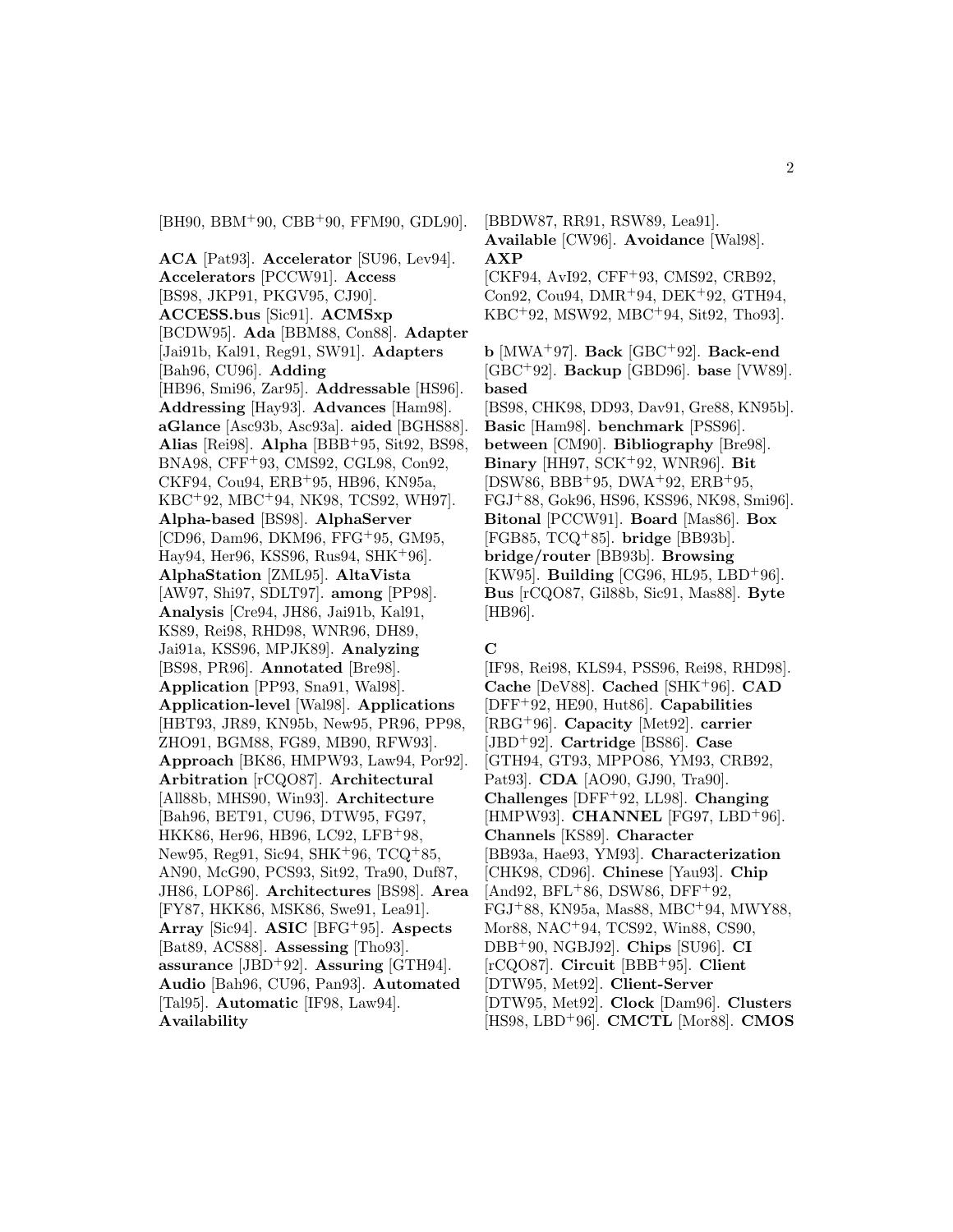$[MWA<sup>+</sup>97, BFG<sup>+</sup>95, BBB<sup>+</sup>95, DWA<sup>+</sup>92,$  $ERB+95, GBC+92, JBD+92, Mor88,$ NGBJ92, ZFF92]. **CMOS-4** [GBC<sup>+</sup>92, NGBJ92]. **Code** [BB93a, Bre98, BNA98]. **collaboration** [CG96]. **Collaborative** [PP98]. **Combining** [HH97]. **Commercial** [Tal95]. **commit** [SJR91]. **Common** [LG91, RG96, CBS91, JKP91]. **Communication** [Duf87]. **Compiler** [BCD<sup>+</sup>92, HAA<sup>+</sup>98, SCH98, Web90, Con88]. **Compilers** [Rei98]. **Compiling** [HBB<sup>+</sup>95]. **Complexity** [ZFF92]. **Compliance** [New95]. **compound** [Tra90]. **Compression** [BGU96, Cre94, Pan93]. **Computer** [BGHS88, Cou94]. **Computer-aided** [BGHS88]. **computing** [BS96, Cel96, MSW92]. **Concept** [KLSM87]. **Concepts** [BNA98]. **Control** [Sid89]. **Controller** [Bat89, LB89, Mor88, SMV91, Sch97]. **Controllers** [Sic94]. **Cooling** [KE85]. **Copies** [SCH98]. **copy** [Wal98]. **Corporate** [AW97]. **Cost** [Kno93, MBC<sup>+</sup>94, Dam96, WH97]. **Cost-focused** [MBC<sup>+</sup>94]. **COTS** [Cou94]. **Coupled** [LB89]. **CPU** [And92, BBB<sup>+</sup>95, CS90, DFF<sup>+</sup>92, Her96, KN95a, Mas86, MHS90]. **Cray** [KFW94]. **Cross** [MPPO86]. **Cultural** [Gre93]. **Custom** [Hut86, CDLL92]. **CVAX** [FGJ<sup>+</sup>88, Mas88, MWY88, Mor88, Win88]. **D** [PP98]. **DART** [Wal98]. **Data** [Cre94, HGH91, Hay93, KW95, PKGV95, SCP<sup>+</sup>91, Tho93, Wal98, YST91, Zar95]. **Data-copy** [Wal98]. **Database** [Gok96, JR89, RR91, CMS92]. **Databases** [YM93]. **DB** [PKGV95]. **DBMS** [RSW89]. **DCE** [PB97]. **Debugger** [LL98].

**Debugging** [Bre98, BNA98, PR96]. **DEC** [ZD88, AvI92, Asc93b, Asc93a, CFF<sup>+</sup>93, DLW94, DMR<sup>+</sup>94, DEK<sup>+</sup>92, GT93, HL95, KLS94, MSW92, Rei98, RFJR93, SW91,

Zar95]. **DEC/Test** [ZD88]. **DECbridge** [KHM91]. **DECchip** [MBC<sup>+</sup>94, NAC<sup>+</sup>94]. **DECconcentrator** [TKK91]. **DECdecision** [SJY90]. **DECdta** [BET91]. **DECelms** [Swe91]. **DECmcc** [SS93]. **DECmodel** [HK94]. **DECnet** [BK86, BFN93a, BFN93b, CRB92, DH89, FG89, FJS86, LC92, MMS86, MPPO86, MPJK89, RG96, Syl86, YMP<sup>+</sup>93]. **DECnet-DOS** [MMS86]. **DECnet-ULTRIX** [FJS86]. **DECnet-VAX** [BK86]. **DECnet/OSI** [BFN93b, RG96, BFN93a, YMP<sup>+</sup>93]. **DECnet/SNA** [MPPO86, MPJK89]. **DECNIS** [BB93b]. **DECprint** [LG91]. **DECsafe** [CW96]. **DECspin** [PP93]. **DECstation** [FNW90]. **DECtalk** [Hal96]. **DECwindows** [Gre90, Ken90, McG90, MB90, RV90]. **DECwrite** [CM90]. **Defect** [NM92]. **Defining** [HJZ93]. **Definition** [All88b]. **Delivering** [WNR96]. **Demonstration** [TCS92]. **dense** [NGBJ92]. **departmental** [MSW92]. **Deployment** [Tal95]. **Description** [AvI92, CW96]. **Design** [And92, BGHS88, BLLWW95, CGS96, CU96, CCK<sup>+</sup>92, Dav91, DeV88, DFF<sup>+</sup>92, DKM96, FFM90, FPA<sup>+</sup>96, GR94, Gok96, Gol87, Hay94, Her96, LG91, MSW92, NE89, NK98, RFJR93, RBC92, RG96, Roz96, Sch97, Sic94, SMV91, Sna91, SHK<sup>+</sup>96, SW91, SS93, Syl86, WS86, WH97, WBW96, ZML95, CS90, CBB<sup>+</sup>90, CG93, CM92, DDMS90, DEK<sup>+</sup>92, HE90, HK94, SFK<sup>+</sup>92, SJY90]. **Designing** [BJ85, GBD96, LL98, SJR91]. **Desktop** [Asc93b, PP93, PP98, Sic91, Asc93a, CM92]. **detection** [BH90]. **Develop** [DBMI92]. **Developing** [Mas86, Shi97]. **Development** [BBM88, FFG<sup>+</sup>95, FNW90, GBC<sup>+</sup>92, Gil88a, Gra88, GJ90, HL95, HS98, HMPW93, HBT91, KHM91, MMO89, Mas88, MWY88, NAC<sup>+</sup>94, TCS92, TC90, Tre97, Wel92, YST91, Bea88, BGM88, RV90, SJY90]. **Device** [Nou92, SFK<sup>+</sup>92]. **Differences**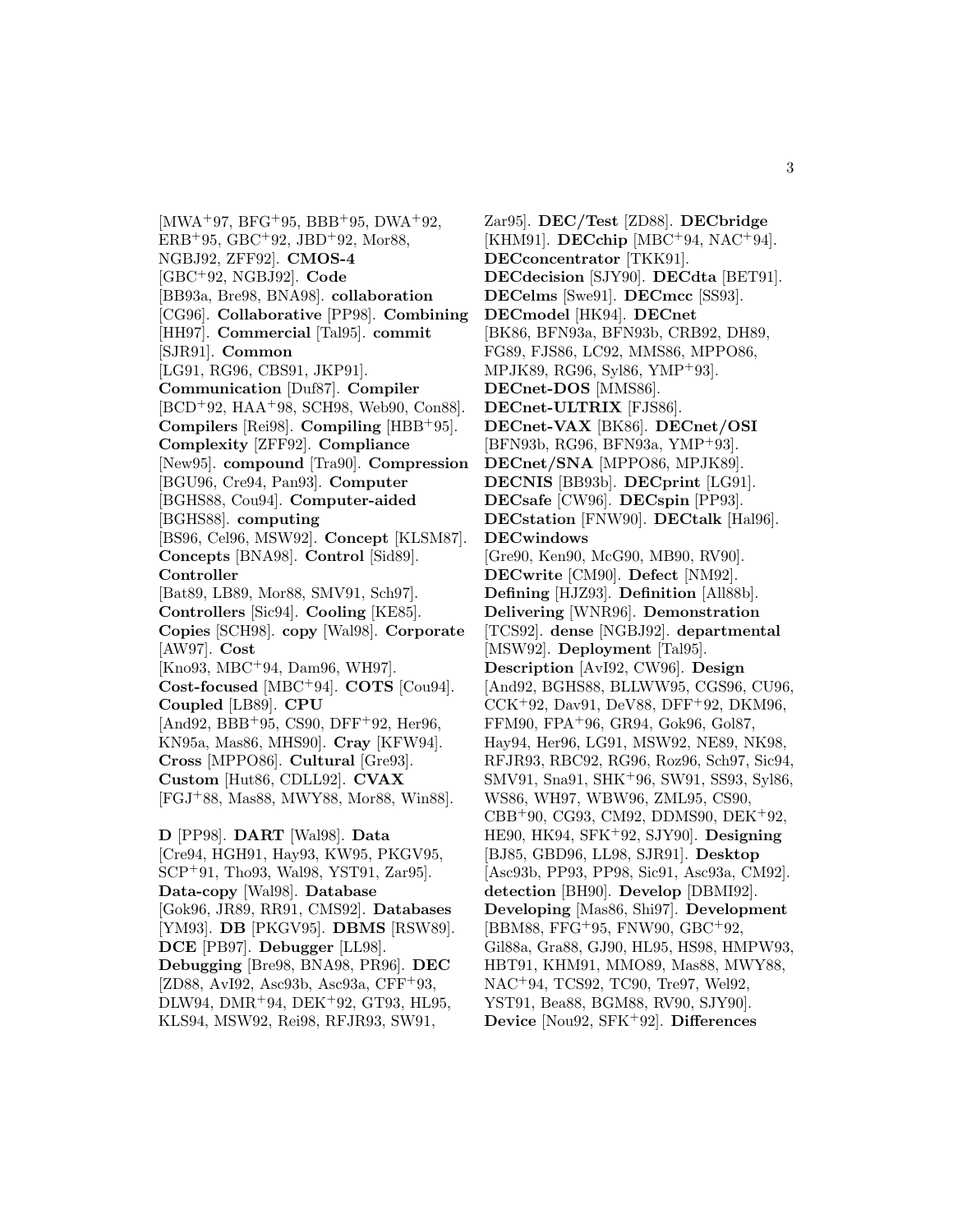[Gre93]. **Different** [PP98]. **Differential** [McK98]. **Digital** [BGU96, BET91, CG93, Hay93, Pan93, Roz96, Sid89, BNA98, HH97, IF98, Rei98, Sch97, Tre97, WH97, BFG<sup>+</sup>95, BLLWW95, CGS96, CMS92, CM90, DD93, Har93, HBMT96, JH86, KN95b, LOP86, LT90, MBC<sup>+</sup>94, NAC<sup>+</sup>94, PR96, SS91, Swe91, YJ90]. **dimensional** [RFN90]. **directed** [Law94]. **Director** [SS93]. **Directory** [OHS96, RG96]. **Disk** [Cra89, KS89, Sid89]. **Display** [Ken90]. **Distributable** [DTW95]. **Distributed** [BCDW95, BET91, Gol87, HBB<sup>+</sup>95, HGH91, KLSM87, SCP<sup>+</sup>91, ST87, BGM88, FG89, HJZ93, MMO89, NE89, Win93]. **Distributed-memory** [HBB<sup>+</sup>95]. **Distribution** [Dam96]. **DLT2000** [Cre94]. **Document** [tHMv93, CM90, LT90, Tra90]. **Domain** [Smi89]. **Drive** [BS86, Cra89, Cre94]. **Drivers** [Nou92]. **Drives** [Sid89]. **Dual** [DWA<sup>+</sup>92]. **Dual-Issue** [DWA<sup>+</sup>92]. **DXML** [KHM94].

#### **Editor**

[Ano94b, Bla95b, Bla96a, Bla96b, Bla96c, Bla96d, Bla97, CM90, Lup88, Ano98]. **Editors** [Ano91a, Ano91b, Ano91c, Ano91d, Ano92a, Ano92b, Ano92c, Ano93a, Ano93b, Ano93c, Ano93d, Ano94a, Ano94c, Ano94d, Ano95, Bla95a]. **Effects** [HB96]. **Efforts** [DD93]. **Electromigration** [CAL92]. **Electronic** [LPWH95]. **Emulation** [HH97, MK86]. **end** [FFG<sup>+</sup>95, GBC<sup>+</sup>92]. **Engineering** [BGHS88, AO90, Goo88]. **enhancement** [CDLL92]. **Enrollment** [Con92]. **Environment** [BNP96, CGS96, HL95, KN95b, Bea88, FG89, BLLWW95, CW96]. **environments** [GJ89]. **error** [Por92]. **Ethernet** [MB90, MSK86, Swe91]. **Evaluation** [KHRBED91, MD88, NAC<sup>+</sup>94, FG89]. **Evolution** [CKF94, Hut86, MK86, PSS86, Mie89, SV90].

**eXcursion** [FPA<sup>+</sup>96, GL92]. **Executables**

[CGL98]. **Expanders** [Ham98]. **experience** [HBMT96]. **Extend** [AW97]. **Extended** [HKK86, Swe91]. **Extending** [HS96]. **extension** [Ken90].

**F** [FGB85]. **Failover** [HS98]. **Family** [AL92, All88b, All88a, AvI92, Bah96, CU96]. **Fast** [GBD96, HS98, Wal98, NGBJ92]. **Fault** [EP89, BH90, BAM91]. **fault-tolerant** [BAM91]. **FDDI** [HBT91, Jai91a, Jai91b, Kal91, Reg91, Swe91, YST91]. **features** [CBB<sup>+</sup>90, Con88, Lea91, MHS90]. **Fiber** [HGH91, SCP<sup>+</sup>91]. **File** [BC92, Gol87, GBD96, HP96, JL96, RBC92, WBW96, NE89]. **Film** [Smi89]. **Firewall** [SDLT97]. **First** [MBC<sup>+</sup>94, BAM91]. **Floating** [BFL<sup>+</sup>86, FGB85, MWY88]. **focused** [MBC<sup>+</sup>94]. **Foreword** [Bla98, Bon95, Cab91, Car92, Gor94, Har96, HH91, Hol94, Hut93, Kem91, Lar98, Lau93, Mar96, Mor93, Nem96, Pat95, Pes93, Sit95, Sup92a, Sup92b, Uli96]. **format** [CM90, LT90, YJ90]. **Fortran** [Cel96, HBB<sup>+</sup>95, KLS94, Tre97]. **fourth** [Las88]. **fourth-generation** [Las88]. **Frame** [RT93]. **Framework** [GR94, KN95b]. **Framework-based** [KN95b]. **Functional** [KN95a, CS90]. **FUSE** [HL95, Zar95]. **FX** [HH97].

**Gabriel** [Tal95]. **Gateway** [MPPO86, BB93b, MPJK89]. **GEM** [BCD<sup>+</sup>92]. **generation** [BBB<sup>+</sup>95, FGJ<sup>+</sup>88, GM95, Las88]. **generator** [Gra88]. **GIGAswitch** [SKO¨ <sup>+</sup>94]. **GKS** [ACS88]. **Global** [SCH98, HJZ93]. **Graphical** [HL95, Gra88]. **Graphics** [LFB<sup>+</sup>98, SU96, Lev94, RFN90].

**handling** [Por92]. **Hardware** [CU96, PCCW91]. **HDSC** [DDMS90]. **Heads** [Smi89]. **Hierarchical** [BH90, LB89]. **High** [BFG<sup>+95</sup>, CFF<sup>+93</sup>, DKM96, FFG<sup>+95</sup>, Gil88b, Jai91b, Kal91, KHM94, LFB<sup>+</sup>98,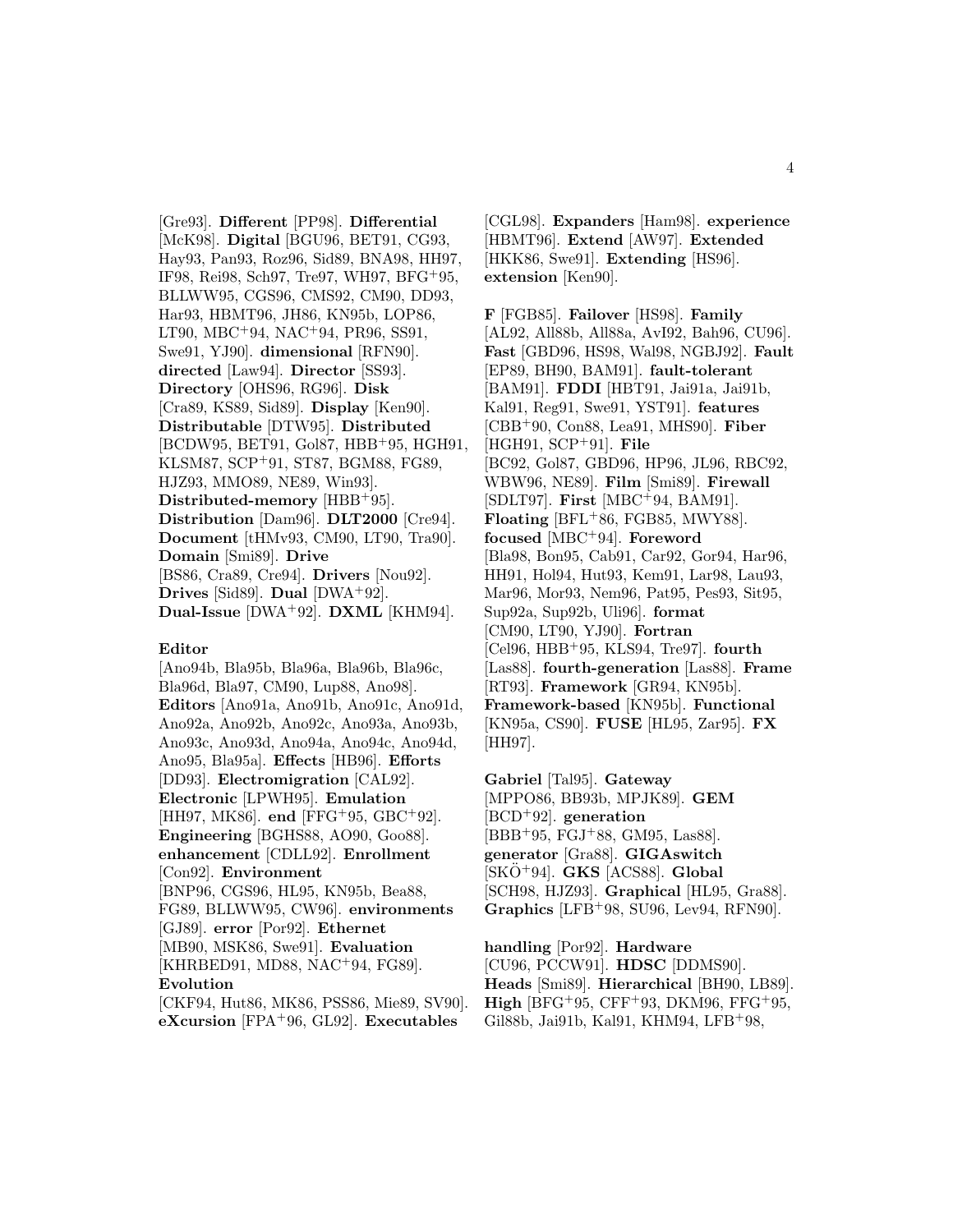PAFK95, Reg91, RSW89, SKO<sup>+</sup>94, TCS92, WH97, ADH<sup>+</sup>90, DEK<sup>+</sup>92, LBD<sup>+</sup>96, UBB<sup>+</sup>92, HBB<sup>+</sup>95]. **High-end** [FFG<sup>+</sup>95]. **High-Performance**  $[SKO+94, BFG+95, CFF+93, KHM94,$ LFB<sup>+</sup>98, PAFK95, Reg91, TCS92, WH97,  $ADH+90$ ,  $DEK+92$ ,  $LBD+96$ ,  $UBB+92$ . **High-Speed** [Jai91b, Gil88b, Kal91]. **history** [CRB92]. **Host** [Dav91]. **Host-based** [Dav91]. **Hot** [Ham98, JBD<sup>+</sup>92]. **HPF** [LL98]. **HS** [Sic94]. **HS-series** [Sic94]. **HSC** [Bat89].

**I/O** [DKM96, PAFK95, Rus94]. **II** [Dav91, Hut86, Mas86]. **illustrate** [MHS90]. **Image** [PCCW91, tHMv93]. **imaging** [Lev94]. **Implementation** [BBB<sup>+</sup>95, BNA98, BFN93b, DLW94, EP89, FG97, Gol87, Hal96, Her96, NM92, Reg91, SCP<sup>+</sup>91, TCQ<sup>+</sup>85, BFN93a, HBMT96, NE89, RFW93, YMP<sup>+</sup>93]. **Improvement** [DD93]. **Improvements** [Cra89]. **Improving** [GTH94]. **Increase** [GTH94]. **Independent** [HBT93, Law94]. **Information** [Asc93b, Asc93a]. **Input** [HBT93]. **Instantiation** [IF98]. **Instruction** [MK86, SCH98]. **Instructions** [HB96, MHS90]. **Integrated** [BK86]. **Integrating** [HP96, KN95b, OHS96, PB97, SU96, GL92]. **Integration** [Asc93b, New95, Asc93a, CJ90, Pat93]. **Integrator** [PKGV95]. **Integrity** [Hac85]. **Interapplication** [CJ90]. **interchange** [CM90, LT90, YJ90]. **Interconnect** [Ham98, CAL92]. **Interconnection** [GBC<sup>+</sup>92]. **Interface** [GR94, HGH91, Mas88, RG96, SCP<sup>+</sup>91, Wel92, Gre90, SV90]. **Interfaces** [Roz96]. **Interfacing** [Gil88b]. **Internal** [ERB<sup>+</sup>95]. **International** [Gre93, Win93]. **Internationalization** [RB93, YM93]. **Internet** [AW97, CG96, HBMT96, Shi97]. **Introduction**

[Ano91a, Ano91b, Ano91c, Ano91d, Ano92a, Ano92b, Ano92c, Ano93a, Ano93b, Ano93c, Ano93d, Ano94a, Ano94b, Ano94c, Ano94d, Ano95, Ano98, Bla95a, Bla95b, Bla96a, Bla96b, Bla96c, Bla96d, Bla97, Mor98]. **IP** [CFF<sup>+</sup>93, HS98]. **isolation** [BH90]. **Issue** [DWA<sup>+</sup>92, ERB<sup>+</sup>95, KN95a]. **issues** [Win93].

**J300** [Bah96, CU96]. **Japanese** [HBT93, Yau93].

**KAP** [KLS94]. **Kernal** [LJL91]. **Kerr** [Smi89]. **Kit** [NAC<sup>+</sup>94]. **Korean** [Yau93]. **Kubota** [Lev94].

**LAN** [Hay93]. **LANBridge** [HKK86]. **LANcontroller** [SW91]. **Language** [Lup88, Cel96, Con88, Gre90, Las88]. **Language-sensitive** [Lup88]. **Languages** [Yau93]. **Large** [NK98, Tal95, KSS96]. **Layer** [HBT91]. **layers** [RFW93]. **Level** [PEWQ87, DeV88, GBC<sup>+</sup>92, Wal98]. **Library** [KHM94, Smi96]. **line** [GBD96]. **Link** [YST91]. **Local** [FY87, HKK86, MSK86, Swe91, Lea91]. **Lock** [ST87]. **Log** [GBD96]. **Log-structured** [GBD96]. **logic** [NGBJ92]. **Logical** [And92]. **Low** [Dam96, WH97]. **Low-cost** [Dam96, WH97].

**m** [GBC<sup>+</sup>92]. **Magnetic** [KS89, Smi89]. **Mail** [Shi97, RV90]. **MAILbus** [Mie89]. **Making** [SGZ86]. **Management** [Buß94, Gok96, Joh94, JR89, LJL91, PSS86, SS93, tHMv93, CMS92, Con92, GJ89, SDS93, ZD88]. **Manager** [EP89, ST87, ZD88]. **ManageWORKS** [GR94]. **Managing** [Swe91, Con92]. **manufacture** [DDMS90]. **Manufacturing** [Asc93b, NM92, Asc93a, CDLL92]. **Margin** [KS89]. **Maximizing** [HAA<sup>+</sup>98]. **Measured** [HB96]. **Measurement** [DH89, RHD98, Tho93, PSS96].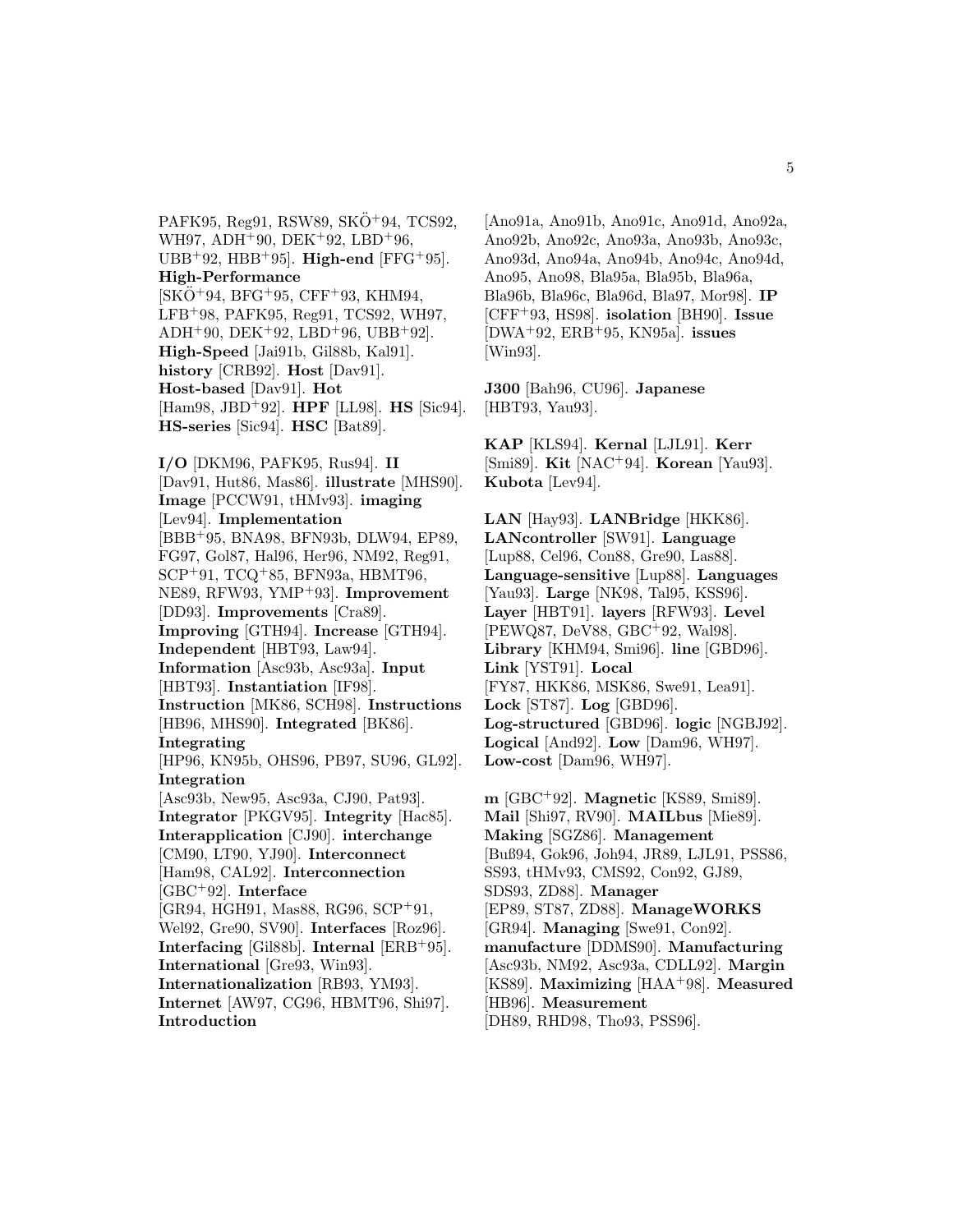**measurements** [DH88]. **Mechanisms** [RSW89]. **Megadoc** [tHMv93]. **Memory** [BS98, HS96, Her96, KFW94, Mor88, NK98, Sch97, HBB<sup>+</sup>95, KSS96, NGBJ92, FG97, LBD<sup>+96</sup>. message [LBD<sup>+96].</sup> **message-passing** [LBD<sup>+</sup>96]. **Method** [HBT93]. **methodology** [CDLL92]. **Methods** [DFF<sup>+</sup>92]. **MHz** [BBB<sup>+</sup>95, DWA<sup>+</sup>92, ERB<sup>+</sup>95, MWA<sup>+</sup>97]. **Microarchitecture** [Mis87]. **Microprocessor** [DSW86, DWA<sup>+</sup>92, ERB<sup>+</sup>95, FGJ<sup>+</sup>88, Gil88b, MWA<sup>+</sup>97, NAC<sup>+</sup>94, ZFF92]. **microprocessors** [UBB<sup>+</sup>92]. **Microscopy** [Smi89]. **Microsoft** [Nou92]. **MicroVAX** [BFL<sup>+</sup>86, CM92, DeV88, DSW86, Hut86, Lan86, Lid88, Mas86, MK86, SGZ86]. **Middleware** [PKGV95]. **military** [Cou94]. **Mixed** [BNP96]. **Model** [BHH<sup>+</sup>90, CS90, CBW92, CCV90, CCK<sup>+</sup>92, CM92, DBB<sup>+</sup>90, RB93, SCL<sup>+</sup>90, CCLN92, SFSW90]. **Modeling** [BBDW87, JH86, Kno93, Met92, MPJK89]. **Modern** [Cel96]. **Modification** [WNR96]. **Module** [GM95, Lid88, SHK<sup>+</sup>96, Tre97, SCL<sup>+</sup>90]. **Monitor** [Syl86]. **Monitors** [SS91]. **Motion** [NLU93]. **MPP** [KFW94]. **MS** [Abr89]. **MS-DOS** [Abr89]. **multichip** [DDMS90]. **Multicomputer** [CGS96]. **Multifunction** [Win88]. **Multimedia** [RFJR93]. **Multiple** [KN95a, OHS96]. **Multiple-issue** [KN95a]. **Multiprocessing** [DLW94, DKM96, GM88, Gil88b]. **Multiprocessor** [HAA<sup>+</sup>98, Hay94, LB89, TCS92]. **multiprotocol** [BB93b, CG93]. **Multivendor** [New95]. **name** [MMO89]. **Network**

[HKK86, LOP86, Law94, Nou92, PSS86, SDLT97, SDS93, Tal95, GJ89, RFN90]. **Network-directed** [Law94]. **network-transparent** [RFN90].

**Networked** [KW95, PP93]. **Networking** [BK86, CFF<sup>+</sup>93, MPPO86, PAFK95, SCP<sup>+</sup>91, Wal98, Har93, JH86]. **Networks** [AW97, HS98, MSK86, Swe91, RT93]. **NMCC** [Syl86]. **NMCC/DECnet** [Syl86]. **Node** [CBS91]. **NOTES** [Gil88a]. **NT** [CHK98, CGL98, FPA<sup>+</sup>96]. **NT-based** [CHK98]. **Numerical** [SFK<sup>+</sup>92]. **NVAX**  $[And92, DFF<sup>+</sup>92, UBB<sup>+</sup>92].$ 

**O** [DKM96, PAFK95, Rus94]. **Object** [RFJR93, WNR96]. **ObjectBroker** [PB97]. **Observations** [Smi89]. **on-chip** [NGBJ92]. **On-line** [GBD96]. **only** [BGU96]. **Open** [BCDW95, DTW95, PKGV95, Sic91, Har93, RB93]. **OpenVMS** [BNP96, CRB92, GTH94, HS96, HP96, Joh94, KBC<sup>+</sup>92, NK98, Tho93, Yau93, YMP<sup>+</sup>93]. **Operating** [HP96, LJL91, Law94, Yau93]. **Optimization** [SCH98, WNR96, Web90]. **Optimized** [Bre98, BNA98, Wel92, SJR91]. **Optimizing** [BCD<sup>+</sup>92, CGL98]. **Option** [Gok96]. **Oracle7** [Gok96]. **Ordering** [Hae93]. **Organization** [ERB<sup>+</sup>95]. **OSF** [CFF<sup>+</sup>93, DLW94]. **OSF/1** [CFF<sup>+</sup>93, DLW94]. **OSI** [BFN93a, BFN93b, RFW93, RG96, YMP<sup>+</sup>93]. **Overview** [AL92, All88a, CBS91, FME85, Har93, HGH91, JL96, KLSM87, LOP86, Lid88, Sto95, DBB<sup>+</sup>90, McG90, Tra90].

**Packaging** [McE85]. **Packet** [SKO<sup>+</sup>94]. **Packet-switching** [SKO<sup>+</sup>94]. **Parallel** [Ham98, Cel96, BLLWW95]. **Parallelizer** [KLS94]. **Parasight** [PR96]. **passing** [LBD<sup>+</sup>96]. **past** [BS96]. **PATHWORKS** [AL92, BC92, Met92, Nou92, RBC92, Wel92]. **Patterns** [BS98]. **PC** [CKF94]. **PCI** [NAC<sup>+</sup>94]. **Performance** [Bat89, rCQO87, CD96, DMR<sup>+</sup>94, DKM96, FG89, HAA<sup>+</sup>98, HBB<sup>+</sup>95, JH86, Jai91a, Jai91b, Kal91, KSS96, KHRBED91, MD88, PEWQ87, PSS96, RHD98, SKO<sup>+</sup>94, ZFF92, ADH<sup>+</sup>90, BFG<sup>+</sup>95, CFF<sup>+</sup>93, DEK<sup>+</sup>92,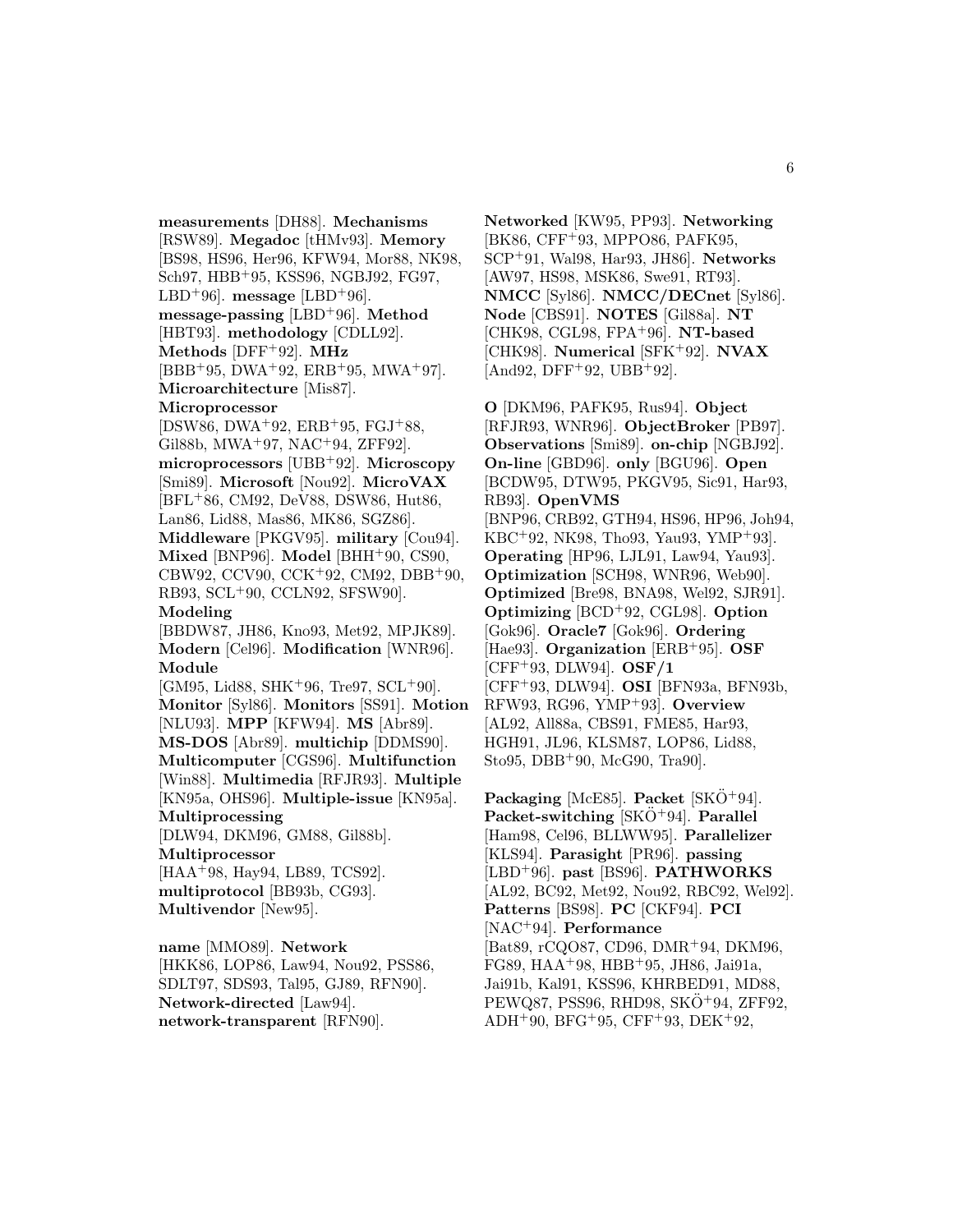KHM94, LBD<sup>+</sup>96, LFB<sup>+</sup>98, MSW92, MB90, PAFK95, Reg91, TCS92, UBB<sup>+</sup>92, WH97]. **Personal** [Sch97, WH97]. **PEX** [RFN90]. **Phase** [Dav91]. **PHIGS** [ACS88]. **Physical** [Ham98, HBT91, BHH<sup>+</sup>90]. **Pictures** [NLU93]. **Pipelined** [KN95a, TCQ<sup>+</sup>85]. **Platform**  $[FFG+95, KW95, Law94, SKO+94, CMS92].$ **Platform-independent** [Law94]. **Playback** [BGU96]. **Plugging** [Ham98]. **Point** [BFL<sup>+</sup>86, FGB85, MWY88]. **Pointer** [BNP96, Smi96]. **Policy** [Buß94]. **Port** [DBMI92, GTH94]. **Porting** [CMS92, KBC<sup>+</sup>92, Lan86]. **PostScript** [Ken90]. **power** [CBB<sup>+</sup>90]. **PowerStorm** [LFB<sup>+</sup>98]. **practical** [Win93]. **Pragmatic** [HMPW93, Por92]. **Pragmatics** [BBM88]. **Preliminary** [ZHO91]. **Preserving** [BS96]. **Printer** [JKP91, LG91]. **PrintServer** [SMV91]. **Private** [SDLT97]. **Process** [All88b, Asc93b, DD93, GBC<sup>+</sup>92, GTH94, GT93, ZFF92, Asc $93a$ , SFK<sup>+</sup>92. **Processing** [BCDW95, BET91, KHRBED91, PCCW91, RR91, SS91, ZHO91, BBM<sup>+</sup>90, Gre88, SFSW90]. **Processor** [GM95, KE85, KN95a, Lid88, McE85, SHK<sup>+</sup>96, CBW92, GDL90, SCL<sup>+</sup>90]. **Product** [AL92, BK86, HMPW93, KHM91, MPPO86, TKK91, SJY90]. **Production** [JR89]. **Productivity** [GTH94, ACS88, BGM88, DH88]. **Products** [PSS86, ACS88, CMS92, DH89]. **productvity** [Con88]. **Program** [WNR96, Con92, Gra88]. **Programmer** [ACS88]. **Programs** [BS98, KLS94]. **Project** [Sto95, WS86, ZD88, Tal95]. **Protecting** [SDLT97]. **protocol** [SJR91, VW89, HBMT96, JKP91]. **Provide** [HS98]. **provided** [Con88]. **Q22** [Mas88]. **Q22-bus** [Mas88]. **QFD**

[HJZ93]. **Quad** [ERB<sup>+</sup>95]. **Quad-issue** [ERB<sup>+</sup>95]. **qualification** [CCV90]. **Quality** [GTH94, Kno93, Tho93].

**RA90** [Cra89]. **RALLY** [Las88]. **Rdb** [DMR<sup>+</sup>94, RFJR93]. **Real** [PR96]. **Real-time** [PR96]. **Recognition** [Roz96]. **Recording** [KS89]. **Reduction** [NM92]. **Relational** [Gok96, JR89, Las88]. **relationship** [CM90]. **relay** [RT93]. **Reliability** [BJ85, CAL92, JBD<sup>+</sup>92]. **Remote** [GJ89, MB90]. **Rendering** [BGU96, SU96, Uli93, Lev94]. **Repository** [LPWH95]. **requirements** [HJZ93]. **Research** [KFW94]. **Resolution** [Buß94]. **restoration** [BS96]. **revived** [Cel96]. **RISC** [ERB<sup>+</sup>95, MWA<sup>+</sup>97, Web90]. **Role** [BGHS88]. **Router** [HS98, BB93b]. **Routing** [PCS93, CG93]. **RQDX3** [WS86]. **rule** [Gre88]. **rule-based** [Gre88]. **Rules** [HMPW93]. **Run** [Smi96]. **Run-time** [Smi96].

**sample** [AN90]. **scalar** [SCL<sup>+</sup>90]. **SCAN** [Gre88]. **Scheduling** [SCH98]. **science** [AO90]. **Scientific** [KHM94, Cel96]. **SCSI** [Ham98]. **Second** [BBB<sup>+</sup>95, DeV88, FGJ<sup>+</sup>88, GM95]. **Second-generation** [BBB<sup>+</sup>95, FGJ<sup>+</sup>88, GM95]. **Second-level** [DeV88]. **Security** [PB97]. **SEI** [DD93]. **SEI-based** [DD93]. **Semantics** [DTW95]. **Semiconductor** [ADH<sup>+</sup>90]. **sensitive** [Lup88]. **Sequoia** [LPWH95, PAFK95, Sto95]. **series** [ZML95, FFG<sup>+</sup>95, Sic94]. **Server** [BC92, CW96, DTW95, FFG<sup>+</sup>95, Hay94, LB89, Met92, RBG<sup>+</sup>96, RBC92, WBW96, AN90, MSW92]. **Servers** [MSK86]. **service** [GDL90, MMO89, NE89]. **Services** [OHS96, Abr89, FG89, Pat93]. **set** [CS90, DBB<sup>+</sup>90]. **Sets** [NAC<sup>+</sup>94]. **Shadowing** [Dav91, GTH94]. **Shared** [KFW94, PP98]. **Sharing** [PP98]. **Signal** [Hac85]. **Simulation** [DBMI92, BS96, SFK<sup>+</sup>92]. **Size** [BNP96]. **Sizing** [ZHO91]. **SNA** [MPPO86, MPJK89]. **Software**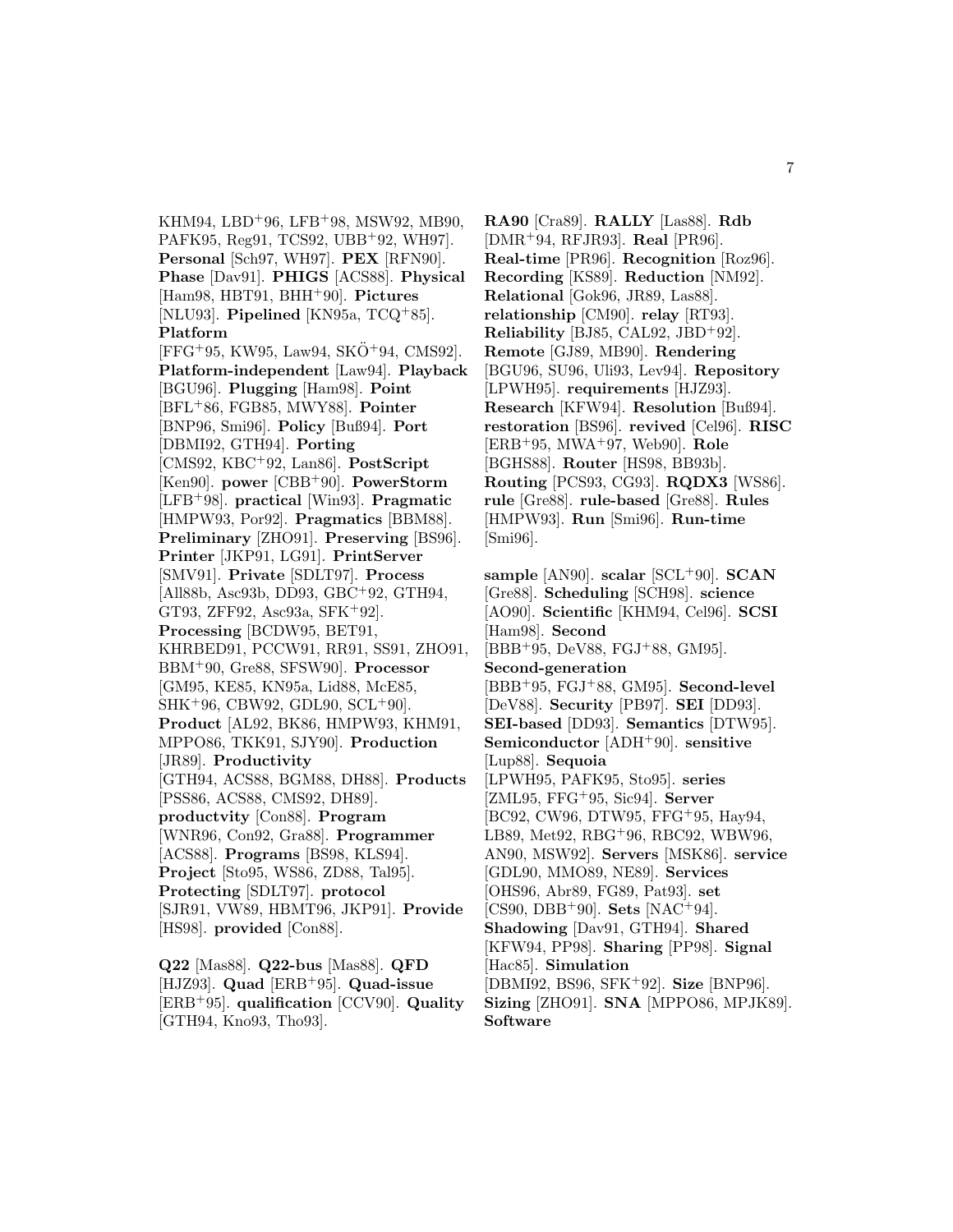[Bah96, BGU96, BLLWW95, CBS91, Con88, DBMI92, DH88, FJS86, Goo88, Gre93, GT93, Hal96, HL95, Kno93, KW95, Lan86, Law94, LFB<sup>+</sup>98, McK98, NLU93, PAFK95, RSW89, Roz96, Shi97, Tal95, TCS92, Tho93, Bea88, BGM88, CG96, CG93, Gre88, ZD88]. **Software-only** [BGU96]. **Sources** [KW95]. **Speech** [Hal96, Roz96]. **Speed** [Jai91b, Gil88b, Kal91]. **Spike** [CGL98]. **Spiralog** [HP96, JL96, WBW96]. **SQL** [RBG<sup>+</sup>96]. **standard** [Cou94]. **Standards** [New95]. **Station** [Joh94]. **Storage** [LB89]. **StorageWorks** [Sic94]. **Strategies** [NM92]. **strategy** [BH90, FFM90]. **Strings** [Hae93]. **Structure** [Joh94]. **structured** [GBD96]. **Study** [GTH94, GT93, MPPO86, YM93]. **style** [SV90]. **Subjective** [Tho93]. **Subroutine** [KHM94]. **Subsystem** [Rus94, SCP<sup>+</sup>91]. **SUIF** [HAA<sup>+</sup>98]. **Suite** [Hut86]. **Superscalar** [KN95a, SCH98]. **Supervisor** [LG91]. **Support** [LJL91, RFJR93, Smi96, Win88]. **Supporting** [Yau93]. **switching** [SKO<sup>+</sup>94]. **Sybase** [RBG<sup>+</sup>96]. **Symmetric** [DLW94, DKM96, GM88]. **Synthesis** [HE90]. **System** [BGHS88, BCD<sup>+</sup>92, BJ85, rCQO87, CGS96, CHK98, Dam96, DKM96, FGB85, FME85, Gok96, Gol87, GBD96, Hac85, HP96, Hut86, JR89, KLSM87, LJL91, LG91, Lan86, Law94, MMS86, PEWQ87, RBG<sup>+</sup>96, Sna91,  $SKO+94$ , Win88, Yau93, tHMv93, ADH+90, BH90, BAM91, BBM<sup>+</sup>90, CBB<sup>+</sup>90, Cou94, CCV90, FFM90, Gil88a, GJ89, HE90, KSS96, Las88, LBD<sup>+</sup>96, RFN90, Duf87, HP96, JL96, Ken90, WBW96]. **Systems** [All88a, Asc93b, BNA98, Buß94, DMR<sup>+</sup>94, FY87, HBB<sup>+</sup>95, Hay94, KHRBED91, MK86, MD88, PP98, PEWQ87, Sid89, SCH98, WH97, Win88, Asc93a, CM92, DEK<sup>+</sup>92, GL92, Lea91, MSW92, PSS96, Web90, Win93, CCK<sup>+</sup>92, GM95].

**table** [YJ90]. **Tape** [BS86, Cre94]. **TCP**

[CFF<sup>+</sup>93]. **TCP/IP** [CFF<sup>+</sup>93]. **Tecate** [KW95]. **Technical** [AvI92, CW96]. **Techniques** [ZHO91, DH89]. **Technologies** [ZFF92, JBD<sup>+</sup>92]. **Technology** [Cra89, GBC<sup>+</sup>92, Hal96, Ham98, Sid89,  $ADH<sup>+</sup>90$ ,  $BHH<sup>+</sup>90$ ,  $Cou94$ ,  $NGBJ92$ ]. **Template** [IF98]. **Terminal** [MSK86]. **Terminals** [EP91]. **Test** [CCV90, ZD88]. **Testing** [McK98, New95, VW89]. **Text** [Hal96, Gre88]. **Text-to-Speech** [Hal96]. **Thin** [Smi89]. **Thin-Film** [Smi89]. **Three** [DTW95, RFN90]. **three-dimensional** [RFN90]. **Three-tier** [DTW95]. **tier** [DTW95]. **Tightly** [LB89]. **time** [PR96, Smi96]. **TK50** [BS86]. **tolerant** [BAM91]. **Tool** [PP98, Zar95]. **toolkit** [GJ90, TC90]. **Tools** [Asc93b, DFF<sup>+</sup>92, HL95, WNR96, ZHO91, Asc93a, BGM88, SFK<sup>+</sup>92, VW89]. **TP** [GT93]. **TPC** [PSS96]. **TPC-C** [PSS96]. **Tracing** [CHK98]. **Transaction** [BCDW95, BET91, DTW95, KHRBED91, LJL91, RR91, SS91, ZHO91, SJR91]. **Transistor** [JBD<sup>+</sup>92, SFK<sup>+</sup>92]. **Translation** [HH97, SCK<sup>+</sup>92]. **transparent** [RFN90]. **Transport** [LC92, Wel92]. **Triple**  $[GBC+92]$ . **Triple-level**  $[GBC+92]$ . **TruCluster** [CGS96, PSS96]. **Tunnel** [AW97]. **Turbo** [SMV91]. **two** [DEK<sup>+</sup>92, GL92].

**UDP** [CFF<sup>+</sup>93]. **UDP/IP** [CFF<sup>+</sup>93]. **UltraSCSI** [Ham98]. **ULTRIX** [BFN93a, BFN93b, FJS86, Lan86, RBC92, SCP<sup>+</sup>91]. **Unicode** [BB93a]. **unique** [CBB<sup>+</sup>90]. **Unit** [TCS92, DDMS90, GDL90]. **Universal** [BB93a, Hae93]. **UNIX** [CGS96, HBMT96, HL95, PR96]. **Upgrades** [Law94]. **upper** [RFW93]. **usability** [Goo88]. **use** [Cou94]. **Used** [Hut86, HE90]. **User** [GR94, Roz96, Gre90, SV90]. **Using** [AW97, DBMI92, Smi89, Tho93, KSS96, Pat93].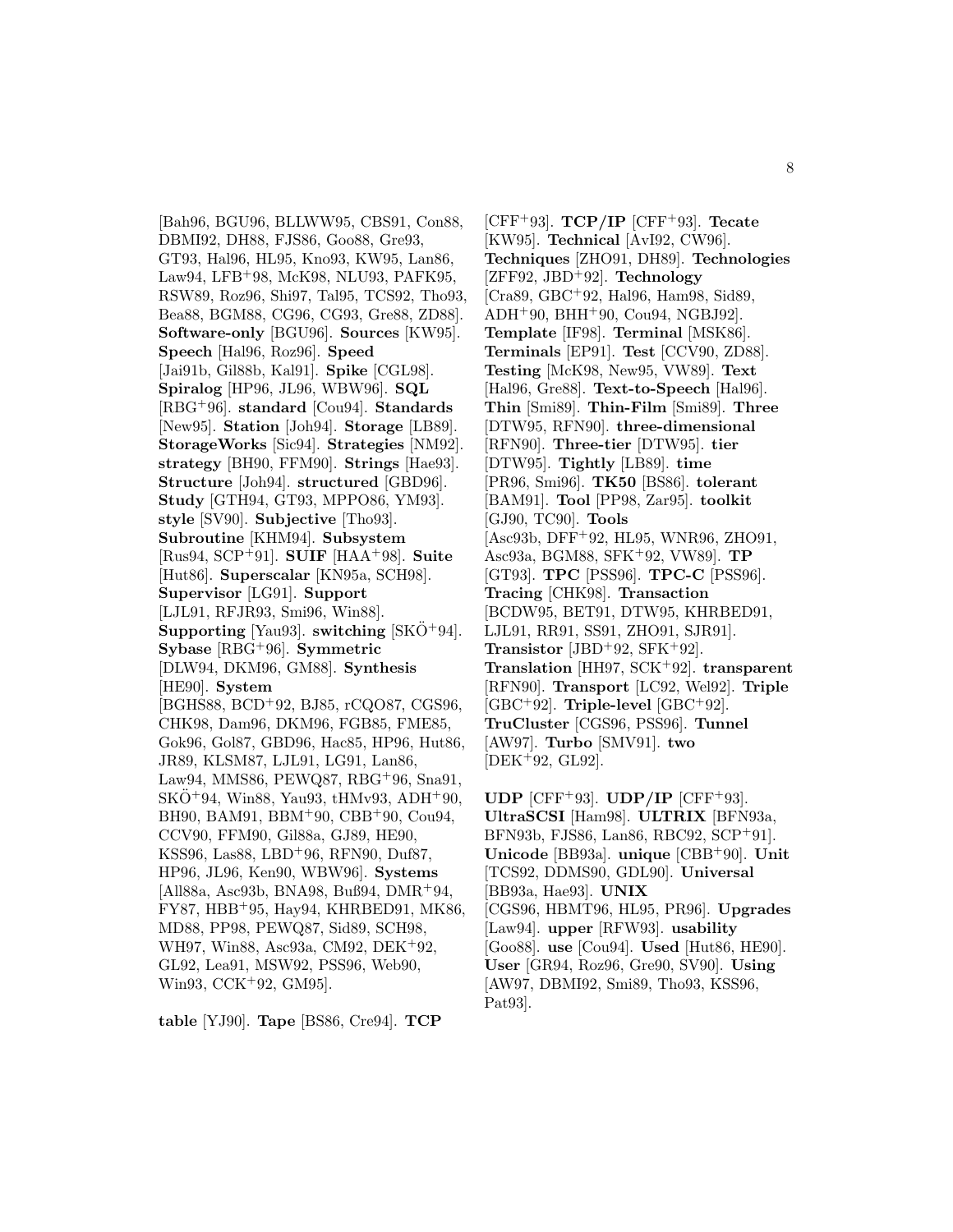#### **VALU** [BGM88]. **VALU-software** [BGM88]. **VAX**

[Abr89, ADH<sup>+</sup>90, All88b, All88a, ACS88, BH90, BHH<sup>+</sup>90, BGHS88, Bea88, BK86, BBM88, BJ85, BAM91, BBM<sup>+</sup>90, CS90, CBB<sup>+</sup>90, CBW92, Con88, CCV90, CCK<sup>+</sup>92, CM92, DBB<sup>+</sup>90, FFM90, FGB85, FME85, FGJ<sup>+</sup>88, Gil88a, Gil88b, GDL90, Gre88, Hac85, HE90, KE85, KBC<sup>+</sup>92, Las88, MMO89, McE85, Mis87, MD88, MHS90, NE89, PEWQ87, Por92, RSW89, ST87, SCL<sup>+</sup>90, TCQ<sup>+</sup>85, UBB<sup>+</sup>92, ZD88]. **VAX/VMS** [Abr89, Bea88, ST87]. **VAXcluster** [BBDW87, rCQO87, FY87, KLSM87, Lea91, Sna91]. **VAXsimPLUS** [EP89]. **VAXstation** [CCLN92]. **VAXvector** [SFSW90]. **Vector** [BBM<sup>+</sup>90, SFSW90]. **Vendor** [MPPO86]. **Verification** [And92, BAM91, KN95a, ZML95, CS90]. **Version** [DLW94, DMR<sup>+</sup>94, FPA<sup>+</sup>96, HBMT96, YMP<sup>+</sup>93, ZD88]. **Very** [NK98, KSS96]. **via** [Wal98]. **Video** [Bah96, BGU96, CU96, Hay93, SU96, Uli93]. **Videoconferencing** [PP93]. **Virtual** [HS96, Nou92]. **Visual** [Tre97]. **Visualization** [Zar95]. **Visualizing** [KW95]. **VLM** [RBG<sup>+</sup>96]. **VLSI** [CAL92, CDLL92, GBC<sup>+</sup>92, NM92]. **VMS** [Abr89, Bea88, BC92, Dav91, GM88, LJL91, LG91, RV90, ST87]. **Volume** [Dav91, GTH94, Lev94]. **VTX** [BGM88].

**W** [MWA<sup>+</sup>97]. **WAVE** [VW89]. **While** [GTH94]. **Window** [PP98, EP91]. **windowing** [GL92]. **Windows** [CHK98, CGL98, FPA<sup>+</sup>96, GL92, HK94, Nou92]. **within** [Tre97]. **without** [SCH98]. **Wizard** [Tre97]. **Word** [HB96]. **Workcenter** [GT93]. **Workflow** [Buß94]. **Workloads** [CHK98, Met92]. **Workstation** [SGZ86, ZML95]. **workstations** [DEK<sup>+</sup>92, Sch97, WH97].

**X** [EP91, RB93, SV90]. **X/Open** [RB93]. **X11** [AN90]. **XDPS** [Ken90]. **XUI** [TC90].

**yield** [CDLL92].

# **References**

#### **Abrahams:1989:VSM**

[Abr89] Alan Abrahams. VAX/VMS services for MS-DOS. Digital Technical Journal of Digital Equipment Corporation, 1 (9):44–50, June 1989. CODEN DTJOEL. ISSN 0898-901X.

## **Axtell:1988:PPA**

[ACS88] B. A. Axtell, W. H. Clifford, and J. S. Saltz. Programmer productivity aspects of the VAX GKS and VAX PHIGS products. Digital Technical Journal of Digital Equipment Corporation, 1(6):62– 70, February 1988. CODEN DTJOEL. ISSN 0898-901X.

#### **Adiletta:1990:STH**

[ADH<sup>+</sup>90] M. J. Adiletta, R. L. Doucette, J. H. Hackenberg, D. H. Leuthold, and D. M. Litwinetz. Semiconductor technology in a high-performance VAX system. Digital Technical Journal of Digital Equipment Corporation, 2(4):43–60, Fall 1990. CODEN DTJOEL. ISSN 0898- 901X.

#### **Abrahams:1992:OPP**

[AL92] Alan Abrahams and David A. Low. An overview of the PATHWORKS product family. Digital Technical Jour-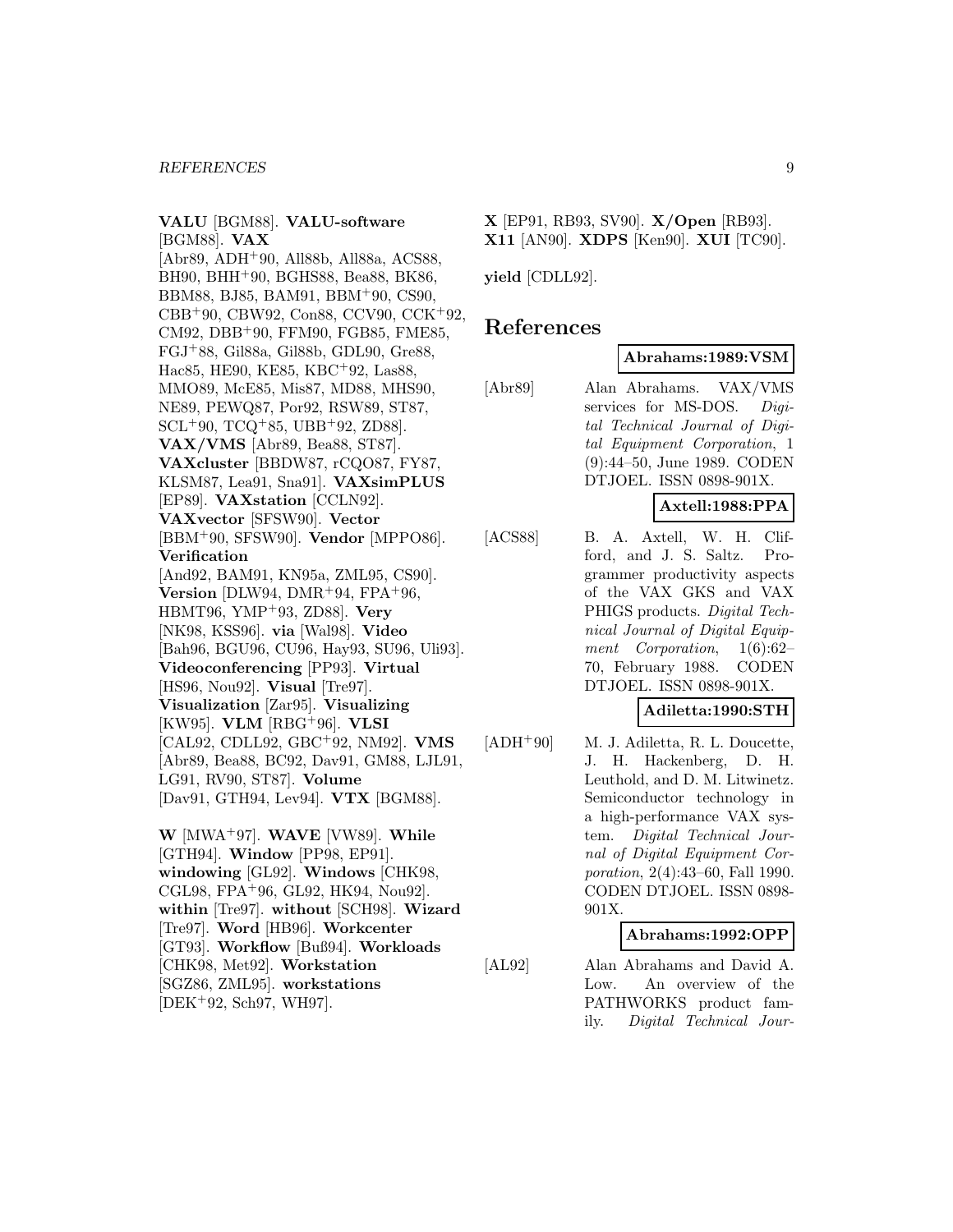nal of Digital Equipment Corporation, 4(1):8–14 (or 8– 15??), Winter 1992. CODEN DTJOEL. ISSN 0898-901X. URL ftp://ftp.digital. com/pub/Digital/info/DTJ/ v4n1/An\_Overview\_of\_the\_ PATHWORKS\_01oct1992DTJ501P8. ps; http://www.digital. com:80/info/DTJ501/DTJ501SC. TXT.

# **Allison:1988:OVF**

[All88a] Brian Allison. An overview of the VAX 6200 family of systems. Digital Technical Journal of Digital Equipment Corporation, 1(7):10–18, August 1988. CODEN DTJOEL. ISSN 0898- 901X.

#### **Allison:1988:ADP**

[All88b] Brian R. Allison. The architectural definition process of the VAX 6200 family. Digital Technical Journal of Digital Equipment Corporation, 1(7): 19–27, August 1988. CODEN DTJOEL. ISSN 0898-901X.

# **Angebranndt:1990:SXS**

[AN90] S. Angebranndt and T. D. Newman. The sample X11 server architecture. Digital Technical Journal of Digital Equipment Corporation, 2(3): 16–23, Summer 1990. CODEN DTJOEL. ISSN 0898-901X.

#### **Anderson:1992:LVN**

[And92] Walker Anderson. Logical verification of the NVAX CPU chip design. Digital Technical Journal of Digital Equipment Corporation, 4(3):38– 46, Summer 1992. CODEN DTJOEL. ISSN 0898-901X. URL ftp://ftp.digital. com/pub/Digital/info/DTJ/ v4n3/Logical\_Verification\_ of\_the\_NV\_01jan1993DTJ703P8. ps; http://www.digital. com:80/info/DTJ703/DTJ703SC. TXT.

## **Anonymous:1991:EIa**

[Ano91a] Anonymous. Editors introduction. Digital Technical Journal of Digital Equipment Corporation, 3(1):??, Winter 1991. CODEN DTJOEL. ISSN 0898-901X. URL ftp://ftp. digital.com/pub/Digital/ info/DTJ/tp-introduction. txt.

#### **Anonymous:1991:EIb**

[Ano91b] Anonymous. Editors introduction. Digital Technical Journal of Digital Equipment Corporation, 3(2):??, Spring 1991. CODEN DTJOEL. ISSN 0898-901X. URL ftp://ftp. digital.com/pub/Digital/ info/DTJ/fddi-introduction. txt.

#### **Anonymous:1991:EIc**

[Ano91c] Anonymous. Editors introduction. Digital Technical Journal of Digital Equipment Corporation, 3(3):??, Summer 1991. CODEN DTJOEL. ISSN 0898-901X. URL ftp://ftp. digital.com/pub/Digital/ info/DTJ/vc-introduction. txt.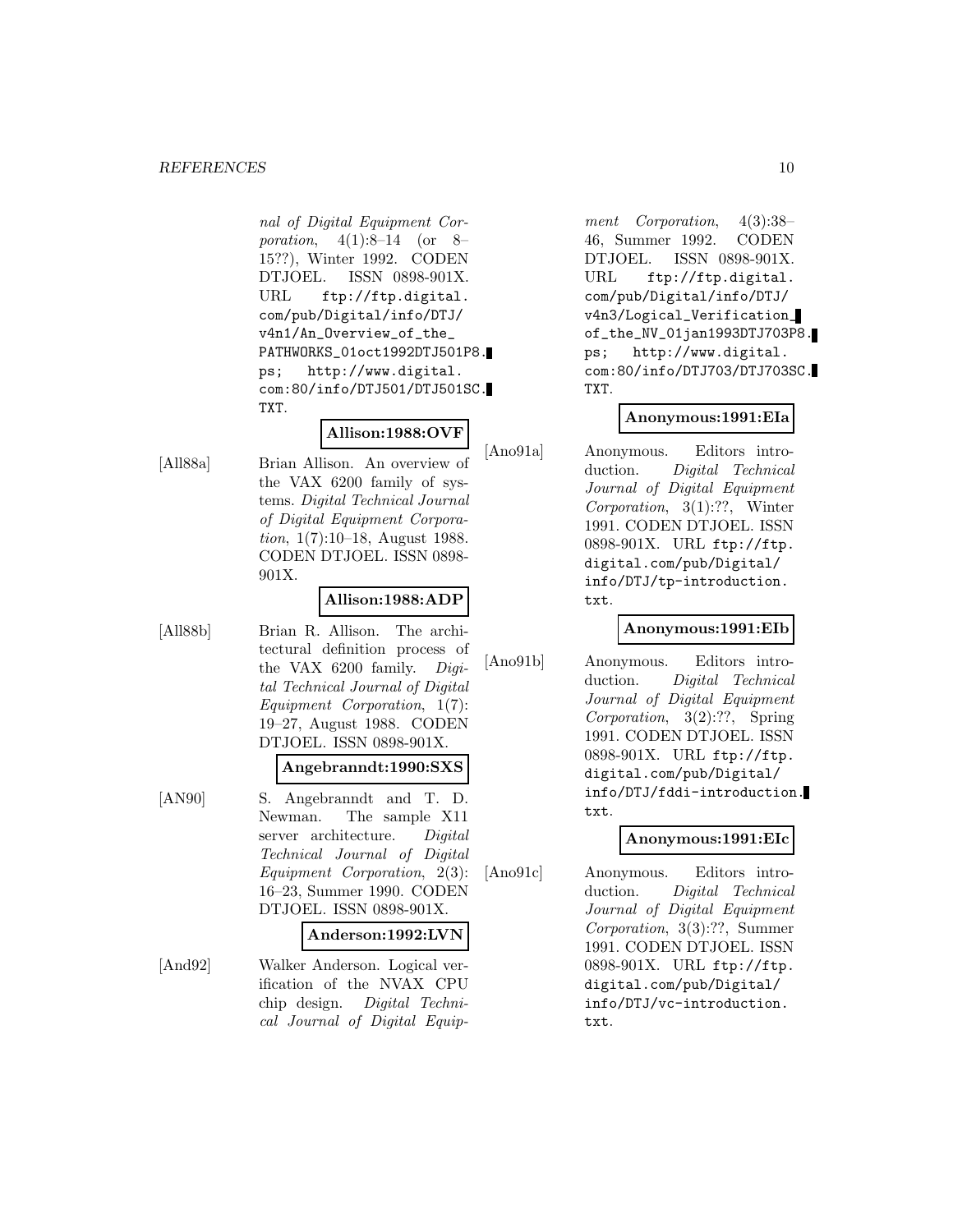#### **Anonymous:1991:EId**

[Ano91d] Anonymous. Editors introduction. Digital Technical Journal of Digital Equipment Corporation, 3(4):??, Fall 1991. CODEN DTJOEL. ISSN 0898-901X. URL ftp://ftp. digital.com/pub/Digital/ info/DTJ/im-introduction. txt.

#### **Anonymous:1992:EIa**

[Ano92a] Anonymous. Editors introduction. Digital Technical Journal of Digital Equipment Corporation, 4(1):??, Winter 1992. CODEN DTJOEL. ISSN 0898-901X. URL ftp://ftp. digital.com/pub/Digital/ info/DTJ/pw-introduction. txt.

#### **Anonymous:1992:EIc**

[Ano92b] Anonymous. Editors introduction. Digital Technical Journal of Digital Equipment Corporation, 4(3):??, Summer 1992. CODEN DTJOEL. ISSN 0898-901X. URL ftp://ftp. digital.com/pub/Digital/ info/DTJ/nv-introduction. txt.

#### **Anonymous:1992:EId**

[Ano92c] Anonymous. Editors introduction. Digital Technical Journal of Digital Equipment Corporation, 4(4):??, Fall 1992. CODEN DTJOEL. ISSN 0898-901X. URL ftp://ftp. digital.com/pub/Digital/ info/DTJ/axp-introduction. txt.

# **Anonymous:1993:EIa**

[Ano93a] Anonymous. Editors introduction. Digital Technical Journal of Digital Equipment Corporation, 5(1):??, Winter 1993. CODEN DTJOEL. ISSN 0898-901X. URL ftp://ftp.digital. com/pub/Digital/info/DTJ/ nw-01-introduction.txt.

## **Anonymous:1993:EIb**

[Ano93b] Anonymous. Editors introduction. Digital Technical Journal of Digital Equipment Corporation, 5(2):??, Spring 1993. CODEN DTJOEL. ISSN 0898-901X. URL ftp://ftp. digital.com/pub/Digital/ info/DTJ/mm-01-introduction. txt.

#### **Anonymous:1993:EIc**

[Ano93c] Anonymous. Editors introduction. Digital Technical Journal of Digital Equipment Corporation, 5(3):??, Summer 1993. CODEN DTJOEL. ISSN 0898-901X. URL ftp://ftp. digital.com/pub/Digital/ info/DTJ/I18N-intro.txt.

#### **Anonymous:1993:EId**

[Ano93d] Anonymous. Editors introduction. Digital Technical Journal of Digital Equipment Corporation, 5(4):??, Fall 1993. CODEN DTJOEL. ISSN 0898-901X. URL ftp://ftp. digital.com/pub/Digital/ info/DTJ/swp-introduction. txt.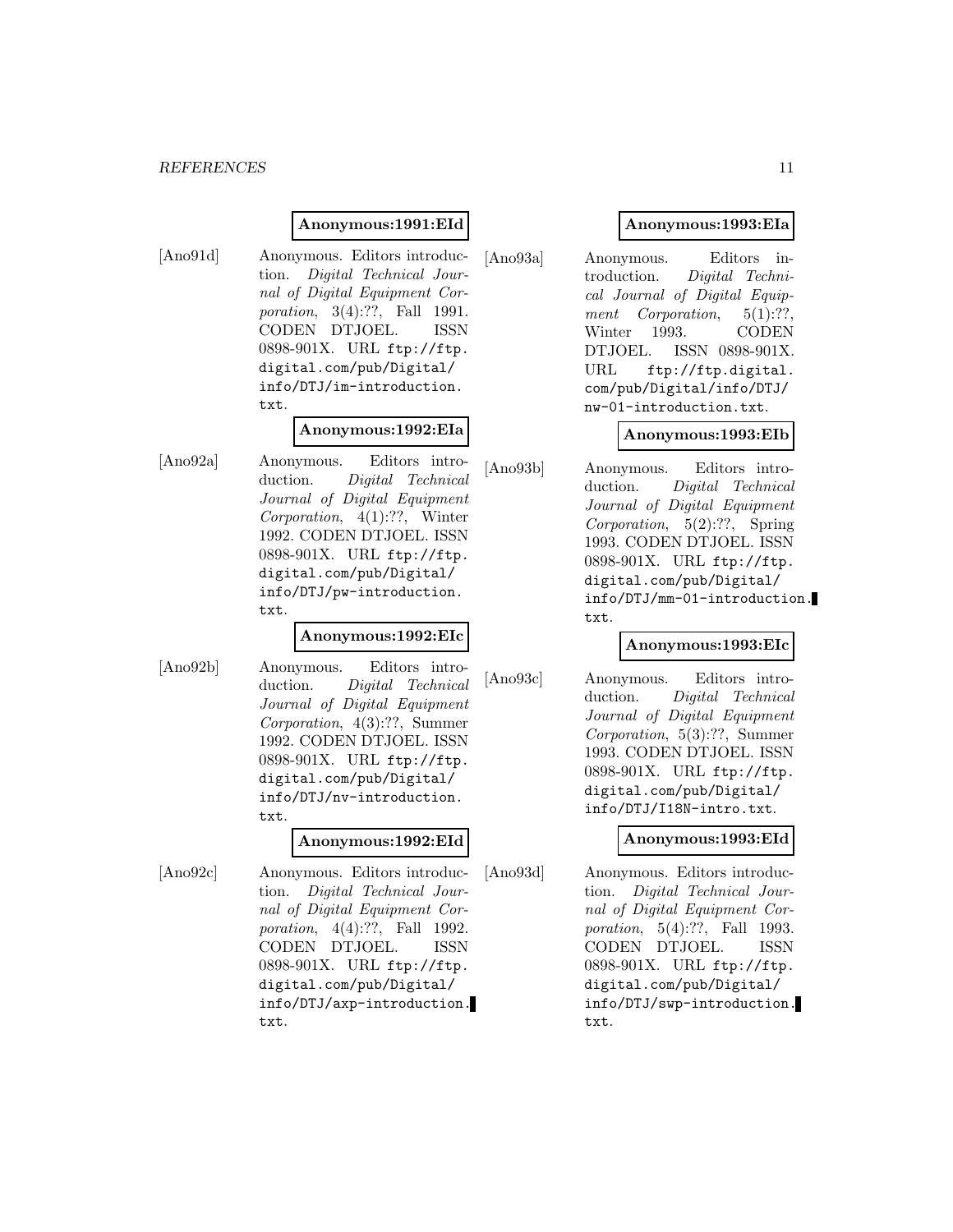#### **Anonymous:1994:EIa**

[Ano94a] Anonymous. Editors introduction. Digital Technical Journal of Digital Equipment Corporation, 6(1):??, Winter 1994. CODEN DTJOEL. ISSN 0898-901X. URL ftp://ftp. digital.com/pub/Digital/ info/DTJ/sm-introduction. txt.

#### **Anonymous:1994:EIb**

[Ano94b] Anonymous. Editor's introduction. Digital Technical Journal of Digital Equipment Corporation, 6(2):??, Spring 1994. CODEN DTJOEL. ISSN 0898-901X. URL ftp://ftp. digital.com/pub/Digital/ info/DTJ/v6n2-intro.txt.

#### **Anonymous:1994:EIc**

[Ano94c] Anonymous. Editors introduction. Digital Technical Journal of Digital Equipment Corporation, 6(3):??, Summer 1994. CODEN DTJOEL. ISSN 0898-901X. URL ftp://ftp.digital. com/pub/Digital/info/DTJ/ v6n3-introduction.txt.

#### **Anonymous:1994:EId**

[Ano94d] Anonymous. Editors introduction. Digital Technical Journal of Digital Equipment Corporation, 6(4):??, Fall 1994. CODEN DTJOEL. ISSN 0898-901X. URL ftp://ftp. digital.com/pub/Digital/ info/DTJ/v6n4int.txt.

# **Anonymous:1995:EI**

[Ano95] Anonymous. Editors introduction. Digital Technical Journal of Digital Equipment Corporation, 7(2):??, Spring 1995. CODEN DTJOEL. ISSN 0898-901X. URL ftp://ftp. digital.com/pub/Digital/ info/DTJ/v7n2-00-intro.txt.

## **Anonymous:1998:EI**

[Ano98] Anonymous. Editor's introduction. Digital Technical Journal of Digital Equipment Corporation, 9(3):??, ???? 1998. CODEN DTJOEL. ISSN 0898-901X. URL http:/ /www.digital.com:80/info/ DTJR00/v9n3-intro.htm.

# **Appel:1990:CSE**

[AO90] Neal B. Appel and Ronald M. Olson. CDA in science and engineering. Digital Technical Journal of Digital Equipment Corporation, 2(1):83–89, Winter 1990. CODEN DTJOEL. ISSN 0898-901X.

# **Ascher:1993:DDT**

[Asc93a] D. Ascher. DEC@aGlance integration of desktop tools and manufacturing process information systems. Digital Technical Journal of Digital Equipment Corporation, 5(2):100– 112, Spring 1993. CODEN DTJOEL. ISSN 0898-901X.

## **Ascher:1993:DAI**

[Asc93b] David Ascher. DEC @aGlance — integration of desktop tools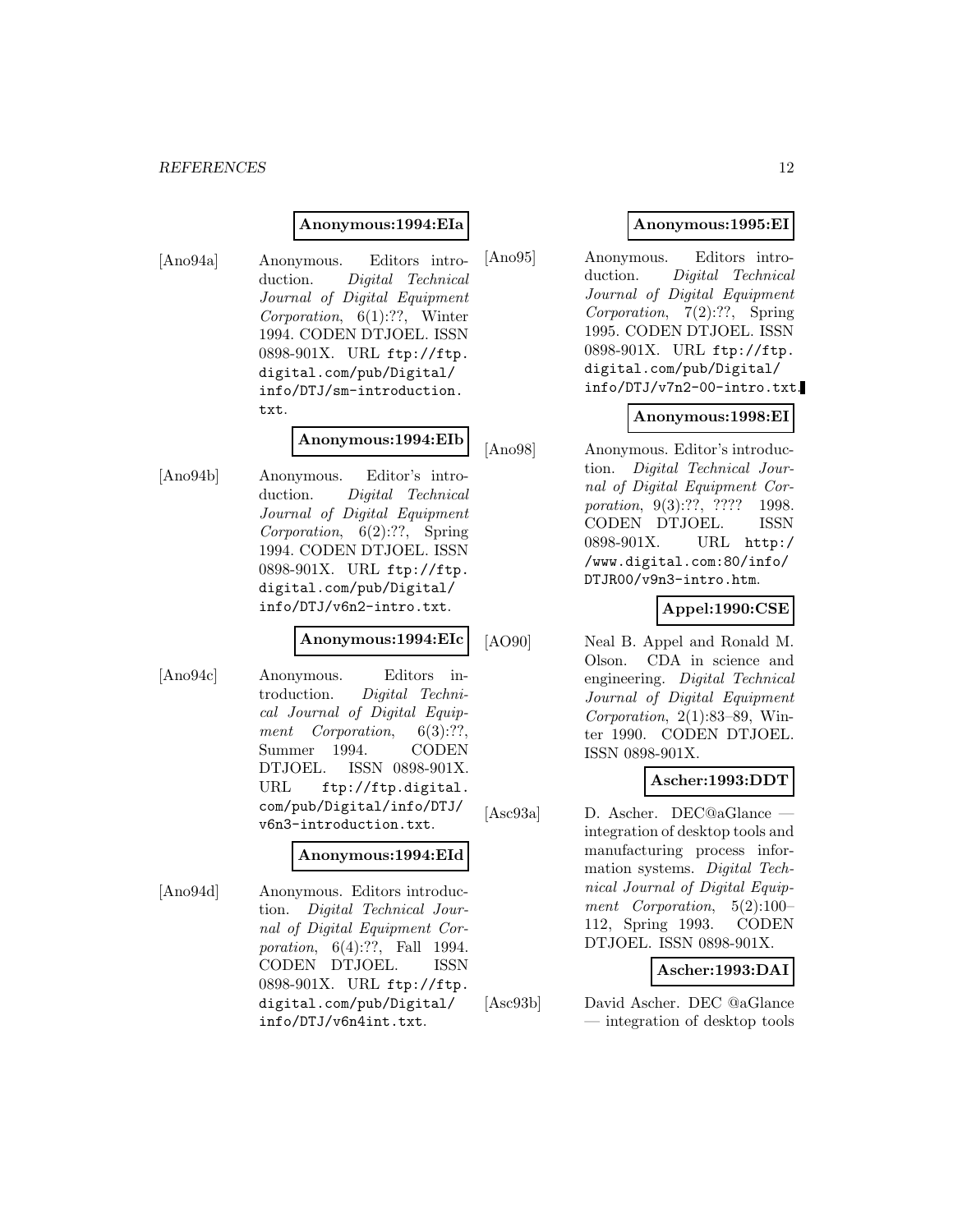and manufacturing process information systems. Digital Technical Journal of Digital Equipment Corporation, 5(2): ??, Spring 1993. CODEN DTJOEL. ISSN 0898-901X. URL ftp://ftp.digital. com/pub/Digital/info/DTJ/ v5n2/DEC\_aGlanceIntegration\_ of\_De\_01oct1993DTJA09SC. txt; http://www.digital. com:80/info/DTJA09/DTJA09SC. TXT.

# **Allison:1992:TDD**

[AvI92] Brian R. Allison and Catharine van Ingen. Technical description of the DEC 7000 and DEC 10000 AXP family. Digital Technical Journal of Digital Equipment Corporation, 4(4):100–110, Fall 1992. CODEN DTJOEL. ISSN 0898-901X. URL ftp://ftp. digital.com/pub/Digital/ info/DTJ/v4n4/Technical\_ Description\_of\_the\_D\_01apr1993DTJ806P8. //www.digital.com:80/info/ ps; http://www.digital. com:80/info/DTJ806/DTJ806SC. TXT.

# **Alden:1997:ATU**

[AW97] Kenneth F. Alden and Edward P. Wobber. The AltaVista tunnel: Using the Internet to extend corporate networks. Digital Technical Journal of Digital Equipment Corporation,  $9(2):5-$ ??, ???? 1997. CODEN DTJOEL. ISSN 0898-901X. URL http:/ /www.digital.com:80/info/ DTJQ01/DTJQ01AH.HTM; http: //www.digital.com:80/info/

DTJQ01/DTJQ01HM.HTM; http: //www.digital.com:80/info/ DTJQ01/DTJQ01P8.PS; http: //www.digital.com:80/info/ DTJQ01/DTJQ01PF.PDF; http: //www.digital.com:80/info/ DTJQ01/DTJQ01SC.TXT.

# **Bahl:1996:JFV**

[Bah96] Paramvir Bahl. The J300 family of video and audio adapters: Software architecture. Digital Technical Journal of Digital Equipment Corporation, 7(4): 34–51, March 1996. CODEN DTJOEL. ISSN 0898-901X. URL ftp://ftp.digital. com/pub/Digital/info/DTJ/ v7n4/The\_J300\_Family\_of\_ Video\_20apr1996DTJK03P8. ps; http://www.digital. com:80/info/DTJK03; http: //www.digital.com:80/info/ DTJK03/DTJK03AH.HTM; http: //www.digital.com:80/info/ DTJK03/DTJK03P8.PS; http: DTJK03/DTJK03PF.PDF; http: //www.digital.com:80/info/

# **Bruckert:1991:VFF**

DTJK03/DTJK03SC.TXT.

[BAM91] William F. Bruckert, Carlos Alonso, and James M. Melvin. Verification of the first faulttolerant VAX system. Digital Technical Journal of Digital Equipment Corporation, 3(1): 79–85, Winter 1991. CODEN DTJOEL. ISSN 0898-901X. URL ftp://ftp.digital. com/pub/Digital/info/DTJ/ v3n1/Verification\_of\_the\_ First\_Faul\_01oct1991DTJ108P8.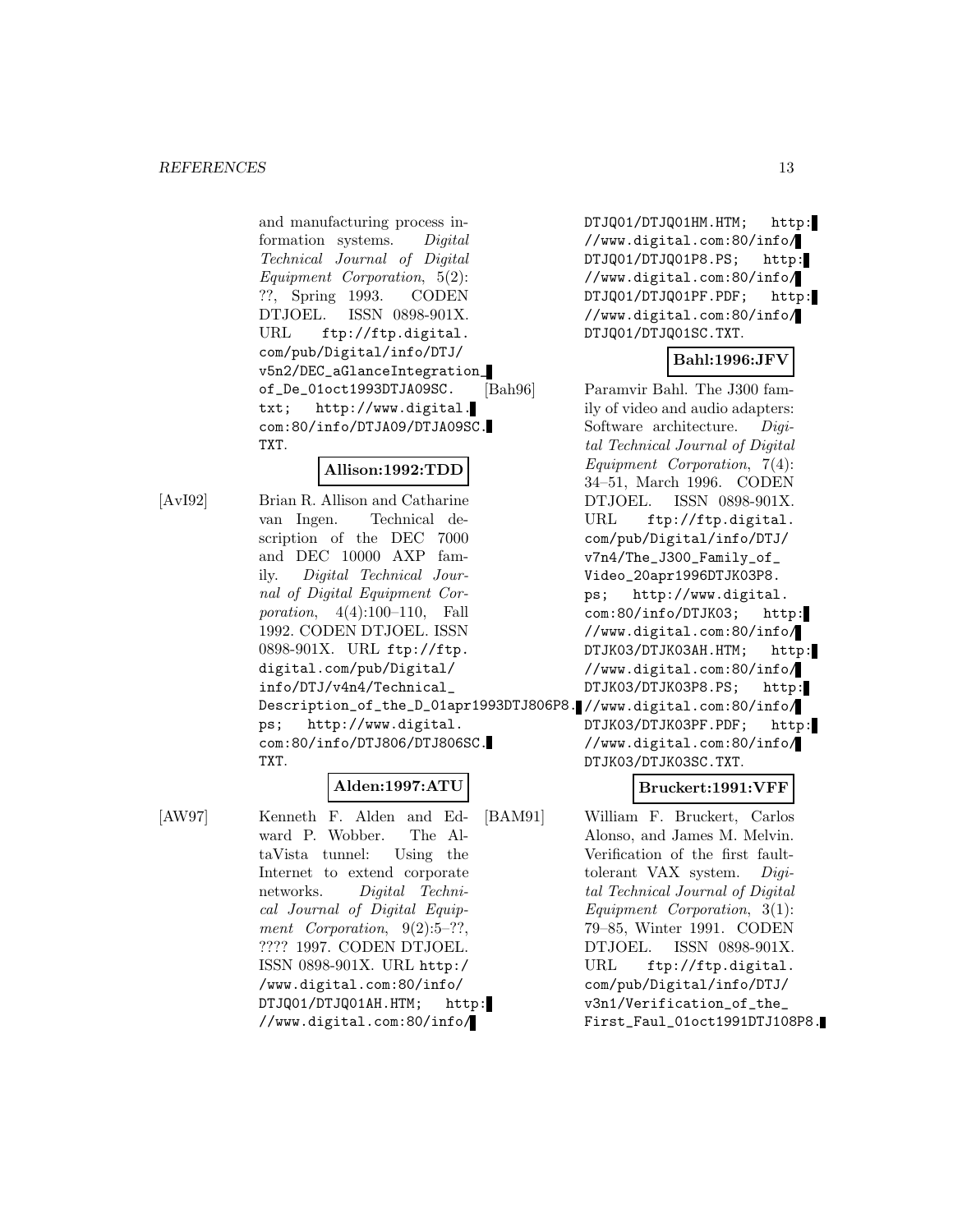ps; http://www.digital. com:80/info/DTJ108/DTJ108SC. TXT.

**Bates:1989:PAH**

[Bat89] Kenneth H. Bates. Performance aspects of the HSC controller. Digital Technical Journal of Digital Equipment Corporation, 1(8):25–37, February 1989. CODEN DTJOEL. ISSN

0898-901X.

# **Bettels:1993:UUC**

[BB93a] Jörgen Bettels and F. Avery Bishop. Unicode: A universal character code. Digital Technical Journal of Digital Equipment Corporation, 5(3): 21–31, Summer 1993. CODEN DTJOEL. ISSN 0898-901X. URL ftp://ftp.digital. com/pub/Digital/info/DTJ/ v5n3/UNICODE\_A\_UNIVERSAL\_ CHARACTE\_01jan1994DTJB02P8. ps; http://www.digital. com:80/info/DTJB02/DTJB02SC. TXT.

#### **Bryant:1993:DMB**

[BB93b] Stewart F. Bryant and David L. A. Brash. The DECNIS 500/600 multiprotocol bridge/ router and gateway. Digital Technical Journal of Digital Equipment Corporation, 5 (1):84–98, Winter 1993. CO-DEN DTJOEL. ISSN 0898- 901X. URL ftp://ftp. digital.com/pub/Digital/ info/DTJ/v5n1/The\_DECNIS\_ 500600\_Multiprotoc\_01jul1993DTJ907P8. ps; http://www.digital.

com:80/info/DTJ907/DTJ907SC. TXT.

## **Bowhill:1995:CIS**

[BBB<sup>+</sup>95] William J. Bowhill, Shane L. Bell, Bradley J. Benschneider, Andrew J. Black, Sharon M. Britton, Ruben W. Castelino, Dale R. Donchin, John H. Edmondson, Harry R. Fair, III, Paul E. Gronowski, Anil K. Jain, Patricia L. Kroesen, Marc E. Lamere, Bruce J. Loughlin, Shekhar Mehta, Robert O. Mueller, Ronald P. Preston, Sribalan Santhanam, Timothy A. Shedd, Michael J. Smith, and Stephen C. Thierauf. Circuit implementation of a 300-MHz 64-bit second-generation CMOS Alpha CPU. Digital Technical Journal of Digital Equipment Corporation, 7(1):100– 118, Winter 1995. CODEN DTJOEL. ISSN 0898-901X. URL ftp://ftp.digital. com/pub/Digital/info/DTJ/ v7n1/Circuit\_Implementation\_ of\_a\_30\_01jul1995DTJH08P8. ps; http://www.digital. com:80/info/DTJH08/DTJH08SC. TXT.

#### **Balkovich:1987:VAM**

[BBDW87] Edward E. Balkovich, Prashant Bhabhalia, William R. Dunnington, and Thomas F. Weyant. VAXcluster availability modeling. Digital Technical Journal of Digital Equipment Corporation,  $1(5):69-79$ , September 1987. CODEN DTJOEL. ISSN 0898-901X.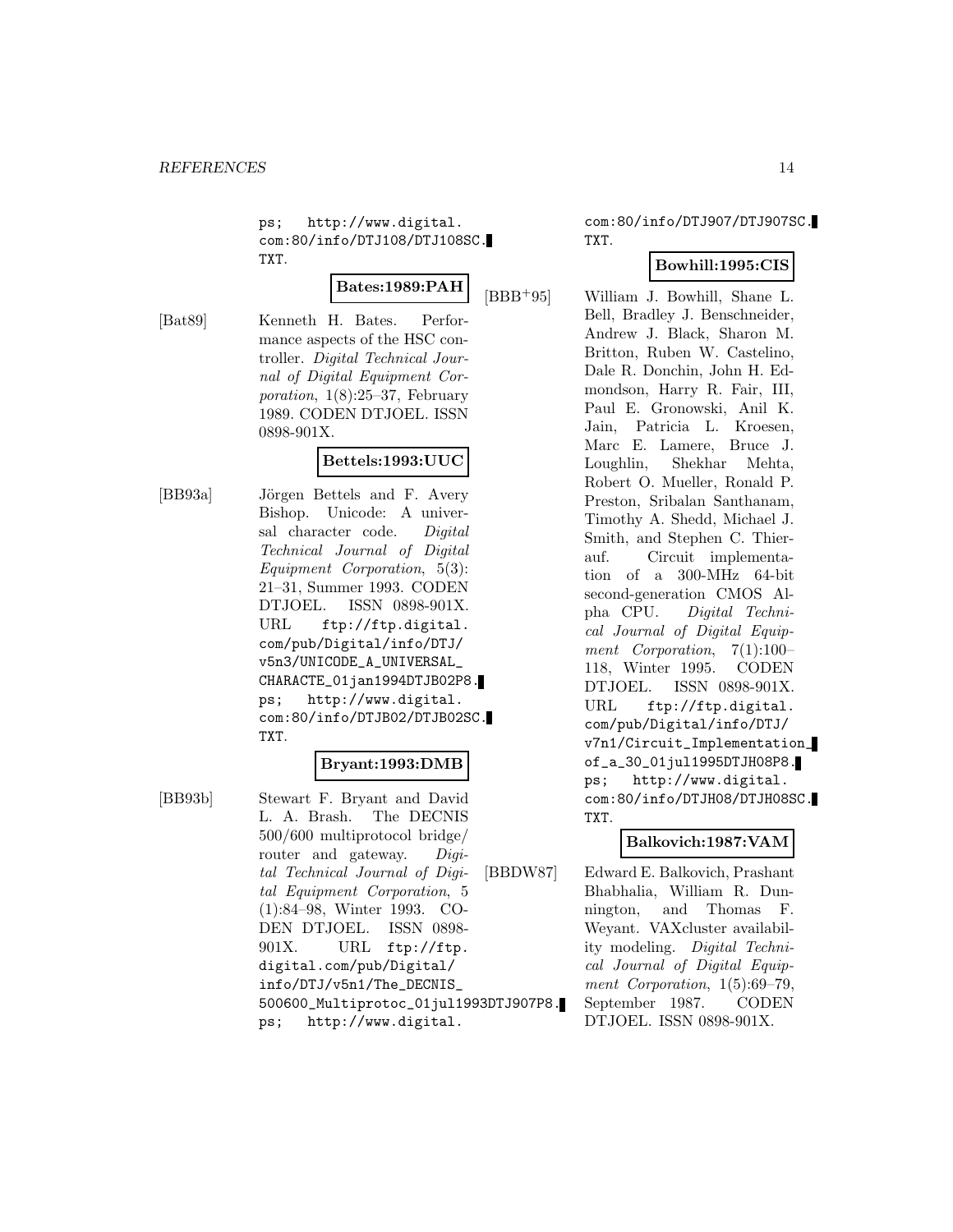# **Brender:1988:PDV**

# [BBM88] R. F. Brender, B. R. Brett, and C. Z. Mitchell. Pragmatics in the development of VAX Ada. Digital Technical Journal of Digital Equipment Corporation, 1(6):91–100, February 1988. CODEN DTJOEL. ISSN 0898-901X.

# **Brunner:1990:VPV**

[BBM<sup>+</sup>90] R. A. Brunner, D. P. Bhandarkar, F. X. McKeen, B. Patel, W. J. Rogers, Jr., and G. L. Yoder. Vector processing on the VAX 9000 system. Digital Technical Journal of Digital Equipment Corporation, 2 (4):61–79, Fall 1990. CODEN DTJOEL. ISSN 0898-901X.

# **Bresnahan:1992:PVF**

[BC92] Edward W. Bresnahan and Siu Yin Cheng. PATHWORKS for VMS file server. Digital Technical Journal of Digital Equipment Corporation, 4 (1):15–23 (or 15–22??), Winter 1992. CODEN DTJOEL. ISSN 0898-901X. URL ftp://ftp. digital.com/pub/Digital/ info/DTJ/v4n1/PATHWORKS\_ for\_VMS\_File\_Server\_01oct1992DTJ502P8. ps; http://www.digital. com:80/info/DTJ502/DTJ502SC. TXT.

#### **Blickstein:1992:GOC**

[BCD<sup>+</sup>92] David S. Blickstein, Peter W. Craig, Caroline S. Davidson, R. Neil Faiman, Jr., Kent D. Glossop, Richard B. Grove, Steven O. Hobbs, and William B. Noyce. The GEM optimizing compiler system. Digital Technical Journal of Digital Equipment Corporation, 4(4):121– 136, Fall 1992. CODEN DTJOEL. ISSN 0898-901X. URL ftp://ftp.digital. com/pub/Digital/info/DTJ/ v4n4/The\_GEM\_Optimizing\_ Compiler\_Sy\_01apr1993DTJ808P8. ps; http://www.digital. com:80/info/DTJ808/DTJ808SC. TXT.

# **Baafi:1995:AOD**

[BCDW95] Robert K. Baafi, J. Ian Carrie, William B. Drury, and Oren L. Wiesler. ACMSxp open distributed transaction processing. Digital Technical Journal of Digital Equipment Corporation, 7(1):23– 33, Winter 1995. CODEN DTJOEL. ISSN 0898-901X. URL ftp://ftp.digital. com/pub/Digital/info/DTJ/ v7n1/ACMSxp\_Open\_Distributed\_ Transa\_01jul1995DTJH02P8. ps; http://www.digital. com:80/info/DTJH02/DTJH02SC. TXT.

# **Beander:1988:VVS**

[Bea88] B. Beander. VAX/VMS software development environment. Digital Technical Journal of Digital Equipment Corporation,  $1(6):10-19$ , February 1988. CODEN DTJOEL. ISSN 0898-901X.

#### **Bernstein:1991:DDD**

[BET91] Philip A. Bernstein, William T.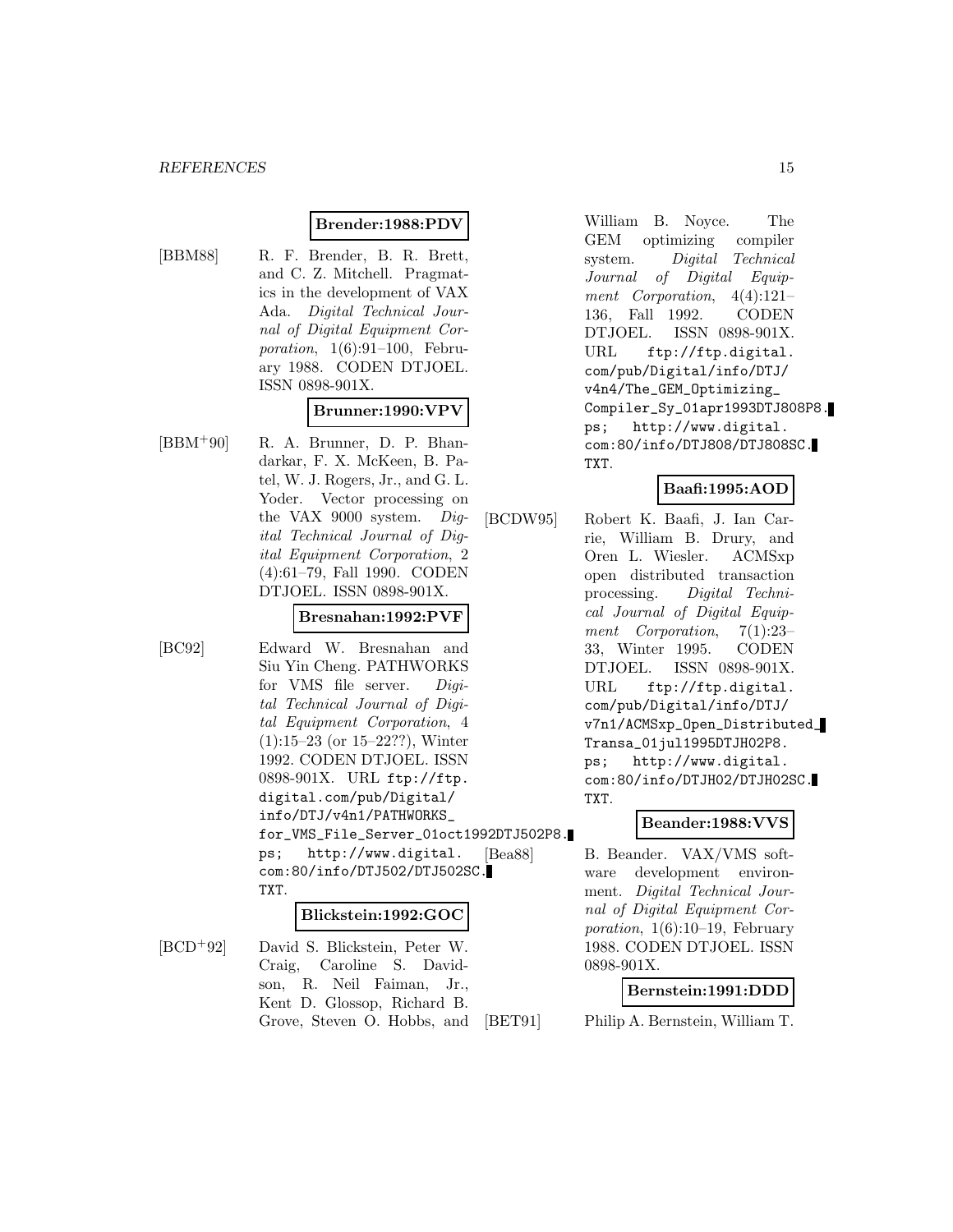Emberton, and Vijay Treba. DECdta — digital's distributed transaction processing architecture. Digital Technical Journal of Digital Equipment Corporation, 3(1):10– 17, Winter 1991. CODEN DTJOEL. ISSN 0898-901X. URL ftp://ftp.digital. com/pub/Digital/info/DTJ/ v3n1/DECdta\_Digitals\_Distribute\_ 01oct1991DTJ101P8.ps; http: //www.digital.com:80/info/ DTJ101/DTJ101SC.TXT.

# **Basmaji:1995:DHC**

[BFG<sup>+</sup>95] Jean H. Basmaji, Kay R. Fisher, Frank W. Gatulis, Herbert R. Kolk, and James F. Rosencrans. Digital's highperformance CMOS ASIC. Digital Technical Journal of Digital Equipment Corporation, 7(1):66–76, Winter 1995. CODEN DTJOEL. ISSN 0898-901X. URL ftp://ftp. digital.com/pub/Digital/ info/DTJ/v7n1/Digitals\_Highperformance\_ digital.com/pub/Digital/ CMO\_01jul1995DTJH05SC.txt; http://www.digital.com: 80/info/DTJH05/DTJH05SC. TXT.

## **Bidermann:1986:MFP**

[BFL<sup>+</sup>86] William R. Bidermann, Amnon Fisher, Burton M. Leary, Robert J. Simcoe, and William R. Wheeler. The MicroVAX 78132 floating point chip. Digital Technical Journal of Digital Equipment Corporation, 1(2): 24–36, March 1986. CODEN DTJOEL. ISSN 0898-901X.

# **Buxton:1993:UID**

[BFN93a] K. A. Buxton, E. J. Ferris, and A. K. Nash. The ULTRIX implementation of DECnet/ OSI. Digital Technical Journal of Digital Equipment Corporation, 5(1):34–43, Winter 1993. CODEN DTJOEL. ISSN 0898-901X. URL ftp://ftp. digital.com/pub/Digital/ info/DTJ/v5n1/The\_ULTRIX\_ Implementation\_of\_D\_01jul1993DTJ903P8. ps; http://www.digital. com:80/info/DTJ903/DTJ903SC. TXT.

# **Buxton:1993:UIO**

[BFN93b] Kim A. Buxton, Edward J. Ferris, and Andrew K. Nash. The ULTRIX implementation of DECnet/OSI. Digital Technical Journal of Digital Equipment Corporation, 5 (1):1–10 (??), Winter 1993. CODEN DTJOEL. ISSN 0898-901X. URL ftp://ftp.

info/DTJ/v5n1/The\_ULTRIX\_

Implementation\_of\_D\_01jul1993DTJ903P8. ps.

# **Basmaji:1988:CAE**

[BGHS88] Jean H. Basmaji, Glenn P. Garvey, Masood Heydari, and Arthur L. Singer. The role of computer-aided engineering in the design of the VAX 6200 system. Digital Technical Journal of Digital Equipment Corporation, 1(7):47–56, August 1988. CODEN DTJOEL. ISSN 0898- 901X.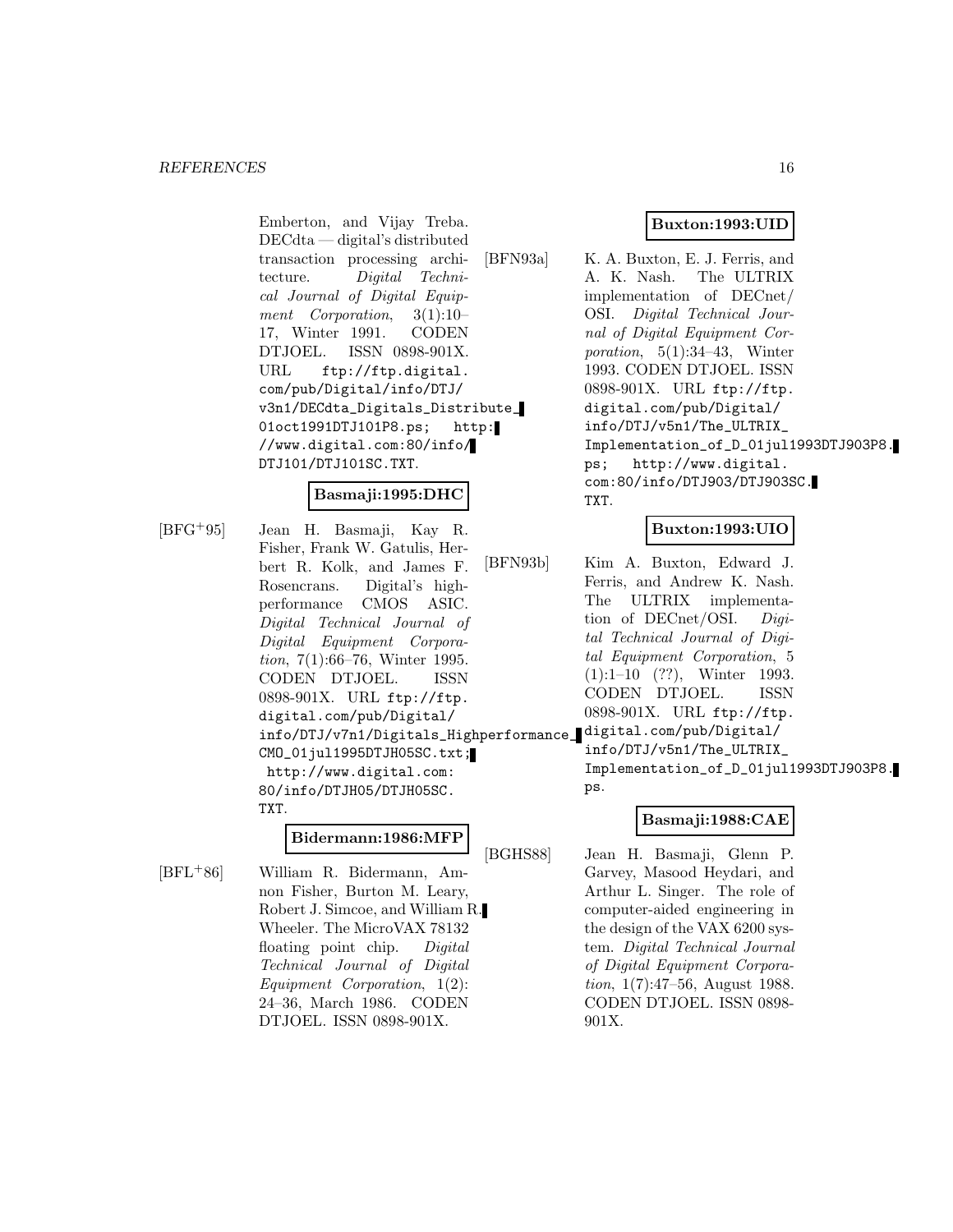#### **Benson:1988:VVP**

- 
- [BGM88] L. E. Benson, M. Gianatassio, and K. L. McKeen. VTX and VALU-software productivity tools for distributed applications development. Digital Technical Journal of Digital Equipment Corporation, 1(6): 80–90, February 1988. CODEN DTJOEL. ISSN 0898-901X.

# **Bahl:1996:SOC**

[BGU96] Paramvir Bahl, Paul S. Gauthier, and Robert A. Ulichney. Software-only compression, rendering, and playback of digital video. Digital Technical Journal of Digital Equipment Corporation, 7(4):52– 75, March 1996. CODEN DTJOEL. ISSN 0898-901X. URL ftp://ftp.digital. com/pub/Digital/info/DTJ/ v7n4/Softwareonly\_Compression\_ Ren\_20apr1996DTJK04P8.ps; http://www.digital.com: 80/info/DTJK04; http:// www.digital.com:80/info/ DTJK04/DTJK04AH.HTM; http: //www.digital.com:80/info/ DTJK04/DTJK04P8.PS; http: //www.digital.com:80/info/ DTJK04/DTJK04PF.PDF; http: //www.digital.com:80/info/ DTJK04/DTJK04SC.TXT.

#### **Barnard:1990:HFD**

[BH90] K. E. Barnard and R. P. Harokopus. Hierarchical fault detection and isolation strategy for the VAX 9000 system. Digital Technical Journal of Digital Equipment Corporation, 2(4):

#### 130–141, Fall 1990. CODEN DTJOEL. ISSN 0898-901X.

#### **Bartoszek:1990:VMP**

[BHH<sup>+</sup>90] John T. Bartoszek, Robert J. Hannemann, Stephen P. Hansen, Robert J. McCarty, and John C. Sweeney. VAX 6000 Model 400 physical technology. Digital Technical Journal of Digital Equipment Corporation, 2(2):52–63, Spring 1990. CODEN DTJOEL. ISSN 0898- 901X.

#### **Bruckert:1985:DRV**

[BJ85] William B. Bruckert and Ronald E. Josephson. Designing reliability into the VAX 8600 system. Digital Technical Journal of Digital Equipment Corporation,  $1(1):71-77$ , August 1985. CODEN DTJOEL. ISSN 0898-901X.

# **Beck:1986:DVP**

[BK86] P. Beck and J. Krycka. The DECnet-VAX product — an integrated approach to networking. Digital Technical Journal of Digital Equipment Corporation, 1(3):88–99, September 1986. CODEN DTJOEL. ISSN 0898-901X.

# **Blake:1995:EIa**

[Bla95a] Jane C. Blake. Editors introduction. Digital Technical Journal of Digital Equipment Corporation, 7(1):3-4, Winter 1995. CODEN DTJOEL. ISSN 0898-901X. URL ftp://ftp.digital.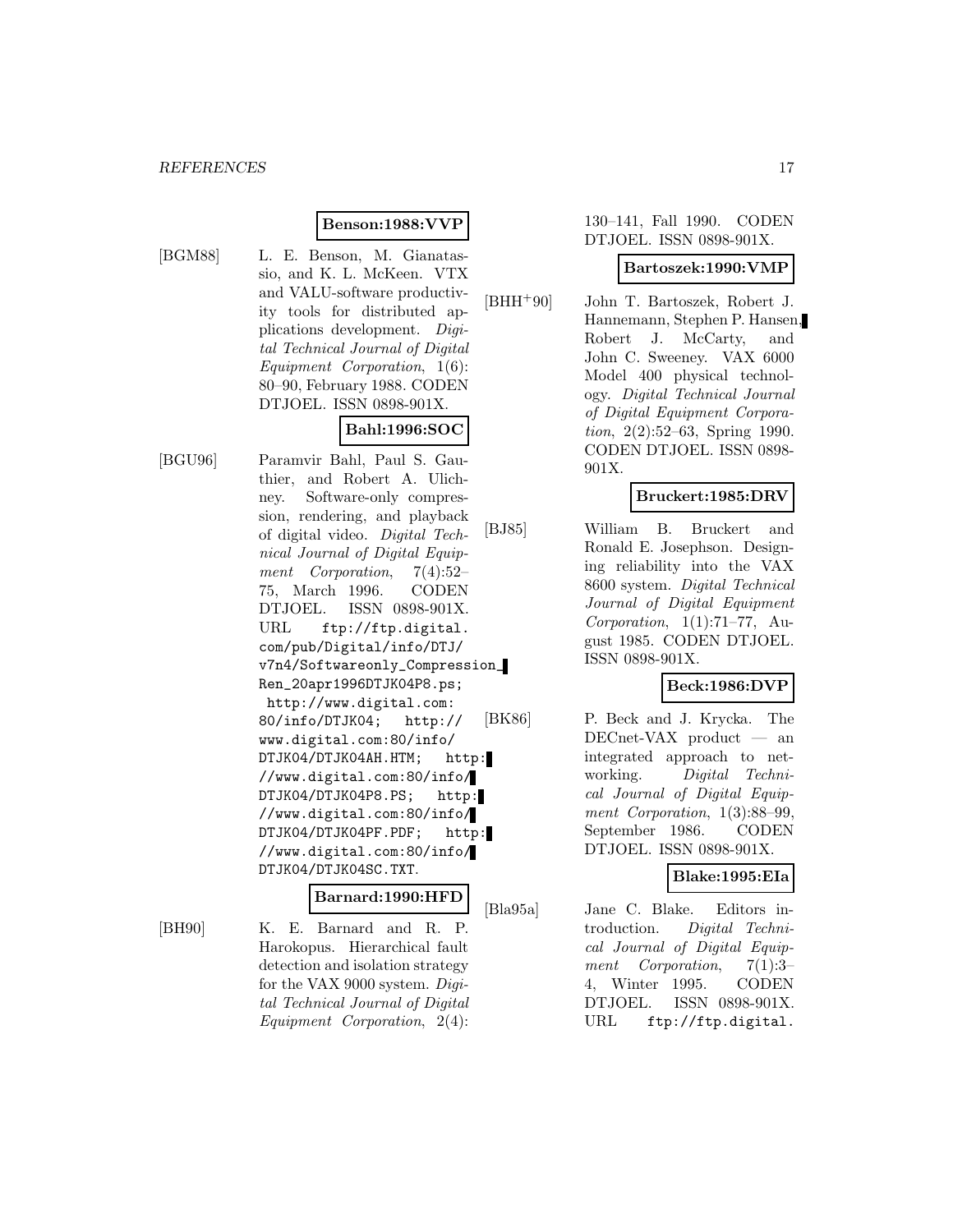com/pub/Digital/info/DTJ/ v7n1-00-intro.txt.

**Blake:1995:EIb**

[Bla95b] Jane C. Blake. Editor's introduction. Digital Technical Journal of Digital Equipment Corporation, 7(3):2, Fall 1995. CODEN DTJOEL. ISSN 0898-901X. URL ftp://ftp. digital.com/pub/Digital/ info/DTJ000/v7n1-00-intro. pdf.

# **Blake:1996:EIa**

[Bla96a] Jane C. Blake. Editor's introduction. Digital Technical Journal of Digital Equipment Corporation, 7(4):??, March 1996. CODEN DTJOEL. ISSN 0898-901X. URL http:/ /www.digital.com:80/info/ DTJK00/v7n4-intro.htm.

# **Blake:1996:EIb**

[Bla96b] Jane C. Blake. Editor's introduction. Digital Technical Journal of Digital Equipment Corporation, 8(1):??, May 1996. CODEN DTJOEL. ISSN 0898-901X. URL http:/ /www.digital.com/.i/info/ DTJL00/v8n1-intro.htm.

# **Blake:1996:EIc**

[Bla96c] Jane C. Blake. Editor's introduction. Digital Technical Journal of Digital Equipment Corporation,  $8(2):??$ October 1996. CODEN DTJOEL. ISSN 0898-901X. URL http://www.digital. com:80/DTJM00/v8n2-intro. htm.

# **Blake:1996:EId**

[Bla96d] Jane C. Blake. Editor's introduction. Digital Technical Journal of Digital Equipment Corporation, 8(3):??, ???? 1996. CODEN DTJOEL. ISSN 0898-901X. URL http://www. digital.com/info/DTJN00/ v8n3-intro.htm.

# **Blake:1997:EI**

[Bla97] Jane C. Blake. Editor's introduction. Digital Technical Journal of Digital Equipment Corporation,  $9(2)$ :??, ???? 1997. CODEN DTJOEL. ISSN 0898-901X. URL http:/ /www.digital.com:80/info/ DTJQ00/v9n2-intro.htm.

# **Blake:1998:F**

[Bla98] William C. Blake. Foreword. Digital Technical Journal of Digital Equipment Corporation, 10(1):??, ???? 1998. CODEN DTJOEL. ISSN 0898-901X. URL http:/ /www.digital.com:80/info/ DTJT00/v10n1-fore.htm.

# **Benson:1995:DDP**

[BLLWW95] Edward G. Benson, David C. P. LaFrance-Linden, Richard A. Warren, and Santa Wiryaman. Design of Digital's Parallel Software Environment. Digital Technical Journal of Digital Equipment Corporation, 7 (3):24–38, Fall 1995. CODEN DTJOEL. ISSN 0898-901X. URL ftp://ftp.digital. com/pub/Digital/info/DTJ/ v7n3/Design\_of\_Digitals\_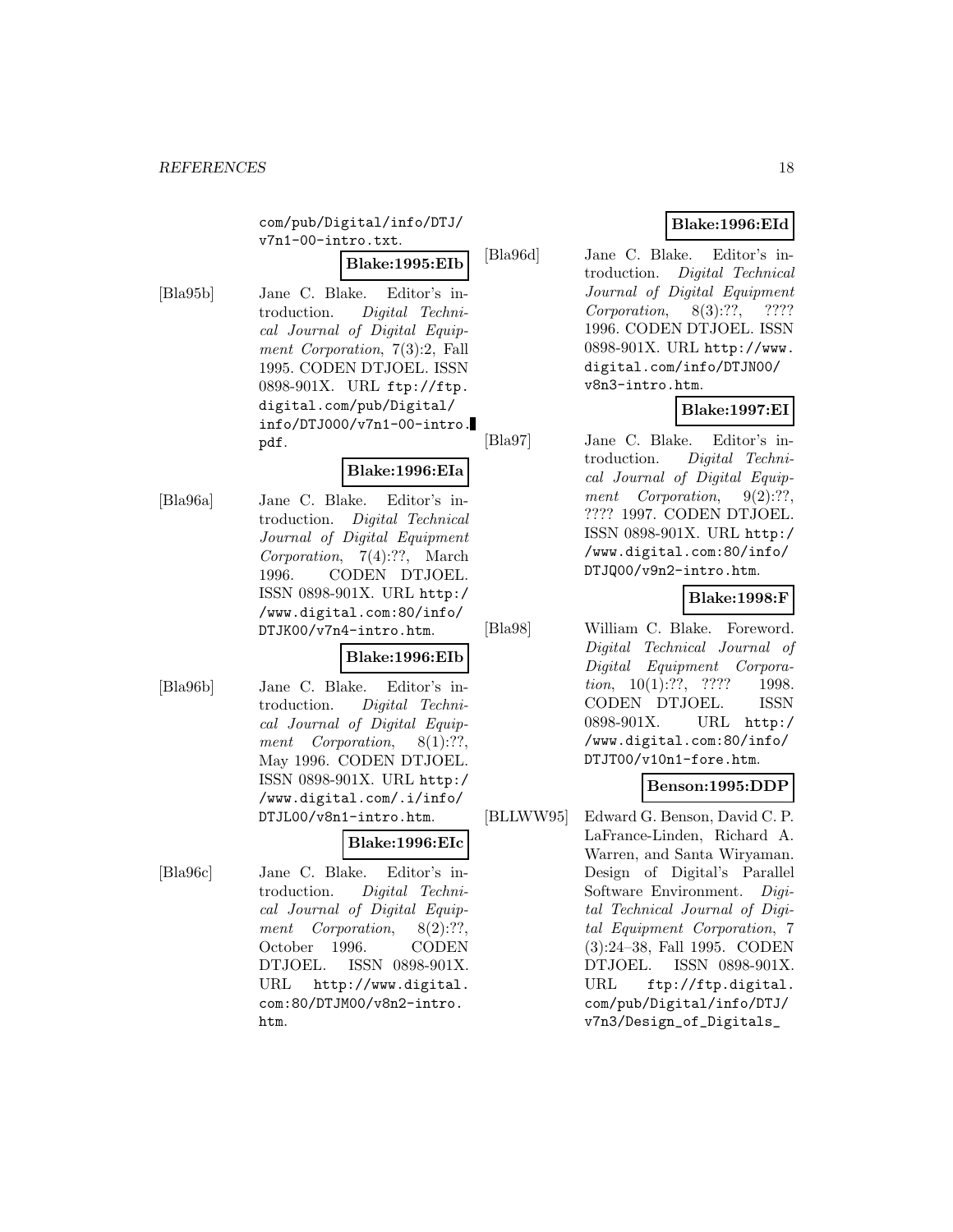Parallel\_S\_02jan1996DTJJ02P8. ps; http://www.digital. com:80/info/DTJJ02/DTJJ02AH. HTM; http://www.digital. com:80/info/DTJJ02/DTJJ02P8. PS; http://www.digital. com:80/info/DTJJ02/DTJJ02PF. PDF; http://www.digital. com:80/info/DTJJ02/DTJJ02SC. TXT.

## **Brender:1998:DOC**

[BNA98] Ronald F. Brender, Jeffrey E. Nelson, and Mark E. Arsenault. Debugging optimized code: Concepts and implementation on DIGITAL Alpha systems. Digital Technical Journal of Digital Equipment Corporation,  $10(1):81-99$ , ???? 1998. CODEN DTJOEL. ISSN 0898-901X. URL http:/ /www.digital.com:80/info/ DTJT07/DTJT07HM.HTM; http: //www.digital.com:80/info/ DTJT07/DTJT07P8.PS; http: //www.digital.com:80/info/ DTJT07/DTJT07PF.PDF; http: //www.digital.com:80/info/ DTJT07/DTJT07SC.TXT.

#### **Benson:1996:OMP**

[BNP96] Thomas R. Benson, Karen L. Noel, and Richard E. Peterson. The OpenVMS mixed pointer size environment. Digital Technical Journal of Digital Equipment Corporation, 8(2):72–82, October 1996. CODEN DTJOEL. ISSN 0898-901X. URL http:/ /www.digital.com:80/info/ DTJM06/DTJM06AH.HTM; http: //www.digital.com:80/info/

DTJM06/DTJM06HM.HTM; http: //www.digital.com:80/info/ DTJM06/DTJM06P8.PS; http: //www.digital.com:80/info/ DTJM06/DTJM06PF.PDF; http: //www.digital.com:80/info/ DTJM06/DTJM06SC.TXT.

## **Bonney:1995:F**

[Bon95] Jean C. Bonney. Foreword. Digital Technical Journal of Digital Equipment Corporation, 7(3):3–4, Fall 1995. CO-DEN DTJOEL. ISSN 0898- 901X. URL ftp://ftp. digital.com/pub/Digital/ info/DTJJ00/v7n3\_01\_02\_intro\_ fore.txt.

# **Brender:1998:ABD**

[Bre98] Ronald F. Brender. An annotated bibliography on debugging optimized code. Digital Technical Journal of Digital Equipment Corporation,  $10(1):??$ ,  $????$  1998. CODEN DTJOEL. ISSN 0898-901X. URL http:/ /www.digital.com:80/info/ DTJT07/DTJT07BIHM.HTM.

#### **Boone:1986:TCT**

[BS86] Steven E. Boone and Guenter E. Schneider. The TK50 cartridge tape drive. Digital Technical Journal of Digital Equipment Corporation, 1(2): 86–98, March 1986. CODEN DTJOEL. ISSN 0898-901X.

# **Burnet:1996:PCP**

[BS96] Maxwell M. Burnet and Robert M. Supnik. Preserving computing's past: restora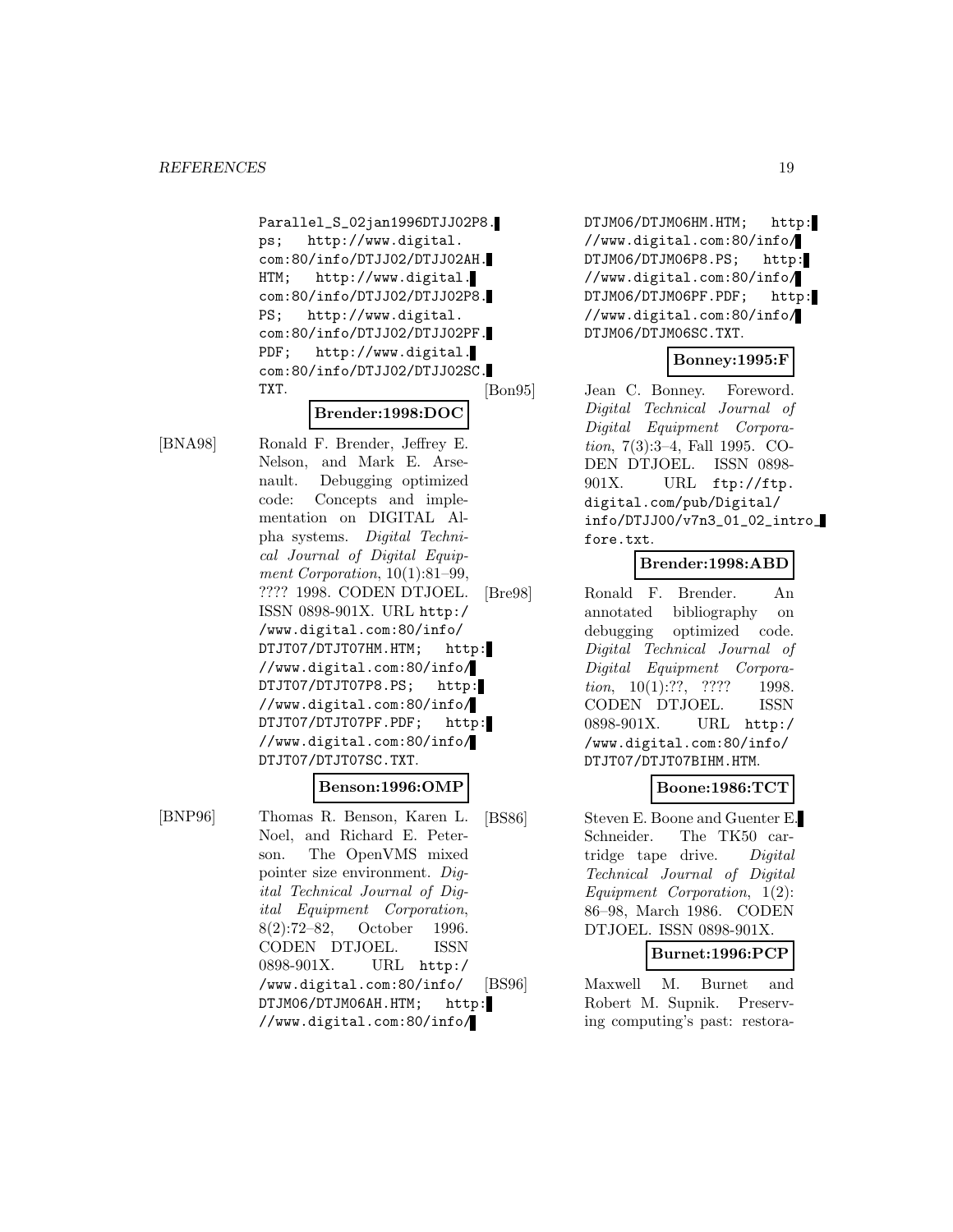tion and simulation. Digital Technical Journal of Digital Equipment Corporation, 8(3):23–38, December 1996. CODEN DTJOEL. ISSN 0898-901X. URL ftp://ftp. digital.com/pub/Digital/ info/DTJ/v8n3/Preserving\_ Computings\_Past\_R\_07jan1997DTJN02P8. ps; http://artematrix. org/archive/computer/restoration. simulation.htm; http:// www.digital.com:80/info/ DTJN02/DTJN02AH.HTM; http: //www.digital.com:80/info/ DTJN02/DTJN02HM.HTM; http: //www.digital.com:80/info/ DTJN02/DTJN02P8.PS; http: //www.digital.com:80/info/ [Cab91] DTJN02/DTJN02PF.PDF; http: //www.digital.com:80/info/ DTJN02/DTJN02SC.TXT.

# **Balle:1998:AMA**

[BS98] Simon M. Balle and Susanne C. Steely, Jr. Analyzing memory access patterns of programs on Alpha-based architectures. Digital Technical Journal of Digital Equipment Corporation, 9(4):21–32, ???? 1998. CODEN DTJOEL. ISSN 0898-901X. URL http:/ /www.digital.com:80/info/ DTJS02/DTJS02AH.HTM; http: //www.digital.com:80/info/ DTJS02/DTJS02HM.HTM; http: //www.digital.com:80/info/ DTJS02/DTJS02P8.PS; http: //www.digital.com:80/info/ DTJS02/DTJS02PF.PDF; http: //www.digital.com:80/info/ DTJS02/DTJS02SC.TXT.

# **Bussler:1994:PRW**

[Buß94] Christoph J. Bußler. Policy resolution in workflow management systems. Digital Technical Journal of Digital Equipment Corporation, 6(4): 26–49, Fall 1994. CODEN DTJOEL. ISSN 0898-901X. URL ftp://ftp.digital. com/pub/Digital/info/DTJ/ v6n4/Policy\_Resolution\_in\_ Workflow\_01apr1995DTJG02P8. ps; http://www.digital. com:80/info/DTJG02/DTJG02SC. TXT.

# **Cabrinety:1991:F**

Larry Cabrinety. Foreword. Digital Technical Journal of Digital Equipment Corporation, 3(4):??, Fall 1991. CO-DEN DTJOEL. ISSN 0898- 901X. URL ftp://ftp. digital.com/pub/Digital/ info/DTJ/im-foreword.txt.

# **Clement:1992:ERV**

[CAL92] J. Joseph Clement, Eugenia M. Atakov, and James R. Lloyd. Electromigration reliability of VLSI interconnect. Digital Technical Journal of Digital Equipment Corporation, 4(2): 114–125, Spring 1992. CODEN DTJOEL. ISSN 0898-901X.

#### **Carchidi:1992:F**

Joseph A. Carchidi. Foreword. Digital Technical Journal of Digital Equipment Corporation, 4(1):??, Winter 1992. CODEN DTJOEL. ISSN 0898-901X. URL ftp://ftp.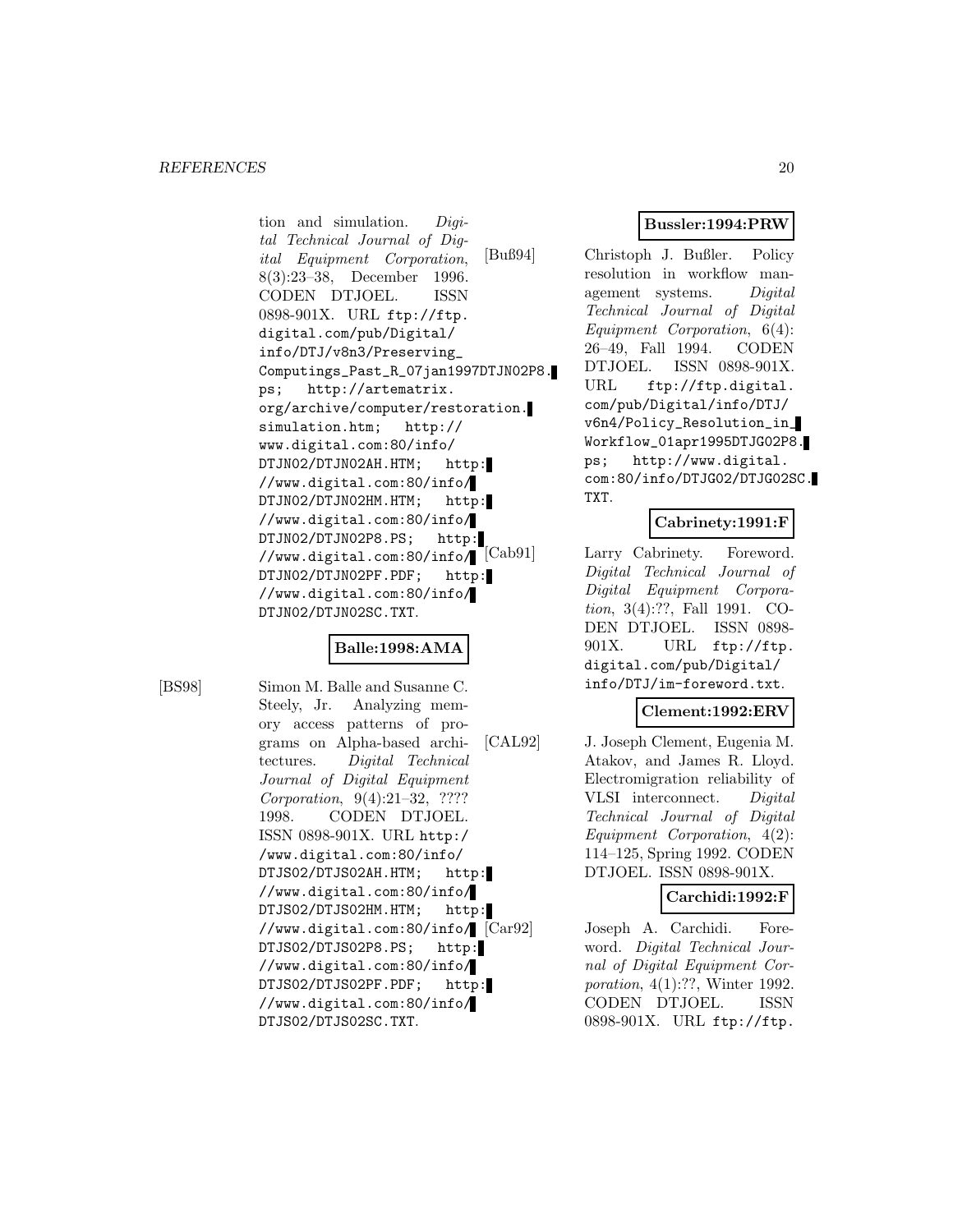digital.com/pub/Digital/ info/DTJ/pw-foreword.txt.

## **Chin:1990:UFV**

 $[CBB+90]$  D. J. Chin, B. G. Brown, C. F. Butala, L. L. Chang, S. J. Chenetz, G. E. Cotter, B. T. Lynch, T. Natarajan, and L. J. Salafia. The unique features of the VAX 9000 power system design. Digital Technical Journal of Digital Equipment Corporation, 2(4):102–117, Fall 1990. CODEN DTJOEL. ISSN 0898-901X.

#### **Ciarfella:1991:OCN**

[CBS91] Paul W. Ciarfella, David Benson, and David S. Sawyer. An overview of the Common Node software. Digital Technical Journal of Digital Equipment Corporation, 3(2):42– 52, Spring 1991. CODEN DTJOEL. ISSN 0898-901X. URL ftp://ftp.digital. com/pub/Digital/info/DTJ/ fddi-node-software.txt; http://www.digital.com:80/ info/DTJ204/DTJ204SC.TXT.

### **Chisvin:1992:VMP**

[CBW92] Lawrence Chisvin, Gregg A. Bouchard, and Thomas M. Wenners. The VAX 6000 Model 600 processor. Digital Technical Journal of Digital Equipment Corporation, 4(3): 47–59, Summer 1992. CODEN DTJOEL. ISSN 0898-901X. URL ftp://ftp.digital. com/pub/Digital/info/DTJ/ v4n3/The\_VAX\_6000\_Model\_ 600\_01jan1993DTJ704P8.ps;

http://www.digital.com: 80/info/DTJ704/DTJ704SC. TXT.

# **Crowell:1992:DVMa**

[CCK<sup>+</sup>92] Jonathan C. Crowell, Kwong-Tak A. Chui, Thomas E. Kopec, Samyojita A. Nadkarni, and Dean A. Sovie. Design of the VAX 4000 Model 400, 500, and 600 Systems. Digital Technical Journal of Digital Equipment Corporation, 4(3):60–72, Summer 1992. CODEN DTJOEL. ISSN 0898-901X. URL ftp://ftp. digital.com/pub/Digital/ info/DTJ/v4n3/Design\_of\_ the\_VAX\_4000\_01jan1993DTJ705P8. ps; http://www.digital. com:80/info/DTJ705/DTJ705SC. TXT.

# **Callander:1992:VM**

[CCLN92] Michael A. Callander, Sr., Lauren M. Carlson, Andrew R. Ladd, and Mitchell O. Norcross. The VAXstation 4000 Model 90. Digital Technical Journal of Digital Equipment Corporation, 4(3):82– 91, Summer 1992. CODEN DTJOEL. ISSN 0898-901X. URL ftp://ftp.digital. com/pub/Digital/info/DTJ/ v4n3/The\_VAXstation\_4000\_ Model\_90\_01jan1993DTJ707P8. ps; http://www.digital. com:80/info/DTJ707/DTJ707SC. TXT.

# **Croll:1990:TQV**

[CCV90] John W. Croll, Larry T. Camilli, and Anthony J. Vac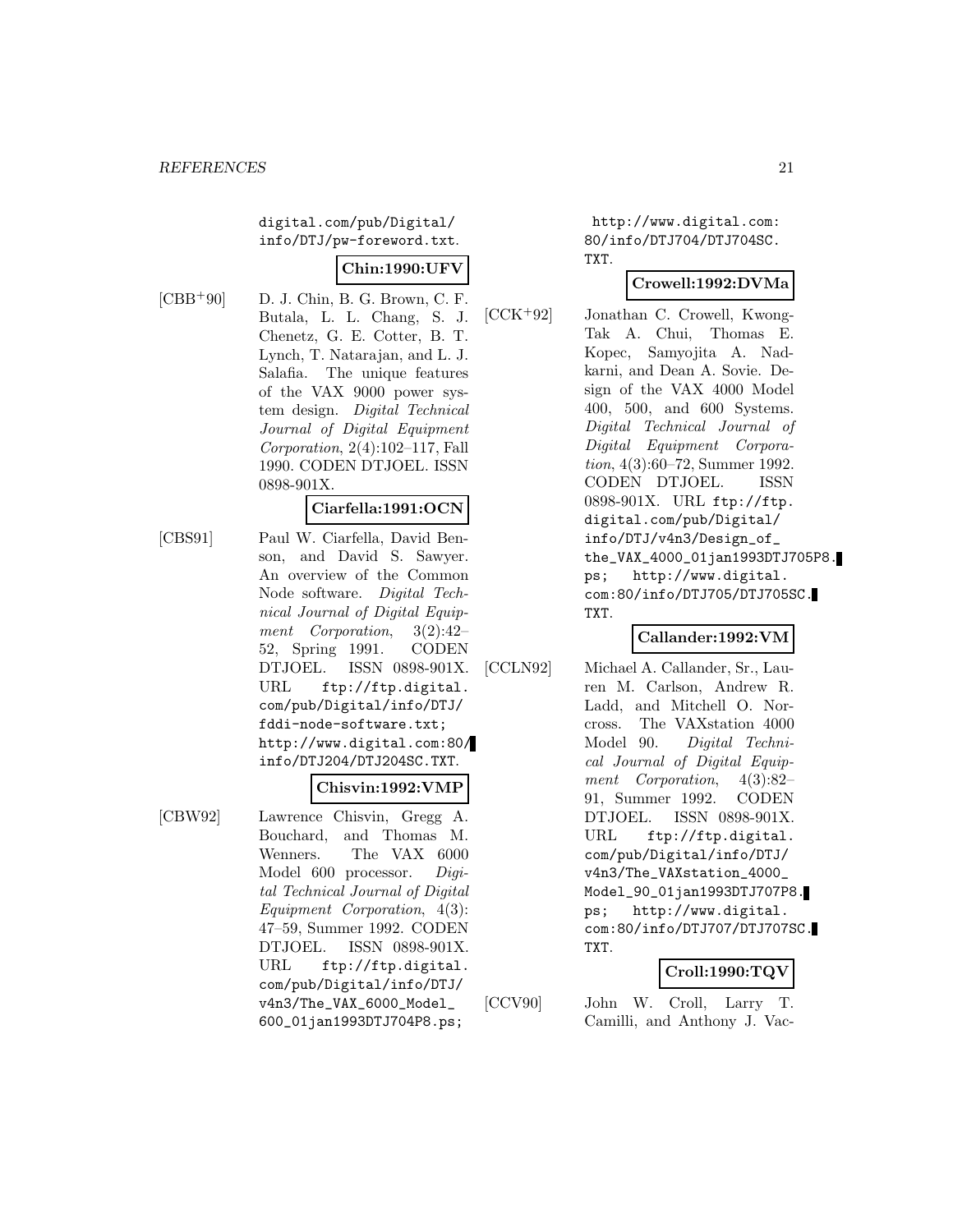caro. Test and qualification of the VAX 6000 Model 400 system. Digital Technical Journal of Digital Equipment Corporation, 2(2):73–83, Spring 1990. CODEN DTJOEL. ISSN 0898- 901X.

## **Cvetanovic:1996:APC**

[CD96] Zarka Cvetanovic and Darrel D. Donaldson. AlphaServer 4100 performance characterization. Digital Technical Journal of Digital Equipment Corporation, 8(4):3–??, ???? 1996. CODEN DTJOEL. ISSN 0898-901X. URL http:/ /www.digital.com:80/info/ DTJO01/DTJO01AH.HTM; http: //www.digital.com:80/info/ DTJO01/DTJO01HM.HTM; http: //www.digital.com:80/info/ DTJO01/DTJO01P8.PS; http: //www.digital.com:80/info/ DTJO01/DTJO01PF.PDF; http: //www.digital.com:80/info/ DTJO01/DTJO01SC.TXT.

#### **Collica:1992:YEM**

[CDLL92] Randall S. Collica, X. Joseph Dietrich, Rudolf Lambracht Jr., and D. G. Lau. A yield enhancement methodology for custom VLSI manufacturing. Digital Technical Journal of Digital Equipment Corporation, 4(2):83–99, Spring 1992. CODEN DTJOEL. ISSN 0898-901X.

## **Celmaster:1996:MFR**

[Cel96] William N. Celmaster. Modern Fortran revived as the language of scientific parallel

computing. Digital Technical Journal of Digital Equipment Corporation, 8(3):39– 45, December 1996. CODEN DTJOEL. ISSN 0898-901X. URL ftp://ftp.digital. com/pub/Digital/info/DTJ/ v8n3/Modern\_Fortran\_Revived\_ as\_the\_07jan1997DTJN03P8. ps; http://www.digital. com:80/info/DTJN03/DTJN03AH. HTM; http://www.digital. com:80/info/DTJN03/DTJN03HM. HTM; http://www.digital. com:80/info/DTJN03/DTJN03P8. PS; http://www.digital. com:80/info/DTJN03/DTJN03PF. PDF; http://www.digital. com:80/info/DTJN03/DTJN03SC. TXT.

#### **Chang:1993:HPT**

Chran-Ham Chang, Richard Flower, John Forecast, Heather Gray, William R. Hawe, Ashok P. Nadkarni, K. K. Ramakrishnan, Uttam N. Shikarpur, and Kathleen M. Wilde. High-performance TCP/IP and UDP/IP networking in DEC OSF/1 for Alpha AXP. Digital Technical Journal of Digital Equipment Corporation, 5(1):44– 61, Winter 1993. CODEN DTJOEL. ISSN 0898-901X. URL ftp://ftp.digital. com/pub/Digital/info/DTJ/ v5n1/Highperformance\_TCPIP\_ and\_UD\_01jul1993DTJ904P8. ps; http://www.digital. com:80/info/DTJ904/DTJ904SC. TXT.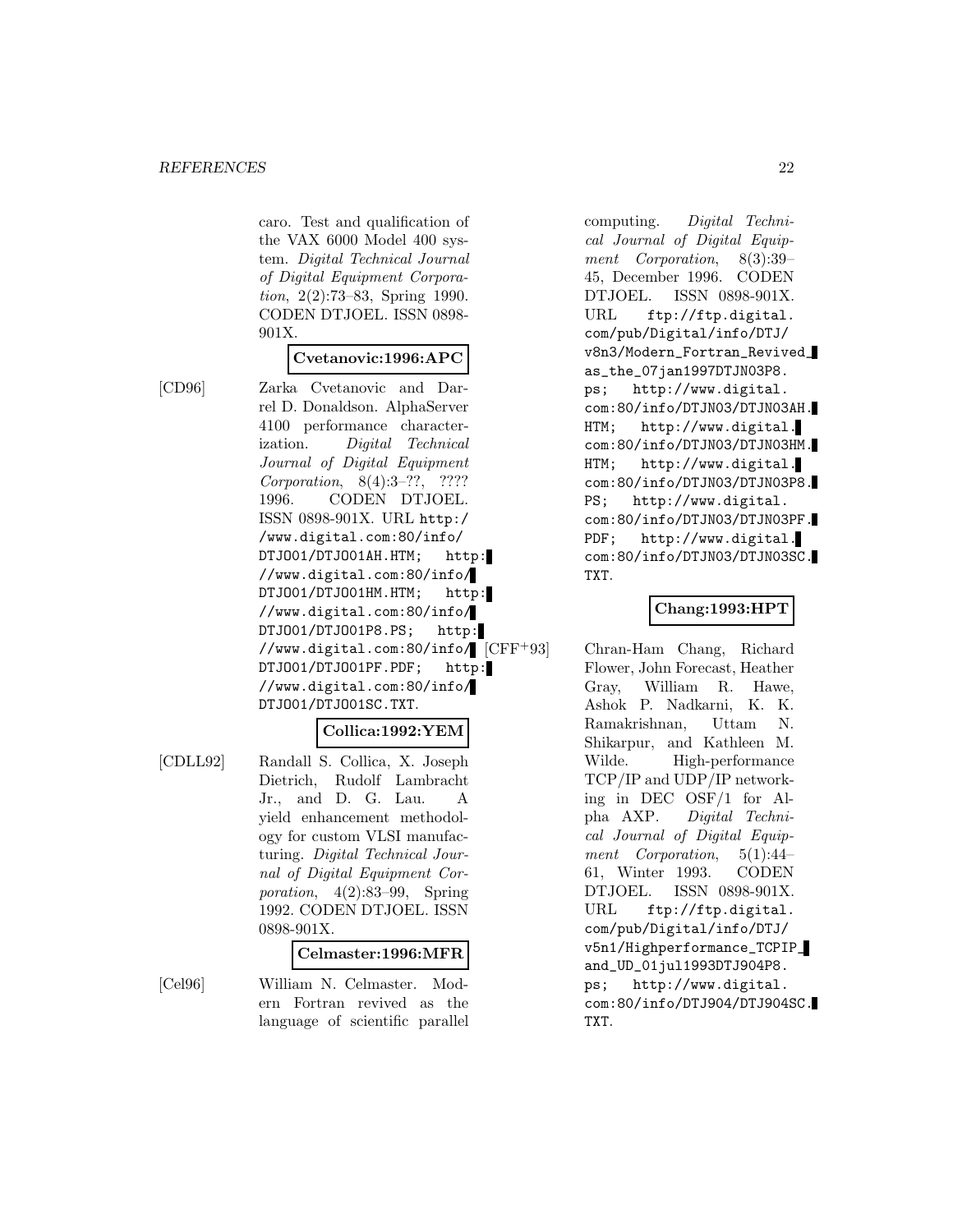# **Cobb:1993:DMR**

[CG93] Graham R. Cobb and Elliot C. Gerberg. Digital's multiprotocol routing software design. Digital Technical Journal of Digital Equipment Corporation, 5(1):70– 83, Winter 1993. CODEN DTJOEL. ISSN 0898-901X. URL ftp://ftp.digital. com/pub/Digital/info/DTJ/ v5n1/Digitals\_Multiprotocol\_ Routin\_01jul1993DTJ906P8. ps; http://www.digital. com:80/info/DTJ906/DTJ906SC. TXT.

#### **Chiu:1996:BCS**

[CG96] Dah Ming Chiu and David M. Griffin. Building collaboration software for the Internet. Digital Technical Journal of Digital Equipment Corporation, 8(3):66– 74, December 1996. CODEN DTJOEL. ISSN 0898-901X. URL ftp://ftp.digital. com/pub/Digital/info/DTJ/ v8n3/Building\_Collaboration\_ Softwar\_07jan1997DTJN06P8. ps; http://www.digital. com:80/info/DTJN06/DTJN06AH. HTM; http://www.digital. com:80/info/DTJN06/DTJN06HM. HTM; http://www.digital. com:80/info/DTJN06/DTJN06P8. PS; http://www.digital. com:80/info/DTJN06/DTJN06PF. PDF; http://www.digital. com:80/info/DTJN06/DTJN06SC. TXT.

## **Cohn:1998:OAE**

[CGL98] R. S. Cohn, D. W. Goodwin, and P. G. Lowney. Optimizing Alpha executables on Windows NT with Spike. Digital Technical Journal of Digital Equipment Corporation, 9(4):3-??, ???? 1998. CODEN DTJOEL. ISSN 0898-901X. URL http:/ /www.digital.com:80/info/ DTJS01/DTJS01AH.HTM; http: //www.digital.com:80/info/ DTJS01/DTJS01HM.HTM; http: //www.digital.com:80/info/ DTJS01/DTJS01P8.PS; http: //www.digital.com:80/info/ DTJS01/DTJS01PF.PDF; http: //www.digital.com:80/info/ DTJS01/DTJS01SC.TXT.

## **Cardoza:1996:DTM**

[CGS96] Wayne M. Cardoza, Frederick S. Glover, and William E. Snaman, Jr. Design of the TruCluster multicomputer system for the Digital UNIX environment. Digital Technical Journal of Digital Equipment Corporation, 8(1):5–17, May 1996. CODEN DTJOEL. ISSN 0898-901X. URL ftp://ftp. digital.com/pub/Digital/ info/DTJ/v8n1/Design\_of\_ the\_TruCluster\_Multi\_04jun1996DTJL01P8. ps; http://www.digital. com:80/info/DTJL01/DTJL01. HTM; http://www.digital. com:80/info/DTJL01/DTJL01AH. HTM; http://www.digital. com:80/info/DTJL01/DTJL01P8. PS; http://www.digital. com:80/info/DTJL01/DTJL01PF. PDF; http://www.digital.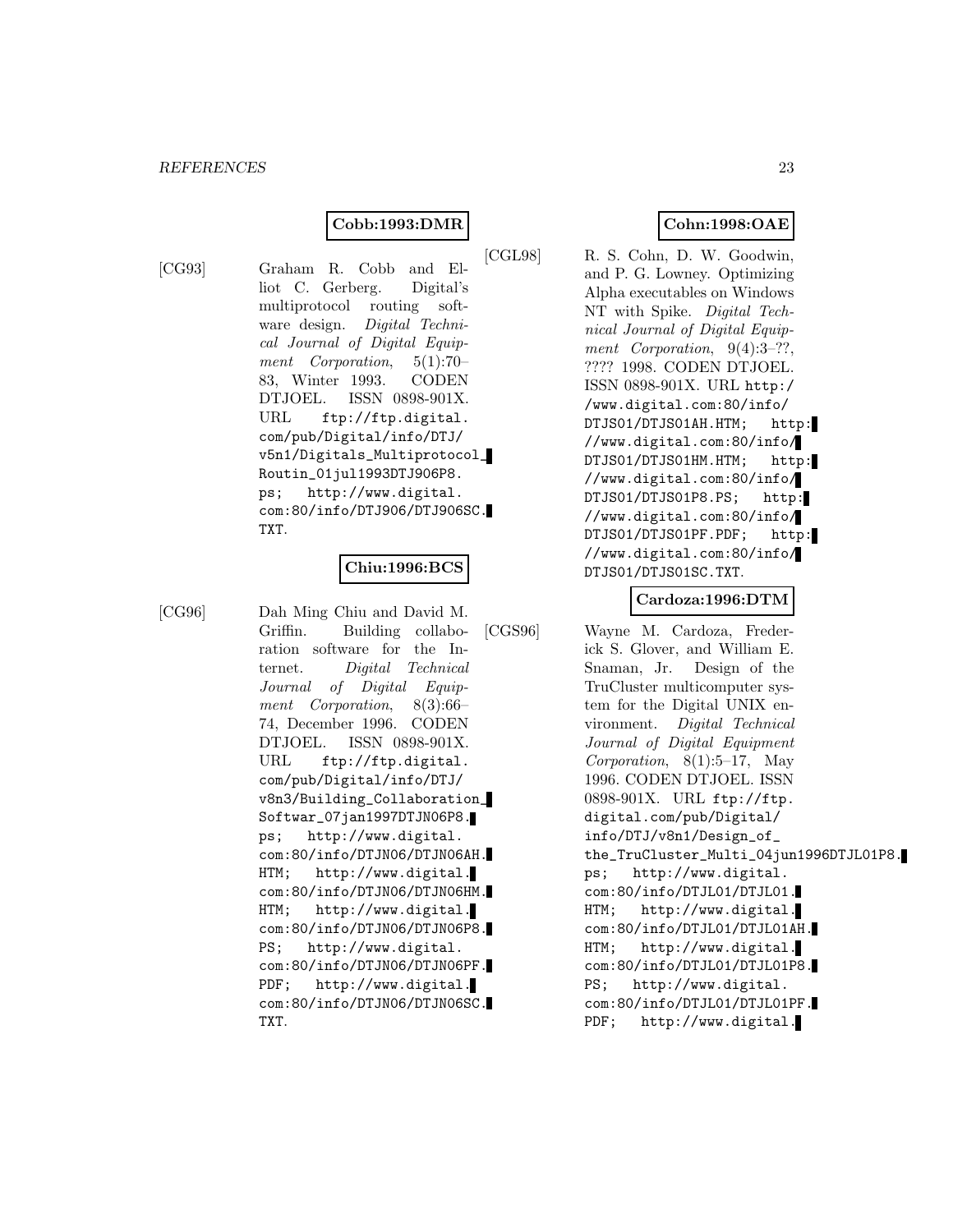com:80/info/DTJL01/DTJL01SC. TXT.

## **Casmira:1998:TCW**

[CHK98] Jason P. Casmira, David P. Hunter, and David R. Kaeli. Tracing and characterization of Windows NT-based system workloads. Digital Technical Journal of Digital Equipment Corporation,  $10(1):6-21$ , ???? 1998. CODEN DTJOEL. ISSN 0898-901X. URL http:/ /www.digital.com:80/info/ DTJT01/DTJT01HM.HTM; http: //www.digital.com:80/info/ DTJT01/DTJT01P8.PS; http: //www.digital.com:80/info/ DTJT01/DTJT01PF.PDF; http: CM92 //www.digital.com:80/info/ DTJT01/DTJT01SC.TXT.

# **Cheung:1990:IAI**

[CJ90] Baldwin K. Cheung and Neal F. Jacobson. Interapplication access and integration. Digital Technical Journal of Digital Equipment Corporation, 2(1):49, Winter 1990. CODEN DTJOEL. ISSN 0898- 901X.

# **Conroy:1994:EAA**

[CKF94] David G. Conroy, Thomas E. Kopec, and Joseph R. Falcone. The evolution of the Alpha AXP PC. Digital Technical Journal of Digital Equipment Corporation, 6(1):54– 65, Winter 1994. CODEN DTJOEL. ISSN 0898-901X. URL ftp://ftp.digital. com/pub/Digital/info/DTJ/ v6n1/The\_Evolution\_of\_the\_ Alpha\_01jul1994DTJD04P8. ps; http://www.digital. com:80/info/DTJD04/DTJD04SC. TXT.

# **Cohen:1990:RBD**

[CM90] Seth S. Cohen and Wm. Eugene Morgan. The relationship between the DECwrite editor and the Digital document interchange format. Digital Technical Journal of Digital Equipment Corporation, 2 (1):73–82, Winter 1990. CO-DEN DTJOEL. ISSN 0898- 901X.

# **Crowell:1992:DVMb**

Jonathan C. Crowell and David W. Maruska. The design of the VAX 4000 Model 100 and MicroVAX 3100 Model 90 desktop systems. Digital Technical Journal of Digital Equipment Corporation, 4(3): 73–81, Summer 1992. CO-DEN DTJOEL. ISSN 0898- 901X. URL ftp://ftp. digital.com/pub/Digital/ info/DTJ/v4n3/The\_Design\_ of\_the\_VAX\_01jan1993DTJ706P8. ps; http://www.digital. com:80/info/DTJ706/DTJ706SC. TXT.

# **Coffler:1992:PDD**

[CMS92] Jeffrey A. Coffler, Zia Mohamed, and Peter M. Spiro. Porting Digital's database management products to the Alpha AXP platform. Digital Technical Journal of Digital Equipment Corporation, 4(4): 153–164, Fall 1992. CODEN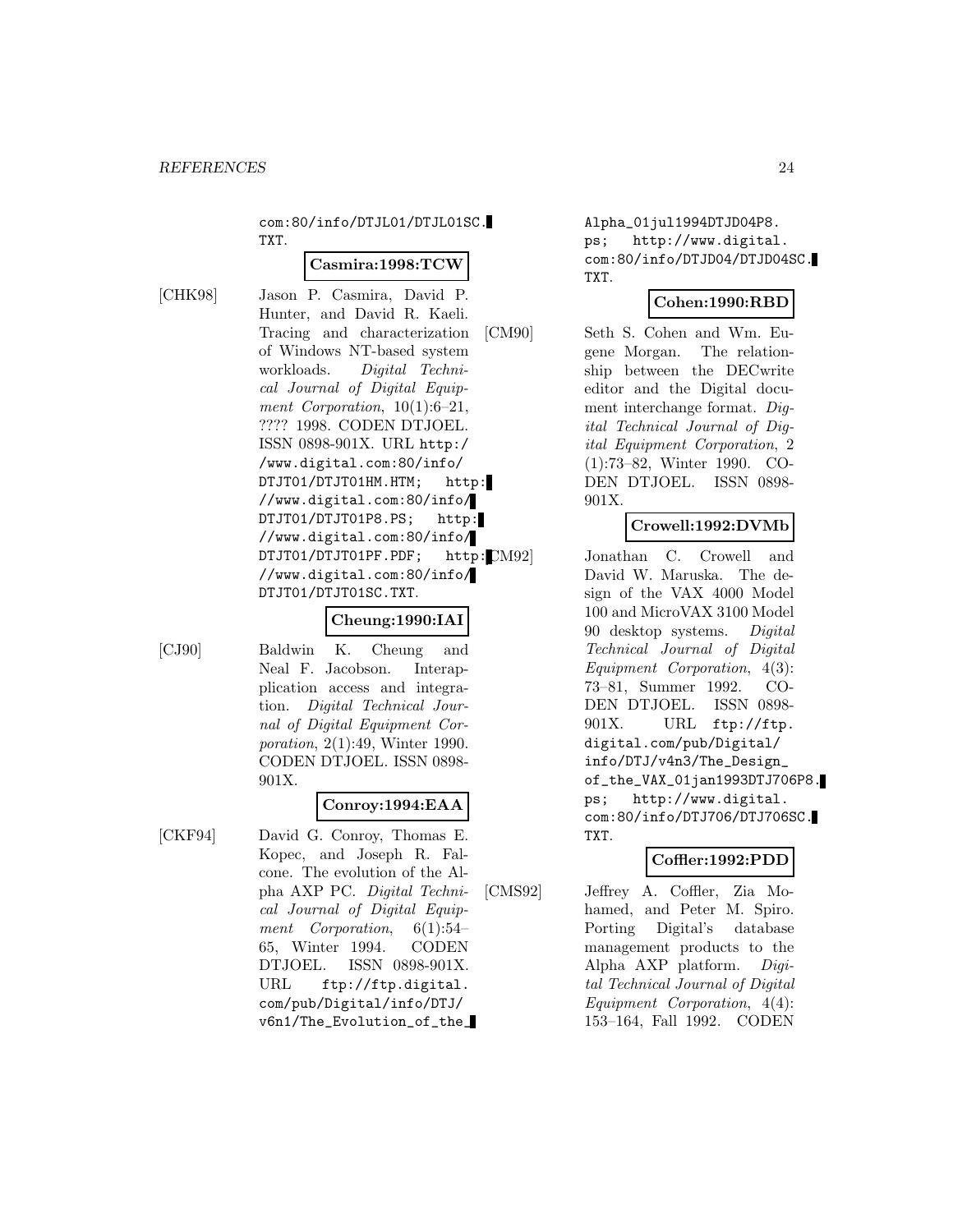DTJOEL. ISSN 0898-901X. URL ftp://ftp.digital. com/pub/Digital/info/DTJ/ v4n4/Porting\_Digitals\_Database\_ Man\_01apr1993DTJ810P8.ps; http://www.digital.com: 80/info/DTJ810/DTJ810SC. TXT.

#### **Conti:1988:SPF**

[Con88] R. A. Conti. Software productvity features provided by the Ada language and the VAX Ada compiler. Digital Technical Journal of Digital Equipment Corporation, 1(6): 51–61, February 1988. CODEN DTJOEL. ISSN 0898-901X.

#### **Conklin:1992:EMM**

[Con92] Peter F. Conklin. Enrollment management, managing the Alpha AXP program. Digital Technical Journal of Digital Equipment Corporation, 4(4):193–205 (or 193– 207?? or 192–208??), Fall 1992. CODEN DTJOEL. ISSN 0898-901X. URL ftp://ftp. digital.com/pub/Digital/ info/DTJ/v4n4/Enrollment\_ Management\_Managin\_01apr1993DTJ813P8. ps; http://www.digital. com:80/info/DTJ813/DTJ813SC. TXT.

#### **Couranz:1994:SAA**

[Cou94] Robert Couranz. The E<sup>2</sup>COTS system and Alpha AXP technology: the new computer standard for military use. Digital Technical Journal of Digital Equipment Corporation, 6(2): 22–33, Spring 1994. CODEN

DTJOEL. ISSN 0898-901X. URL ftp://ftp.digital. com/pub/Digital/info/DTJ/ v6n2/The\_E\_01oct1994DTJE02P8. ps; http://www.digital. com:80/info/DTJE02/DTJE02SC. TXT.

# **Crane:1989:DDT**

[Cra89] Barbara A. Crane. Disk drive technology improvements in the RA90. Digital Technical Journal of Digital Equipment Corporation, 1(8):46– 60, February 1989. CODEN DTJOEL. ISSN 0898-901X.

# **Colombo:1992:DOA**

[CRB92] James V. Colombo, Pamela J. Rickard, and Paul Benoit. DECnet for OpenVMS AXP: a case history. Digital Technical Journal of Digital Equipment Corporation, 4(4):165– 180, Fall 1992. CODEN DTJOEL. ISSN 0898-901X. URL ftp://ftp.digital. com/pub/Digital/info/DTJ/ v4n4/DECnet\_for\_OpenVMS\_ AXP\_A\_01apr1993DTJ811P8. ps; http://www.digital. com:80/info/DTJ811/DTJ811SC. TXT.

#### **Cressman:1994:ADC**

[Cre94] David C. Cressman. Analysis of data compression in the DLT2000 tape drive. Digital Technical Journal of Digital Equipment Corporation, 6(2): 62–71, Spring 1994. CODEN DTJOEL. ISSN 0898-901X. URL ftp://ftp.digital. com/pub/Digital/info/DTJ/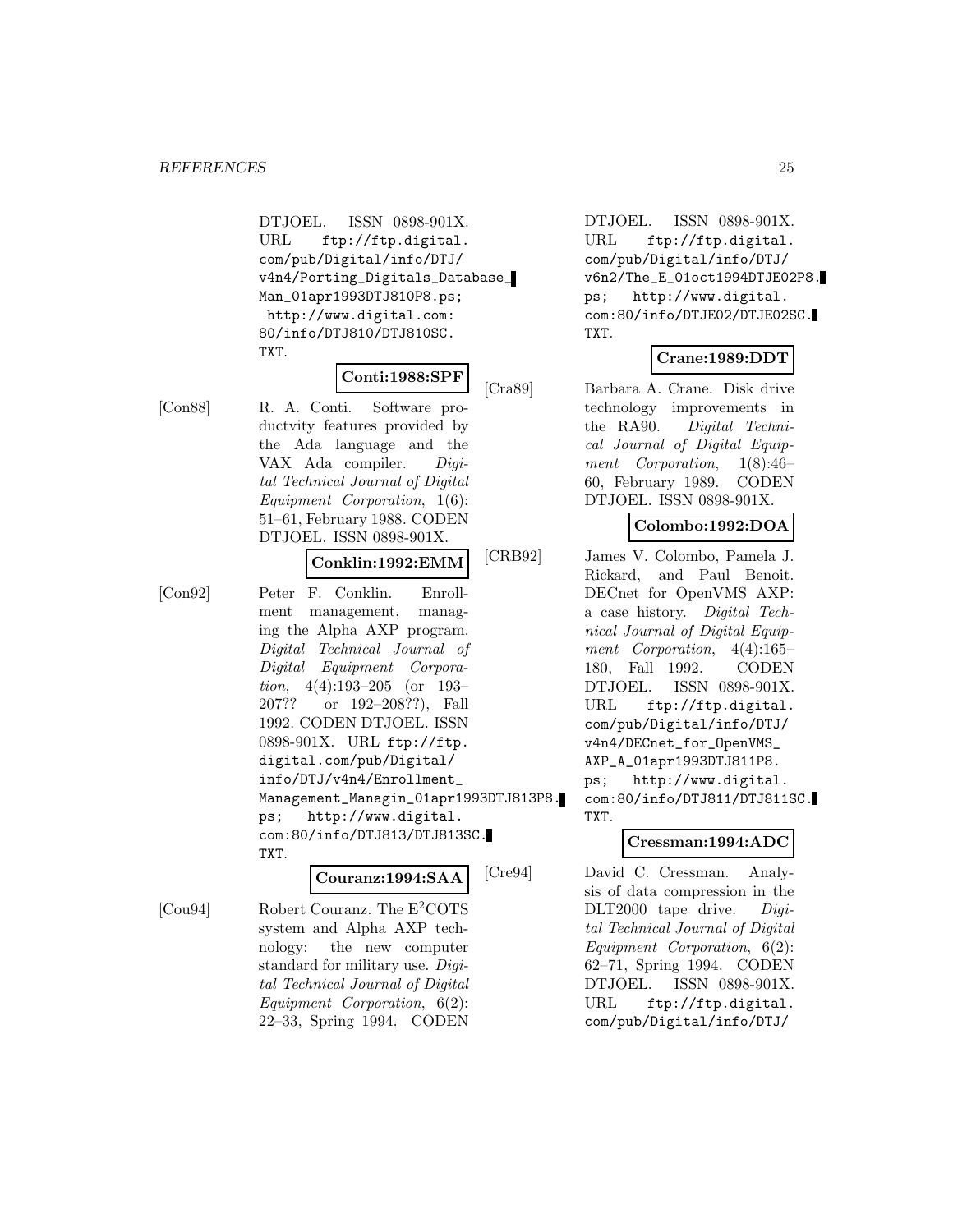v6n2/Analysis\_of\_Data\_Compression\_ i\_01oct1994DTJE05P8.ps; http://www.digital.com:80/ info/DTJE05/DTJE05SC.TXT.

#### **Calcagni:1990:VMC**

[CS90] Richard E. Calcagni and Will Sherwood. VAX 6000 Model 400 CPU chip set functional design verification. Digital Technical Journal of Digital Equipment Corporation, 2(2): 64–72, Spring 1990. CODEN DTJOEL. ISSN 0898-901X.

#### **Correll:1996:JFV**

[CU96] Kenneth W. Correll and Robert A. Ulichney. The J300 family of video and audio adapters: Architecture and hardware design. Digital Technical Journal of Digital Equipment Corporation, 7(4): 20–33, March 1996. CODEN DTJOEL. ISSN 0898-901X. URL ftp://ftp.digital. com/pub/Digital/info/DTJ/ v7n4/The\_J300\_Family\_of\_ Video\_20apr1996DTJK02P8. ps; http://www.digital. com:80/info/DTJK02; http: //www.digital.com:80/info/ DTJK02/DTJK02AH.HTM; http: //www.digital.com:80/info/ DTJK02/DTJK02P8.PS; http: //www.digital.com:80/info/ DTJK02/DTJK02PF.PDF; http: //www.digital.com:80/info/ DTJK02/DTJK02SC.TXT.

#### **Cohen:1996:TDD**

[CW96] Lawrence S. Cohen and John H. Williams. Technical description of the DECsafe Available Server Environment. Digital Technical Journal of Digital Equipment Corporation, 7 (4):89–100, March 1996. CO-DEN DTJOEL. ISSN 0898- 901X. URL ftp://ftp. digital.com/pub/Digital/ info/DTJ/v7n4/Technical\_ Description\_of\_the\_D\_20apr1996DTJK06P8. ps; http://www.digital. com:80/info/DTJK06; http: //www.digital.com:80/info/ DTJK06/DTJK06AH.HTM; http: //www.digital.com:80/info/ DTJK06/DTJK06P8.PS; http: //www.digital.com:80/info/ DTJK06/DTJK06PF.PDF; http: //www.digital.com:80/info/ DTJK06/DTJK06SC.TXT.

## **Dame:1996:ALC**

[Dam96] Roger A. Dame. The AlphaServer 4100 low-cost clock distribution system. Digital Technical Journal of Digital Equipment Corporation, 8(4):38–??, ???? 1996. CODEN DTJOEL. ISSN 0898-901X. URL http:/ /www.digital.com:80/info/ DTJO03/DTJO03AH.HTM; http: //www.digital.com:80/info/ DTJO03/DTJO03HM.HTM; http: //www.digital.com:80/info/ DTJO03/DTJO03P8.PS; http: //www.digital.com:80/info/ DTJO03/DTJO03PF.PDF; http: //www.digital.com:80/info/ DTJO03/DTJO03SC.TXT.

# **Davis:1991:DVV**

Scott H. Davis. Design of VMS Volume Shadowing Phase II — host-based shadowing.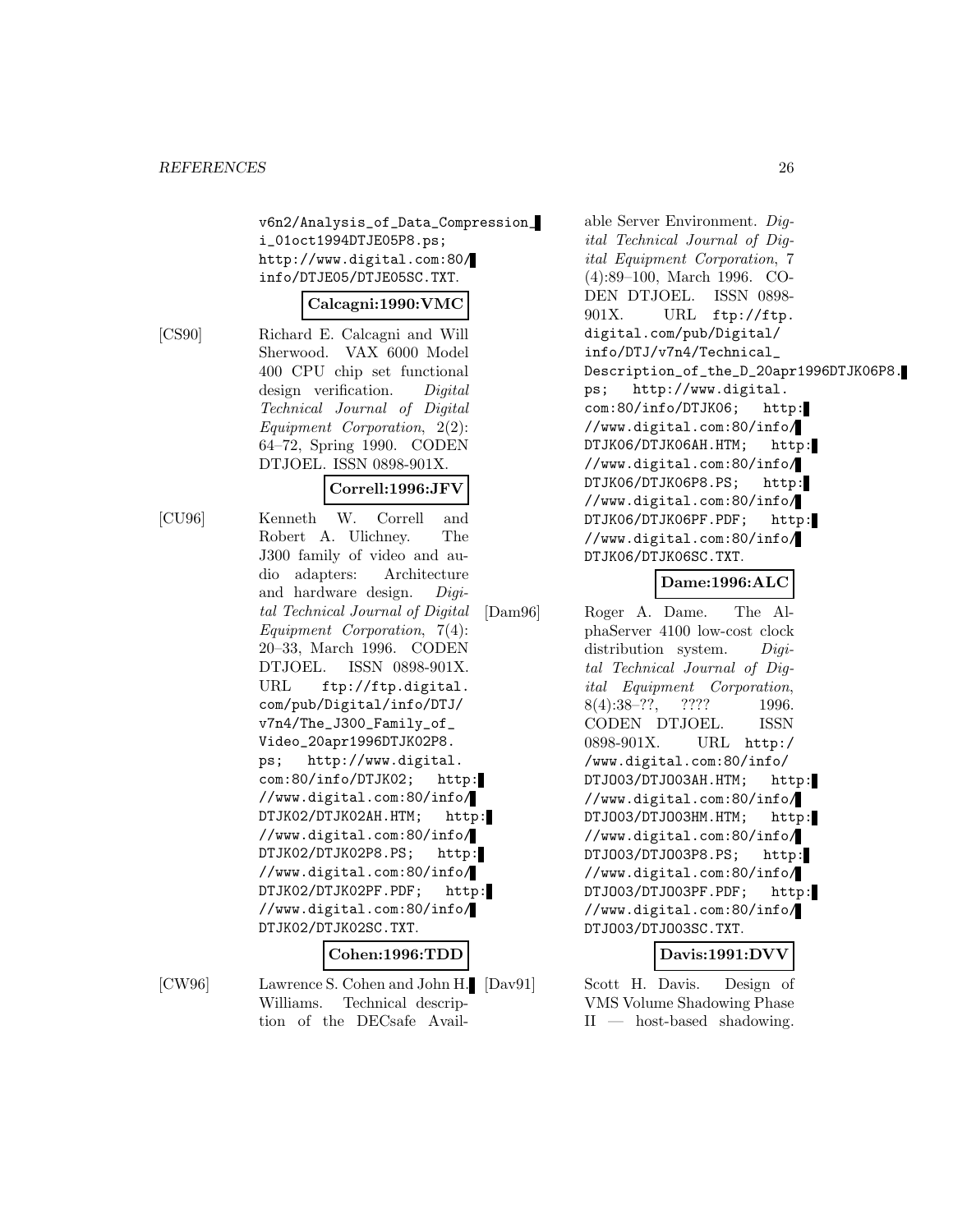#### *REFERENCES* 27

Digital Technical Journal of Digital Equipment Corporation, 3(3):7–15, Summer 1991. CODEN DTJOEL. ISSN 0898-901X. URL ftp://ftp. digital.com/pub/Digital/ info/DTJ/v3n3/Design\_of\_ VMS\_Volume\_Shadowin\_01apr1992DTJ301P8. ps; http://www.digital. com:80/info/DTJ301/DTJ301SC. TXT.

## **Durdan:1990:OVM**

[DBB<sup>+</sup>90] W. Hugh Durdan, William J. Bowhill, John F. Brown, William V. Herrick, Richard C. Marcello, Sridhar Samudrala, G. Michael Uhler, and Nicholas Wade. An overview of the VAX 6000 Model 400 chip set. Digital Technical Journal of Digital Equipment Corporation, 2(2): 36–51, Spring 1990. CODEN DTJOEL. ISSN 0898-901X.

#### **Darcy:1992:USD**

[DBMI92] George A. Darcy III, Ronald F. Brender, Stephen J. Morris, and Michael V. Iles. Using simulation to develop and port software. Digital Technical Journal of Digital Equipment Corporation, 4(4):181– 192, Fall 1992. CODEN DTJOEL. ISSN 0898-901X. URL ftp://ftp.digital. com/pub/Digital/info/DTJ/ v4n4/Using\_Simulation\_to\_ Develop\_an\_01apr1993DTJ812P8. ps; http://www.digital. com:80/info/DTJ812/DTJ812SC. TXT.

# **Davies:1993:SPI**

[DD93] Neil L. M. Davies and Margaret M. Dumont. SEIbased process improvement efforts at Digital. Digital Technical Journal of Digital Equipment Corporation, 5(4): 59–68, Fall 1993. CODEN DTJOEL. ISSN 0898-901X. URL ftp://ftp.digital. com/pub/Digital/info/DTJ/ v5n4/SEIbased\_Process\_Improvement\_ 01apr1994DTJC05P8.ps; http: //www.digital.com:80/info/ DTJC05/DTJC05SC.TXT.

# **Dunbeck:1990:HMU**

[DDMS90] P. B. Dunbeck, R. J. Dischler, J. B. McElroy, and F. J. Swiatowiec. HDSC and multichip unit design and manufacture. Digital Technical Journal of Digital Equipment Corporation, 2(4):80–89, Fall 1990. CODEN DTJOEL. ISSN 0898- 901X.

# **Dutton:1992:DDA**

[DEK<sup>+</sup>92] Todd A. Dutton, Daniel Eiref, Hugh R. Kurth, James J. Reisert, and Robin L. Stewart. The design of the DEC 3000 AXP systems, two high-performance workstations. Digital Technical Journal of Digital Equipment Corporation, 4(4):66–81, Fall 1992. CODEN DTJOEL. ISSN 0898-901X. URL ftp://ftp. digital.com/pub/Digital/ info/DTJ/v4n4/The\_Design\_ of\_the\_DEC\_01apr1993DTJ804P8. ps; http://www.digital.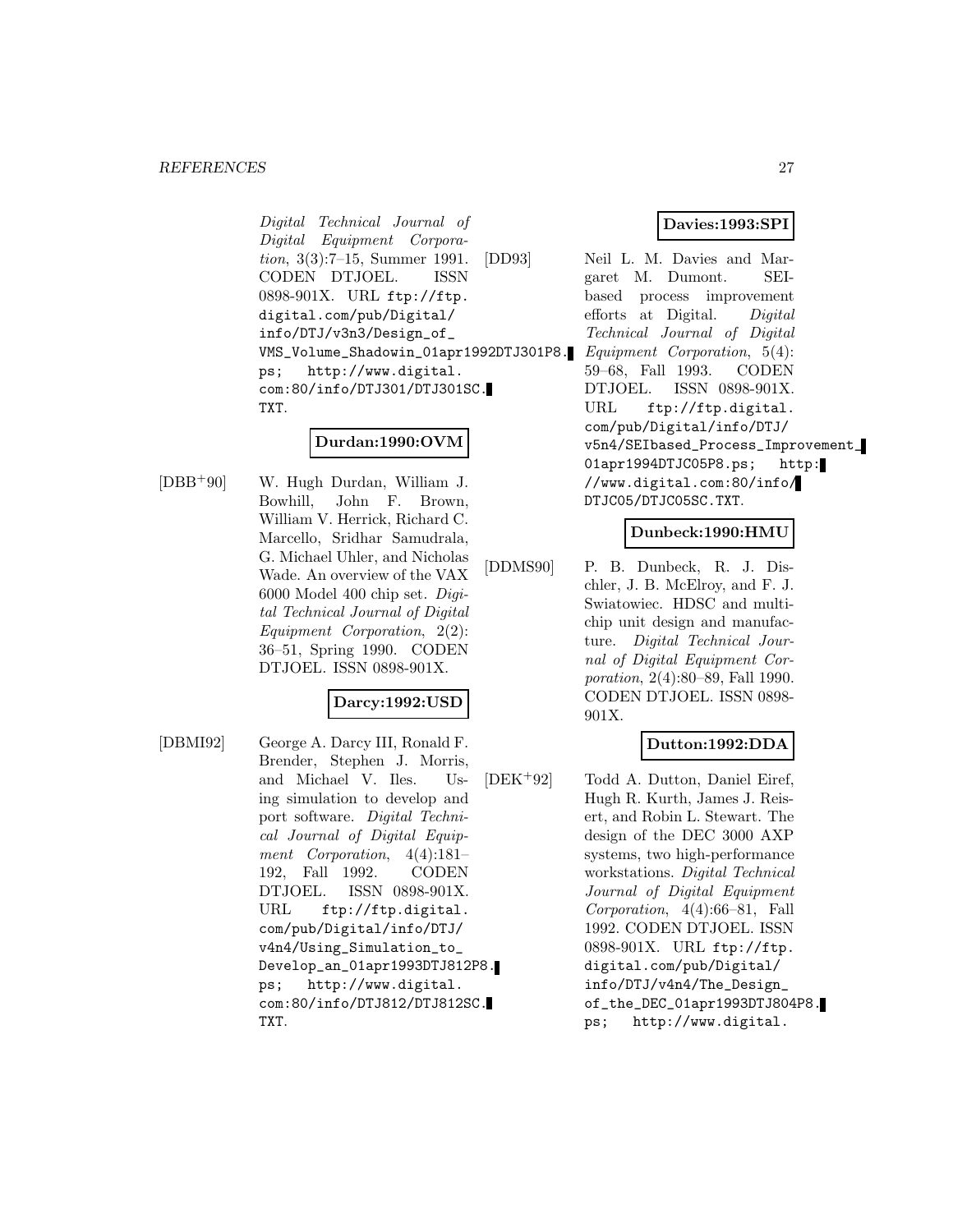com:80/info/DTJ804/DTJ804SC. TXT.

#### **DeVane:1988:DVS**

[DeV88] Charles J. DeVane. Design of the MicroVAX 3500/3600 second-level cache. Digital Technical Journal of Digital Equipment Corporation, 1(7): 87–94, August 1988. CODEN DTJOEL. ISSN 0898-901X.

# **Donchin:1992:NCC**

[DFF<sup>+</sup>92] Dale R. Donchin, Timothy C. Fischer, Thomas F. Fox, Victor Peng, Ronald P. Preston, and William R. Wheeler. The NVAX CPU chip: Design challenges, methods, and CAD tools. Digital Technical Journal of Digital Equipment Corporation, 4(3):24– 37, Summer 1992. CODEN DTJOEL. ISSN 0898-901X. URL ftp://ftp.digital. com/pub/Digital/info/DTJ/ v4n3/The\_NVAX\_CPU\_Chip\_Design\_ 01jan1993DTJ702P8.ps; http: //www.digital.com:80/info/ DTJ702/DTJ702SC.TXT.

# **Duncan:1988:SPM**

[DH88] A. Smith Duncan and T. J. Harris. Software productivity measurements. Digital Technical Journal of Digital Equipment Corporation, 1(6): 20–27, February 1988. CODEN DTJOEL. ISSN 0898-901X.

# **DSilva:1989:MAT**

[DH89] Vijay G. D'Silva and Ruei-Hsin Hsiao. Measurement and analysis techniques for DECnet products. Digital Technical Journal of Digital Equipment Corporation, 1(9):78–86, June 1989. CODEN DTJOEL. ISSN 0898-901X.

# **Duncan:1996:HPI**

[DKM96] Samuel H. Duncan, Craig D. Keefer, and Thomas A. McLaughlin. High performance I/O design in the AlphaServer 4100 symmetric multiprocessing system. Digital Technical Journal of Digital Equipment Corporation, 8(4):61-??, ???? 1996. CODEN DTJOEL. ISSN 0898-901X. URL http:/ /www.digital.com:80/info/ DTJO05/DTJO05AH.HTM; http: //www.digital.com:80/info/ DTJO05/DTJO05HM.HTM; http: //www.digital.com:80/info/ DTJO05/DTJO05P8.PS; http: //www.digital.com:80/info/ DTJO05/DTJO05PF.PDF; http: //www.digital.com:80/info/ DTJO05/DTJO05SC.TXT.

#### **Denham:1994:DOV**

[DLW94] Jeffrey M. Denham, Paula Long, and James A. Woodward. DEC OSF/1 version 3.0 symmetric multiprocessing implementation. Digital Technical Journal of Digital Equipment Corporation, 6(3): 29–43, Summer 1994. CODEN DTJOEL. ISSN 0898-901X. URL ftp://ftp.digital. com/pub/Digital/info/DTJ/ v6n3/DEC\_OSF1\_Symmetric\_ Multiproce\_01jan1995DTJF03P8. ps; http://www.digital.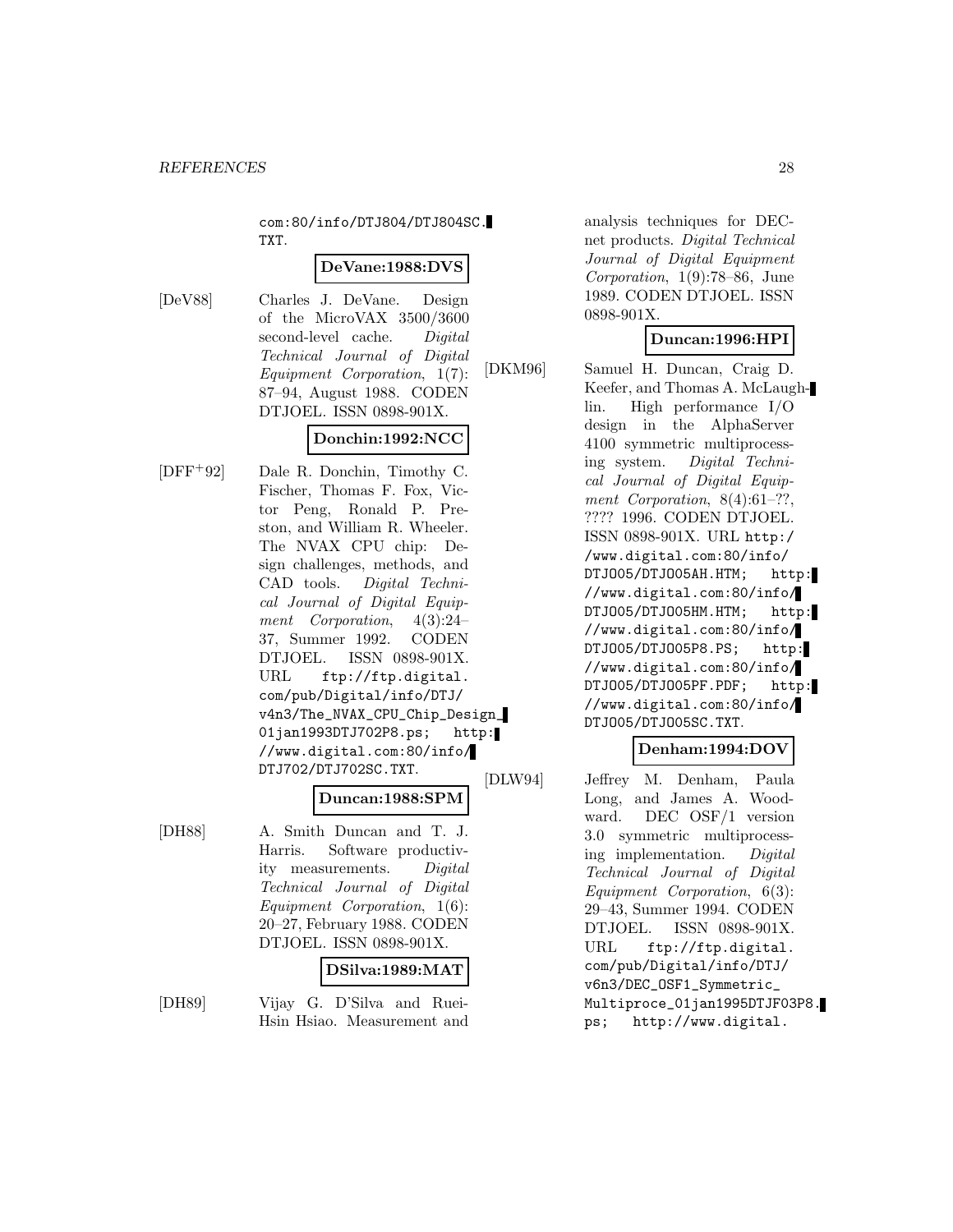com:80/info/DTJF03/DTJF03SC. TXT.

#### **Dimino:1994:PDR**

[DMR<sup>+</sup>94] Lucien A. Dimino, Rabah Mediouni, T. K. Rengarajan, Michael S. Rubino, and Peter M. Spiro. Performance of DEC Rdb version 6.0 on AXP systems. Digital Technical Journal of Digital Equipment Corporation, 6(1):23– 35, Winter 1994. CODEN DTJOEL. ISSN 0898-901X. URL ftp://ftp.digital. com/pub/Digital/info/DTJ/ v6n1/Performance\_of\_DEC\_ Rdb\_Versio\_01jul1994DTJD02P8. ps; http://www.digital. com:80/info/DTJD02/DTJD02SC. TXT.

#### **Dobberpuhl:1986:MCM**

[DSW86] Daniel W. Dobberpuhl, Robert M. Supnik, and Richard T. Witek. The MicroVAX 78032 chip, A 32-bit microprocessor. Digital Technical Journal of Digital Equipment Corporation, 1(2): 12–23, March 1986. CODEN DTJOEL. ISSN 0898-901X.

## **Depledge:1995:ODT**

[DTW95] Norman G. Depledge, William A. Turner, and Alexandra Woog. An open, distributable, threetier client-server architecture with transaction semantics. Digital Technical Journal of Digital Equipment Corporation, 7(1):34– 42, Winter 1995. CODEN DTJOEL. ISSN 0898-901X. URL ftp://ftp.digital.

com/pub/Digital/info/DTJ/ v7n1/An\_Open\_Distributable\_ Three\_01jul1995DTJH03P8. ps; http://www.digital. com:80/info/DTJH03/DTJH03SC. TXT.

# **Duffy:1987:SCA**

[Duf87] Darrell J. Duffy. The System Communication Architecture. Digital Technical Journal of Digital Equipment Corporation, 1(5):22–28, September 1987. CODEN DTJOEL. ISSN 0898-901X.

## **Dobberpuhl:1992:DCM**

[DWA<sup>+</sup>92] Daniel W. Dobberpuhl, Richard T. Witek, Randy Allmon, Robert Anglin, David Bertucci, Sharon Britton, Linda Chao, Robert A. Conrad, Daniel E. Dever, Bruce Gieseke, Soha M. N. Hassoun, Gregory W. Hoeppner, Kathryn Kuchler, Maureen Ladd, Burton M. Leary, Liam Madden, Edward J. McLellan, Derrick R. Meyer, James Montanaro, Donald A. Priore, Vidya Rajagopalan, Sridhar Samudrala, and Sribalan Santhanam. A 200-MHz 64-bit dual-issue CMOS microprocessor. Digital Technical Journal of Digital Equipment Corporation, 4(4):35– 50, Fall 1992. CODEN DTJOEL. ISSN 0898-901X. URL ftp://ftp.digital. com/pub/Digital/info/DTJ/ v4n4/A\_200MHz\_64bit\_Dualissue\_ CM\_01apr1993DTJ802P8.ps; http://www.digital.com: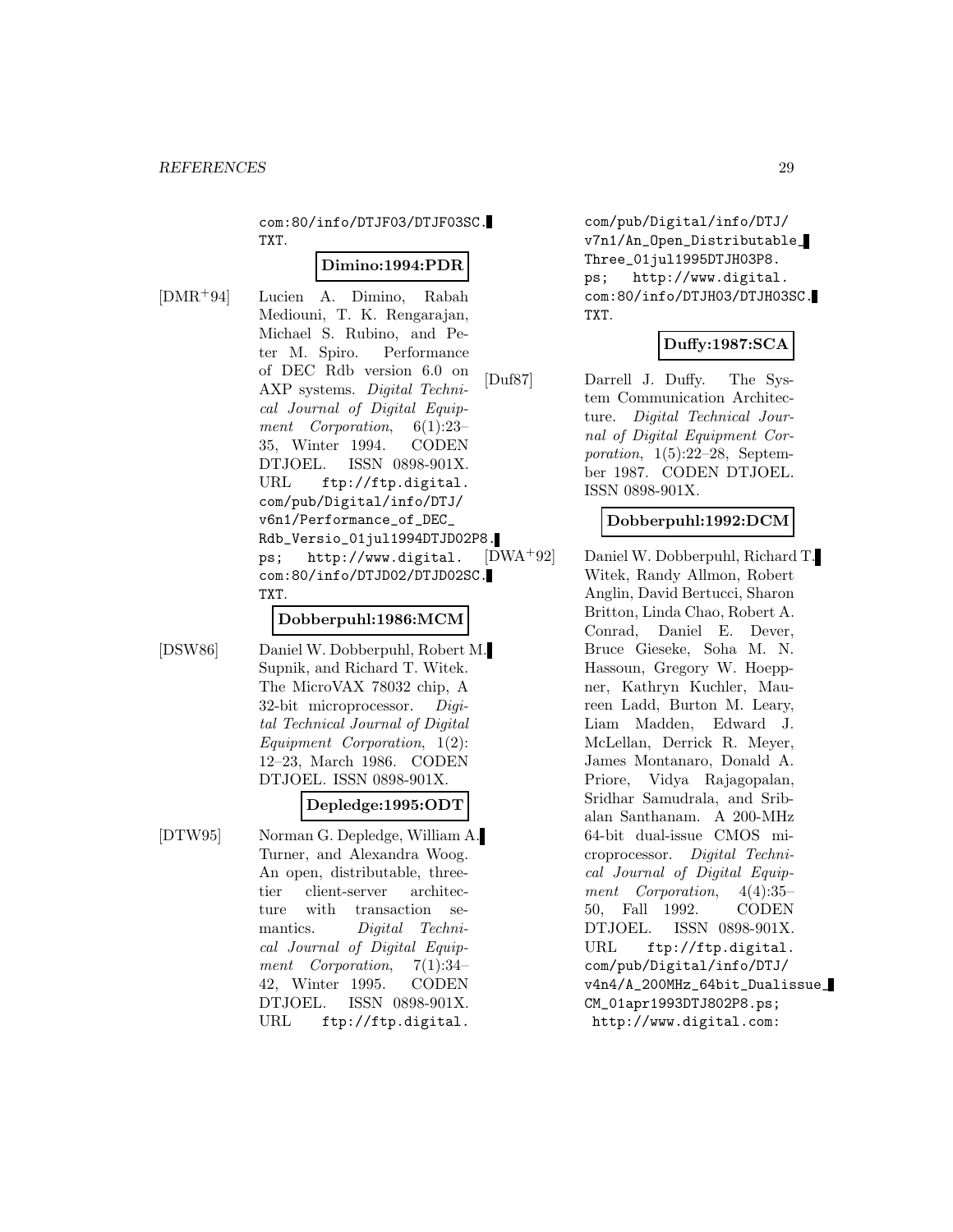80/info/DTJ802/DTJ802SC. TXT.

## **Emlich:1989:VFM**

[EP89] Larry W. Emlich and Herman D. Polich. VAXsimPLUS, A fault manager implementation. Digital Technical Journal of Digital Equipment Corporation, 1(8):38–45, February 1989. CODEN DTJOEL. ISSN 0898-901X.

# **Engberg:1991:XWT**

[EP91] Björn Engberg and Thomas Porcher. X Window terminals. Digital Technical Journal of Digital Equipment Corporation, 3(4):26– 35, Fall 1991. CODEN DTJOEL. ISSN 0898-901X. URL ftp://ftp.digital. com/pub/Digital/info/DTJ/ v3n4/X\_Window\_Terminals\_ 01jul1992DTJ402P8.ps; http: //www.digital.com:80/info/ DTJ402/DTJ402SC.TXT.

#### **Edmondson:1995:IOA**

[ERB<sup>+</sup>95] John H. Edmondson, Paul I. Rubinfeld, Peter J. Bannon, Bradley J. Benschneider, Debra Bernstein, Ruben W. Castelino, Elizabeth M. Cooper, Daniel E. Dever, Dale R. Donchin Timothy C. Fischer, Anil K. Jain, Shekhar Mehta, Jeanne E. Meyer, Ronald P. Preston, Vidya Rajagopalan, Chandrasekhara Somanathan, Scott A. Taylor, and Gilbert M. Wolrich. Internal organization of the Alpha 21164, a 300-MHz 64-bit quad-issue CMOS RISC

microprocessor. Digital Technical Journal of Digital Equipment Corporation, 7(1):119– 135, Winter 1995. CODEN DTJOEL. ISSN 0898-901X. URL ftp://ftp.digital. com/pub/Digital/info/DTJ/ v7n1/Internal\_Organization\_ of\_the\_A\_01jul1995DTJH09P8. ps; http://www.digital. com:80/info/DTJH09/DTJH09SC. TXT.

# **Fenwick:1995:ASH**

[FFG<sup>+</sup>95] David M. Fenwick, Denis J. Foley, William B. Gist, Stephen R. VanDoren, and Daniel Wissell. The AlphaServer 8000 Series: High-end server platform development. Digital Technical Journal of Digital Equipment Corporation, 7(1): 43–65, Winter 1995. CODEN DTJOEL. ISSN 0898-901X. URL ftp://ftp.digital. com/pub/Digital/info/DTJ/ v7n1/The\_AlphaServer\_8000\_ Series\_H\_01jul1995DTJH04P8. ps; http://www.digital. com:80/info/DTJH04/DTJH04SC. TXT.

#### **Fite:1990:DSV**

D. B. Fite, Jr., T. Fossum, and D. Manley. Design strategy for the VAX 9000 system. Digital Technical Journal of Digital Equipment Corporation, 2 (4):13–24, Fall 1990. CODEN DTJOEL. ISSN 0898-901X.

**Finkelstein:1989:PED**

[FG89] Eugene Finkelstein and Richard A. Grawin. Performance evalua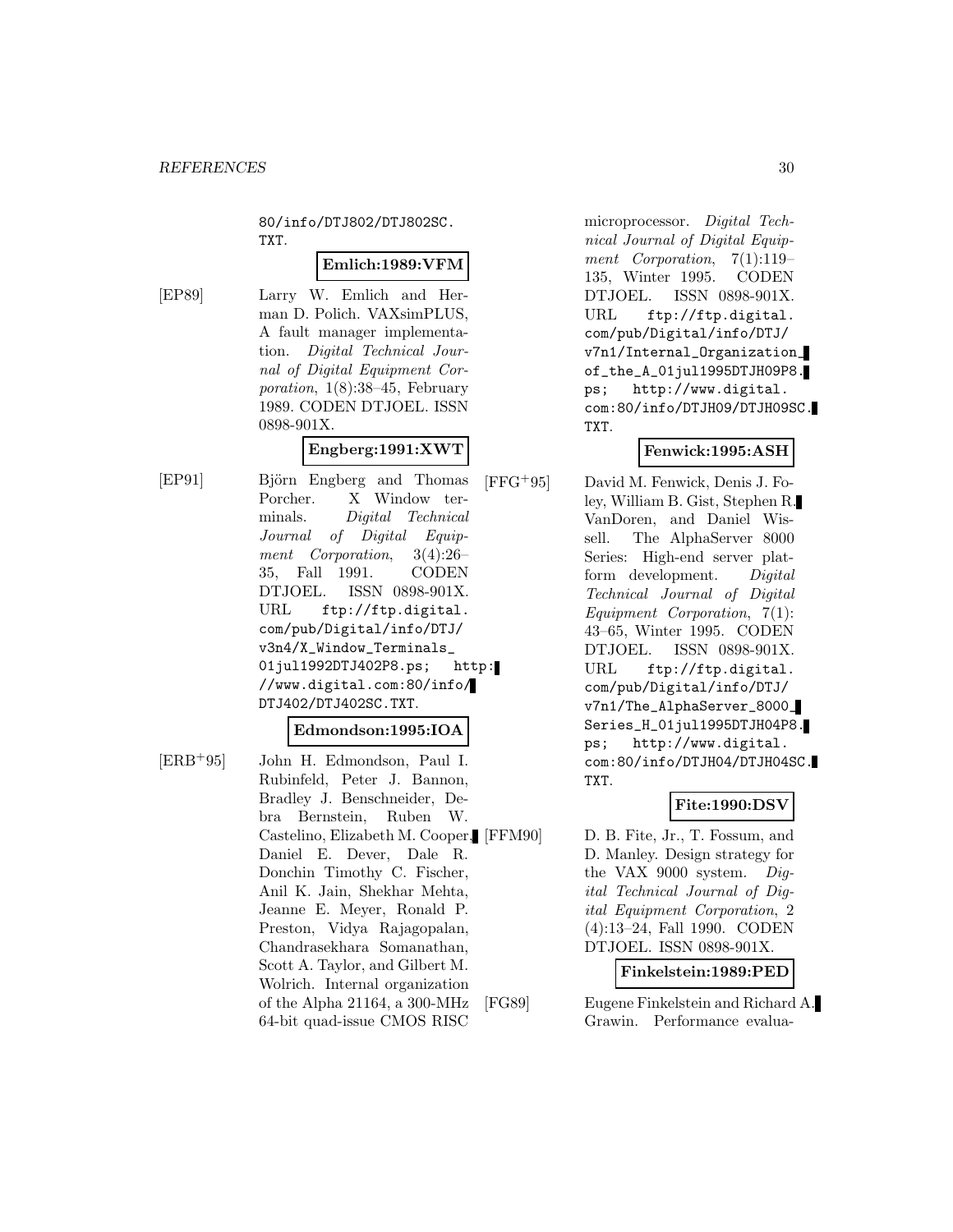tion of distributed applications and services in the DECnet environment. Digital Technical Journal of Digital Equipment Corporation, 1(9):61–77, June 1989. CODEN DTJOEL. ISSN 0898-901X.

# **Fillo:1997:AIM**

[FG97] M. Fillo and R. B. Gillett. Architecture and implementation of MEMORY CHAN-NEL 2. Digital Technical Journal of Digital Equipment Corporation, 9(1):27–??, ???? 1997. CODEN DTJOEL. ISSN 0898-901X. URL http:/ /www.digital.com:80/info/ DTJP03/DTJP03AH.HTM; http: FME85] //www.digital.com:80/info/ DTJP03/DTJP03HM.HTM; http: //www.digital.com:80/info/ DTJP03/DTJP03P8.PS; http: //www.digital.com:80/info/ DTJP03/DTJP03PF.PDF; http: //www.digital.com:80/info/ DTJP03/DTJP03SC.TXT.

#### **Fossum:1985:FBF**

[FGB85] Tryggve Fossum, William R. Grundmann, and Virginia C. Blaha. The F box, floating point in the VAX 8600 system. Digital Technical Journal of Digital Equipment Corporation, 1(1):43–53, August 1985. CODEN DTJOEL. ISSN 0898- 901X.

#### **Fox:1988:CVAX**

[FGJ<sup>+</sup>88] Thomas F. Fox, Paul E. Gronowski, Anil K. Jain, Burton M. Leary, and Daniel G. Miner. The CVAX 78034 chip, a 32-bit second-generation VAX microprocessor. Digital Technical Journal of Digital Equipment Corporation, 1(7): 95–108, August 1988. CODEN DTJOEL. ISSN 0898-901X.

# **Forecast:1986:DUS**

[FJS86] John Forecast, James L. Jackson, and Jeffrey A. Schriesheim. The DECnet-ULTRIX software. Digital Technical Journal of Digital Equipment Corporation, 1(3):100–107, September 1986. CODEN DTJOEL. ISSN 0898-901X.

# **Fossum:1985:OVS**

Tryggve Fossum, James B. McElroy, and William English. An overview of the VAX 8600 system. Digital Technical Journal of Digital Equipment Corporation, 1(1):8–23, August 1985. CODEN DTJOEL. ISSN 0898-901X.

# **Furlong:1990:DD**

[FNW90] Thomas C. Furlong, Michael J. K. Nielsen, and Neil C. Wilhelm. Development of the DECstation 3100. Digital Technical Journal of Digital Equipment Corporation, 2(2): 84–88, Spring 1990. CODEN DTJOEL. ISSN 0898-901X.

# **Freitas:1996:DEV**

[FPA<sup>+</sup>96] John T. Freitas, James G. Peterson, Scot A. Aurenz, Charles P. Guldenschuh, and Paul J. Ranauro. Design of eXcursion version 2 for Windows, Windows NT, and Win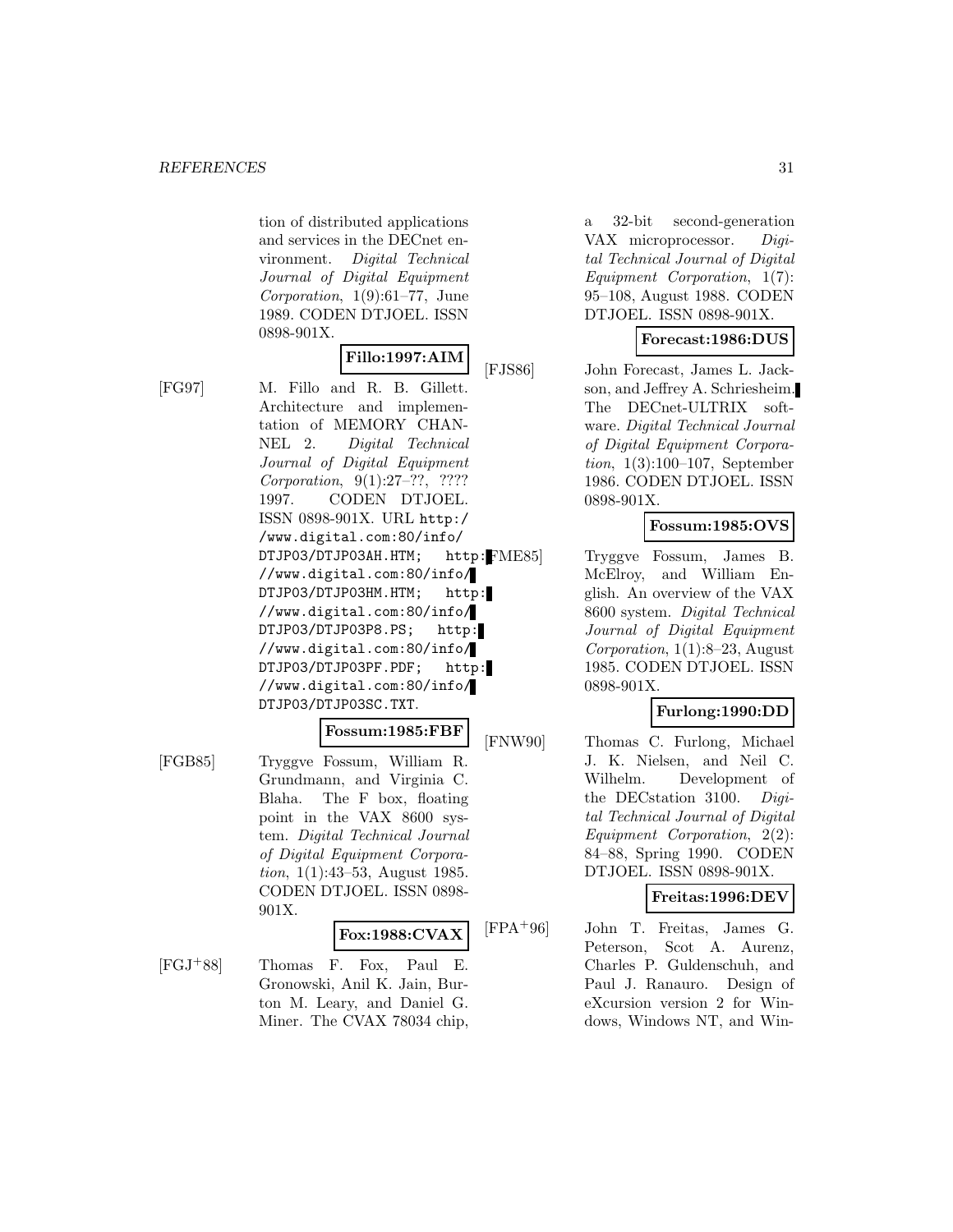dows 95. Digital Technical Journal of Digital Equipment Corporation, 8(1):32– 45, May 1996. CODEN DTJOEL. ISSN 0898-901X. URL ftp://ftp.digital. com/pub/Digital/info/DTJ/ v8n1/Design\_of\_eXcursion\_ Version\_2\_04jun1996DTJL03P8. ps; http://www.digital. com:80/info/DTJL03/DTJL03. HTM; http://www.digital. com:80/info/DTJL03/DTJL03AH. HTM; http://www.digital. com:80/info/DTJL03/DTJL03P8. PS; http://www.digital. com:80/info/DTJL03/DTJL03PF. PDF; http://www.digital. com:80/info/DTJL03/DTJL03SC. TXT.

# **Fox:1987:LAV**

[FY87] Michael S. Fox and John A. Ywoskus. Local area VAXcluster systems. Digital Technical Journal of Digital Equipment Corporation,  $1(5):56-68$ , September 1987. CODEN DTJOEL. ISSN 0898-901X.

# **Garver:1992:CBP**

[GBC<sup>+</sup>92] Marion M. Garver, Joseph M. Bulger, Thomas E. Clark, J. H. Dubash, L. M. Ross, and D. J. Welch. CMOS-4 back-end process development for a VLSI 0.75  $\mu$  m triple-level interconnection technology. Digital Technical Journal of Digital Equipment Corporation, 4(2): 51–72, Spring 1992. CODEN DTJOEL. ISSN 0898-901X.

**Green:1996:DFO**

[GBD96] Russell J. Green, Alasdair C. Baird, and J. Christopher Davies. Designing a fast, on-line backup system for a log-structured file system. Digital Technical Journal of Digital Equipment Corporation, 8(2):32–45, October 1996. CODEN DTJOEL. ISSN 0898-901X. URL http:/ /www.digital.com:80/info/ DTJM03/DTJM03AH.HTM; http: //www.digital.com:80/info/ DTJM03/DTJM03HM.HTM; http: //www.digital.com:80/info/ DTJM03/DTJM03P8.PS; http: //www.digital.com:80/info/ DTJM03/DTJM03PF.PDF; http: //www.digital.com:80/info/ DTJM03/DTJM03SC.TXT.

#### **Goldman:1990:VSP**

[GDL90] M. S. Goldman, P. H. Dormitzer, and P. A. Leveille. The VAX 9000 service processor unit. Digital Technical Journal of Digital Equipment Corporation, 2(4):90–101, Fall 1990. CODEN DTJOEL. ISSN 0898- 901X.

# **Gilbert:1988:DVN**

[Gil88a] P. D. Gilbert. Development of the VAX NOTES system. Digital Technical Journal of Digital Equipment Corporation, 1(6): 117–124, February 1988. CO-DEN DTJOEL. ISSN 0898- 901X.

# **Gillett:1988:IVM**

[Gil88b] Richard B. Gillett, Jr. Inter-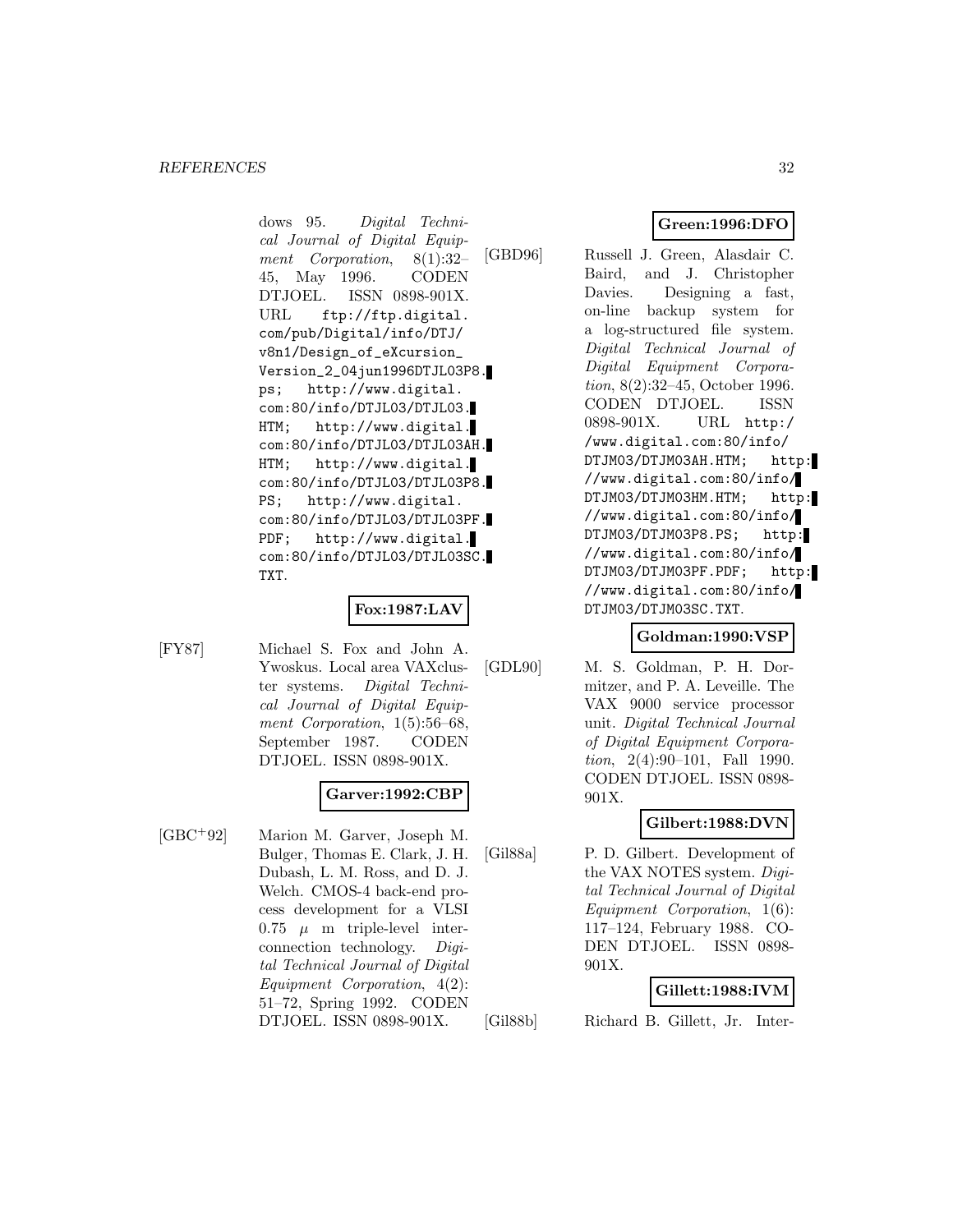facing a VAX microprocessor to a high-speed multiprocessing bus. Digital Technical Journal of Digital Equipment Corporation, 1(7):28–46, August 1988. CODEN DTJOEL. ISSN 0898- 901X.

# **Griffin:1989:RSM**

[GJ89] David M. Griffin and Brad C. Johnson. Remote system management in network environments. Digital Technical Journal of Digital Equipment Corporation, 1(9):29–36, June 1989. CODEN DTJOEL. ISSN 0898-901X.

# **Gumbel:1990:DCT**

[GJ90] Richard T. Gumbel and Martin L. Jack. Development of the CDA toolkit. Digital Technical Journal of Digital Equipment Corporation, 2(1):38–48, Winter 1990. CODEN DTJOEL. ISSN 0898-901X.

#### **Giokas:1992:EWI**

[GL92] Dennis G. Giokas and Andrew T. Leskowitz. eXcursion for Windows: integrating two windowing systems. Digital Technical Journal of Digital Equipment Corporation, 4(1): 56–67, Winter 1992. CODEN DTJOEL. ISSN 0898-901X. URL ftp://ftp.digital. com/pub/Digital/info/DTJ/ pw-excursion.txt; http: //www.digital.com:80/info/ DTJ507/DTJ507SC.TXT.

# **Gamache:1988:VSM**

[GM88] Rodney N. Gamache and Kathleen D. Morse. VMS symmetric multiprocessing. Digital Technical Journal of Digital Equipment Corporation, 1(7): 57–63, February 1988. CODEN DTJOEL. ISSN 0898-901X.

# **Godiwala:1995:SPM**

[GM95] Nitin D. Godiwala and Barry A. Maskas. The second-generation processor module for AlphaServer 2100 Systems. Digital Technical Journal of Digital Equipment Corporation, 7(1): 77–88, Winter 1995. CODEN DTJOEL. ISSN 0898-901X. URL ftp://ftp.digital. com/pub/Digital/info/DTJ/ v7n1/The\_Secondgeneration\_ Processo\_01jul1995DTJH06P8. ps; http://www.digital. com:80/info/DTJH06/DTJH06SC. TXT.

#### **Gokhale:1996:DOO**

[Gok96] Vipin V. Gokhale. Design of the 64-bit option for the Oracle7 relational database management system. Digital Technical Journal of Digital Equipment Corporation, 8(4):76–??, ???? 1996. CODEN DTJOEL. ISSN 0898-901X. URL http:/ /www.digital.com:80/info/ DTJO06/DTJO06AH.HTM; http: //www.digital.com:80/info/ DTJO06/DTJO06HM.HTM; http: //www.digital.com:80/info/ DTJO06/DTJO06P8.PS; http: //www.digital.com:80/info/ DTJO06/DTJO06PF.PDF; http: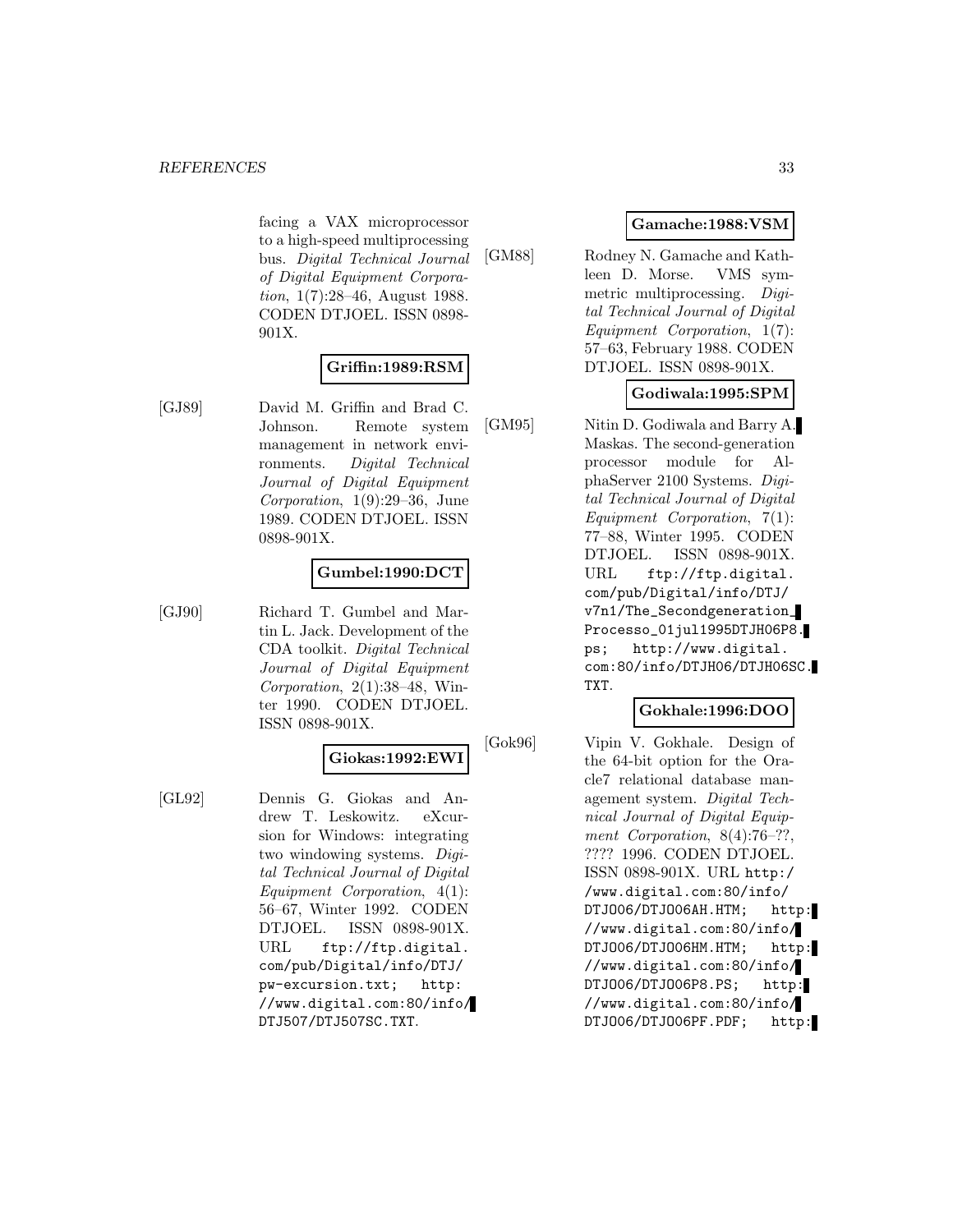//www.digital.com:80/info/ DTJO06/DTJO06SC.TXT.

#### **Goldstein:1987:DFS**

[Gol87] Andrew C. Goldstein. The design and implementation of a distributed file system. Digital Technical Journal of Digital Equipment Corporation, 1(5): 45–55, September 1987. CO-DEN DTJOEL. ISSN 0898- 901X.

# **Good:1988:SUE**

[Goo88] M. D. Good. Software usability engineering. Digital Technical Journal of Digital Equipment Corporation, 1(6):125– 133, February 1988. CODEN DTJOEL. ISSN 0898-901X.

## **Gordon:1994:F**

[Gor94] Scott A. Gordon. Foreword. Digital Technical Journal of Digital Equipment Corporation, 6(2):??, Spring 1994. CODEN DTJOEL. ISSN 0898-901X. URL ftp://ftp. digital.com/pub/Digital/ info/DTJ/v6n2-foreword.txt.

#### **Giokas:1994:DMU**

[GR94] Dennis G. Giokas and John C. Rokicki. The design of ManageWORKS: A user interface framework. Digital Technical Journal of Digital Equipment Corporation, 6(4):63–74, Fall 1994. CODEN DTJOEL. ISSN 0898-901X. URL ftp://ftp. digital.com/pub/Digital/ info/DTJ/v6n4/The\_Design\_ of\_ManageWORKS\_A\_01apr1995DTJG04P8. ps; http://www.digital.

## com:80/info/DTJG04/DTJG04SC. TXT.

## **Grass:1988:DGP**

[Gra88] S. J. Grass. Development of a graphical program generator. Digital Technical Journal of Digital Equipment Corporation, 1(6):101–109, February 1988. CODEN DTJOEL. ISSN 0898-901X.

## **Greenwood:1988:VSR**

[Gre88] S. R. Greenwood. VAX SCAN: rule-based text processing software. Digital Technical Journal of Digital Equipment Corporation, 1(6):40–50, February 1988. CODEN DTJOEL. ISSN 0898-901X.

# **Greenwood:1990:DUI**

[Gre90] S. R. Greenwood. The DECwindows user interface language. Digital Technical Journal of Digital Equipment Corporation, 2(3):34–43, Summer 1990. CODEN DTJOEL. ISSN 0898-901X.

#### **Greenwood:1993:ICD**

[Gre93] Timothy G. Greenwood. International cultural differences in software. Digital Technical Journal of Digital Equipment Corporation, 5(3):8– 20, Summer 1993. CODEN DTJOEL. ISSN 0898-901X. URL ftp://ftp.digital. com/pub/Digital/info/DTJ/ v5n3/INTERNATIONAL\_CULTURAL\_ DIFFERE\_01jan1994DTJB01P8. ps; http://www.digital.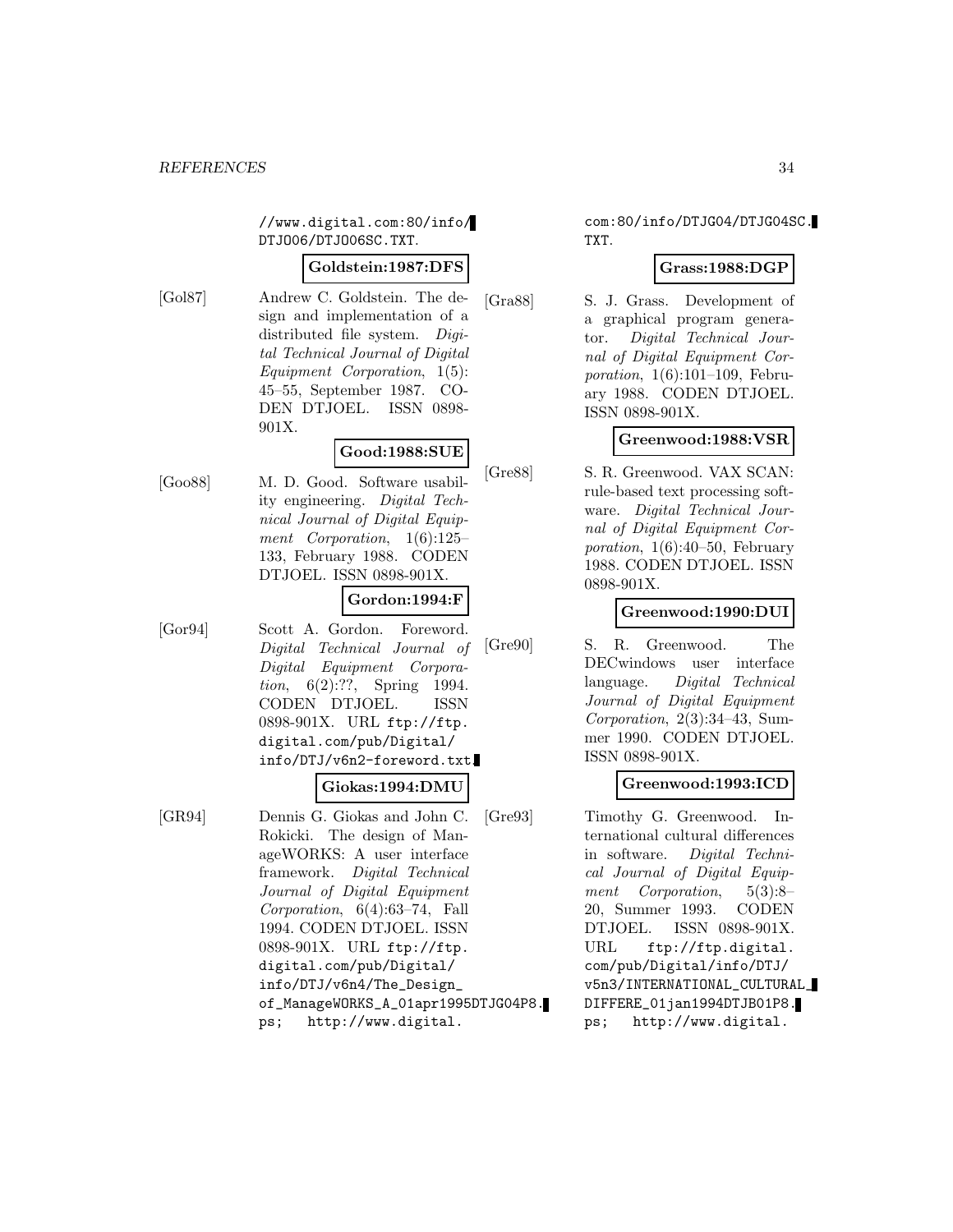com:80/info/DTJB01/DTJB01SC. TXT.

#### **Guerrieri:1993:DTW**

[GT93] Ernesto Guerrieri and Bruce J. Taylor. DEC TP Workcenter: A software process case study. Digital Technical Journal of Digital Equipment Corporation, 5(4):47– 58, Fall 1993. CODEN DTJOEL. ISSN 0898-901X. URL ftp://ftp.digital. com/pub/Digital/info/DTJ/ v5n4/DEC\_TP\_WORKcenter\_A\_ Software\_01apr1994DTJC04P8. ps; http://www.digital. com:80/info/DTJC04/DTJC04SC. TXT.

## **Goleman:1994:IPI**

[GTH94] William L. Goleman, Robert G. Thomson, and Paul J. Houlihan. Improving process to increase productivity while assuring quality: A case study of the volume shadowing port to OpenVMS AXP. Digital Technical Journal of Digital Equipment Corporation, 6 (1):36–53, Winter 1994. CO-DEN DTJOEL. ISSN 0898- 901X. URL ftp://ftp. digital.com/pub/Digital/ info/DTJ/v6n1/Improving\_ Process\_to\_Increase\_01jul1994DTJD03P8. ps; http://www.digital. com:80/info/DTJD03/DTJD03SC. TXT.

#### **Hall:1998:MMP**

[HAA<sup>+</sup>98] Mary W. Hall, Jennifer M. Anderson, Saman P. Amarasinghe, Brian R. Murphy, ShihWei Liao, Eduoard Bugnion, and Monica S. Lam. Maximizing multiprocessor performance with the SUIF compiler. Digital Technical Journal of Digital Equipment Corporation, 10(1):71–80, ???? 1998. CODEN DTJOEL. ISSN 0898-901X. URL http:/ /www.digital.com:80/info/ DTJT06/DTJT06HM.HTM; http: //www.digital.com:80/info/ DTJT06/DTJT06P8.PS; http: //www.digital.com:80/info/ DTJT06/DTJT06PF.PDF; http: //www.digital.com:80/info/ DTJT06/DTJT06SC.TXT.

#### **Hackenberg:1985:SIV**

[Hac85] John H. Hackenberg. Signal integrity in the VAX 8600 system. Digital Technical Journal of Digital Equipment Corporation, 1(1):61–65, August 1985. CODEN DTJOEL. ISSN 0898- 901X.

#### **Haentjens:1993:OUC**

[Hae93] René Haentjens. The ordering of universal character strings. Digital Technical Journal of Digital Equipment Corporation, 5(3):43– 52, Summer 1993. CODEN DTJOEL. ISSN 0898-901X. URL ftp://ftp.digital. com/pub/Digital/info/DTJ/ v5n3/THE\_ORDERING\_OF\_UNIVERSAL\_ CHAR\_01jan1994DTJB04P8.ps; http://www.digital.com: 80/info/DTJB04/DTJB04SC. TXT.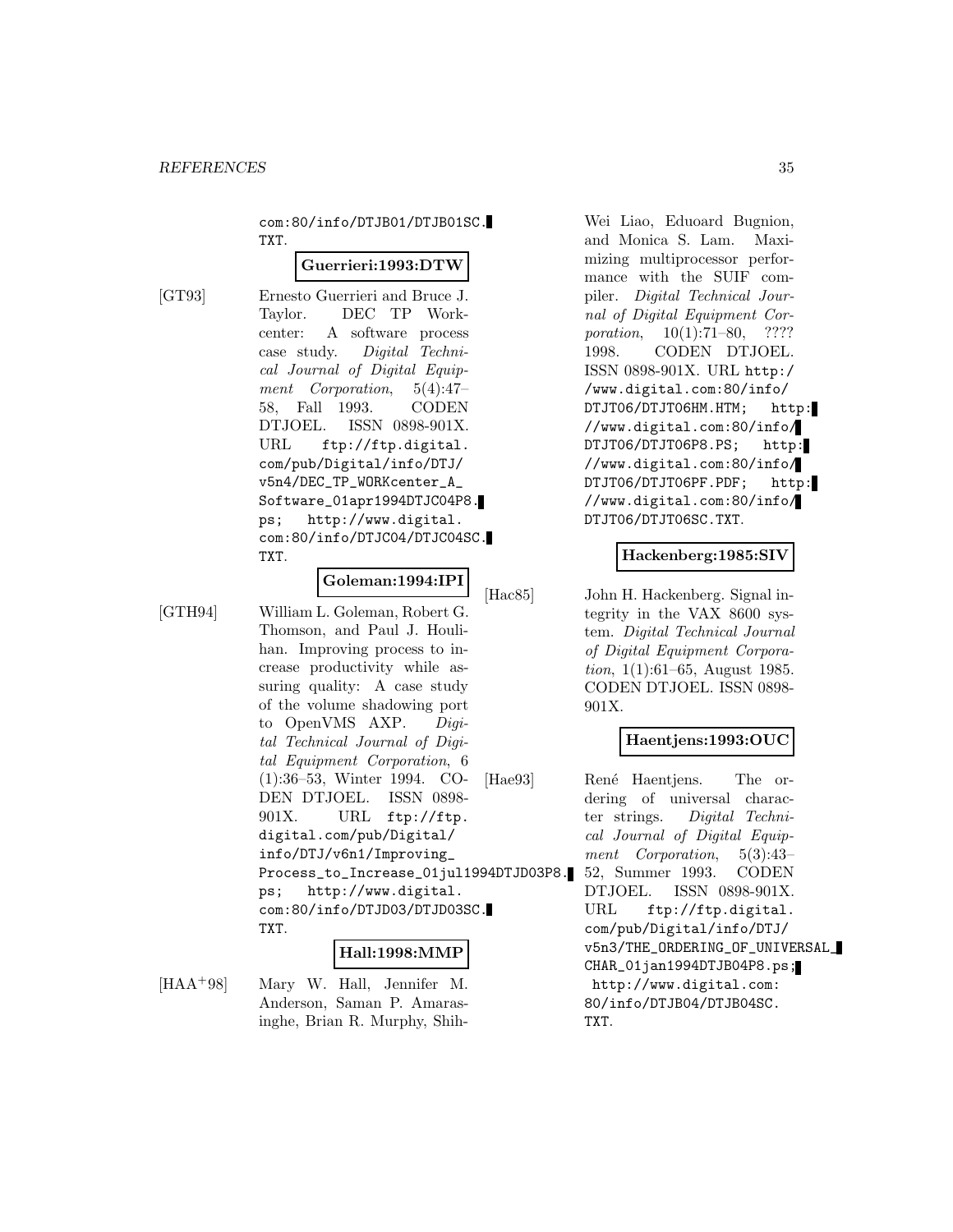# **Hallahan:1996:DST**

[Hal96] William I. Hallahan. DECtalk software: Text-to-speech technology and implementation. Digital Technical Journal of Digital Equipment Corporation, 7(4):5–19, March 1996. CODEN DTJOEL. ISSN 0898-901X. URL ftp://ftp. digital.com/pub/Digital/ info/DTJ/v7n4/DECtalk\_Software\_ TexttoSpee\_20apr1996DTJK01P8. ps; http://www.digital. com:80/info/DTJK01; http: //www.digital.com:80/info/ DTJK01/DTJK01AH.HTM; http: //www.digital.com:80/info/ DTJK01/DTJK01P8.PS; http: //www.digital.com:80/info/ DTJK01/DTJK01PF.PDF; http: //www.digital.com:80/info/ DTJK01/DTJK01SC.TXT.

#### **Ham:1998:RAB**

[Ham98] William E. Ham. Recent ad-

vances in basic physical technology for parallel SCSI: Ultra-SCSI, expanders, interconnect, and hot plugging. Digital Technical Journal of Digital Equipment Corporation,  $9(3):6-??$ , ???? 1998. CODEN DTJOEL. ISSN 0898-901X. URL http:/ /www.digital.com:80/info/ DTJR01/DTJR01AH.HTM; http: //www.digital.com:80/info/ DTJR01/DTJR01HM.HTM; http: //www.digital.com:80/info/ DTJR01/DTJR01P8.PS; http: //www.digital.com:80/info/ DTJR01/DTJR01PF.PDF; http: //www.digital.com:80/info/ DTJR01/DTJR01SC.TXT.

# **Harper:1993:ODO**

[Har93] John Harper. Overview of Digital's open networking. Digital Technical Journal of Digital Equipment Corporation, 5(1): 12–20, Winter 1993. CODEN DTJOEL. ISSN 0898-901X. URL ftp://ftp.digital. com/pub/Digital/info/DTJ/ v5n1/Overview\_of\_Digitals\_ Open\_Net\_01jul1993DTJ901P8. ps; http://www.digital. com:80/info/DTJ901/DTJ901SC. TXT.

# **Harbert:1996:F**

Don Harbert. Foreword. Digital Technical Journal of Digital Equipment Corporation, 8 (1):??, May 1996. CODEN DTJOEL. ISSN 0898-901X. URL http://www.digital. com/.i/info/DTJL00/v8n1 fore.htm.

# **Hayden:1993:LAD**

[Hay93] Peter C. Hayden. LAN addressing for digital video data. Digital Technical Journal of Digital Equipment Corporation, 5(2):77– 83, Spring 1993. CODEN DTJOEL. ISSN 0898-901X. URL ftp://ftp.digital. com/pub/Digital/info/DTJ/ v5n2/LAN\_Addressing\_for\_ Digital\_Vid\_01oct1993DTJA07P8. ps; http://www.digital. com:80/info/DTJA07/DTJA07SC. TXT.

#### **Hayes:1994:DAM**

[Hay94] Fidelma M. Hayes. Design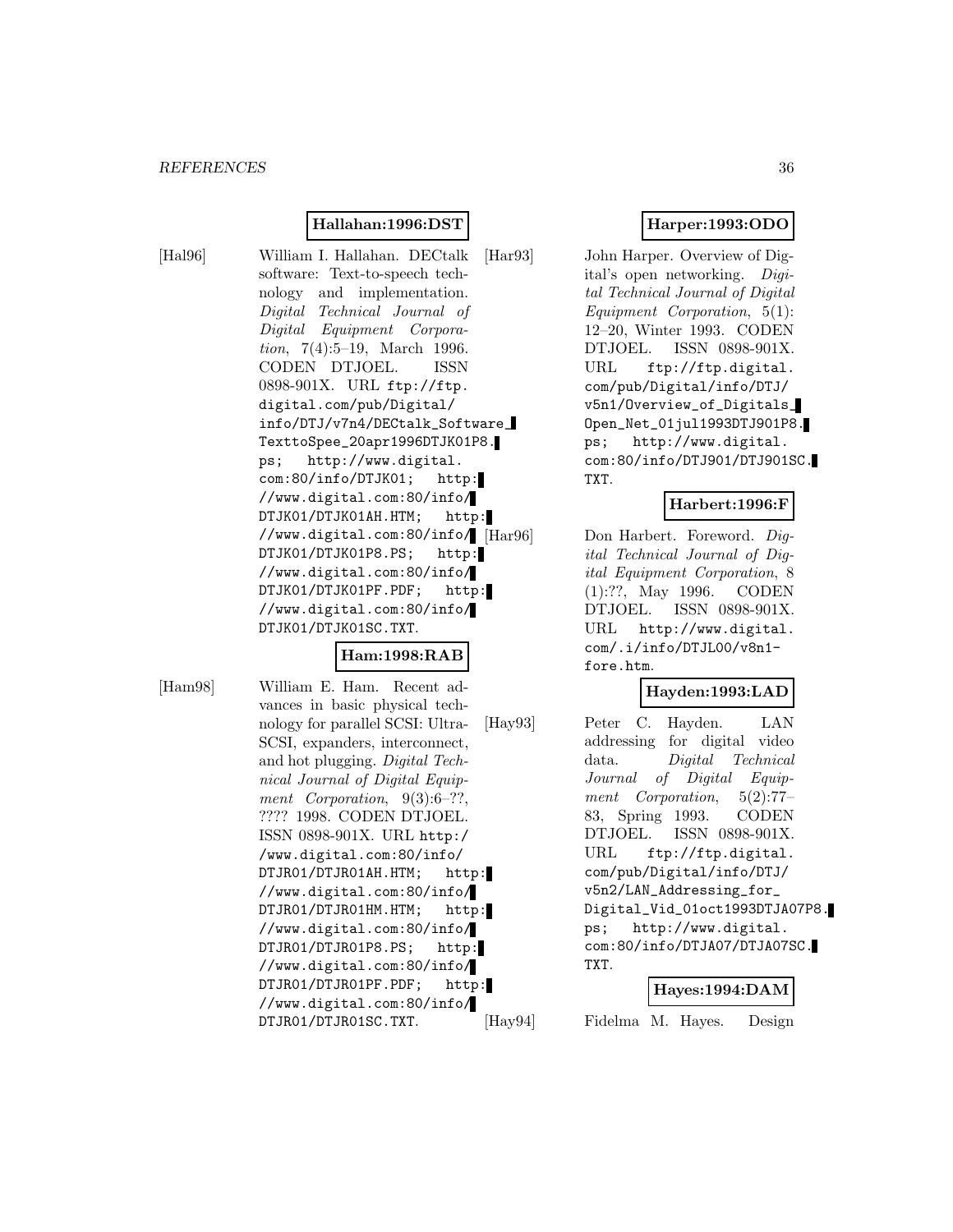of the AlphaServer multiprocessor server systems. Digital Technical Journal of Digital Equipment Corporation, 6 (3):8–19, Summer 1994. CO-DEN DTJOEL. ISSN 0898- 901X. URL ftp://ftp. digital.com/pub/Digital/ info/DTJ/v6n3/Design\_of\_ the\_AlphaServer\_Mult\_01jan1995DTJF01P8. com:80/info/DTJJ01/DTJJ01AH. ps; http://www.digital. com:80/info/DTJF01/DTJF01SC. TXT.

## **Hunter:1996:MEA**

[HB96] David P. Hunter and Eric B. Betts. Measured effects of adding byte and word instructions to the Alpha architecture. Digital Technical Journal of Digital Equipment Corporation, 8(4):89–??, ???? 1996. CODEN DTJOEL. ISSN 0898-901X. URL http:/ /www.digital.com:80/info/ DTJ008/DTJ008AH.HTM; http: //www.digital.com:80/info/ DTJO08/DTJO08HM.HTM; http: //www.digital.com:80/info/ DTJO08/DTJO08P8.PS; http: //www.digital.com:80/info/ DTJO08/DTJO08PF.PDF; http: //www.digital.com:80/info/ DTJO08/DTJO08SC.TXT.

# **Harris:1995:CHP**

ing High Performance Fortran for distributed-memory

[HBB<sup>+</sup>95] Jonathan Harris, John A. Bircsak, M. Regina Bolduc, Jill Ann Diewald, Israel Gale, Neil W. Johnson, Shin Lee, C. Alexander Nelson, and Carl D. Offner. Compilsystems. Digital Technical Journal of Digital Equipment Corporation, 7(3):5–23, Fall 1995. CODEN DTJOEL. ISSN 0898-901X. URL ftp://ftp. digital.com/pub/Digital/ info/DTJ/v7n3/Compiling\_ High\_Performance\_For\_02jan1996DTJJ01P8. ps; http://www.digital. HTM; http://www.digital. com:80/info/DTJJ01/DTJJ01P8. PS; http://www.digital. com:80/info/DTJJ01/DTJJ01PF. PDF; http://www.digital. com:80/info/DTJJ01/DTJJ01SC. TXT.

## **Harrington:1996:IPV**

[HBMT96] Daniel T. Harrington, James P. Bound, John J. McCann, and Matt Thomas. Internet Protocol version 6 and the Digital UNIX implementation experience. Digital Technical Journal of Digital Equipment Corporation, 8(3):5–22, December 1996. CODEN DTJOEL. ISSN 0898-901X. URL ftp://ftp.digital. com/pub/Digital/info/DTJ/ v8n3/Internet\_Protocol\_Version\_ 6\_an\_07jan1997DTJN01P8.ps; http://www.digital.com: 80/info/DTJN01/DTJN01AH. HTM; http://www.digital. com:80/info/DTJN01/DTJN01HM. HTM; http://www.digital. com:80/info/DTJN01/DTJN01P8. PS; http://www.digital. com:80/info/DTJN01/DTJN01PF. PDF; http://www.digital. com:80/info/DTJN01/DTJN01SC. TXT.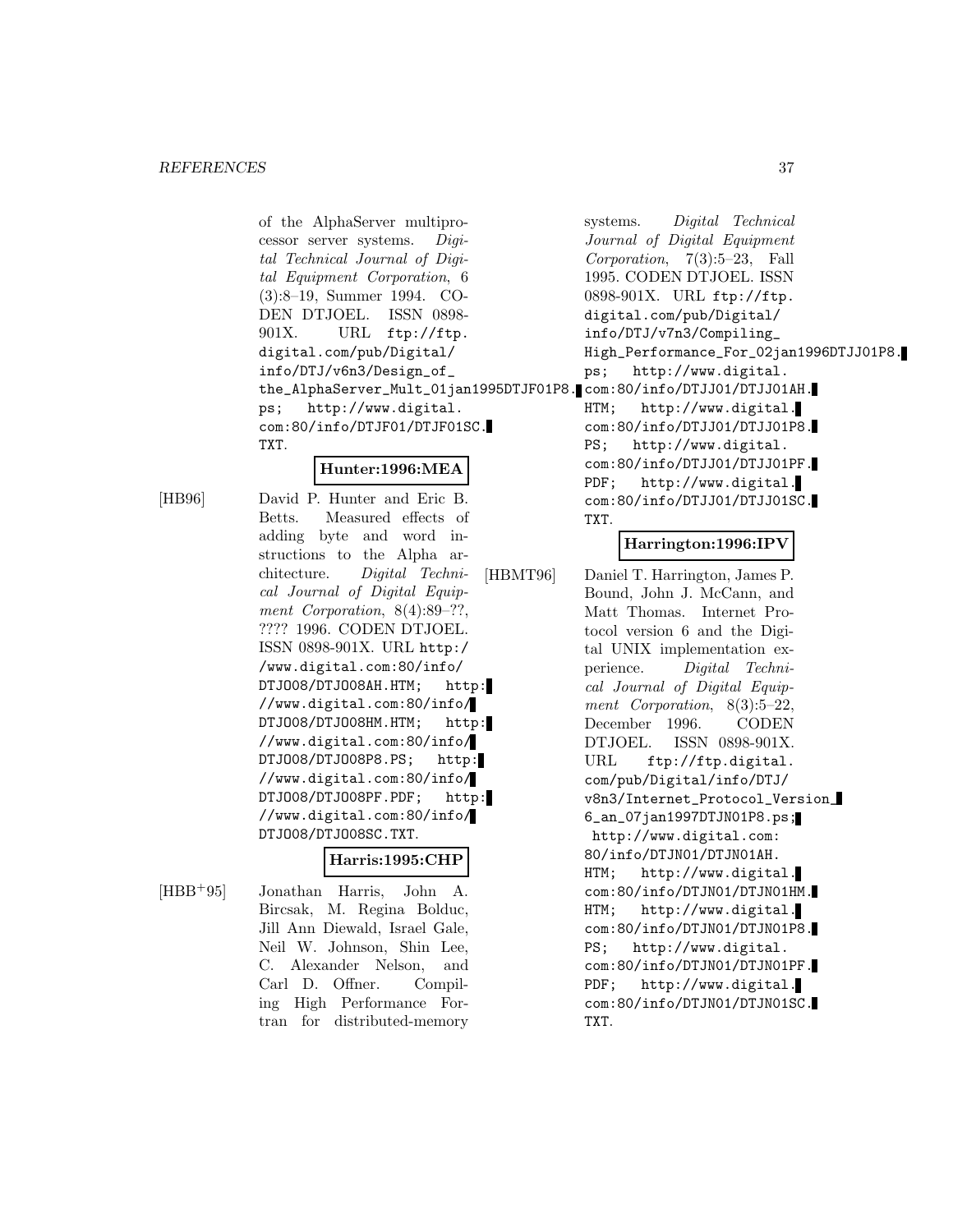#### **Hutchison:1991:DFP**

[HBT91] Jerry D. Hutchison, Christopher Baldwin, and Bruce W. Thompson. Development of the FDDI physical layer. Digital Technical Journal of Digital Equipment Corporation, 3(2): 19–30, Spring 1991. CODEN DTJOEL. ISSN 0898-901X. URL ftp://ftp.digital. com/pub/Digital/info/DTJ/ v3n2/Development\_of\_the\_ FDDI\_Physic\_01jan1992DTJ202P8. ps; http://www.digital. com:80/info/DTJ202/DTJ202SC. TXT.

#### **Honma:1993:JIM**

[HBT93] Takahide Honma, Hiroyoshi Baba, and Kuniaki Takizawa. Japanese input method independent of applications. Digital Technical Journal of Digital Equipment Corporation, 5(3):97–107, Summer 1993. CODEN DTJOEL. ISSN 0898-901X. URL ftp://ftp. digital.com/pub/Digital/ info/DTJ/v5n3/JAPANESE\_INPUT\_ METHOD\_INDEPEND\_01jan1994DTJB08P8. ps; http://www.digital. com:80/info/DTJB08/DTJB08SC. TXT.

#### **Hooper:1990:SCS**

[HE90] D. F. Hooper and J. C. Eck. Synthesis in the CAD system used to design the VAX 9000 system. Digital Technical Journal of Digital Equipment Corporation, 2(4):118–129, Fall 1990. CODEN DTJOEL. ISSN 0898-901X.

# **Herdeg:1996:DIA**

[Her96] Glenn A. Herdeg. Design and implementation of the AlphaServer 4100 CPU and memory architecture. Digital Technical Journal of Digital Equipment Corporation, 8(4):48–??, ???? 1996. CODEN DTJOEL. ISSN 0898-901X. URL http:/ /www.digital.com:80/info/ DTJO04/DTJO04AH.HTM; http: //www.digital.com:80/info/ DTJO04/DTJO04HM.HTM; http: //www.digital.com:80/info/ DTJO04/DTJO04P8.PS; http: //www.digital.com:80/info/ DTJO04/DTJO04PF.PDF; http: //www.digital.com:80/info/ DTJO04/DTJO04SC.TXT.

#### **Hawe:1991:FDD**

[HGH91] William R. Hawe, Richard Graham, and Peter C. Hayden. Fiber distributed data interface overview. Digital Technical Journal of Digital Equipment *Corporation*,  $3(2):10-19$  (or 1-10??), Spring 1991. CODEN DTJOEL. ISSN 0898-901X. URL ftp://ftp.digital. com/pub/Digital/info/DTJ/ v3n2/Fiber\_Distributed\_Data\_ Interfa\_01jan1992DTJ201P8. ps; http://www.digital. com:80/info/DTJ201/DTJ201SC. TXT.

#### **Hayakawa:1991:F**

[HH91] Howard H. Hayakawa and George S. Hoff. Foreword. Digital Technical Journal of Digital Equipment Corporation, 3(3):??, Summer 1991.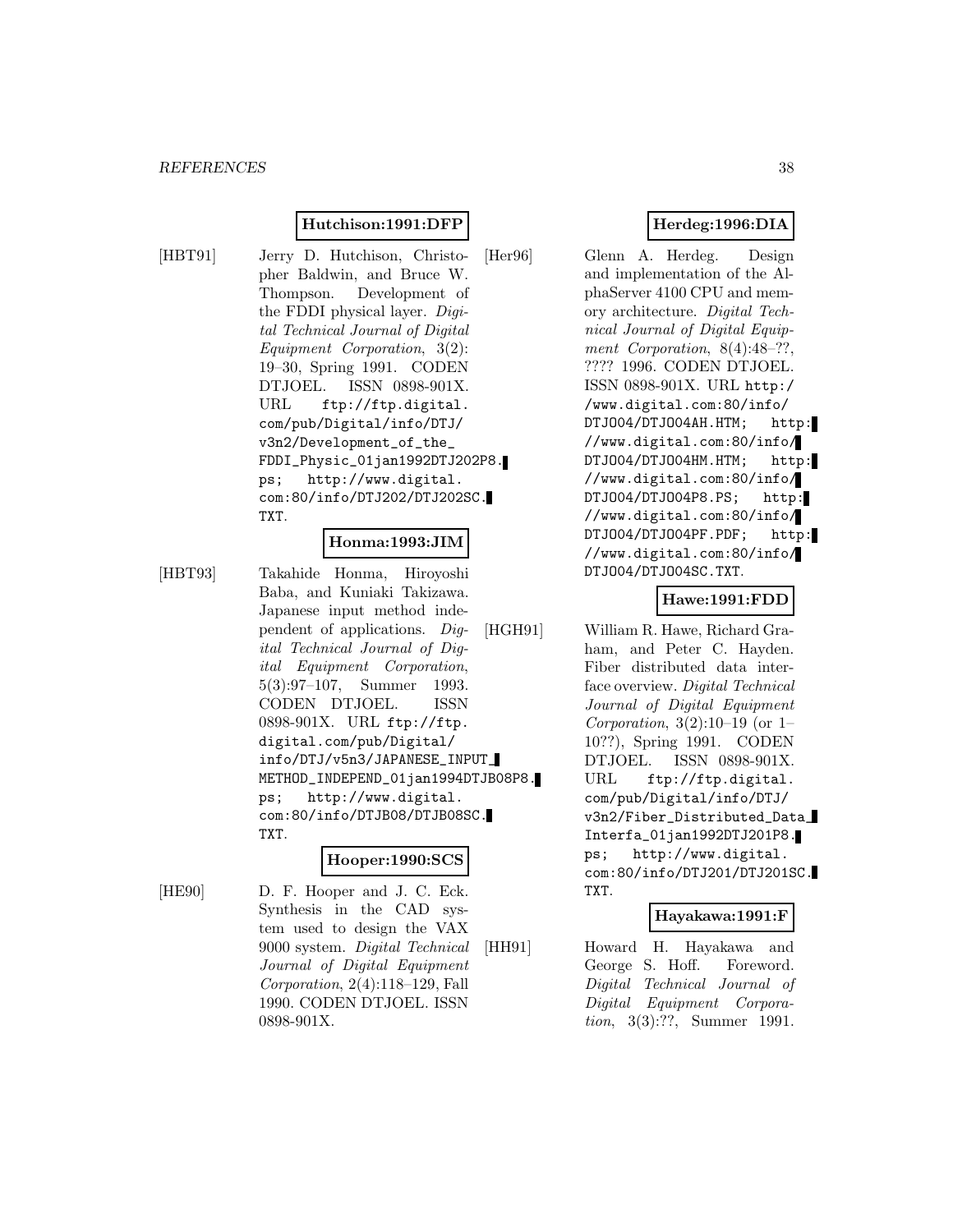CODEN DTJOEL. ISSN 0898-901X. URL ftp://ftp. digital.com/pub/Digital/ info/DTJ/vc-foreword.txt.

#### **Hookway:1997:DFC**

[HH97] R. J. Hookway and M. A. Herdeg. DIGITAL FX!32: Combining emulation and binary translation. Digital Technical Journal of Digital Equipment Corporation, 9(1):3-??, ???? 1997. CODEN DTJOEL. ISSN 0898-901X. URL http:/ /www.digital.com:80/info/ DTJP01/DTJP01AH.HTM; http: HKK86 //www.digital.com:80/info/ DTJP01/DTJP01HM.HTM; http: //www.digital.com:80/info/ DTJP01/DTJP01P8.PS; http: //www.digital.com:80/info/ DTJP01/DTJP01PF.PDF; http: //www.digital.com:80/info/ DTJP01/DTJP01SC.TXT.

## **Hrones:1993:DGR**

[HJZ93] John A. Hrones, Jr., Benjamin C. Jedrey, Jr., and Driss Zaaf. Defining global requirements with distributed QFD. Digital Technical Journal of Digital Equipment Corporation, 5(4):36– 46, Fall 1993. CODEN DTJOEL. ISSN 0898-901X. URL ftp://ftp.digital. com/pub/Digital/info/DTJ/ v5n4/Defining\_Global\_Requirements\_ w\_01apr1994DTJC03P8.ps; http://www.digital.com:80/ info/DTJC03/DTJC03SC.TXT.

#### **Hoover:1994:DDW**

[HK94] Stewart V. Hoover and Gary L.

Kratkiewicz. The design of DECmodel for Windows. Digital Technical Journal of Digital Equipment Corporation, 6 (4):50–62, Fall 1994. CO-DEN DTJOEL. ISSN 0898- 901X. URL ftp://ftp. digital.com/pub/Digital/ info/DTJ/v6n4/The\_Design\_ of\_DECmodel\_for\_01apr1995DTJG03P8. ps; http://www.digital. com:80/info/DTJG03/DTJG03SC. TXT.

#### **Hawe:1986:ELA**

William R. Hawe, Mark F. Kempf, and Alan J. Kirby. The extended local area network architecture and LANBridge 100. Digital Technical Journal of Digital Equipment Corporation,  $1(3):54-72$ , September 1986. CODEN DTJOEL. ISSN 0898-901X.

## **Hart:1995:DFB**

[HL95] Richard O. Hart and Glenn Lupton. DEC FUSE: Building a graphical software development environment from UNIX tools. Digital Technical Journal of Digital Equipment Corporation, 7(2):5– 19, Spring 1995. CODEN DTJOEL. ISSN 0898-901X. URL ftp://ftp.digital. com/pub/Digital/info/DTJ/ v7n2/DEC\_FUSE\_Building\_a\_ Graphica\_02oct1995DTJI01P8. ps; http://www.digital. com:80/info/DTJI01/DTJI01AH. HTM; http://www.digital. com:80/info/DTJI01/DTJI01P8. PS; http://www.digital.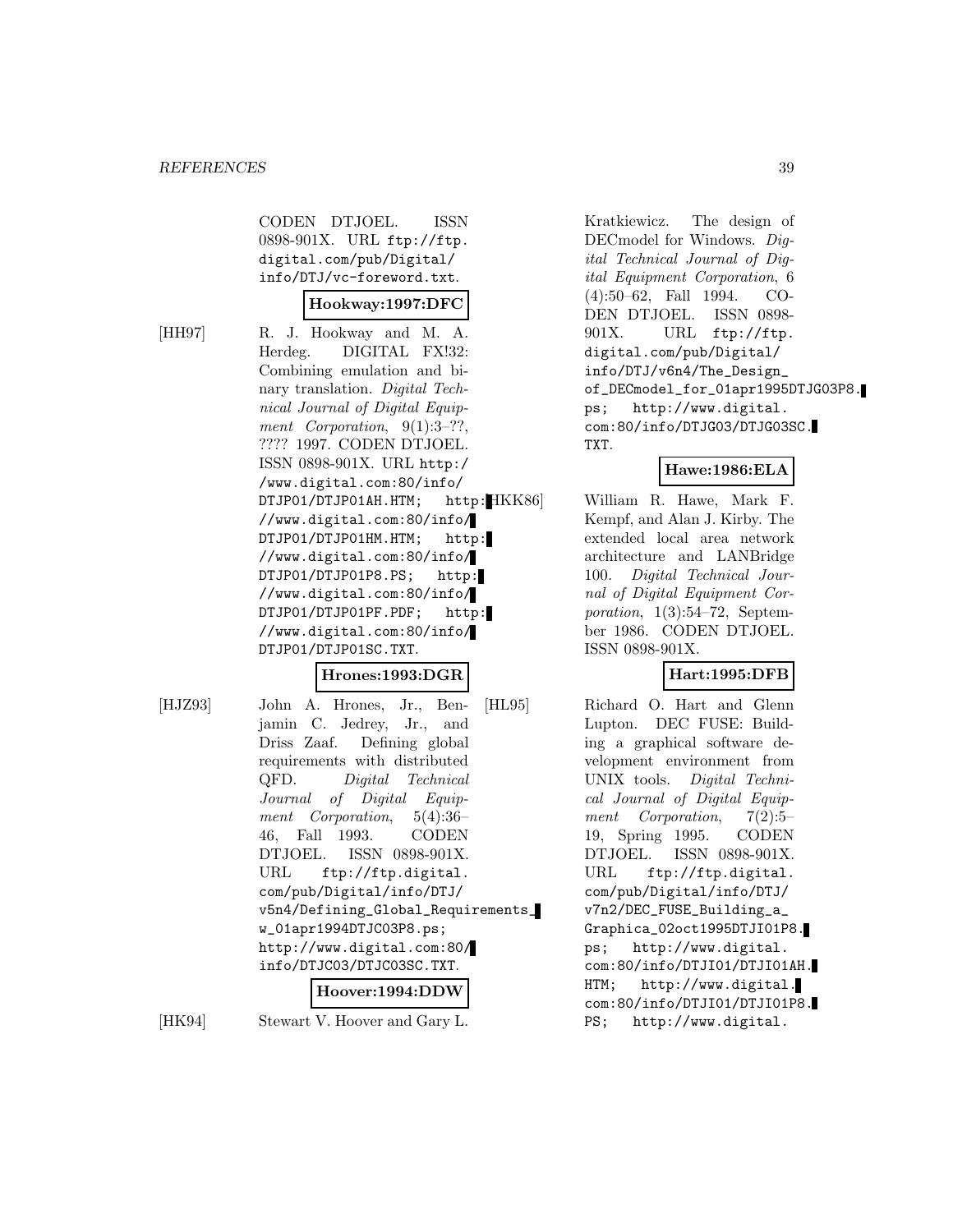com:80/info/DTJI01/DTJI01PF. PDF; http://www.digital. com:80/info/DTJI01/DTJI01SC. TXT.

#### **Huntwork:1993:CRP**

[HMPW93] Paul K. Huntwork, Douglas W. Muzzey, Christine M. Pietras, and Dennis R. Wixon. Changing the rules: A pragmatic approach to product development. Digital Technical Journal of Digital Equipment Corporation, 5(4):18– 35, Fall 1993. CODEN DTJOEL. ISSN 0898-901X. URL ftp://ftp.digital. com/pub/Digital/info/DTJ/ v5n4/Changing\_the\_Rules\_ A\_Pragmati\_01apr1994DTJC02P8. ps; http://www.digital. com:80/info/DTJC02/DTJC02SC. TXT.

## **Holmes:1994:F**

[Hol94] Steve Holmes. Foreword. Digital Technical Journal of Digital Equipment Corporation, 6 (3):??, Summer 1994. CODEN DTJOEL. ISSN 0898-901X. URL ftp://ftp.digital.

com/pub/Digital/info/DTJ/ v6n3-foreword.txt. **Howell:1996:ISF** [HP96] Mark A. Howell and Julian M. Palmer. Integrating the Spiralog File System into the OpenVMS operating system. Digital Technical Journal of Digital Equipment Corporation, 8(2):46–56, Octo-

> ber 1996. CODEN DTJOEL. ISSN 0898-901X. URL http:/

/www.digital.com:80/info/ DTJM04/DTJM04AH.HTM; http: //www.digital.com:80/info/ DTJM04/DTJM04HM.HTM; http: //www.digital.com:80/info/ DTJM04/DTJM04P8.PS; http: //www.digital.com:80/info/ DTJM04/DTJM04PF.PDF; http: //www.digital.com:80/info/ DTJM04/DTJM04SC.TXT.

# **Harvey:1996:EOA**

[HS96] Michael S. Harvey and Leonard S. Szubowicz. Extending Open-VMS for 64-bit addressable virtual memory. Digital Technical Journal of Digital Equipment Corporation, 8(2):57–71, October 1996. CODEN DTJOEL. ISSN 0898-901X. URL http:/ /www.digital.com:80/info/ DTJM05/DTJM05AH.HTM; http: //www.digital.com:80/info/ DTJM05/DTJM05HM.HTM; http: //www.digital.com:80/info/ DTJM05/DTJM05P8.PS; http: //www.digital.com:80/info/ DTJM05/DTJM05PF.PDF; http: //www.digital.com:80/info/ DTJM05/DTJM05SC.TXT.

## **Higginson:1998:DRC**

[HS98] Peter L. Higginson and Michael C. Shand. Development of router clusters to provide fast failover in IP networks. Digital Technical Journal of Digital Equipment Corporation, 9(3):32-??, ???? 1998. CODEN DTJOEL. ISSN 0898-901X. URL http:/ /www.digital.com:80/info/ DTJR02/DTJR02AH.HTM; http: //www.digital.com:80/info/ DTJR02/DTJR02HM.HTM; http: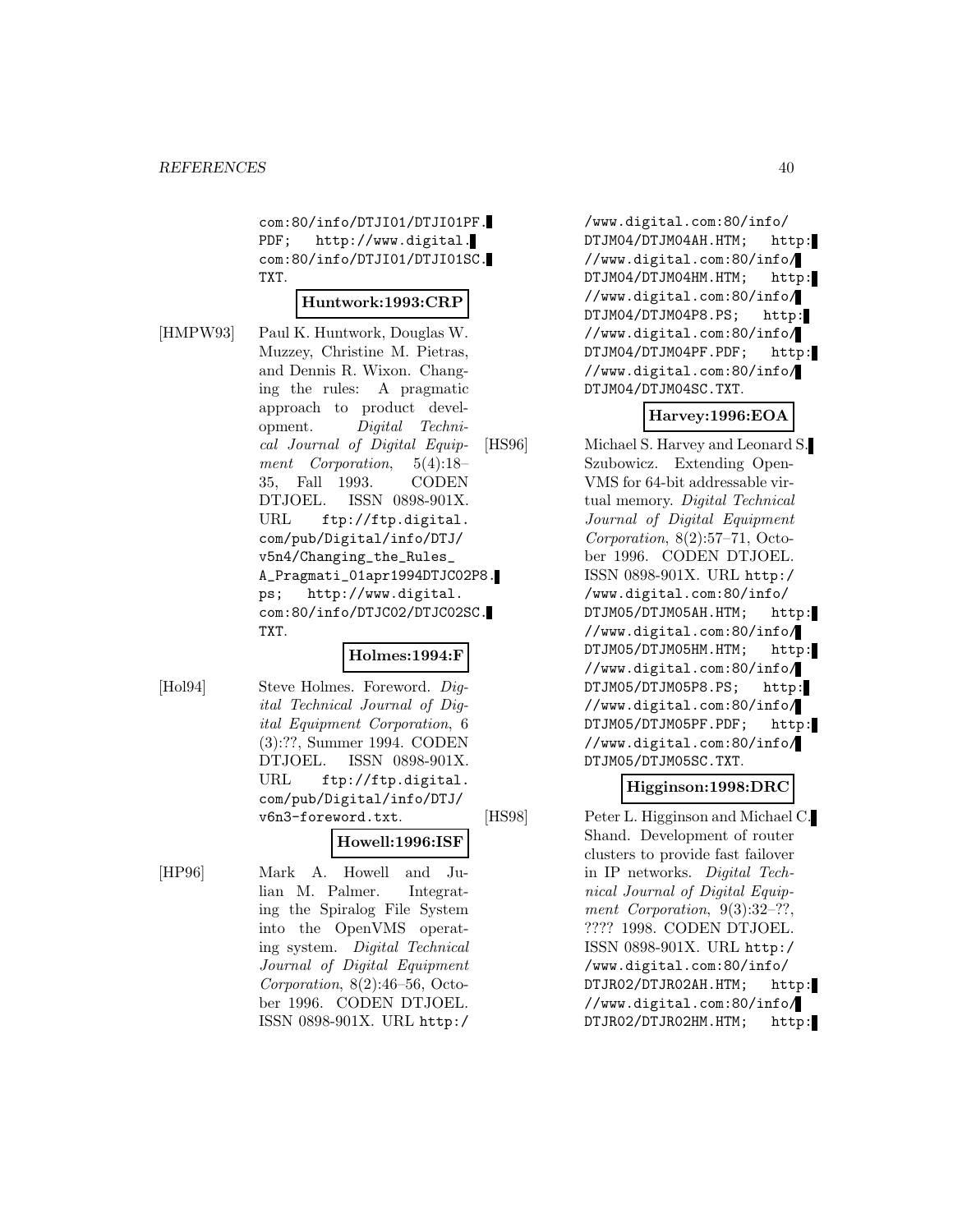//www.digital.com:80/info/ DTJR02/DTJR02P8.PS; http: //www.digital.com:80/info/ DTJR02/DTJR02SC.TXT; http: //www.digital.com:80/info/ DTJR02/DTJR02PF.PDF.

#### **Hutchings:1986:ECC**

[Hut86] Anthony F. Hutchings. The evolution of the custom CAD suite used on the MicroVAX II system. Digital Technical Journal of Digital Equipment Corporation,  $1(2):48-55$ , March 1986. CODEN DTJOEL. ISSN 0898-901X.

#### **Hutchings:1993:F**

[Hut93] Tony F. Hutchings. Foreword. Digital Technical Journal of Digital Equipment Corporation, 5(4):??, Fall 1993. CODEN DTJOEL. ISSN 0898-901X. URL ftp://ftp. digital.com/pub/Digital/ info/DTJ/swp-foreword.txt.

#### **Itzkowitz:1998:ATI**

[IF98] Avrum E. Itzkowitz and Lois D. Foltan. Automatic template instantiation in DIG-ITAL C++. Digital Technical Journal of Digital Equipment Corporation,  $10(1):22-31$ , ???? 1998. CODEN DTJOEL. ISSN 0898-901X. URL http:/ /www.digital.com:80/info/ DTJT02/DTJT02HM.HTM; http: //www.digital.com:80/info/ DTJT02/DTJT02P8.PS; http: //www.digital.com:80/info/ DTJT02/DTJT02PF.PDF; http: //www.digital.com:80/info/ DTJT02/DTJT02SC.TXT.

## **Jain:1991:PAF**

R. Jain. Performance analysis of FDDI. Digital Technical Journal of Digital Equipment Corporation, 3(3):78– 88, Summer 1991. CODEN DTJOEL. ISSN 0898-901X. URL ftp://ftp.digital. com/pub/Digital/info/DTJ/ v3n3/Performance\_Analysis\_ of\_FDDIgh\_01apr1992DTJ307P8. ps; http://www.digital. com:80/info/DTJ307/DTJ307SC. TXT.

# **Jain:1991:PAH**

[Jai91b] Raj Jain. Performance analysis of a high-speed FDDI adapter (or "performance analysis of FDDI"??). Digital Technical Journal of Digital Equipment Corporation, 3(3):1–11 (??), Summer 1991. CODEN DTJOEL. ISSN 0898-901X. URL ftp://ftp.digital. com/pub/Digital/info/DTJ/ v3n3/Performance\_Analysis\_ of\_FDDIgh\_01apr1992DTJ307P8. ps.

#### **Jackson:1992:THC**

[JBD<sup>+</sup>92] Daniel B. Jackson, David A. Bell, Brian S. Doyle, B. J. Fishbein, and D. B. Krakauer. Transistor hot carrier reliability assurance in CMOS technologies. Digital Technical Journal of Digital Equipment Corporation, 4(2):100– 113, Spring 1992. CODEN DTJOEL. ISSN 0898-901X.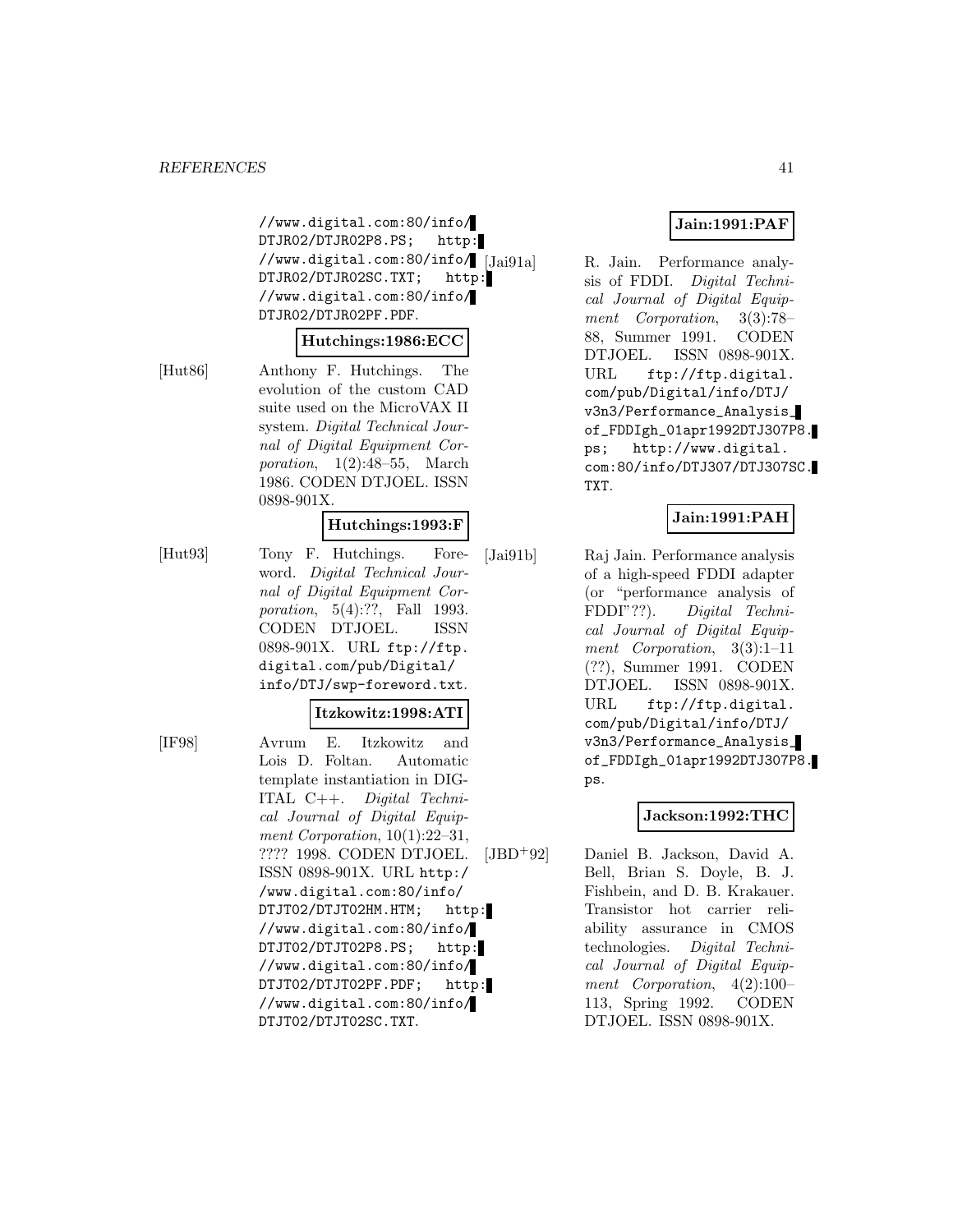# **Jain:1986:PAM**

[JH86] R. Jain and W. R. Hawe. Performance analysis and modeling of Digital's Networking Architecture. Digital Technical Journal of Digital Equipment Corporation,  $1(3):25-34$ , September 1986. CODEN DTJOEL. ISSN 0898-901X.

# **Jones:1991:CPA**

[JKP91] James D. Jones, Ajay P. Kachrani, and Thomas E. Powers. The Common Printer Access Protocol. Digital Technical Journal of Digital Equipment Corporation, 3(4): 55–60, Fall 1991. CODEN DTJOEL. ISSN 0898-901X. URL ftp://ftp.digital. com/pub/Digital/info/DTJ/ v3n4/The\_Common\_Printer\_ Access\_Prot\_01jul1992DTJ405P8. ps; http://www.digital. com:80/info/DTJ405/DTJ405SC. TXT.

#### **Johnson:1996:OSF**

[JL96] James E. Johnson and William A. Laing. Overview of the Spiralog File System. Digital Technical Journal of Digital Equipment Corporation, 8(2):5–14, October 1996. CODEN DTJOEL. ISSN 0898-901X. URL http:/ /www.digital.com:80/info/ DTJM01/DTJM01AH.HTM; http: //www.digital.com:80/info/ DTJM01/DTJM01HM.HTM; http: //www.digital.com:80/info/ DTJM01/DTJM01P8.PS; http: //www.digital.com:80/info/ DTJM01/DTJM01PF.PDF; http:

//www.digital.com:80/info/ DTJM01/DTJM01SC.TXT.

#### **Johnson:1994:SOM**

[Joh94] James E. Johnson. The structure of the OpenVMS Management Station. Digital Technical Journal of Digital Equipment Corporation, 6(4): 75–88, Fall 1994. CODEN DTJOEL. ISSN 0898-901X. URL ftp://ftp.digital. com/pub/Digital/info/DTJ/ v6n4/The\_Structure\_of\_the\_ OpenVMS\_01apr1995DTJG05P8. ps; http://www.digital. com:80/info/DTJG05/DTJG05SC. TXT.

## **Joshi:1989:RDM**

[JR89] Ashok M. Joshi and Karen E. Rodwell. A relational database management system for production applications. *Digi*tal Technical Journal of Digital Equipment Corporation, 1(8): 99–109, February 1989. CO-DEN DTJOEL. ISSN 0898- 901X.

## **Kalkunte:1991:PAH**

[Kal91] Ramsesh S. Kalkunte. Performance analysis of a highspeed FDDI adapter. Digital Technical Journal of Digital Equipment Corporation, 3(3): 64–77, Summer 1991. CODEN DTJOEL. ISSN 0898-901X. URL ftp://ftp.digital. com/pub/Digital/info/DTJ/ v3n3/Performance\_Analysis\_ of\_a\_High\_01apr1992DTJ306P8. ps; http://www.digital.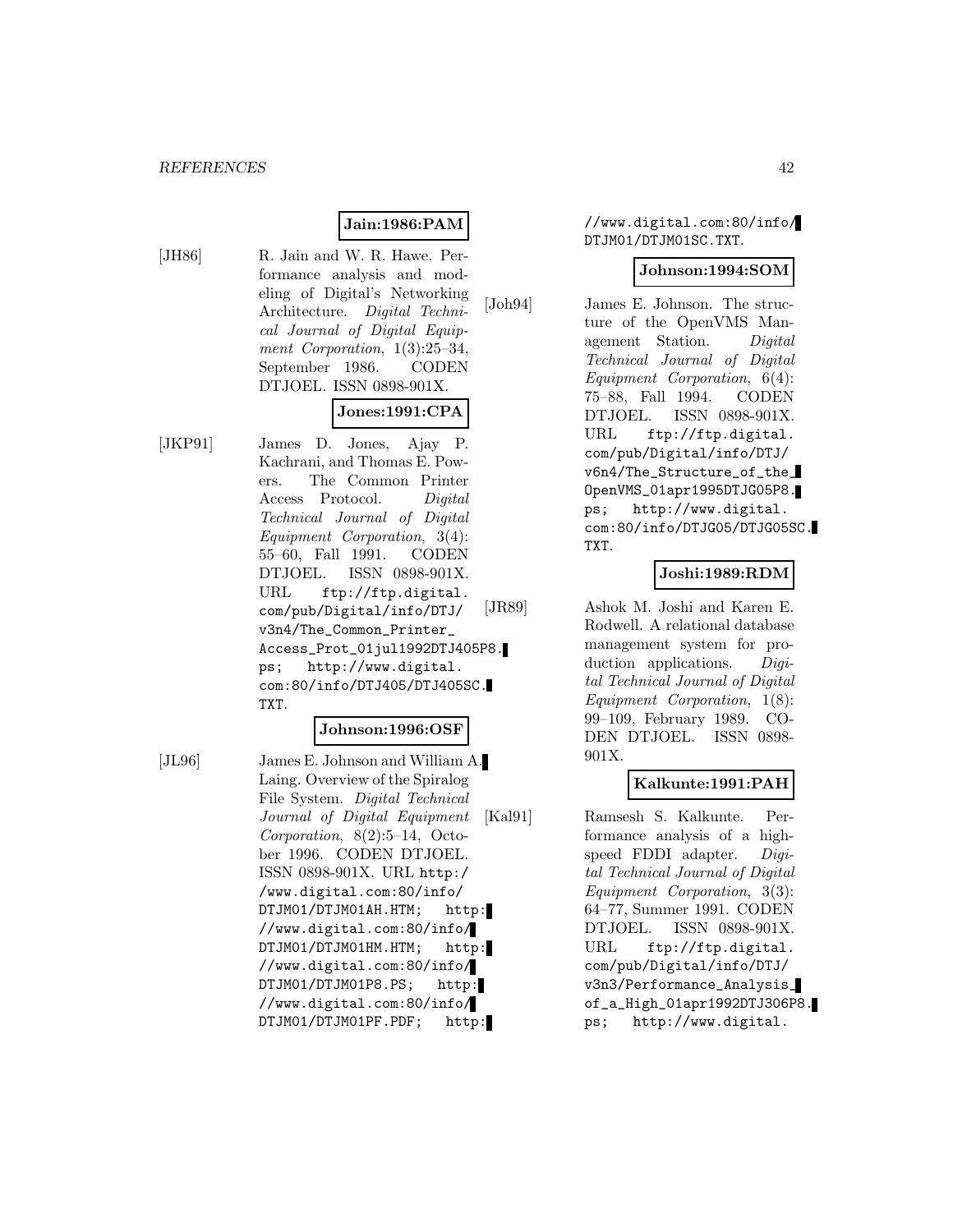com:80/info/DTJ306/DTJ306SC. TXT.

# **Kronenberg:1992:POV**

[KBC<sup>+</sup>92] Nancy P. Kronenberg, Thomas R. Benson, Wayne M. Cardoza, Ravindran Jagannathan, and Benjamin J. Thomas III. Porting OpenVMS from VAX to Alpha AXP. Digital Technical Journal of Digital Equipment Corporation, 4(4):111– 120, Fall 1992. CODEN DTJOEL. ISSN 0898-901X. URL ftp://ftp.digital. com/pub/Digital/info/DTJ/ v4n4/Porting\_OpenVMS\_from\_ VAX\_to\_01apr1993DTJ807P8. ps; http://www.digital. com:80/info/DTJ807/DTJ807SC. TXT.

## **Kalita:1985:CVP**

[KE85] E. Brian Kalita and William English. Cooling the VAX 8600 processor. Digital Technical Journal of Digital Equipment Corporation,  $1(1):66-70$ , August 1985. CODEN DTJOEL. ISSN 0898-901X.

# **Kempf:1991:F**

[Kem91] Mark F. Kempf. Foreword. Digital Technical Journal of Digital Equipment Corporation, 3(2):??, Spring 1991. CODEN DTJOEL. ISSN 0898-901X. URL ftp://ftp. digital.com/pub/Digital/ info/DTJ/fddi-foreword.txt.

**Kent:1990:XDP**

[Ken90] C. A. Kent. XDPS: a Display PostScript System extension for DECwindows. Digital Technical Journal of Digital Equipment Corporation, 2(3): 64–73, Summer 1990. CODEN DTJOEL. ISSN 0898-901X.

# **Koeninger:1994:SMM**

[KFW94] R. Kent Koeninger, Mark Furtney, and Martin Walker. A shared memory MPP from Cray Research. Digital Technical Journal of Digital Equipment Corporation, 6(2):8– 21, Spring 1994. CODEN DTJOEL. ISSN 0898-901X. URL ftp://ftp.digital. com/pub/Digital/info/DTJ/ v6n2/A\_Shared\_Memory\_MPP\_ from\_01oct1994DTJE01P8.ps; http://www.digital.com: 80/info/DTJE01/DTJE01SC. TXT.

# **Kochem:1991:DDP**

[KHM91] Robert C. Kochem, James S. Hiscock, and Brian T. Mayo. Development of the DECbridge 500 product. Digital Technical Journal of Digital Equipment Corporation, 3(2):53–63 (or 53– 65??), Spring 1991. CODEN DTJOEL. ISSN 0898-901X. URL ftp://ftp.digital. com/pub/Digital/info/DTJ/ v3n2/Development\_of\_the\_ DECbridge\_5\_01jan1992DTJ204P8. ps; http://www.digital. com:80/info/DTJ205/DTJ205SC. TXT.

# **Kamath:1994:DHS**

[KHM94] Chandrika Kamath, Roy Ho, and Dwight P. Manley. DXML: A high-performance scientific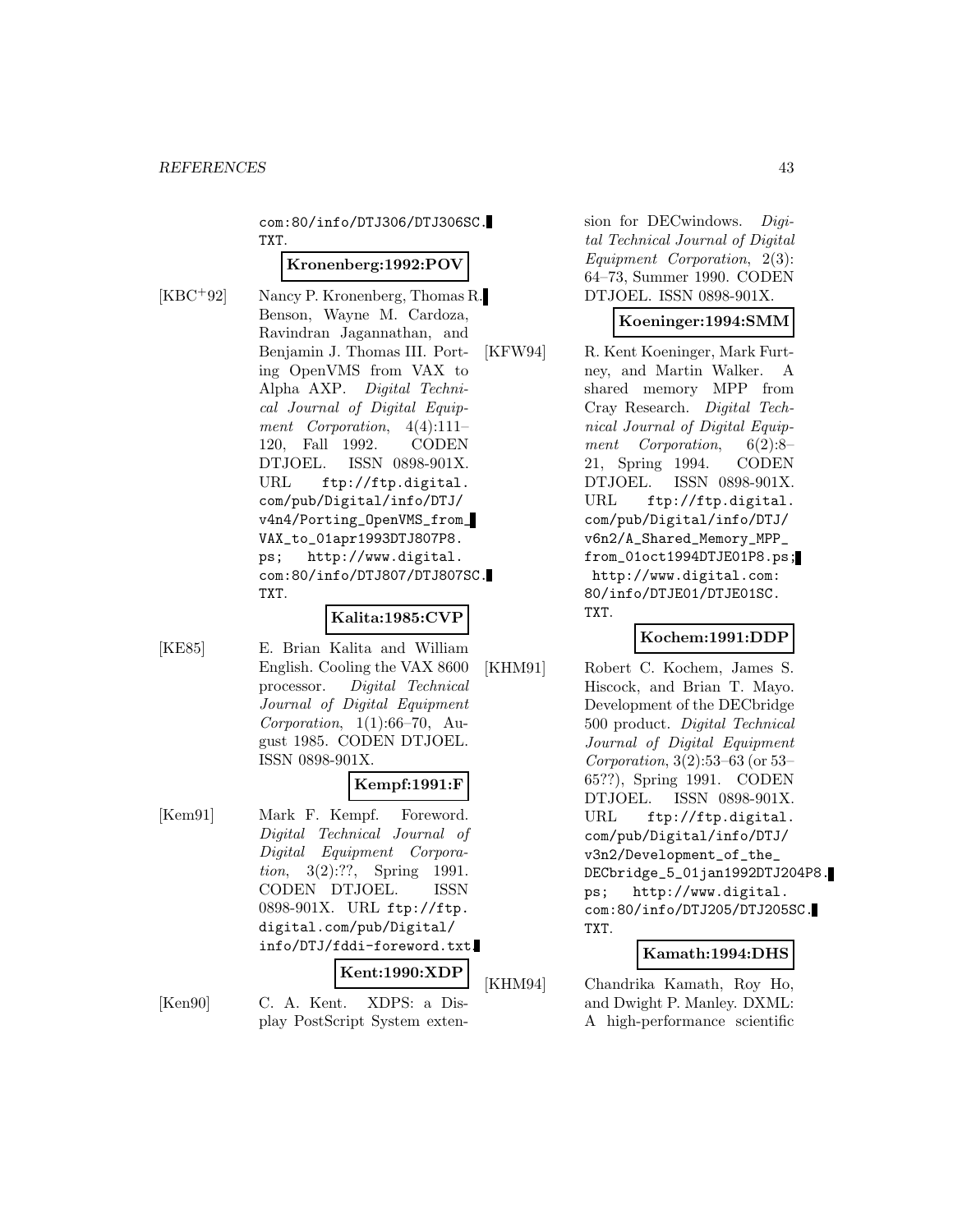subroutine library. Digital Technical Journal of Digital Equipment Corporation, 6(3): 44–56, Summer 1994. CODEN DTJOEL. ISSN 0898-901X. URL ftp://ftp.digital. com/pub/Digital/info/DTJ/ v6n3/DXML\_A\_Highperformance\_ Scien\_01jan1995DTJF04P8. ps; http://www.digital. com:80/info/DTJF04/DTJF04SC. TXT.

# **Kohler:1991:PET**

[KHRBED91] Walter H. Kohler, Yun-Ping Hsu, Thomas K. Rogers, and Wael H. Bahaa-El-Din. Performance evaluation of transaction processing systems. Digital Technical Journal of Digital Equipment Corporation, 3(1):45–58 (or 45– 57??), Winter 1991. CODEN DTJOEL. ISSN 0898-901X. URL ftp://ftp.digital. com/pub/Digital/info/DTJ/ v3n1/Performance\_Evaluation\_ of\_Tran\_01oct1991DTJ104P8. ps; http://www.digital. com:80/info/DTJ104/DTJ104SC. TXT.

# **Kuhn:1994:KPD**

[KLS94] Robert H. Kuhn, Bruce Leasure, and Sanjiv M. Shah. The KAP parallelizer for DEC Fortran and DEC C programs. Digital Technical Journal of Digital Equipment Corporation, 6(3):57– 70, Summer 1994. CODEN DTJOEL. ISSN 0898-901X. URL ftp://ftp.digital. com/pub/Digital/info/DTJ/

v6n3/The\_KAP\_Parallelizer\_ for\_DEC\_01jan1995DTJF05P8. ps; http://www.digital. com:80/info/DTJF05/DTJF05SC. TXT.

# **Kronenberg:1987:VC**

Nancy P. Kronenberg, Henry M. Levy, William D. Strecker, and Richard J. Merewood. The VAXcluster concept: An overview of a distributed system. Digital Technical Journal of Digital Equipment Corporation, 1(5):7–21, September 1987. CODEN DTJOEL. ISSN 0898-901X.

# **Kantrowitz:1995:FVM**

[KN95a] Michael Kantrowitz and Lisa M. Noack. Functional verification of a multiple-issue, pipelined, superscalar Alpha processor  $-$  the Alpha 21164 CPU chip. Digital Technical Journal of Digital Equipment Corporation, 7(1):136–144, Winter 1995. CODEN DTJOEL. ISSN 0898-901X. URL ftp://ftp. digital.com/pub/Digital/ info/DTJ/v7n1/Functional\_ Verification\_of\_a\_M\_01jul1995DTJH10P8. ps; http://www.digital. com:80/info/DTJH10/DTJH10SC. TXT.

# **Kirkley:1995:IAD**

[KN95b] James R. Kirkley and William G. Nichols. Integrating applications with Digital's frameworkbased environment. Digital Technical Journal of Digital Equipment Corporation, 7(2): 47–55, Spring 1995. CODEN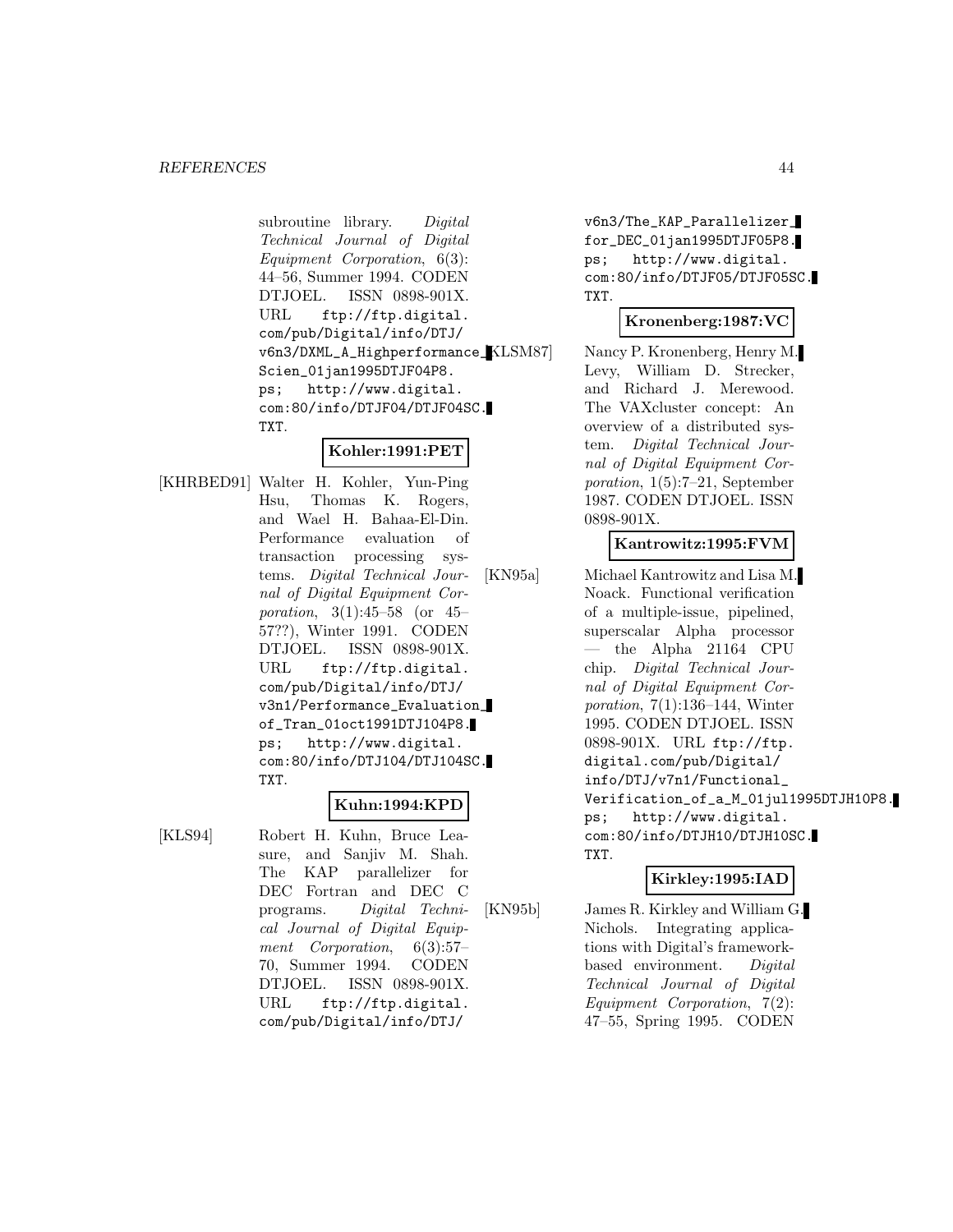DTJOEL. ISSN 0898-901X. URL ftp://ftp.digital. com/pub/Digital/info/DTJ/ v7n2/Integrating\_Applications\_ with\_02oct1995DTJI04P8.ps; http://www.digital.com: 80/info/DTJI04/DTJI04AH. HTM; http://www.digital. com:80/info/DTJI04/DTJI04P8. PS; http://www.digital. com:80/info/DTJI04/DTJI04PF. PDF; http://www.digital. com:80/info/DTJI04/DTJI04SC. TXT.

#### **Knox:1993:MCS**

[Kno93] Stephen T. Knox. Modeling the cost of software quality. Digital Technical Journal of Digital Equipment Corporation, 5 (4):9–17, Fall 1993. CODEN DTJOEL. ISSN 0898-901X. URL ftp://ftp.digital. com/pub/Digital/info/DTJ/ v5n4/Modeling\_the\_Cost\_of\_ [KW95] Software\_01apr1994DTJC01P8. ps; http://www.digital. com:80/info/DTJC01/DTJC01SC. TXT.

#### **Kretschmer:1989:MAM**

[KS89] Reinhard Kretschmer and Siegbert Sadowski. Margin analysis on magnetic disk recording channels. Digital Technical Journal of Digital Equipment Corporation, 1(8):81– 87, February 1989. CODEN DTJOEL. ISSN 0898-901X.

## **Kawaf:1996:PAU**

[KSS96] Tareef Kawaf, D. John Shakshober, and David C. Stanley. Performance analysis using very large memory on the 64-bit AlphaServer system. Digital Technical Journal of Digital Equipment Corporation, 8(3):58– 65, December 1996. CODEN DTJOEL. ISSN 0898-901X. URL ftp://ftp.digital. com/pub/Digital/info/DTJ/ v8n3/Performance\_Analysis\_ Using\_Ver\_07jan1997DTJN05P8. ps; http://www.digital. com:80/info/DTJN05/DTJN05AH. HTM; http://www.digital. com:80/info/DTJN05/DTJN05HM. HTM; http://www.digital. com:80/info/DTJN05/DTJN05P8. PS; http://www.digital. com:80/info/DTJN05/DTJN05PF. PDF; http://www.digital. com:80/info/DTJN05/DTJN05SC. TXT.

## **Kochevar:1995:TSP**

Peter D. Kochevar and Leonard R. Wanger. Tecate: A software platform for browsing and visualizing data from networked data sources. Digital Technical Journal of Digital Equipment Corporation, 7 (3):66–83, Fall 1995. CODEN DTJOEL. ISSN 0898-901X. URL ftp://ftp.digital. com/pub/Digital/info/DTJ/ v7n3/Tecate\_A\_Software\_Platform\_ fo\_02jan1996DTJJ05P8.ps; http://www.digital.com: 80/info/DTJJ05/DTJJ05AH. HTM; http://www.digital. com:80/info/DTJJ05/DTJJ05P8. PS; http://www.digital. com:80/info/DTJJ05/DTJJ05PF. PDF; http://www.digital.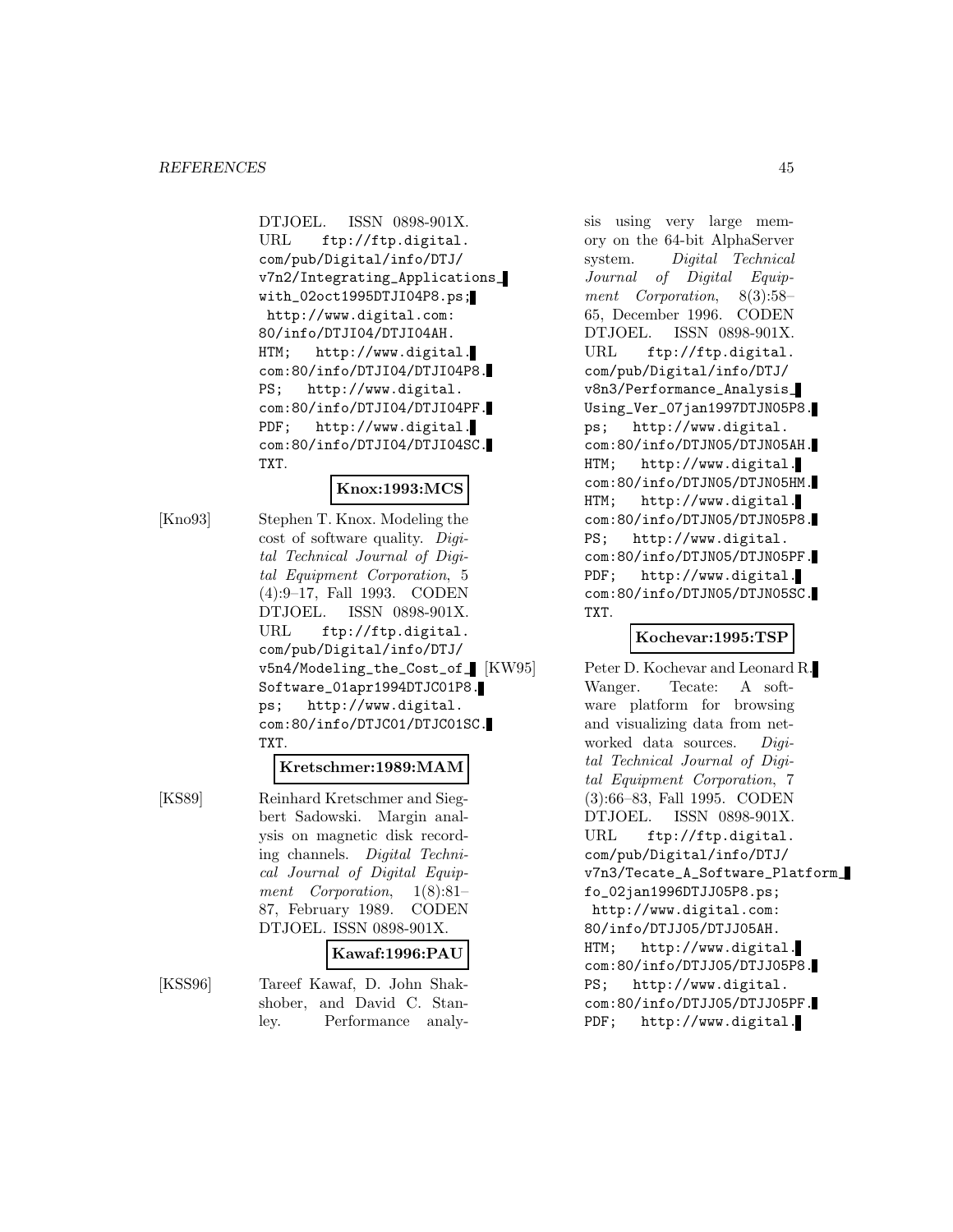com:80/info/DTJJ05/DTJJ05SC. TXT.

#### **Lanza:1986:PUS**

[Lan86] Raymond J. Lanza. Porting ULTRIX software to the MicroVAX system. Digital Technical Journal of Digital Equipment Corporation, 1(2): 99–105, March 1986. CODEN DTJOEL. ISSN 0898-901X.

# **Lary:1998:F**

[Lar98] Richard Lary. Foreword. Digital Technical Journal of Digital Equipment Corporation, 9 (3):??, ???? 1998. CODEN DTJOEL. ISSN 0898-901X.

# fore.htm. **Lasher:1988:VRS**

URL http://www.digital. com:80/info/DTJR00/v9n3-

- [Las88] L. Lasher. The VAX RALLY system — a relational fourthgeneration language. Digital Technical Journal of Digital
	- Equipment Corporation, 1(6): 71–79, February 1988. CODEN DTJOEL. ISSN 0898-901X.

#### **Lauck:1993:F**

[Lau93] Anthony G. Lauck. Foreword. Digital Technical Journal of Digital Equipment Corporation, 5(1):??, Winter 1993. CODEN DTJOEL. ISSN 0898-901X. URL ftp://ftp. digital.com/pub/Digital/ info/DTJ/nw-02-foreword. txt.

#### **Lawson:1994:ANO**

[Law94] John R. Lawson, Jr. Automatic, network-directed operating system software upgrades: A platform-independent approach. Digital Technical Journal of Digital Equipment Corporation, 6(4):89–100, Fall 1994. CODEN DTJOEL. ISSN 0898-901X. URL ftp://ftp. digital.com/pub/Digital/ info/DTJ/v6n4/Automatic\_ Networkdirected\_Op\_01apr1995DTJG06P8. ps; http://www.digital. com:80/info/DTJG06/DTJG06SC. TXT.

# **Lary:1989:HSC**

[LB89] Richard E. Lary and Robert G. Bean. The hierarchical storage controller, A tightly coupled multiprocessor as storage server. Digital Technical Journal of Digital Equipment Corporation,  $1(8):8-24$ , February 1989. CODEN DTJOEL. ISSN 0898-901X.

# **Lawton:1996:BHM**

[LBD<sup>+</sup>96] James V. Lawton, John J. Brosnan, Morgan P. Doyle, Seosamh D. ÓRiordáin, and Timothy G. Reddin. Building a high-performance messagepassing system for MEMORY CHANNEL clusters. Digital Technical Journal of Digital Equipment Corporation, 8(2):96–116, October 1996. CODEN DTJOEL. ISSN 0898-901X. URL http:/ /www.digital.com:80/info/ DTJM08/DTJM08AH.HTM; http: //www.digital.com:80/info/ DTJM08/DTJM08HM.HTM; http: //www.digital.com:80/info/ DTJM08/DTJM08P8.PS; http: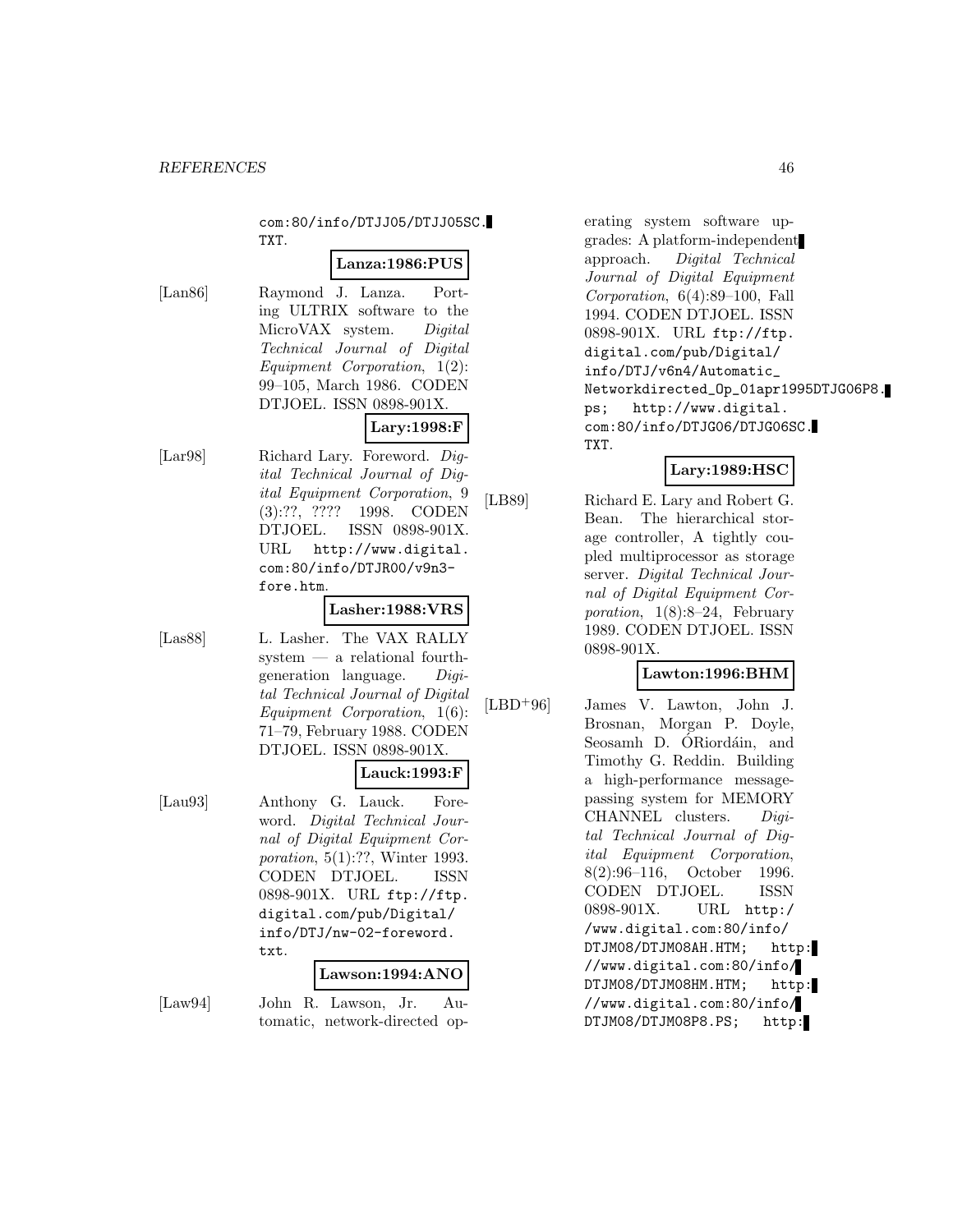//www.digital.com:80/info/ DTJM08/DTJM08PF.PDF; http: //www.digital.com:80/info/ DTJM08/DTJM08SC.TXT.

#### **Lichtenberg:1992:DTA**

[LC92] Mitchell P. Lichtenberg and Jeffrey R. Curless. DECnet transport architecture. Digital Technical Journal of Digital Equipment Corporation, 4(1):40–47 (or 40– 46??), Winter 1992. CODEN DTJOEL. ISSN 0898-901X. URL ftp://ftp.digital. com/pub/Digital/info/DTJ/ v4n1/DECnet\_Transport\_Architecture\_ 01oct1992DTJ505P8.ps; http: //www.digital.com:80/info/ DTJ505/DTJ505SC.TXT.

# **Leahy:1991:NAF**

[Lea91] Lee Leahy. New availability features of local area VAXcluster systems. Digital Technical Journal of Digital Equipment Corporation, 3(3):27– 35, Summer 1991. CODEN DTJOEL. ISSN 0898-901X. URL ftp://ftp.digital. com/pub/Digital/info/DTJ/ v3n3/New\_Availability\_Features\_ of\_L\_01apr1992DTJ303P8.ps; http://www.digital.com: 80/info/DTJ303/DTJ303SC. TXT.

## **Levine:1994:VRK**

[Lev94] Ronald D. Levine. Volume rendering with the Kubota 3D imaging and graphics accelerator. Digital Technical Journal of Digital Equipment Corporation, 6(2):34–

48, Spring 1994. CODEN DTJOEL. ISSN 0898-901X. URL ftp://ftp.digital. com/pub/Digital/info/DTJ/ v6n2/Volume\_Rendering\_with\_ the\_Kubo\_01oct1994DTJE03P8. ps; http://www.digital. com:80/info/DTJE03/DTJE03SC. TXT.

#### **Lipchak:1998:PHG**

[LFB<sup>+</sup>98] Benjamin N. Lipchak, Thomas Frisinger, Karen L. Bircsak, Keith L. Comeford, and Michael I. Rosenblum. PowerStorm 4DT: A highperformance graphics software architecture. Digital Technical Journal of Digital Equipment Corporation, 9(4):49–60, ???? 1998. CODEN DTJOEL. ISSN 0898-901X. URL http:/ /www.digital.com:80/info/ DTJS04/DTJS04AH.HTM; http: //www.digital.com:80/info/ DTJS04/DTJS04HM.HTM; http: //www.digital.com:80/info/ DTJS04/DTJS04P8.PS; http: //www.digital.com:80/info/ DTJS04/DTJS04PF.PDF; http: //www.digital.com:80/info/ DTJS04/DTJS04SC.TXT.

## **Landau:1991:DDC**

[LG91] Richard Landau and Alan Guenther. Design of the DECprint Common Printer Supervisor for VMS system. Digital Technical Journal of Digital Equipment Corporation, 3(4):43–54, Fall 1991. CODEN DTJOEL. ISSN 0898-901X. URL ftp://ftp. digital.com/pub/Digital/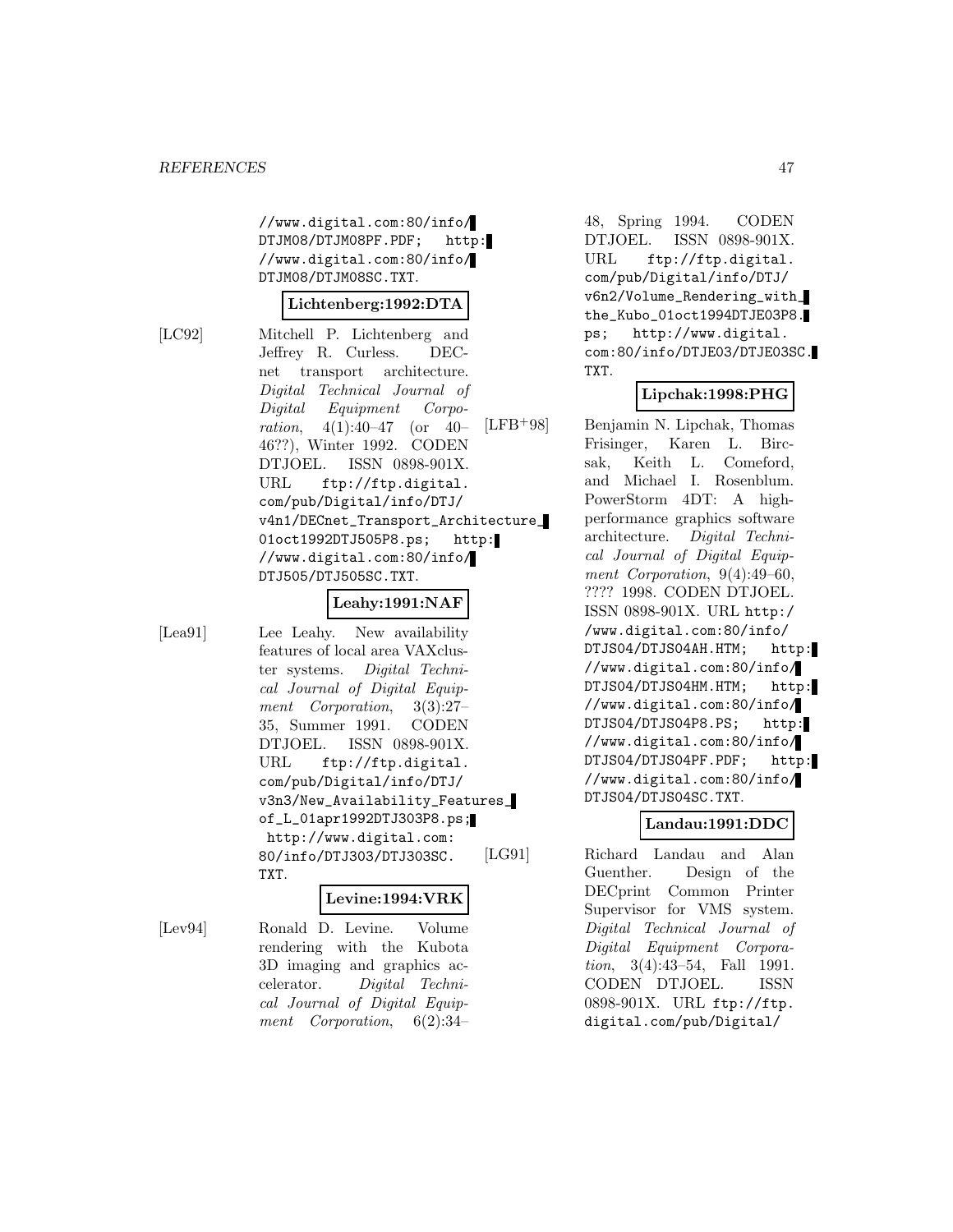info/DTJ/v3n4/Design\_of\_ the\_DECprint\_Common\_01jul1992DTJ404P8. //www.digital.com:80/info/ ps; http://www.digital. com:80/info/DTJ404/DTJ404SC. TXT.

#### **Lidington:1988:OVP**

[Lid88] Gary P. Lidington. Overview of the MicroVAX 3500/3600 processor module. Digital Technical Journal of Digital Equipment Corporation, 1(7): 79–86, August 1988. CODEN DTJOEL. ISSN 0898-901X.

#### **Laing:1991:TMS**

[LJL91] William A. Laing, James E. Johnson, and Robert V. Landau. Transaction management support in the VMS operating system kernal. Digital Technical Journal of Digital Equipment Corporation, 3(1): 33–44, Winter 1991. CODEN DTJOEL. ISSN 0898-901X. URL ftp://ftp.digital. com/pub/Digital/info/DTJ/ v3n1/Transaction\_Management\_ Suppor\_01oct1991DTJ103P8. ps; http://www.digital. com:80/info/DTJ103/DTJ103SC. TXT.

#### **LaFrance-Linden:1998:CDH**

[LL98] David C. P. LaFrance-Linden. Challenges in designing an HPF debugger. Digital Technical Journal of Digital Equipment Corporation,  $9(3):50-$ ??, ???? 1998. CODEN DTJOEL. ISSN 0898-901X. URL http:/ /www.digital.com:80/info/ DTJR04/DTJR04AH.HTM; http: //www.digital.com:80/info/ DTJR04/DTJR04HM.HTM; http: DTJR04/DTJR04P8.PS; http: //www.digital.com:80/info/ DTJR04/DTJR04PF.PDF; http: //www.digital.com:80/info/ DTJR04/DTJR04SC.TXT.

## **Lauck:1986:DNA**

[LOP86] Anthony G. Lauck, David R. Oran, and Radia J. Perlman. Digital Network Architecture overview. Digital Technical Journal of Digital Equipment Corporation, 1(3): 10–24, September 1986. CO-DEN DTJOEL. ISSN 0898- 901X.

# **Larson:1995:SER**

[LPWH95] Ray R. Larson, Christian Plaunt, Allison G. Woodruff, and Marti Hearst. The Sequoia 2000 electronic repository. Digital Technical Journal of Digital Equipment Corporation, 7 (3):50–65, Fall 1995. CODEN DTJOEL. ISSN 0898-901X. URL ftp://ftp.digital. com/pub/Digital/info/DTJ/ v7n3/The\_Sequoia\_2000\_Electronic\_ Re\_02jan1996DTJJ04P8.ps; http://www.digital.com: 80/info/DTJJ04/DTJJ04AH. HTM; http://www.digital. com:80/info/DTJJ04/DTJJ04P8. PS; http://www.digital. com:80/info/DTJJ04/DTJJ04PF. PDF; http://www.digital. com:80/info/DTJJ04/DTJJ04SC. TXT.

#### **Laurune:1990:DDI**

William R. Laurune and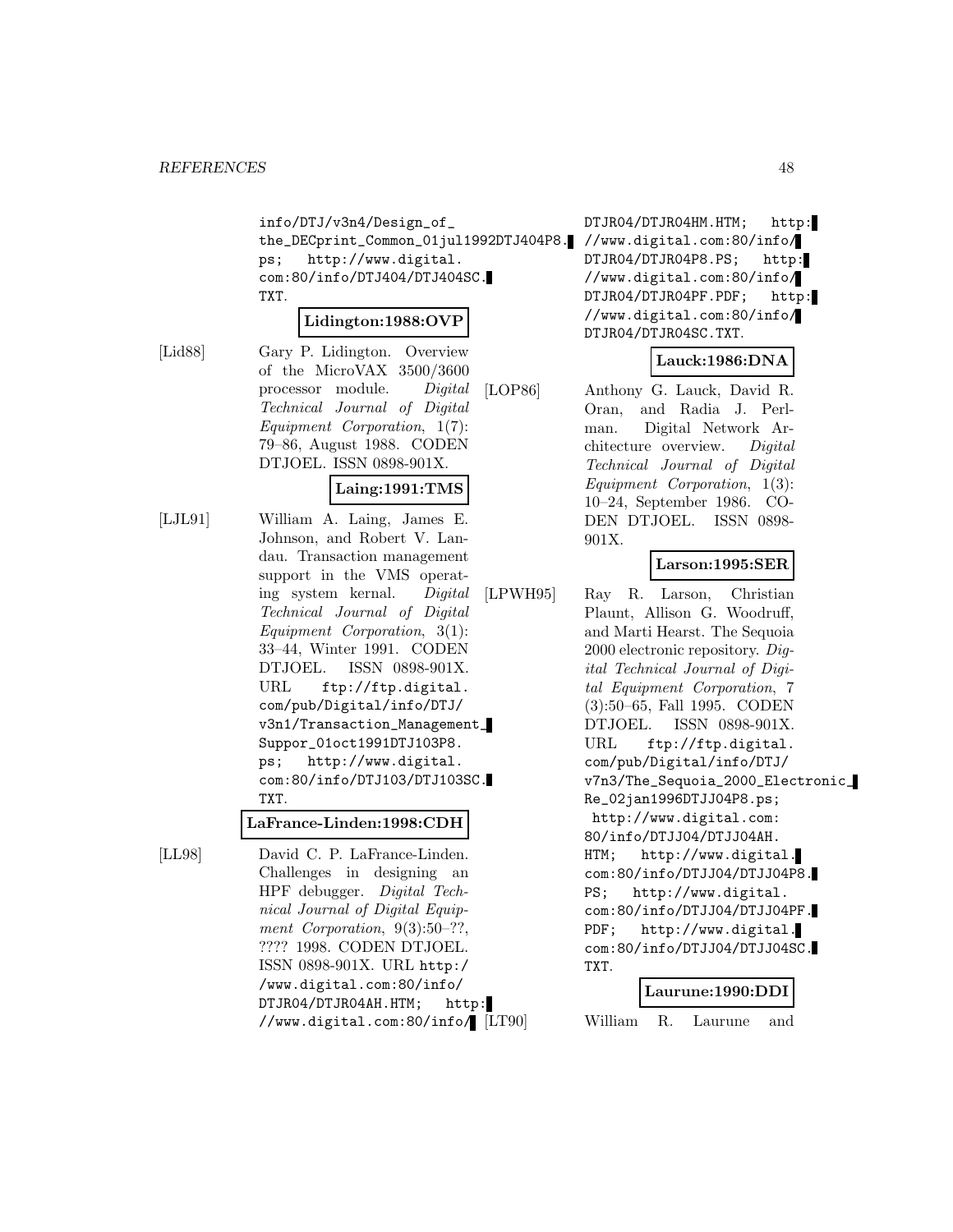Robert L. Travis, Jr. The Digital document interchange format. Digital Technical Journal of Digital Equipment Corporation, 2(1):16–27, Winter 1990. CODEN DTJOEL. ISSN 0898- 901X.

#### **Lupton:1988:LE**

[Lup88] G. Lupton. Language-sensitive editor. Digital Technical Journal of Digital Equipment Corporation, 1(6):28–39, February 1988. CODEN DTJOEL. ISSN 0898-901X.

## **Marcello:1996:F**

[Mar96] Rich Marcello. Foreword. Digital Technical Journal of Digital Equipment Corporation, 8 (2):??, October 1996. CODEN DTJOEL. ISSN 0898-901X. URL http://www.digital. com:80/DTJM00/v8n2-fore. htm.

#### **Maskas:1986:DMC**

[Mas86] Barry A. Maskas. Developing the MicroVAX II CPU board. Digital Technical Journal of Digital Equipment Corporation,  $1(2):37-47$ , March 1986. CODEN DTJOEL. ISSN 0898-901X.

#### **Maskas:1988:DCQ**

[Mas88] Barry A. Maskas. Development of the CVAX Q22-bus interface chip. Digital Technical Journal of Digital Equipment Corporation, 1(7):129–138, August 1988. CODEN DTJOEL. ISSN 0898-901X.

## **Mirchandani:1990:EPR**

[MB90] D. Mirchandani and P. Biswas. Ethernet performance of remote DECwindows applications. Digital Technical Journal of Digital Equipment Corporation, 2(3):84–94, Summer 1990. CODEN DTJOEL. ISSN 0898- 901X.

# **McKinney:1994:DDF**

[MBC<sup>+</sup>94] Dina L. McKinney, Masooma Bhaiwala, Kwong-Tak A. Chui, Christopher L. Houghton, James R. Mullens, Daniel L. Leibholz, Sanjay J. Patel, Delvan A. Ramey, and Mark B. Rosenbluth. Digital's DECchip 21066: The first costfocused Alpha AXP chip. Digital Technical Journal of Digital Equipment Corporation, 6(1): 66–77, Winter 1994. CODEN DTJOEL. ISSN 0898-901X. URL ftp://ftp.digital. com/pub/Digital/info/DTJ/ v6n1/Digitals\_DECchip\_21066\_ The\_F\_01jul1994DTJD05P8. ps; http://www.digital. com:80/info/DTJD05/DTJD05SC. TXT.

# **McElroy:1985:PVP**

[McE85] James B. McElroy. Packaging the VAX 8600 processor. Digital Technical Journal of Digital Equipment Corporation, 1 (1):54–60, August 1985. CO-DEN DTJOEL. ISSN 0898- 901X.

## **McGregor:1990:ODA**

[McG90] S. A. McGregor. An overview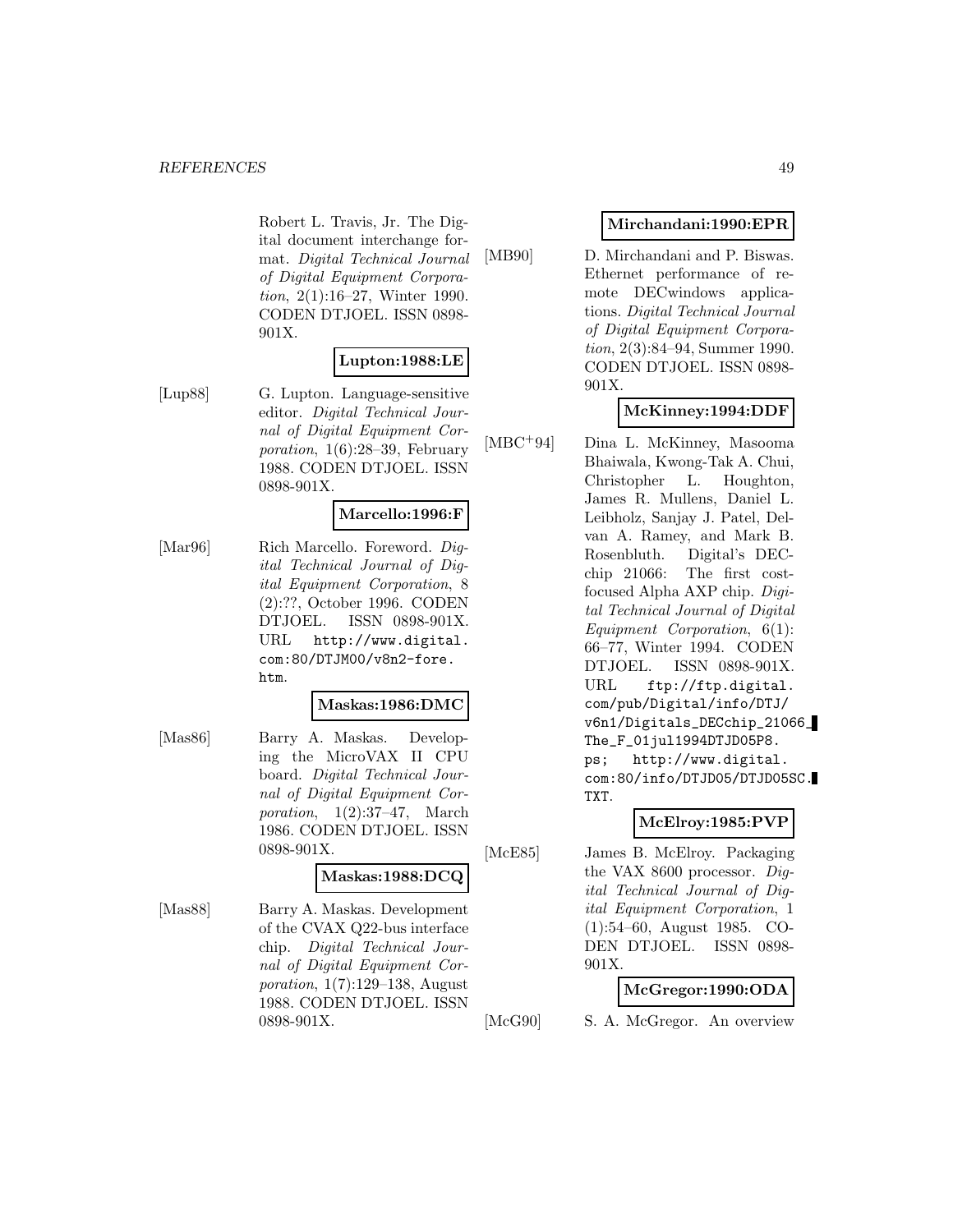of the DECwindows architecture. Digital Technical Journal of Digital Equipment Corporation, 2(3):9–15, Summer 1990. CODEN DTJOEL. ISSN 0898- 901X.

# **McKeeman:1998:DTS**

[McK98] William M. McKeeman. Differential testing for software. Digital Technical Journal of Digital Equipment Corporation, 10(1):100-107, ???? 1998. CODEN DTJOEL. ISSN 0898-901X. URL http:/ /www.digital.com:80/info/ DTJT08/DTJT08HM.HTM; http: //www.digital.com:80/info/ DTJT08/DTJT08P8.PS; http: //www.digital.com:80/info/ DTJT08/DTJT08PF.PDF; http: //www.digital.com:80/info/ DTJT08/DTJT08SC.TXT.

## **Moses:1988:PEV**

[MD88] Bhagyam Moses and Karen T. DeGregory. Performance evaluation of the VAX 6200 systems. Digital Technical Journal of Digital Equipment Corporation, 1(7):64–78, August 1988. CODEN DTJOEL. ISSN 0898- 901X.

## **Methot:1992:CMP**

[Met92] Christopher E. Methot. Capacity modeling of PATHWORKS client-server workloads. Digital Technical Journal of Digital Equipment Corporation, 4(1): 68–76, Winter 1992. CODEN DTJOEL. ISSN 0898-901X. URL ftp://ftp.digital. com/pub/Digital/info/DTJ/

v4n1/Capacity\_Modeling\_of\_ PATHWORK\_01oct1992DTJ508P8. ps; http://www.digital. com:80/info/DTJ508/DTJ508SC. TXT.

## **Murray:1990:VII**

[MHS90] J. E. Murray, R. C. Hetherington, and R. M. Salett. VAX instructions that illustrate the architectural features of the VAX 9000 CPU. Digital Technical Journal of Digital Equipment Corporation, 2(4):25–42, Fall 1990. CODEN DTJOEL. ISSN 0898-901X.

## **Mierswa:1989:EM**

Peter O. Mierswa. The evolution of the MAILbus. Digital Technical Journal of Digital Equipment Corporation, 1 (9):37–43, June 1989. CODEN DTJOEL. ISSN 0898-901X.

#### **Mishra:1987:VM**

[Mis87] S. Mishra. The VAX 8800 microarchitecture. Digital Technical Journal of Digital Equipment Corporation, 1(4):20– 33, February 1987. CODEN DTJOEL. ISSN 0898-901X.

## **Morse:1986:EIE**

[MK86] Kathleen D. Morse and Lawrence J. Kenah. The evolution of instruction emulation for the MicroVAX systems. Digital Technical Journal of Digital Equipment Corporation, 1(2): 76–85, March 1986. CODEN DTJOEL. ISSN 0898-901X.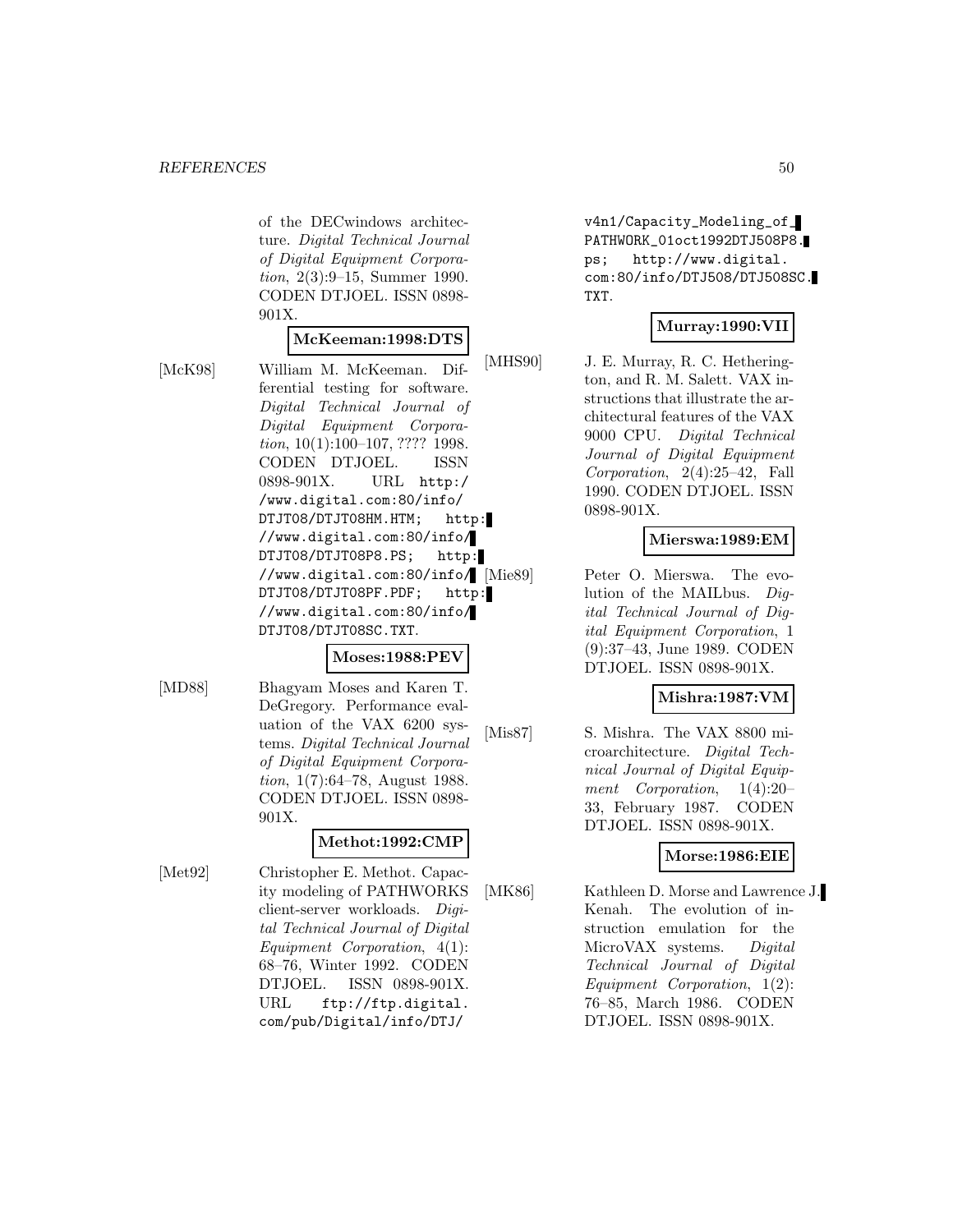# **Martin:1989:DVD**

- 
- [MMO89] Sally J. Martin, Janet M. Mc-Cann, and David R. Oran. Development of the VAX distributed name service. Digital Technical Journal of Digital Equipment Corporation, 1 (9):9–15, June 1989. CODEN DTJOEL. ISSN 0898-901X.

# **Mierswa:1986:DS**

[MMS86] Peter O. Mierswa, David J. Mitton, and Martha L. Spence. The DECnet-DOS system. Digital Technical Journal of Digital Equipment Corporation, 1(3):108–116, September 1986. CODEN DTJOEL. ISSN 0898-901X.

#### **Morgan:1988:CMCTL**

[Mor88] David K. Morgan. The CVAX CMCTL – A CMOS memory controller chip. Digital Technical Journal of Digital Equipment Corporation, 1(7):139– 143, August 1988. CODEN DTJOEL. ISSN 0898-901X.

## **Morse:1993:F**

[Mor93] John A. Morse. Foreword. Diqital Technical Journal of Digital Equipment Corporation, 5 (2):??, Spring 1993. CODEN DTJOEL. ISSN 0898-901X. URL ftp://ftp.digital. com/pub/Digital/info/DTJ/ mm-02-foreword.txt.

#### **Morgan:1998:I**

[Mor98] C. Robert Morgan. Introduction. Digital Technical Journal of Digital Equipment Corporation, 10(1):??, ???? 1998. CODEN DTJOEL. ISSN 0898-901X. URL http:/ /www.digital.com:80/info/ DTJT00/v10n1-intro.htm.

#### **Morency:1989:MAD**

[MPJK89] John P. Morency, Richard P. Pitkin, Ramasamy Jesuraj, and Ambrose C. Kwong. Modeling and analysis of the DECnet/SNA gateway. Digital Technical Journal of Digital Equipment Corporation, 1(9): 87–99, June 1989. CODEN DTJOEL. ISSN 0898-901X.

#### **Morency:1986:DSG**

[MPPO86] John P. Morency, David Porter, Richard M. Pitkin, and David R. Oran. The DECnet/SNA gateway product — A case study in cross vendor networking. Digital Technical Journal of Digital Equipment Corporation, 1(3):35–53, September 1986. CODEN DTJOEL. ISSN 0898-901X.

## **Mann:1986:TSE**

[MSK86] Bruce E. Mann, Colin Strutt, and Mark F. Kempf. Terminal servers on Ethernet local area networks. Digital Technical Journal of Digital Equipment Corporation, 1(3): 73–87, September 1986. CO-DEN DTJOEL. ISSN 0898- 901X.

#### **Maskas:1992:DPD**

[MSW92] Barry A. Maskas, Stephen F. Shirron, and Nicholas A. Warchol. Design and performance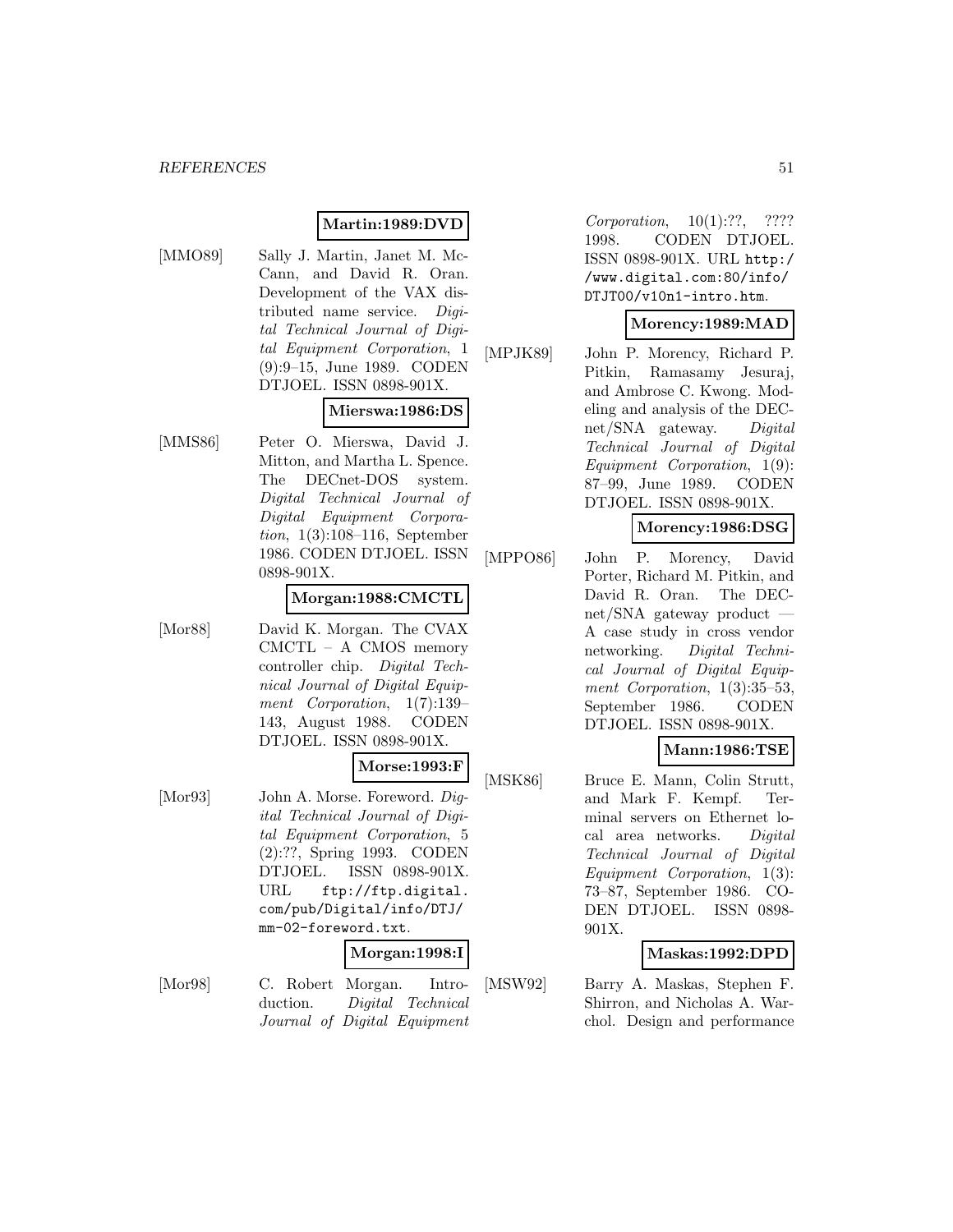of the DEC 4000 AXP departmental server computing systems. Digital Technical Journal of Digital Equipment Corporation, 4(4):82–99, Fall 1992. CODEN DTJOEL. ISSN 0898-901X. URL ftp://ftp. digital.com/pub/Digital/ info/DTJ/v4n4/Design\_and\_ Performance\_of\_the\_01apr1993DTJ805P8. ps; http://www.digital. com:80/info/DTJ805/DTJ805SC. TXT.

## **Montanaro:1997:CRM**

[MWA<sup>+</sup>97] James Montanaro, Richard T. Witek, Krishna Anne, Andrew J. Black, Elizabeth M. Cooper, Daniel W. Dobberpuhl, Paul M. Donahue, Jim Eno, Gregory W. Hoeppner, David Kruckemyer, Thomas H. Lee, Peter C. M. Lin, Liam Madden, Daniel Murray, Mark H. Pearce, Sribalan Santhanam, Kathryn J. Snyder, Ray Stephany, and Stephen C. Thierauf. A 160-MHz, 32 b, 0.5-W CMOS RISC microprocessor. Digital Technical Journal of Digital Equipment Corporation,  $9(1):49-??$ , ???? 1997. CODEN DTJOEL. ISSN 0898-901X. URL http:/ /www.digital.com:80/info/ DTJP05/DTJP05AH.HTM; http: //www.digital.com:80/info/ DTJP05/DTJP05HM.HTM; http: //www.digital.com:80/info/ DTJP05/DTJP05P8.PS; http: //www.digital.com:80/info/ DTJP05/DTJP05PF.PDF; http: //www.digital.com:80/info/ DTJP05/DTJP05SC.TXT.

## **McLellan:1988:DCF**

[MWY88] Edward J. McLellan, Gilbert M. Wolrich, and Robert AJ Yodlowski. Development of the CVAX floating point chip. Digital Technical Journal of Digital Equipment Corporation, 1 (7):109–120, August 1988. CO-DEN DTJOEL. ISSN 0898- 901X.

# **Nadkarni:1994:DDP**

[NAC<sup>+</sup>94] Samyojita A. Nadkarni, Walker Anderson, Lauren M. Carlson, David Kravitz, Mitchell O. Norcross, and Thomas M. Wenners. Development of Digital's PCI chip sets and evaluation kit for the DECchip 21064 microprocessor. Digital Technical Journal of Digital Equipment Corporation, 6(2): 49–61, Spring 1994. CODEN DTJOEL. ISSN 0898-901X. URL ftp://ftp.digital. com/pub/Digital/info/DTJ/ v6n2/Development\_of\_Digitals\_ PCI\_C\_01oct1994DTJE04P8. ps; http://www.digital. com:80/info/DTJE04/DTJE04SC. TXT.

## **Nichols:1989:DIV**

William G. Nichols and Joel S. Emer. Design and implementation of the VAX distributed file service. Digital Technical Journal of Digital Equipment Corporation, 1(9):16–28, June 1989. CODEN DTJOEL. ISSN 0898-901X.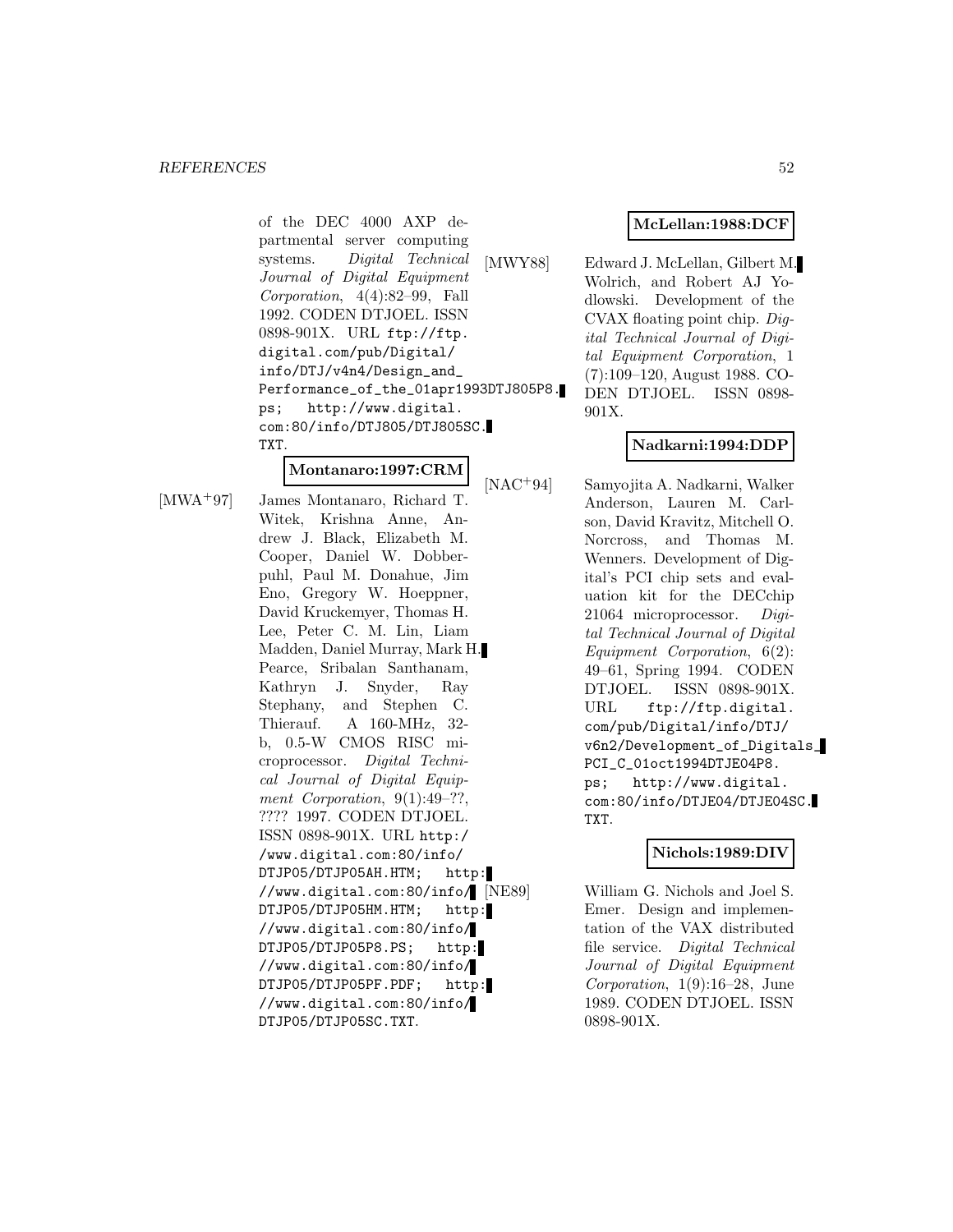## **Nemeth:1996:F**

[Nem96] Alan G. Nemeth. Foreword. Digital Technical Journal of Digital Equipment Corporation, 8(3):??, ???? 1996. CO-DEN DTJOEL. ISSN 0898- 901X. URL http://www. digital.com/info/DTJN00/ v8n3-fore.htm.

#### **Newcomer:1995:MIA**

[New95] Eric A. Newcomer. Multivendor integration architecture: Standards, compliance testing, and applications. Digital Technical Journal of Digital Equipment Corporation, 7(2): 34–46, Spring 1995. CODEN DTJOEL. ISSN 0898-901X. URL ftp://ftp.digital. com/pub/Digital/info/DTJ/ v7n2/Multivendor\_Integration\_ Archit\_02oct1995DTJI03P8. ps; http://www.digital. com:80/info/DTJI03/DTJI03AH. HTM; http://www.digital. com:80/info/DTJI03/DTJI03P8. PS; http://www.digital. com:80/info/DTJI03/DTJI03PF. PDF; http://www.digital. com:80/info/DTJI03/DTJI03SC. TXT.

## **Nasr:1992:CTF**

[NGBJ92] Andre I. Nasr, Gregory J. Grula, Antonio C. Berti, and R. D. Jones. CMOS-4 technology for fast logic and dense on-chip memory. Digital Technical Journal of Digital Equipment Corporation, 4(2):39– 50, Spring 1992. CODEN DTJOEL. ISSN 0898-901X.

## **Notel:1998:OAV**

[NK98] Karen L. Notel and Nitin Y. Karkhanis. OpenVMS Alpha 64-bit very large memory design. Digital Technical Journal of Digital Equipment Corporation, 9(4):33–48, ???? 1998. CODEN DTJOEL. ISSN 0898-901X. URL http:/ /www.digital.com:80/info/ DTJS03/DTJS03AH.HTM; http: //www.digital.com:80/info/ DTJS03/DTJS03HM.HTM; http: //www.digital.com:80/info/ DTJS03/DTJS03P8.PS; http: //www.digital.com:80/info/ DTJS03/DTJS03PF.PDF; http: //www.digital.com:80/info/ DTJS03/DTJS03SC.TXT.

#### **Neidecker-Lutz:1993:SMP**

Burkhard K. Neidecker-Lutz and Robert Ulichney. Software motion pictures. Digital Technical Journal of Digital Equipment Corporation, 5(2): 19–27, Spring 1993. CODEN DTJOEL. ISSN 0898-901X. URL ftp://ftp.digital. com/pub/Digital/info/DTJ/ v5n2/Software\_Motion\_Pictures\_ 01oct1993DTJA02P8.ps; http: //www.digital.com:80/info/ DTJA02/DTJA02SC.TXT.

#### **Nasr:1992:IDR**

[NM92] Mary Beth Nasr and Ellen J. Mager. Implementation of defect reduction strategies into VLSI manufacturing. Digital Technical Journal of Digital Equipment Corporation, 4(2):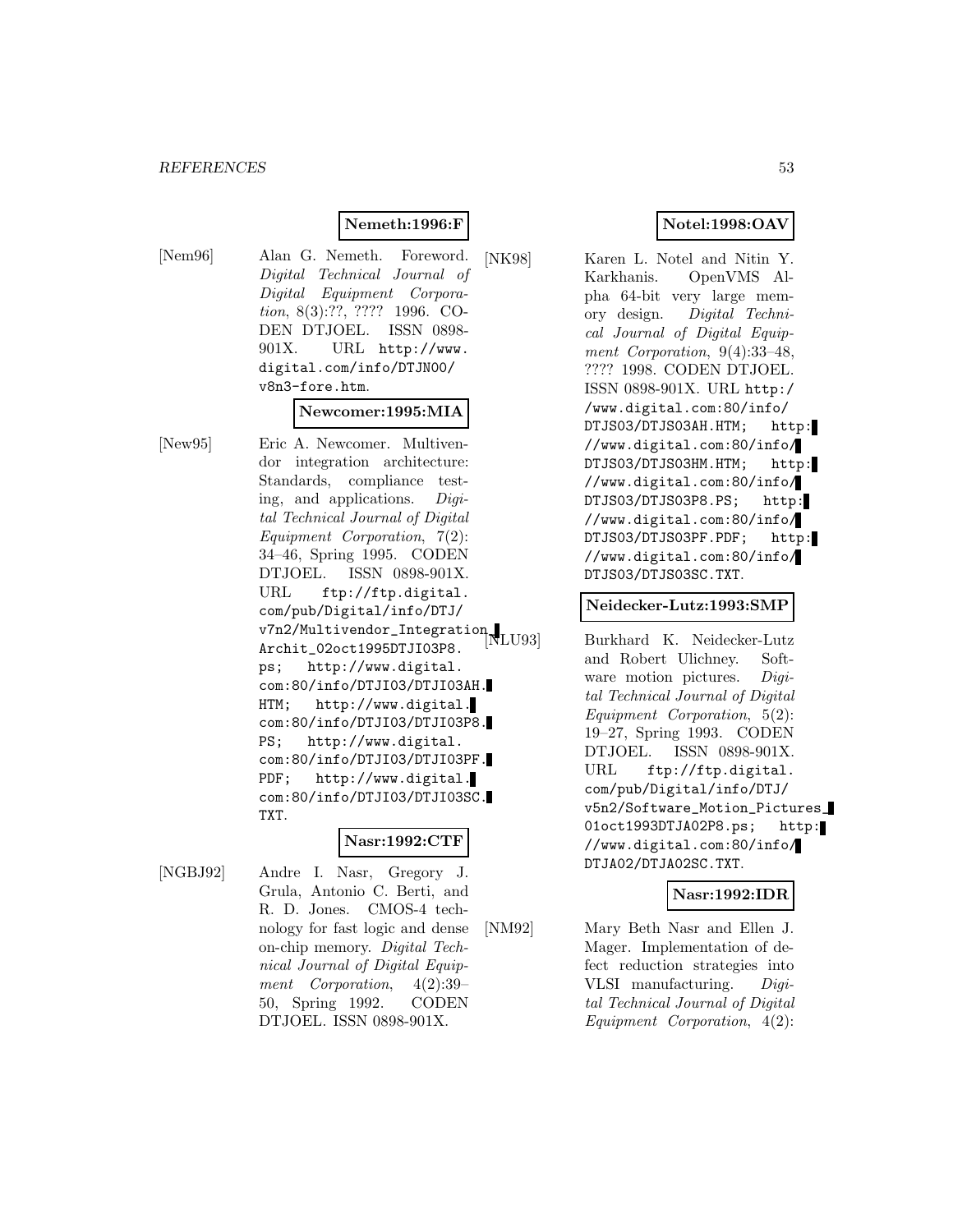|                                | 73-82, Spring 1992. CODEN<br>DTJOEL. ISSN 0898-901X.                                                                                                                                                                                                                                                                                                                                                                                                                                   | $\mathbf{P}$ a                                                                                                                                                                                      |
|--------------------------------|----------------------------------------------------------------------------------------------------------------------------------------------------------------------------------------------------------------------------------------------------------------------------------------------------------------------------------------------------------------------------------------------------------------------------------------------------------------------------------------|-----------------------------------------------------------------------------------------------------------------------------------------------------------------------------------------------------|
|                                | [PAFK95]<br>Nourse:1992:MWN                                                                                                                                                                                                                                                                                                                                                                                                                                                            | Joseph I<br>Anderson.                                                                                                                                                                               |
| $\lbrack \text{Nou92} \rbrack$ | Andrew W. Nourse.<br>Mi-<br>crosoft Windows network vir-<br>tual device drivers in PATH-<br>WORKS for DOS.<br>Diqital<br>Technical Journal of Digital<br>$Equipment$ Corporation, $4(1)$ :<br>47-55 (or $47-56$ ??), Winter<br>1992. CODEN DTJOEL. ISSN<br>0898-901X. URL ftp://ftp.<br>digital.com/pub/Digital/<br>info/DTJ/v4n1/Microsoft_<br>Windows_Network_Virt_01oct1992DTJ506P8. and_Netw<br>ps; http://www.digital.<br>com: 80/info/DTJ506/DTJ506SC.<br>TXT.<br>Olson:1996:IMD | Jonathan<br>performar<br>working<br>2000.<br>Journal<br>ment Co<br>96.<br>Fall<br>DTJOEL.<br>URL<br>$\text{com}/\text{pub}/\text{D}$<br>v7n3/Hig<br>ht<br>ps;<br>com:80/i<br>HTM:<br>h.<br>com:80/i |
|                                |                                                                                                                                                                                                                                                                                                                                                                                                                                                                                        | . הח<br>$h +$                                                                                                                                                                                       |

[OHS96] Margaret Olson, Laura E. Holly, and Colin Strutt. Integrating multiple directory services. Digital Technical Journal of Digital Equipment Corporation, 8(1):46– 58, May 1996. CODEN DTJOEL. ISSN 0898-901X. URL ftp://ftp.digital. com/pub/Digital/info/DTJ/ v8n1/Integrating\_Multiple\_ Director\_04jun1996DTJL04P8. ps; http://www.digital. com:80/info/DTJL04/DTJL04. HTM; http://www.digital. com:80/info/DTJL04/DTJL04AH. HTM; http://www.digital. com:80/info/DTJL04/DTJL04P8. PS; http://www.digital. com:80/info/DTJL04/DTJL04PF. PDF; http://www.digital. [Pat93] com:80/info/DTJL04/DTJL04SC. TXT.

## **Pasquale:1995:HPN**

Pasquale, Eric W. Kevin Fall, and S. Kay. Highnce  $I/O$  and netsoftware in Sequoia Digital Technical  $of$  Digital Equipproporation,  $7(3):84-$ 1995. CODEN ISSN 0898-901X. ftp://ftp.digital. Digital/info/DTJ/ hperformance\_IO\_  $\circ$ \_02jan1996DTJJ06P8.

tp://www.digital. nfo/DTJJ06/DTJJ06AH. ttp://www.digital. nfo/DTJJ06/DTJJ06P8. PS; http://www.digital. com:80/info/DTJJ06/DTJJ06PF. PDF; http://www.digital. com:80/info/DTJJ06/DTJJ06SC. TXT.

#### **Pan:1993:DAC**

[Pan93] Davis Yen Pan. Digital audio compression. Digital Technical Journal of Digital Equipment Corporation, 5(2):28–33 (or 28– 40??), Spring 1993. CODEN DTJOEL. ISSN 0898-901X. URL ftp://ftp.digital. com/pub/Digital/info/DTJ/ v5n2/Digital\_Audio\_Compression\_ 01oct1993DTJA03P8.ps; http: //www.digital.com:80/info/ DTJA03/DTJA03SC.TXT.

## **Patrick:1993:CIU**

Paul B. Patrick, Sr. CASE integration using ACA services. Digital Technical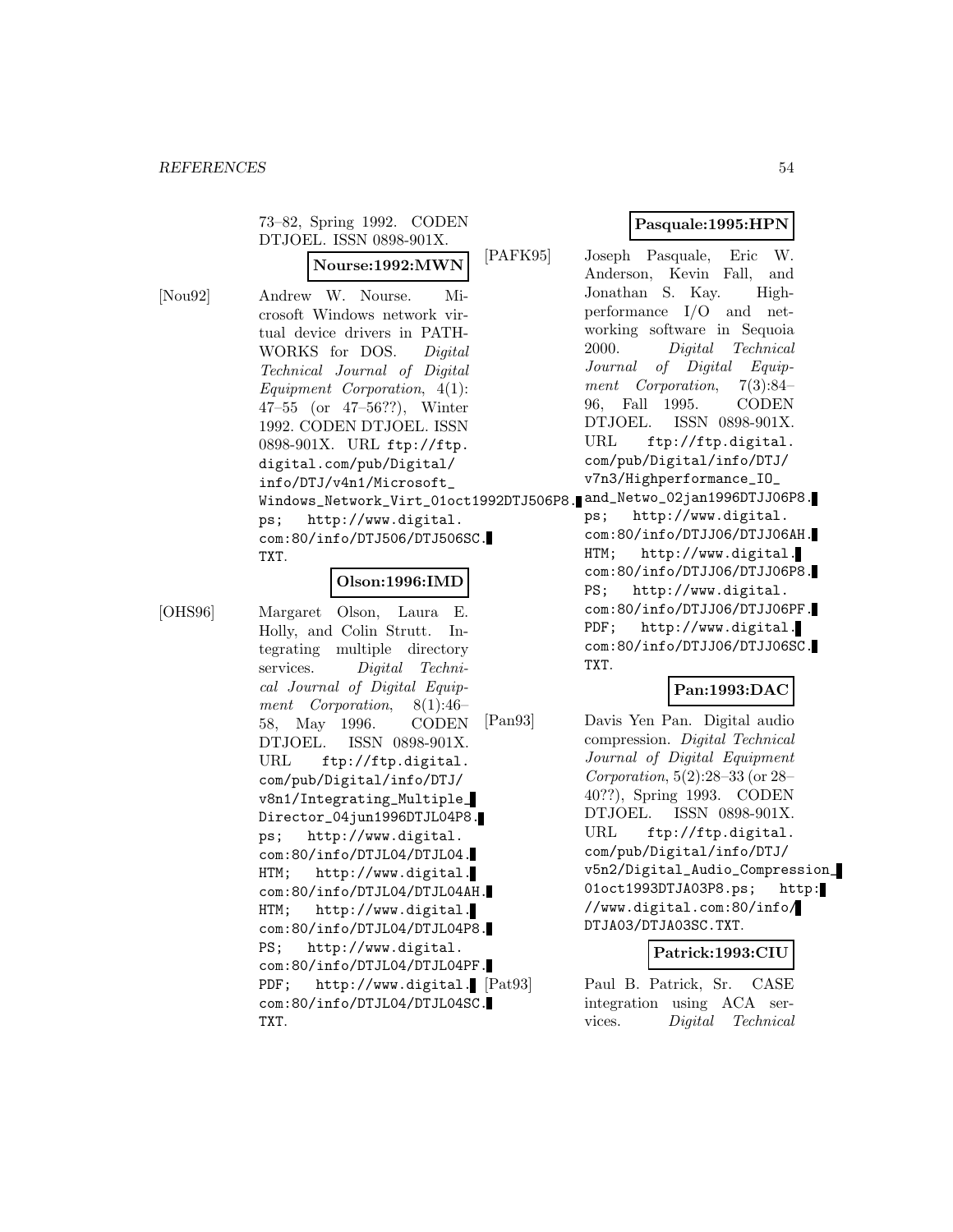Journal of Digital Equipment Corporation, 5(2):84– 99, Spring 1993. CODEN DTJOEL. ISSN 0898-901X. URL ftp://ftp.digital. com/pub/Digital/info/DTJ/ v5n2/CASE\_Integration\_Using\_ ACA\_Ser\_01oct1993DTJA08P8. ps; http://www.digital. com:80/info/DTJA08/DTJA08SC. TXT.

# **Patel:1995:F**

[Pat95] Mahendra R. Patel. Foreword. Digital Technical Journal of Digital Equipment Corporation, 7(2):??, Spring 1995. CODEN DTJOEL. ISSN 0898-901X. URL ftp://ftp. digital.com/pub/Digital/ info/DTJ/v7n2\_01\_02\_intro\_ fore.txt.

# **Parodi:1997:IOD**

[PB97] J. H. Parodi and F. W. Burgher. Integrating ObjectBroker and DCE security. Digital Technical Journal of Digital Equipment Corporation, 9(1):42-??, ???? 1997. CODEN DTJOEL. ISSN 0898-901X. URL http:/ /www.digital.com:80/info/ DTJP04/DTJP04AH.HTM; http: //www.digital.com:80/info/ DTJP04/DTJP04HM.HTM; http:Pes93 //www.digital.com:80/info/ DTJP04/DTJP04P8.PS; http: //www.digital.com:80/info/ DTJP04/DTJP04PF.PDF; http: //www.digital.com:80/info/ DTJP04/DTJP04SC.TXT.

# **Payson:1991:HAB**

[PCCW91] Christopher J. Payson, Christopher J. Cianciolo, Robert N. Crouse, and Catherine F. Winsor. Hardware accelerators for bitonal image processing. Digital Technical Journal of Digital Equipment *Corporation*,  $3(4):9-25$  (or 9-26??), Fall 1991. CODEN DTJOEL. ISSN 0898-901X. URL ftp://ftp.digital. com/pub/Digital/info/DTJ/ v3n4/Hardware\_Accelerators\_ for\_Bito\_01jul1992DTJ401P8. ps; http://www.digital. com:80/info/DTJ401/DTJ401SC. TXT.

# **Perlman:1993:RA**

Radia J. Perlman, Ross W. Callon, and I. Michael C. Shand. Routing architecture. Digital Technical Journal of Digital Equipment Corporation, 5(1):62– 69, Winter 1993. CODEN DTJOEL. ISSN 0898-901X. URL ftp://ftp.digital. com/pub/Digital/info/DTJ/ v5n1/Routing\_Architecture\_ 01jul1993DTJ905P8.ps; http: //www.digital.com:80/info/ DTJ905/DTJ905SC.TXT.

#### **Pesquet:1993:F**

Claude Henri Pesquet. Foreword. Digital Technical Journal of Digital Equipment Corporation, 5(3):??, Summer 1993. CODEN DTJOEL. ISSN 0898-901X. URL ftp://ftp.digital.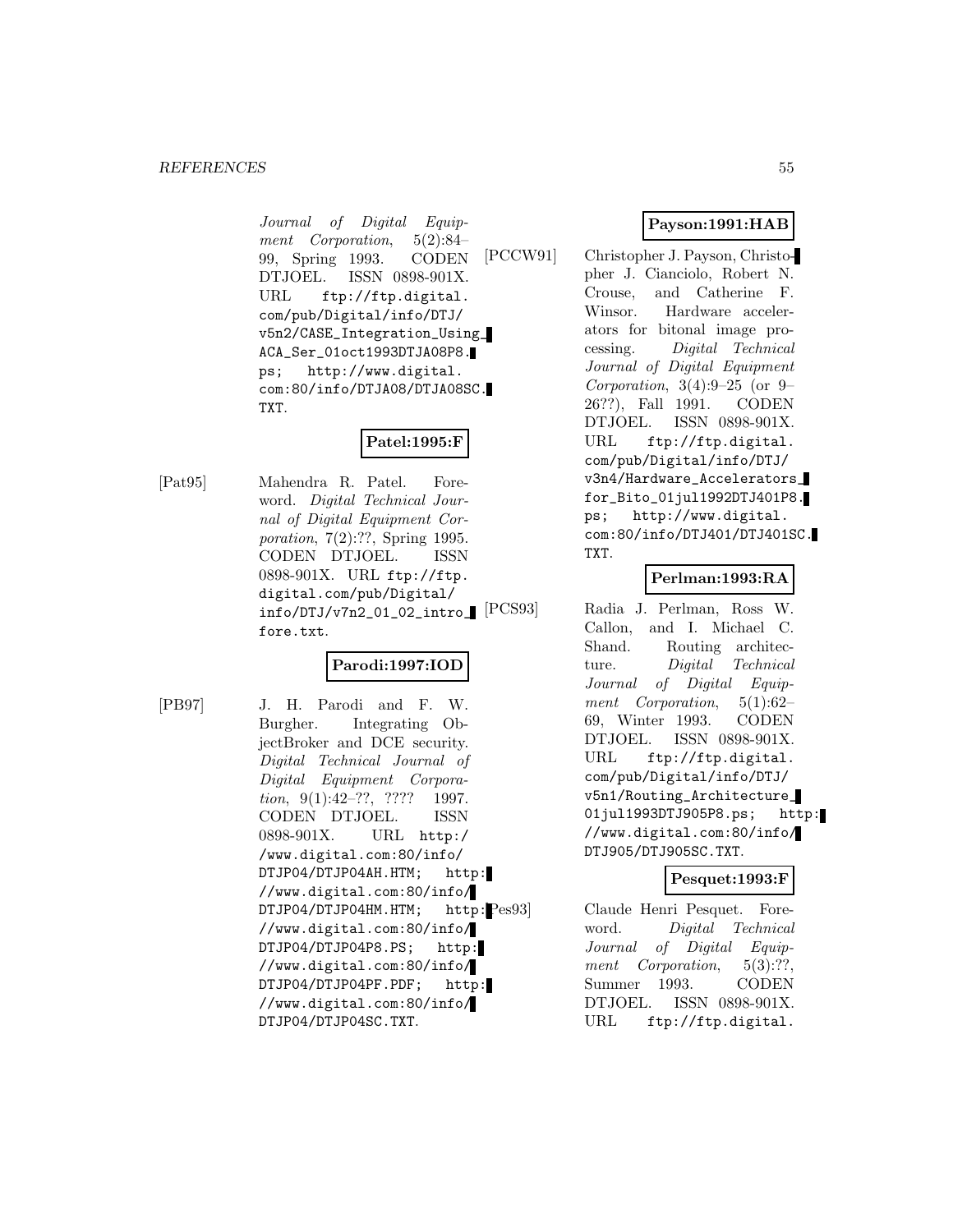com/pub/Digital/info/DTJ/ I18N-foreword.txt.

#### **Park:1987:SLP**

[PEWQ87] Daeil Park, Rekha D. Von Ehren, Tzyh-Long Wang, and Nii N. Quaynor. System level performance of VAX 8974 and 8978 systems. Digital Technical Journal of Digital Equipment Corporation, 1(5):80–92, September 1987. CODEN DTJOEL. ISSN 0898-901X.

## **Pledereder:1995:DIO**

[PKGV95] Richard Pledereder, Vishu Krishnamurthy, Mayank Gagnon, and M. Vadodaria. DB Integrator: Open middleware for data access. Digital Technical Journal of Digital Equipment Corporation, 7(1): 7–22, Winter 1995. CODEN DTJOEL. ISSN 0898-901X. URL ftp://ftp.digital. com/pub/Digital/info/DTJ/ v7n1/DB\_Integrator\_Open\_ Middlewar\_01jul1995DTJH01P8. ps; http://www.digital. com:80/info/DTJH01/DTJH01SC. TXT.

## **Porter:1992:VEH**

[Por92] Brian Porter. VAX 6000 error handling: a pragmatic approach. Digital Technical Journal of Digital Equipment Corporation, 4(3):92– 104, Summer 1992. CODEN DTJOEL. ISSN 0898-901X. URL ftp://ftp.digital. com/pub/Digital/info/DTJ/ v4n3/VAX\_6000\_Error\_Handling\_ A\_01jan1993DTJ708P8.ps;

http://www.digital.com:80/ info/DTJ708/DTJ708SC.TXT.

#### **Palmer:1993:DND**

[PP93] Lawrence G. Palmer and Ricky S. Palmer. DECspin: A networked desktop videoconferencing application. Digital Technical Journal of Digital Equipment Corporation, 5(2): 65–76, Spring 1993. CODEN DTJOEL. ISSN 0898-901X. URL ftp://ftp.digital. com/pub/Digital/info/DTJ/ v5n2/DECspin\_A\_Networked\_ Desktop\_V\_01oct1993DTJA06P8. ps; http://www.digital. com:80/info/DTJA06/DTJA06SC. TXT.

## **Palmer:1998:SDC**

[PP98] Lawrence G. Palmer and Ricky S. Palmer. Shared desktop: A collaborative tool for sharing 3-D applications among different window systems. Digital Technical Journal of Digital Equipment Corporation, 9(3):42–??, ???? 1998. CODEN DTJOEL. ISSN 0898-901X. URL http:/ /www.digital.com:80/info/ DTJR03/DTJR03AH.HTM; http: //www.digital.com:80/info/ DTJR03/DTJR03HM.HTM; http: //www.digital.com:80/info/ DTJR03/DTJR03P8.PS; http: //www.digital.com:80/info/ DTJR03/DTJR03PF.PDF; http: //www.digital.com:80/info/ DTJR03/DTJR03SC.TXT.

#### **Palmer:1996:PDA**

[PR96] Michael Palmer and Jeffrey M.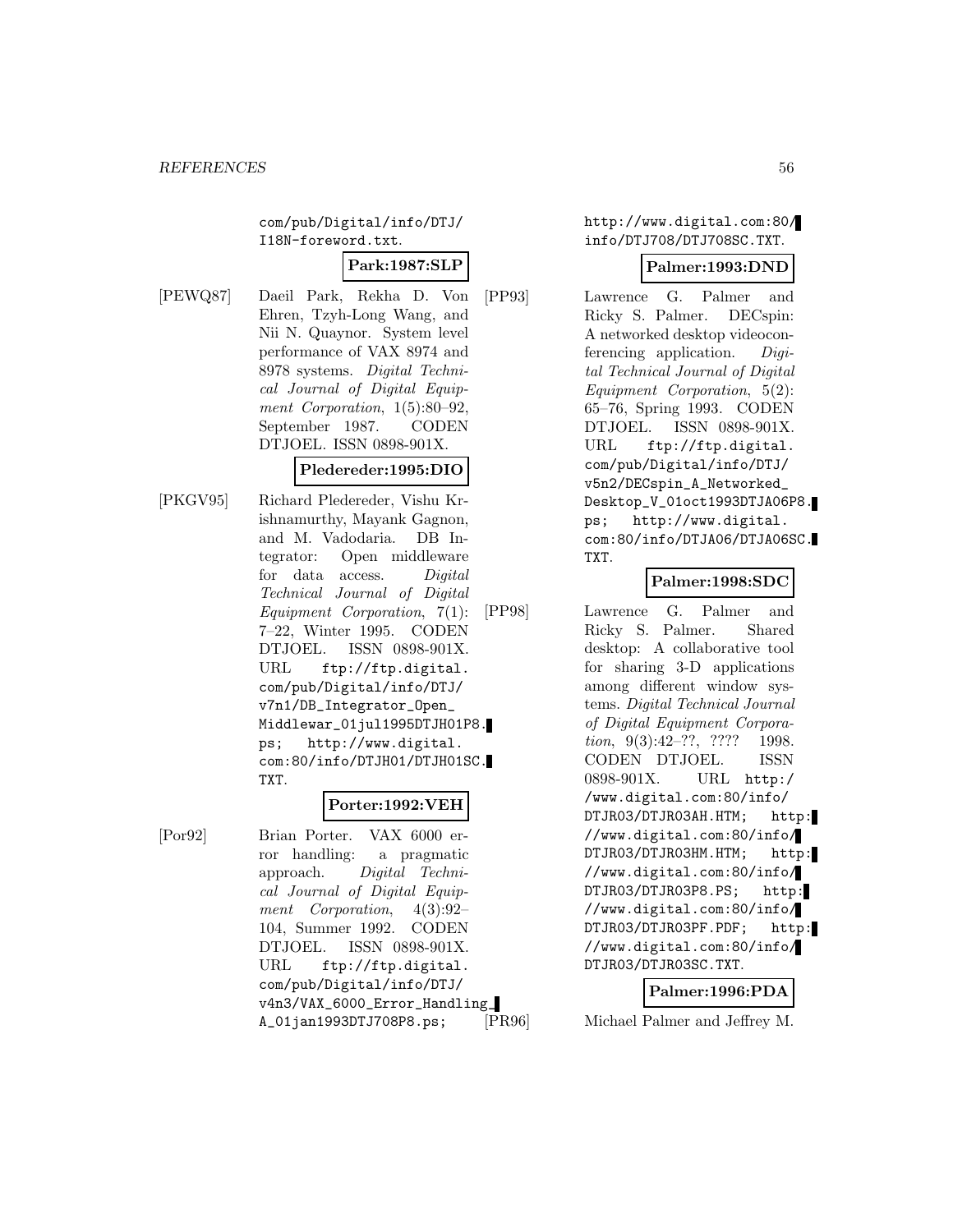Russo. Parasight: Debugging and analyzing realtime applications under Digital UNIX. Digital Technical Journal of Digital Equipment Corporation, 7(4):101– 108, March 1996. CODEN DTJOEL. ISSN 0898-901X. URL ftp://ftp.digital. com/pub/Digital/info/DTJ/ v7n4/Parasight\_Debugging\_ and\_Analy\_20apr1996DTJK07P8. ps; http://www.digital. com:80/info/DTJK07; http: //www.digital.com:80/info/ DTJK07/DTJK07AH.HTM; http: //www.digital.com:80/info/ DTJK07/DTJK07P8.PS; http: RB93 //www.digital.com:80/info/ DTJK07/DTJK07PF.PDF; http: //www.digital.com:80/info/ DTJK07/DTJK07SC.TXT.

## **Pelle:1986:ENM**

[PSS86] Nancy R. La Pelle, Mark J. Seger, and Mark W. Sylor. The evolution of network management products. Digital Technical Journal of Digital Equipment Corporation, 1(3):117– 128, September 1986. CODEN DTJOEL. ISSN 0898-901X.

## **Piantedosi:1996:PMT**

[PSS96] Judith A. Piantedosi, Archana S. Sathaye, and D. John Shakshober. Performance measurement of TruCluster systems under the TPC-C benchmark. Digital Technical Journal of Digital Equipment Corporation, 8(3):46– 57, December 1996. CODEN DTJOEL. ISSN 0898-901X.

URL ftp://ftp.digital. com/pub/Digital/info/DTJ/ v8n3/Performance\_Measurement\_ of\_Tru\_07jan1997DTJN04P8. ps; http://www.digital. com:80/info/DTJN04/DTJN04AH. HTM; http://www.digital. com:80/info/DTJN04/DTJN04HM. HTM; http://www.digital. com:80/info/DTJN04/DTJN04P8. PS; http://www.digital. com:80/info/DTJN04/DTJN04PF. PDF; http://www.digital. com:80/info/DTJN04/DTJN04SC. TXT.

## **Rannenberg:1993:XOI**

Wendy Rannenberg and Jörgen Bettels. The X/Open internationalization model. Digital Technical Journal of Digital Equipment Corporation, 5 (3):32–42, Summer 1993. CO-DEN DTJOEL. ISSN 0898- 901X. URL ftp://ftp. digital.com/pub/Digital/ info/DTJ/v5n3/THE\_XOPEN\_ INTERNATIONALIZATIO\_01jan1994DTJB03P8. ps; http://www.digital. com:80/info/DTJB03/DTJB03SC. TXT.

## **Rizzolo:1992:DPU**

[RBC92] Anthony J. Rizzolo, Elizabeth A. Brewer, and Martha A. Chandler. Design of the PATHWORKS for ULTRIX file server. Digital Technical Journal of Digital Equipment Corporation, 4(1):31–39 (or 31–40??), Winter 1992. CODEN DTJOEL. ISSN 0898-901X. URL ftp://ftp. digital.com/pub/Digital/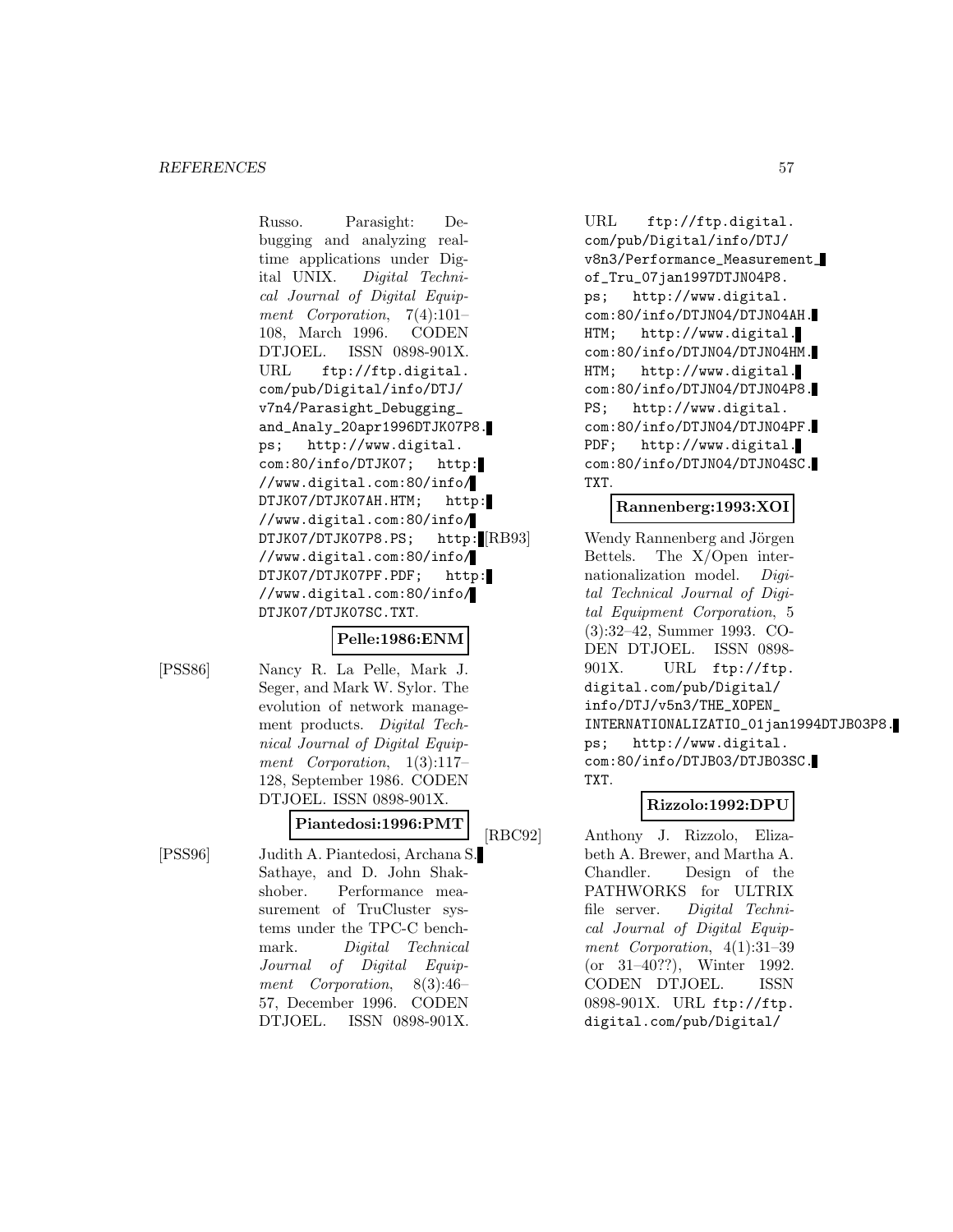info/DTJ/v4n1/Design\_of\_ the\_PATHWORKS\_for\_01oct1992DTJ504P8. ps; http://www.digital. com:80/info/DTJ504/DTJ504SC. TXT.

#### **Rengarajan:1996:VCS**

[RBG<sup>+</sup>96] T. K. Rengarajan, Maxwell Berenson, Ganesan Gopal, Bruce McCready, Sapan Panigrahi, Srikant Subramaniam, and Marc B. Sugiyama. VLM capabilities of the Sybase System 11 SQL server. Digital Technical Journal of Digital Equipment Corporation, 8(4):83–??, ???? 1996. CODEN DTJOEL. ISSN 0898-901X. URL http:/ /www.digital.com:80/info/ DTJO07/DTJO07AH.HTM; http: //www.digital.com:80/info/ DTJO07/DTJO07HM.HTM; http: //www.digital.com:80/info/ DTJO07/DTJO07P8.PS; http: //www.digital.com:80/info/ DTJO07/DTJO07PF.PDF; http: //www.digital.com:80/info/ DTJO07/DTJO07SC.TXT.

## **Cao:1987:CBA**

[rCQO87] Xi ren Cao, Nii N. Quaynor, and Fernando C. Colon Osorio. CI bus arbitration performance in a VAXcluster system. Digital Technical Journal of Digital Equipment Corporation, 1(5):93–103, September 1987. CODEN DTJOEL. ISSN 0898-901X.

# **Rege:1991:AIH**

[Reg91] Satish L. Rege. The architecture and implementation of a high-performance FDDI adapter. Digital Technical Journal of Digital Equipment Corporation, 3(3):48– 63, Summer 1991. CODEN DTJOEL. ISSN 0898-901X. URL ftp://ftp.digital. com/pub/Digital/info/DTJ/ v3n3/The\_Architecture\_and\_ Implement\_01apr1992DTJ305P8. ps; http://www.digital. com:80/info/DTJ305/DTJ305SC. TXT.

# **Reinig:1998:AAD**

[Rei98] August G. Reinig. Alias analysis in the DEC C and DIGITAL C++ compilers. Digital Technical Journal of Digital Equipment Corporation,  $10(1):48-57$ , ???? 1998. CODEN DTJOEL. ISSN 0898-901X. URL http:/ /www.digital.com:80/info/ DTJT04/DTJT04HM.HTM; http: //www.digital.com:80/info/ DTJT04/DTJT04P8.PS; http: //www.digital.com:80/info/ DTJT04/DTJT04PF.PDF; http: //www.digital.com:80/info/ DTJT04/DTJT04SC.TXT.

## **Riley:1993:DMO**

[RFJR93] Mark F. Riley, James J. Feenan, Jr., John L. Janosik, Jr., and T. K. Rengarajan. The design of multimedia object support in DEC Rdb. Digital Technical Journal of Digital Equipment Corporation, 5 (2):50–64 (or 50–65??), Spring 1993. CODEN DTJOEL. ISSN 0898-901X. URL ftp://ftp. digital.com/pub/Digital/ info/DTJ/v5n2/The\_Design\_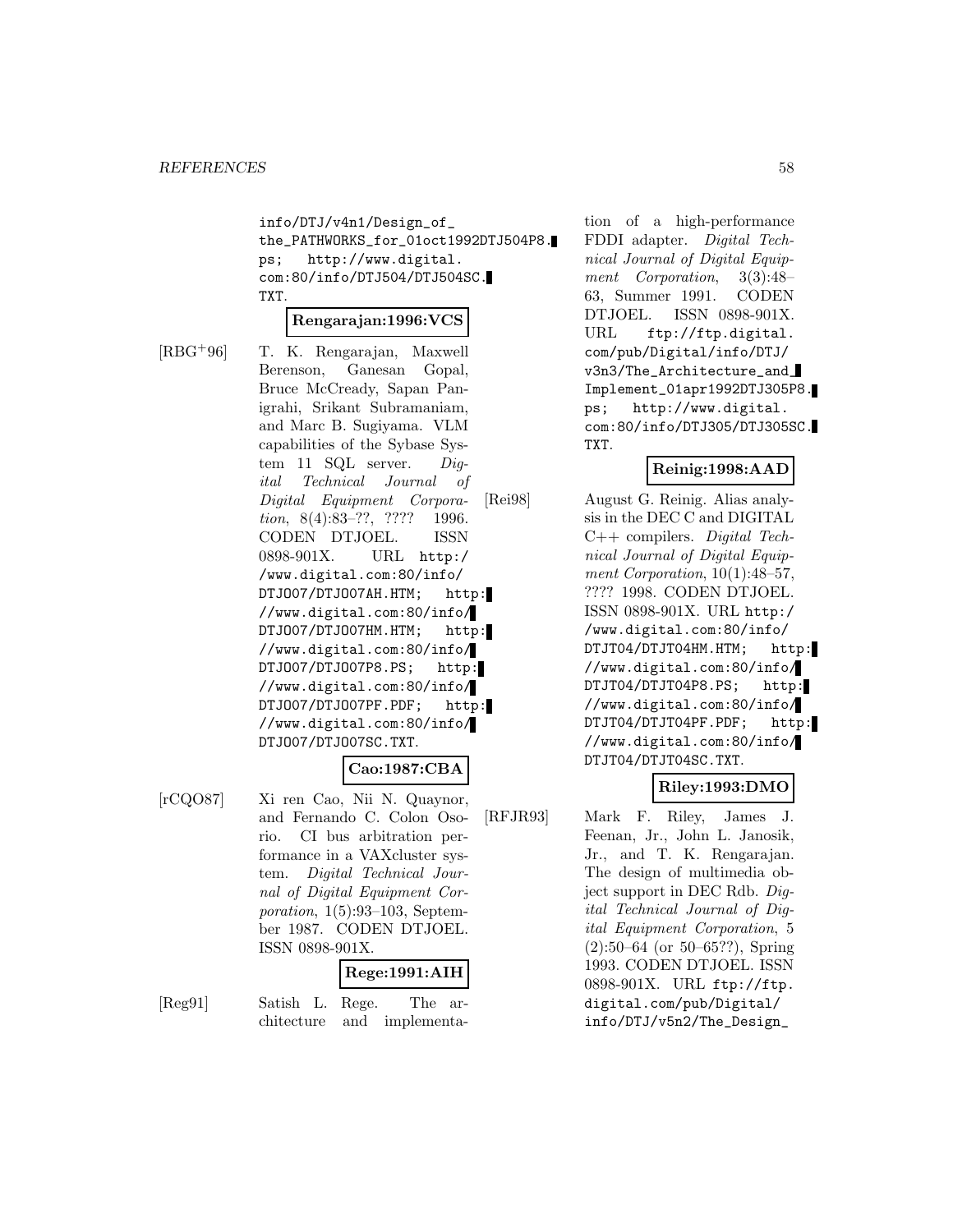of\_Multimedia\_Objec\_01oct1993DTJA05P8. digital.com/pub/Digital/ ps; http://www.digital. com:80/info/DTJA05/DTJA05SC. TXT.

#### **Rost:1990:PNT**

[RFN90] R. J. Rost, J. D. Friedberg, and P. L. Nishimoto. PEX: a network-transparent three-dimensional graphics system. Digital Technical Journal of Digital Equipment Corporation, 2(3):52–63, Summer 1990. CODEN DTJOEL. ISSN 0898- 901X.

#### **Robinson:1993:IOU**

[RFW93] David C. Robinson, Lawrence N. Friedman, and Scott A. Wattum. An implementation of the OSI upper layers and applications. Digital Technical Journal of Digital Equipment Corporation, 5(1):107– 116, Winter 1993. CODEN DTJOEL. ISSN 0898-901X. URL ftp://ftp.digital. com/pub/Digital/info/DTJ/ v5n1/An\_Implementation\_of\_ the\_OSI\_01jul1993DTJ909P8. ps; http://www.digital. com:80/info/DTJ909/DTJ909SC. TXT.

#### **Rosenbaum:1996:DCD**

[RG96] Richard L. Rosenbaum and Stanley I. Goldfarb. Design of the common directory interface for DECnet/OSI. Digital Technical Journal of Digital Equipment Corporation, 8 (1):59–72 (or 59–67??), May 1996. CODEN DTJOEL. ISSN 0898-901X. URL ftp://ftp.

```
info/DTJ/v8n1/Design_of_
the_Common_Director_04jun1996DTJL05P8.
ps; http://www.digital.
com:80/info/DTJL05/DTJL05.
HTM; http://www.digital.
com:80/info/DTJL05/DTJL05AH.
HTM; http://www.digital.
com:80/info/DTJL05/DTJL05P8.
PS; http://www.digital.
com:80/info/DTJL05/DTJL05PF.
PDF; http://www.digital.
com:80/info/DTJL05/DTJL05SC.
TXT.
```
#### **Rotithor:1998:MAC**

[RHD98] Hemant G. Rotithor, Kevin W. Harris, and Mark W. Davis. Measurement and analysis of C and C++ performance. Digital Technical Journal of Digital Equipment Corporation, 10(1):32–47, ???? 1998. CODEN DTJOEL. ISSN 0898-901X. URL http:/ /www.digital.com:80/info/ DTJT03/DTJT03HM.HTM; http: //www.digital.com:80/info/ DTJT03/DTJT03P8.PS; http: //www.digital.com:80/info/ DTJT03/DTJT03PF.PDF; http: //www.digital.com:80/info/ DTJT03/DTJT03SC.TXT.

#### **Rozmovits:1996:DUI**

[Roz96] Bernard A. Rozmovits. The design of user interfaces for digital speech recognition software. Digital Technical Journal of Digital Equipment Corporation, 8(2):117–126, October 1996. CODEN DTJOEL. ISSN 0898-901X. URL http:/ /www.digital.com:80/info/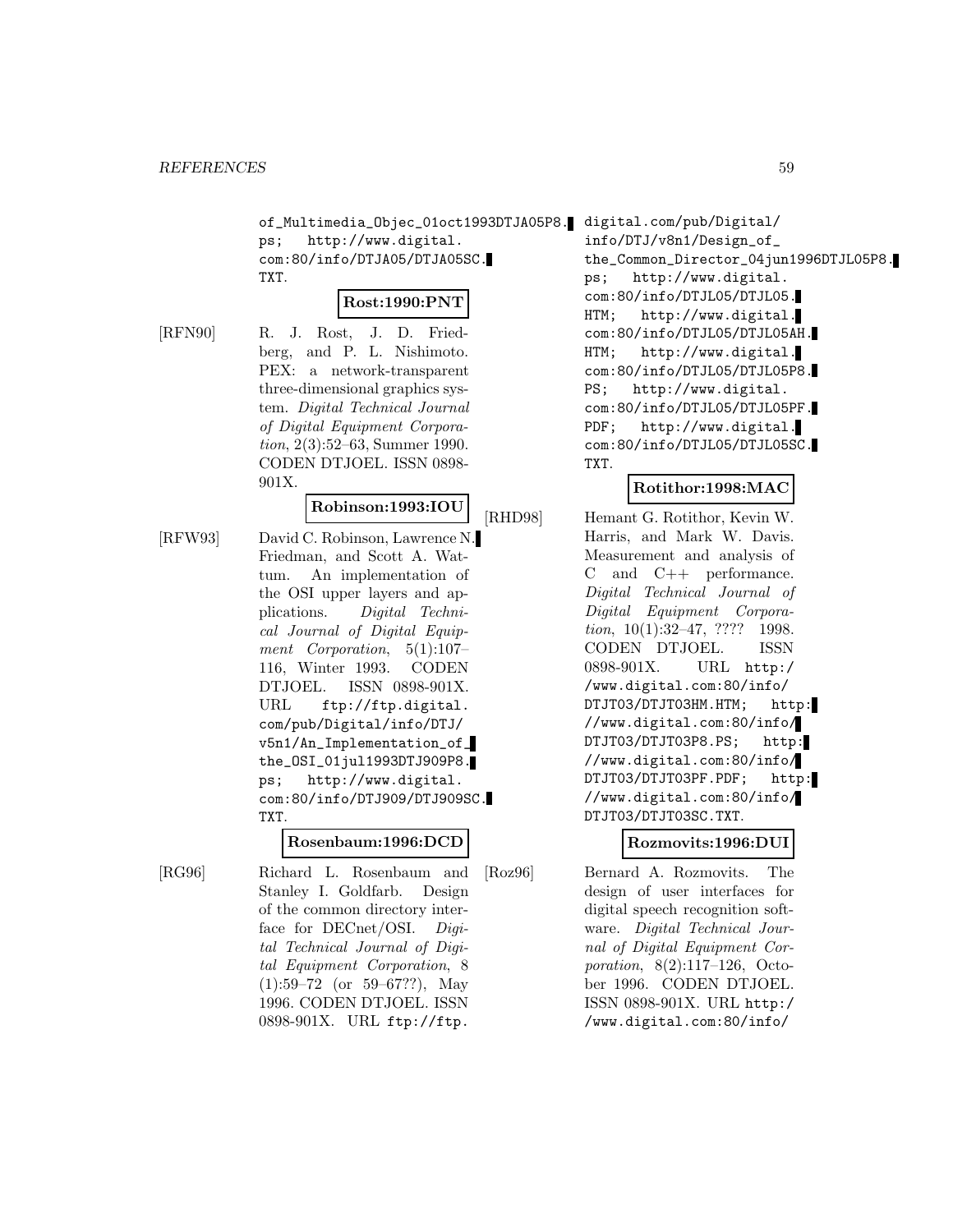DTJM09/DTJM09AH.HTM; http: //www.digital.com:80/info/ DTJM09/DTJM09HM.HTM; http: //www.digital.com:80/info/ DTJM09/DTJM09P8.PS; http: //www.digital.com:80/info/ DTJM09/DTJM09PF.PDF; http: //www.digital.com:80/info/ DTJM09/DTJM09SC.TXT.

# **Raghavan:1991:DAT**

[RR91] Ananth Raghavan and T. K. Rengarajan. Database availability for transaction processing. Digital Technical Journal of Digital Equipment Corporation, 3(1):65– 69, Winter 1991. CODEN DTJOEL. ISSN 0898-901X. URL ftp://ftp.digital. com/pub/Digital/info/DTJ/ v3n1/Database\_Availability\_ for\_Tran\_01oct1991DTJ106P8. ps; http://www.digital. com:80/info/DTJ106/DTJ106SC. TXT.

#### **Rengarajan:1989:HAM**

[RSW89] T. Rengarajan, P. Spiro, and W. Wright. High availability mechanisms of VAX DBMS software. Digital Technical Journal of Digital Equipment Corporation, 1(8):88– 98, February 1989. CODEN DTJOEL. ISSN 0898-901X.

# **Roden:1993:FRN**

[RT93] Robert J. Roden and Deborah Tayler. Frame relay networks. Digital Technical Journal of Digital Equipment Corporation, 5(1):99– 106, Winter 1993. CODEN DTJOEL. ISSN 0898-901X. URL ftp://ftp.digital. com/pub/Digital/info/DTJ/ v5n1/Frame\_Relay\_Networks\_ 01jul1993DTJ908P8.ps; http: //www.digital.com:80/info/ DTJ908/DTJ908SC.TXT.

## **Russo:1994:AS**

[Rus94] Andrew P. Russo. The AlphaServer 2100 I/O subsystem. Digital Technical Journal of Digital Equipment Corporation, 6(3):20– 28, Summer 1994. CODEN DTJOEL. ISSN 0898-901X. URL ftp://ftp.digital. com/pub/Digital/info/DTJ/ v6n3/The\_AlphaServer\_2100\_ IO\_Subsy\_01jan1995DTJF02P8. ps; http://www.digital. com:80/info/DTJF02/DTJF02SC. TXT.

# **Ryan:1990:DDV**

[RV90] M. R. Ryan and J. H. VanGilder. The development of DECwindows VMS mail. Digital Technical Journal of Digital Equipment Corporation, 2(3): 74–83, Summer 1990. CODEN DTJOEL. ISSN 0898-901X.

## **Schumann:1997:DMC**

[Sch97] Reinhard C. Schumann. Design of the 21174 Memory Controller for DIGITAL Personal Workstations. Digital Technical Journal of Digital Equipment Corporation,  $9(2):57-??$ , ???? 1997. CODEN DTJOEL. ISSN 0898-901X. URL http:/ /www.digital.com:80/info/ DTJQ05/DTJQ05AH.HTM; http: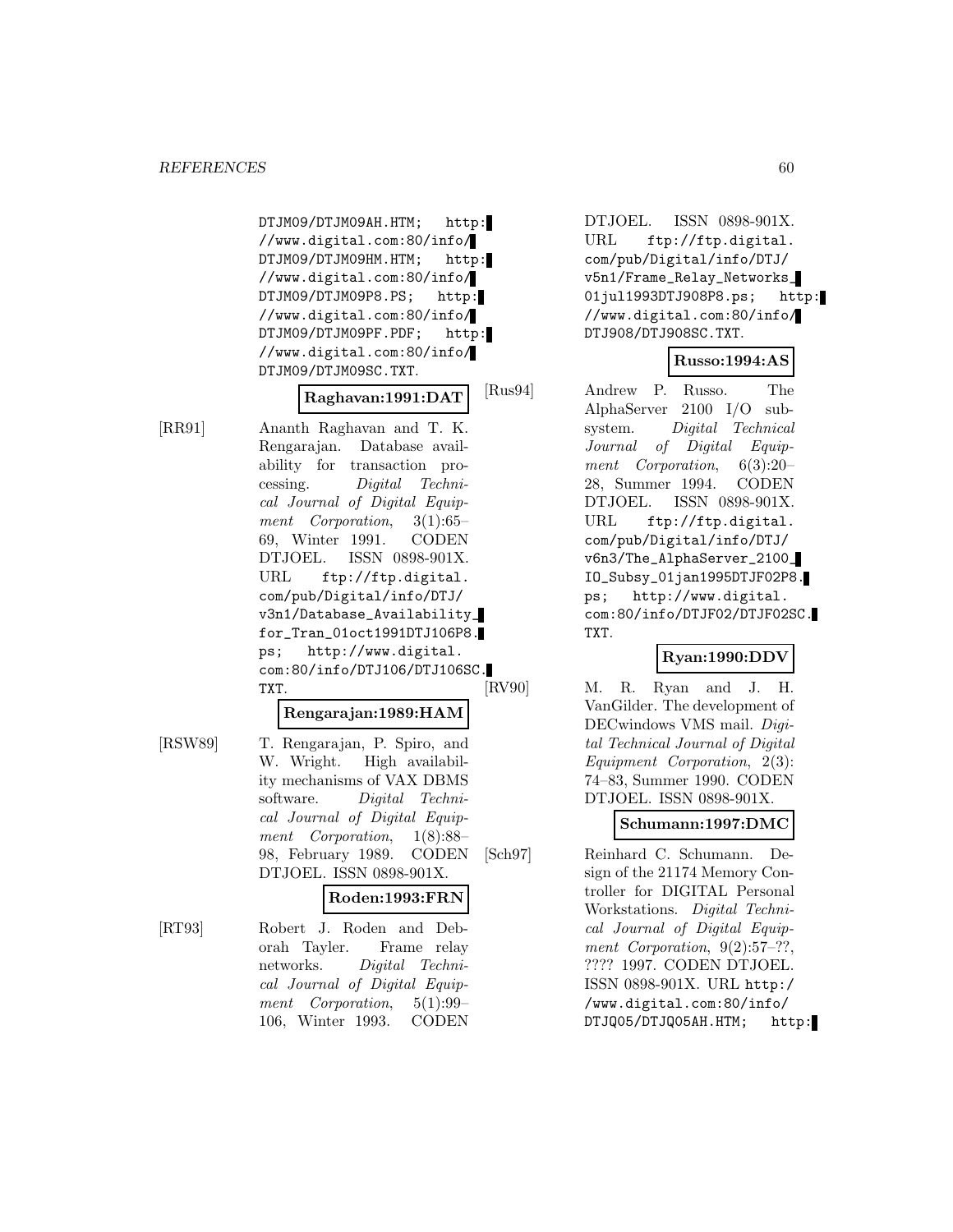//www.digital.com:80/info/ DTJQ05/DTJQ05HM.HTM; http: //www.digital.com:80/info/ DTJQ05/DTJQ05P8.PS; http: //www.digital.com:80/info/  $|SCL+90|$ DTJQ05/DTJQ05PF.PDF; http: //www.digital.com:80/info/ DTJQ05/DTJQ05SC.TXT.

## **Sweany:1998:COS**

[SCH98] Philip H. Sweany, Steven M. Carr, and Brett L. Huber. Compiler optimization for superscalar systems: Global instruction scheduling without copies. Digital Technical Journal of Digital Equipment Corporation, 10(1):58–70, ???? 1998. CODEN DTJOEL. ISSN 0898-901X. URL http:/ /www.digital.com:80/info/ DTJT05/DTJT05HM.HTM; http: //www.digital.com:80/info/ DTJT05/DTJT05P8.PS; http: //www.digital.com:80/info/ DTJT05/DTJT05PF.PDF; http: //www.digital.com:80/info/ DTJT05/DTJT05SC.TXT.

## **Sites:1992:BT**

[SCK<sup>+</sup>92] Richard L. Sites, Anton Chernoff, Matthew B. Kirk, Maurice P. Marks, and Scott G. Robinson. Binary translation. Digital Technical Journal of Digital Equipment Corporation, 4(4):137– 152, Fall 1992. CODEN DTJOEL. ISSN 0898-901X. URL ftp://ftp.digital. com/pub/Digital/info/DTJ/ v4n4/Binary\_Translation\_ 01apr1993DTJ809P8.ps; http: //www.digital.com:80/info/ DTJ809/DTJ809SC.TXT.

#### **Sullivan:1990:VMS**

Patrick Sullivan, Michael A. Callander, Sr., James R. Lundberg, Rebecca L. Stamm, and William J. Bowhill. The VAX 6000 Model 400 scalar processor module. Digital Technical Journal of Digital Equipment Corporation, 2(2): 27–35, Spring 1990. CODEN DTJOEL. ISSN 0898-901X.

#### **Sinkewicz:1991:UFD**

[SCP<sup>+</sup>91] Ursula Sinkewicz, Chran-Ham Chang, Lawrence G. Palmer, Craig Smelser, and Fred L. Templin. ULTRIX fiber distributed data interface networking subsystem implementation. Digital Technical Journal of Digital Equipment Corporation, 3(2):85–93 (or 85– 94??), Spring 1991. CODEN DTJOEL. ISSN 0898-901X. URL ftp://ftp.digital. com/pub/Digital/info/DTJ/ v3n2/ULTRIX\_Fiber\_Distributed\_ Data\_01jan1992DTJ208P8.ps; http://www.digital.com: 80/info/DTJ208/DTJ208SC. TXT.

#### **Smith:1997:PPN**

[SDLT97] J. Mark Smith, Sean G. Doherty, Oliver J. Leahy, and Dermot M. Tynan. Protecting a private network: The AltaVista firewall. Digital Technical Journal of Digital Equipment Corporation,  $9(2):17-?$ ?, ???? 1997. CODEN DTJOEL.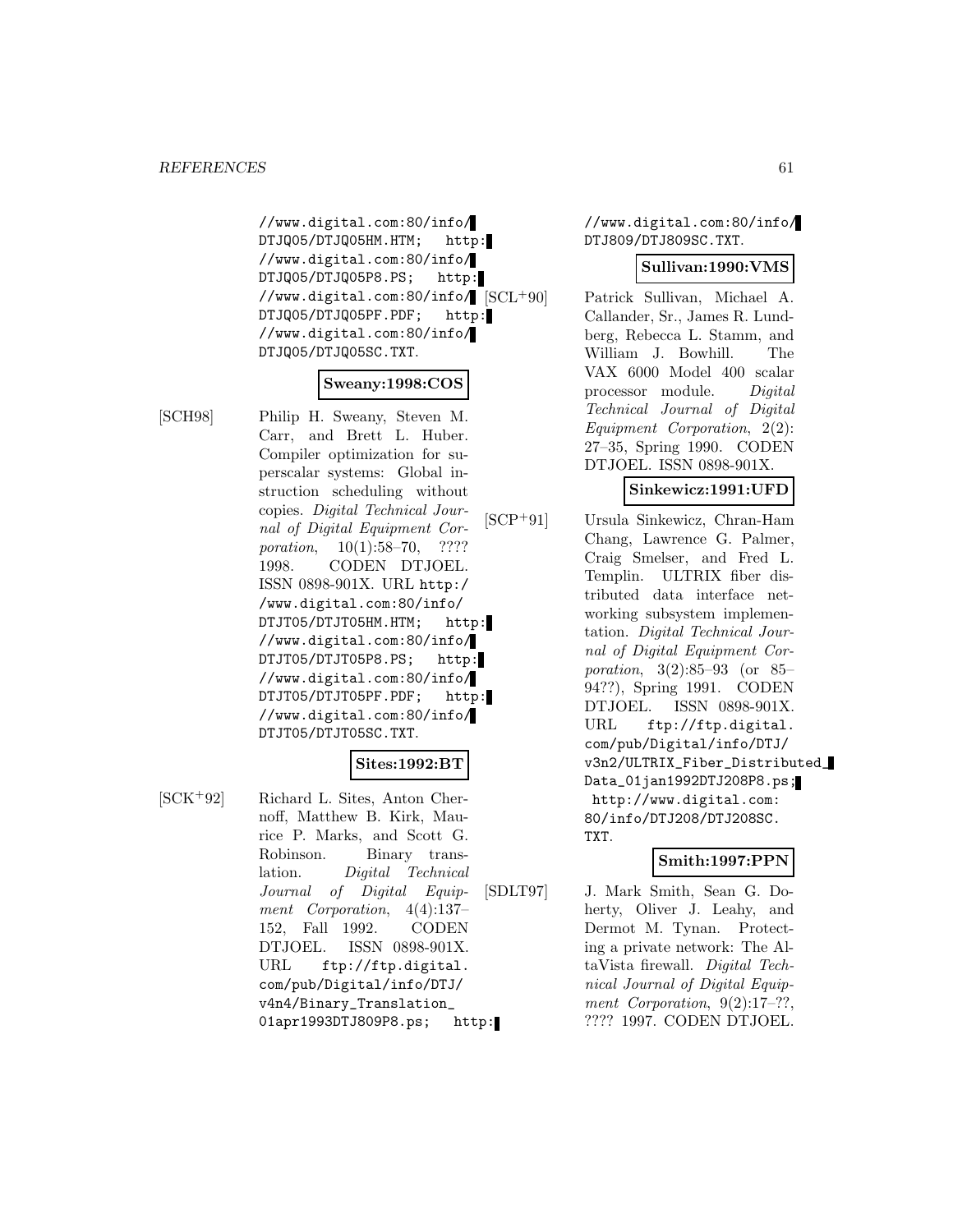ISSN 0898-901X. URL http:/ /www.digital.com:80/info/ DTJQ02/DTJQ02AH.HTM; http: //www.digital.com:80/info/ DTJQ02/DTJQ02HM.HTM; http: //www.digital.com:80/info/ DTJQ02/DTJQ02P8.PS; http: //www.digital.com:80/info/ DTJQ02/DTJQ02PF.PDF; http: //www.digital.com:80/info/ DTJQ02/DTJQ02SC.TXT.

# **Sylor:1993:NM**

[SDS93] Mark W. Sylor, Francis Dolan, and David G. Shurtleff. Network management. Digital Technical Journal of Digital Equipment Corporation, 5(1): 117–129, Winter 1993. CO-DEN DTJOEL. ISSN 0898- 901X. URL ftp://ftp. digital.com/pub/Digital/ info/DTJ/v5n1/Network\_Management\_ 01jul1993DTJ910P8.ps; http: //www.digital.com:80/info/ DTJ910/DTJ910SC.TXT.

#### **Seavey:1992:NDP**

[SFK<sup>+</sup>92] Marden H. Seavey, John V. Faricelli, Nadim A. Khalil, G. Nanz, L. M. Richardson, C. O. Schiebl, H. R. Soleimani, and M. Thurner. Numerical device and process simulation tools in transistor design. Digital Technical Journal of Digital Equipment Corporation, 4 (2):25–38, Spring 1992. CO-DEN DTJOEL. ISSN 0898- 901X.

#### **Slater:1990:VPV**

[SFSW90] Debra L. Slater, David M. Fenwick, D. John Shakshober, and Douglas D. Williams. Vector processing on the VAXvector 6000 Model 400. Digital Technical Journal of Digital Equipment Corporation, 2(2): 11–26, Spring 1990. CODEN DTJOEL. ISSN 0898-901X.

# **Spitz:1986:MMW**

Rick Spitz, Peter George, and Stephen Zalewski. The making of a MicroVAX workstation. Digital Technical Journal of Digital Equipment Corporation, 1(2):56–65, March 1986. CODEN DTJOEL. ISSN 0898- 901X.

## **Shipman:1997:DIS**

[Shi97] Nick Shipman. Developing Internet software: AltaVista mail. Digital Technical Journal of Digital Equipment Corporation, 9(2):23–??, ???? 1997. CODEN DTJOEL. ISSN 0898-901X. URL http:/ /www.digital.com:80/info/ DTJQ03/DTJQ03AH.HTM; http: //www.digital.com:80/info/ DTJQ03/DTJQ03HM.HTM; http: //www.digital.com:80/info/ DTJQ03/DTJQ03P8.PS; http: //www.digital.com:80/info/ DTJQ03/DTJQ03PF.PDF; http: //www.digital.com:80/info/ DTJQ03/DTJQ03SC.TXT.

#### **Steinman:1996:ACP**

[SHK<sup>+</sup>96] Maurice B. Steinman, George J. Harris, Andrej Kocev, Virginia C. Lamere, and Roger D. Pannell. The AlphaServer 4100 cached processor module architecture and design.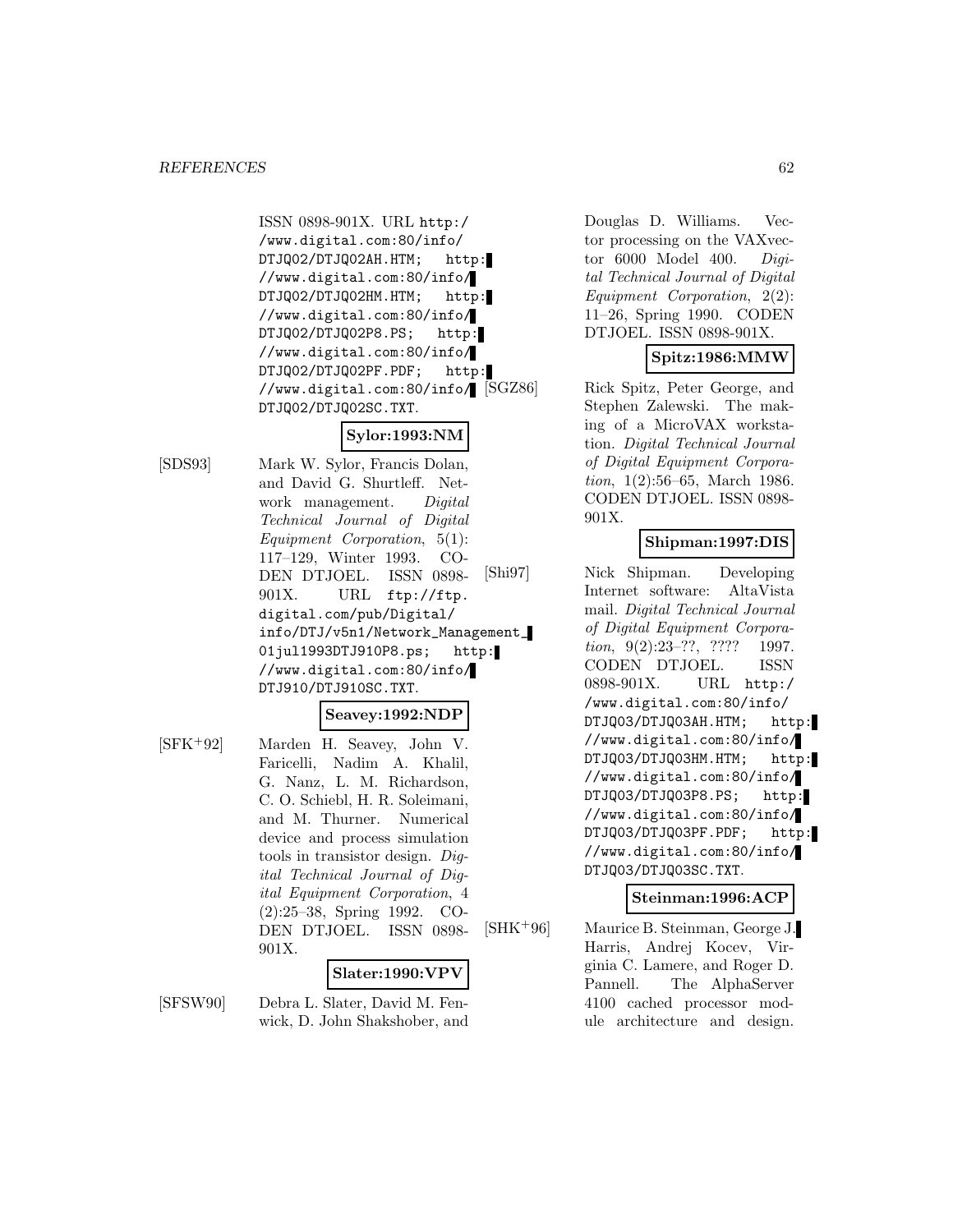#### *REFERENCES* 63

Digital Technical Journal of Digital Equipment Corporation, 8(4):21-??, ???? 1996. CODEN DTJOEL. ISSN 0898-901X. URL http:/ /www.digital.com:80/info/ DTJO02/DTJO02AH.HTM; http: //www.digital.com:80/info/ DTJ002/DTJ002HM.HTM; http: //www.digital.com:80/info/ DTJO02/DTJO02P8.PS; http: //www.digital.com:80/info/ DTJO02/DTJO02PF.PDF; http: //www.digital.com:80/info/ DTJO02/DTJO02SC.TXT.

#### **Sichel:1991:ABO**

[Sic91] Peter A. Sichel. ACCESS.bus, an open desktop bus. Digital Technical Journal of Digital Equipment Corporation, 3 (4):36–42, Fall 1991. CODEN DTJOEL. ISSN 0898-901X. URL ftp://ftp.digital. com/pub/Digital/info/DTJ/ v3n4/ACCESS.bus\_an\_Open\_ Desktop\_Bu\_01jul1992DTJ403P8. ps; http://www.digital. com:80/info/DTJ403/DTJ403SC. TXT.

## **Sicola:1994:ADH**

[Sic94] Stephen J. Sicola. The architecture and design of HSseries StorageWorks Array Controllers. Digital Technical Journal of Digital Equipment Corporation, 6(4):5– 25, Fall 1994. CODEN DTJOEL. ISSN 0898-901X. URL ftp://ftp.digital. com/pub/Digital/info/DTJ/ v6n4/The\_Architecture\_and\_ Design\_o\_01apr1995DTJG01P8. ps; http://www.digital. com:80/info/DTJG01/DTJG01SC. TXT.

#### **Sidman:1989:CST**

[Sid89] Michael D. Sidman. Control systems technology in digital's disk drives. Digital Technical Journal of Digital Equipment Corporation, 1(8): 61–73, February 1989. CODEN DTJOEL. ISSN 0898-901X.

## **Sites:1992:AAA**

[Sit92] Richard L. Sites. Alpha AXP architecture. Digital Technical Journal of Digital Equipment Corporation, 4(4):19–34, Fall 1992. CODEN DTJOEL. ISSN 0898-901X. URL ftp://ftp. digital.com/pub/Digital/ info/DTJ/v4n4/Alpha\_AXP\_ Architecture\_01apr1993DTJ801P8. ps; http://www.digital. com:80/info/DTJ801/DTJ801SC. TXT.

#### **Sites:1995:F**

Richard L. Sites. Foreword. Digital Technical Journal of Digital Equipment Corporation, 7(1):5– 6, Winter 1995. CODEN DTJOEL. ISSN 0898-901X. URL ftp://ftp.digital. com/pub/Digital/info/DTJ/ v7n1-00-foreword.txt.html.

## **Spiro:1991:DOT**

[SJR91] Peter M. Spiro, Ashok M. Joshi, and T. K. Rengarajan. Designing an optimized transaction commit protocol. Digital Technical Journal of Dig-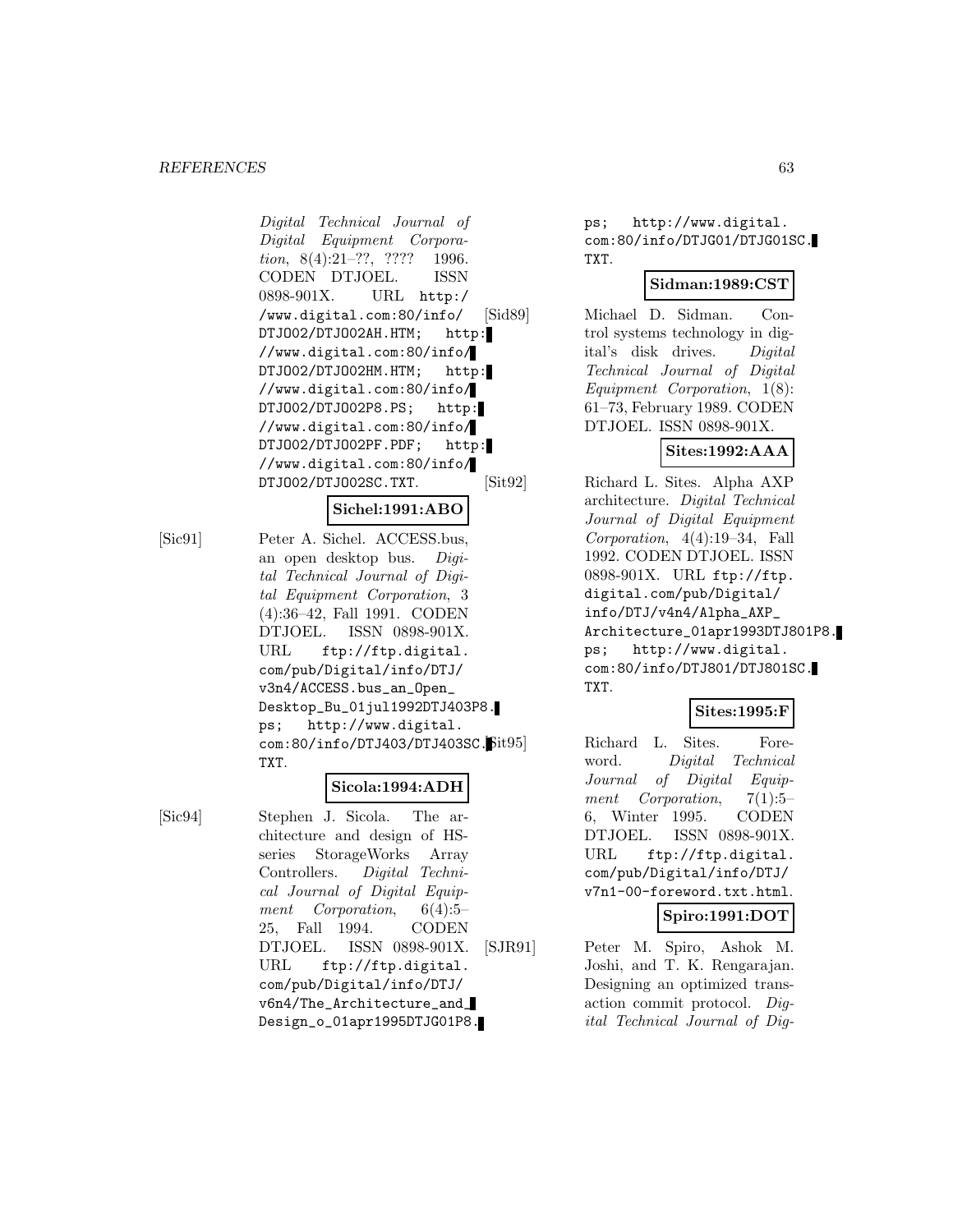ital Equipment Corporation, 3 (1):70–78 (or 70–79??), Winter 1991. CODEN DTJOEL. ISSN 0898-901X. URL ftp://ftp. digital.com/pub/Digital/ info/DTJ/v3n1/Designing\_ an\_Optimized\_Transac\_01oct1991DTJ107P8. 0898-901X. ps; http://www.digital. com:80/info/DTJ107/DTJ107SC. TXT.

# **Sung:1990:DDD**

[SJY90] Alan Sung, Neal F. Jacobson, and Carol A. Young. The design and development of the DEC decision product. Digital Technical Journal of Digital Equipment Corporation, 2(1): 60–72, Winter 1990. CODEN DTJOEL. ISSN 0898-901X.

**Souza:1994:GSH**

 $[SK\ddot{O}^+94]$  Robert J. Souza, P. G. Krishnakumar, Cüneyt M. Ozveren, Robert J. Simcoe, Barry A. Spinney, Robert E. Thomas, and Robert J. Walsh. GI-GAswitch system: A highperformance packet-switching platform. Digital Technical Journal of Digital Equipment Corporation, 6(1):9– 22, Winter 1994. CODEN DTJOEL. ISSN 0898-901X. URL ftp://ftp.digital. com/pub/Digital/info/DTJ/ v6n1/GIGAswitch\_System\_A\_ Highperf\_01jul1994DTJD01P8. ps; http://www.digital. com:80/info/DTJD01/DTJD01SC. TXT.

# **Smith:1989:MDO**

[Smi89] Alan B. Smith. Magnetic do-

main observations in thin-film heads using kerr microscopy. Digital Technical Journal of Digital Equipment Corporation, 1(8):74–80, February 1989. CODEN DTJOEL. ISSN

# **Smith:1996:APS**

[Smi96] Duane A. Smith. Adding 64 bit pointer support to a 32 bit run-time library. Digital Technical Journal of Digital Equipment Corporation, 8 (2):83–95 (or 83–93??), October 1996. CODEN DTJOEL. ISSN 0898-901X. URL http:/ /www.digital.com:80/info/ DTJM07/DTJM07AH.HTM; http: //www.digital.com:80/info/ DTJM07/DTJM07HM.HTM; http: //www.digital.com:80/info/ DTJM07/DTJM07P8.PS; http: //www.digital.com:80/info/ DTJM07/DTJM07PF.PDF; http: //www.digital.com:80/info/ DTJM07/DTJM07SC.TXT.

#### **Simone:1991:DTP**

[SMV91] Guido Simone, Jeffrey A. Metzger, and Gary Vaillette. Design of the Turbo PrintServer 20 controller. Digital Technical Journal of Digital Equipment Corporation, 3(4):61–72 (or 61– 76??), Fall 1991. CODEN DTJOEL. ISSN 0898-901X. URL ftp://ftp.digital. com/pub/Digital/info/DTJ/ v3n4/Design\_of\_the\_Turbo\_ PrintServe\_01jul1992DTJ406P8. ps; http://www.digital. com:80/info/DTJ406/DTJ406SC. TXT.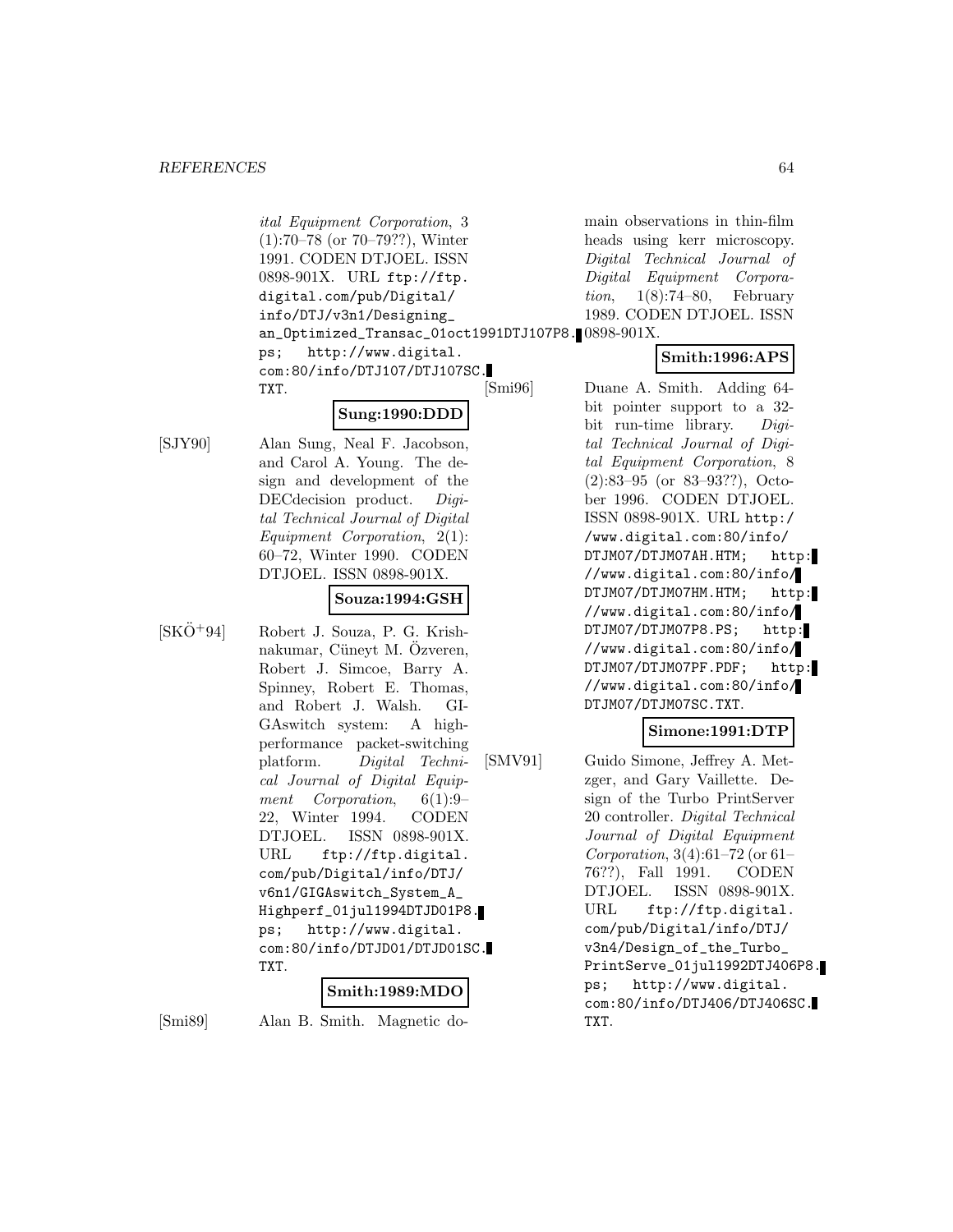#### **Snaman:1991:ADV**

[Sna91] William E. Snaman, Jr. Application design in a VAXcluster system. Digital Technical Journal of Digital Equipment Corporation, 3(3):16– 26, Summer 1991. CODEN DTJOEL. ISSN 0898-901X. URL ftp://ftp.digital. com/pub/Digital/info/DTJ/ v3n3/Application\_Design\_ in\_a\_VAXclu\_01apr1992DTJ302P8. ps; http://www.digital. com:80/info/DTJ302/DTJ302SC. TXT.

**Speer:1991:DTP**

[SS91] Thomas G. Speer and Mark W. Storm. Digital's transaction processing monitors. Digital Technical Journal of Digital Equipment Corporation, 3(1): 18–32, Winter 1991. CODEN DTJOEL. ISSN 0898-901X. URL ftp://ftp.digital. com/pub/Digital/info/DTJ/ v3n1/Digitals\_Transaction\_ Processi\_01oct1991DTJ102P8. ps; http://www.digital. com:80/info/DTJ102/DTJ102SC. TXT.

## **Strutt:1993:DDM**

[SS93] Colin Strutt and James A. Swist. Design of the DECmcc Management Director. Digital Technical Journal of Digital Equipment Corporation, 5(1):130–142, Winter 1993. CODEN DTJOEL. ISSN 0898-901X. URL ftp://ftp. digital.com/pub/Digital/ info/DTJ/v5n1/Design\_of\_

the\_DECmcc\_Managemen\_01jul1993DTJ911P8. ps; http://www.digital. com:80/info/DTJ911/DTJ911SC. TXT.

#### **Snaman:1987:VVD**

[ST87] William E. Snaman, Jr. and David W. Thiel. The VAX/ VMS distributed lock manager. Digital Technical Journal of Digital Equipment Corporation, 1(5):29–44, September 1987. CODEN DTJOEL. ISSN 0898-901X.

## **Stonebraker:1995:OSP**

[Sto95] Michael Stonebraker. An overview of the Sequoia 2000 project. Digital Technical Journal of Digital Equipment Corporation, 7(3):39– 49, Fall 1995. CODEN DTJOEL. ISSN 0898-901X. URL ftp://ftp.digital. com/pub/Digital/info/DTJ/ v7n3/An\_Overview\_of\_the\_ Sequoia\_02jan1996DTJJ03P8. ps; http://www.digital. com:80/info/DTJJ03/DTJJ03AH. HTM; http://www.digital. com:80/info/DTJJ03/DTJJ03P8. PS; http://www.digital. com:80/info/DTJJ03/DTJJ03PF. PDF; http://www.digital. com:80/info/DTJJ03/DTJJ03SC. TXT.

## **Seiler:1996:IVR**

[SU96] Larry D. Seiler and Robert A. Ulichney. Integrating video rendering into graphics accelerator chips. Digital Technical Journal of Digital Equipment Corporation, 7(4):76–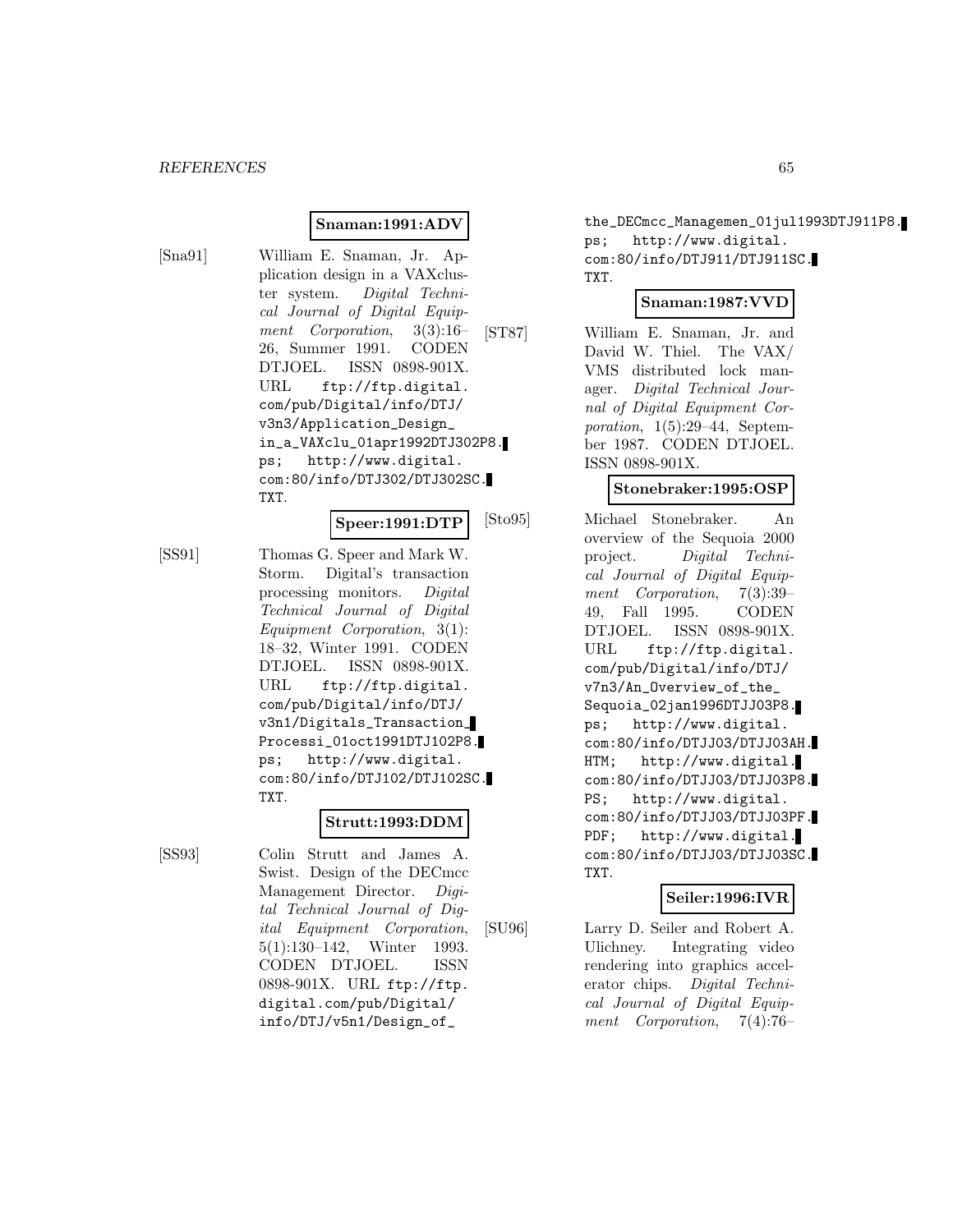88, March 1996. CODEN DTJOEL. ISSN 0898-901X. URL ftp://ftp.digital. com/pub/Digital/info/DTJ/ v7n4/Integrating\_Video\_RendebMg1 in\_20apr1996DTJK05P8.ps; http://www.digital.com: 80/info/DTJK05; http:// www.digital.com:80/info/ DTJK05/DTJK05AH.HTM; http: //www.digital.com:80/info/ DTJK05/DTJK05P8.PS; http: //www.digital.com:80/info/ DTJK05/DTJK05PF.PDF; http: //www.digital.com:80/info/ DTJK05/DTJK05SC.TXT.

#### **Supnik:1992:Fc**

[Sup92a] Robert M. Supnik. Foreword. Digital Technical Journal of Digital Equipment Corporation, 4(3):9–??, Summer 1992. CODEN DTJOEL. ISSN 0898-901X. URL ftp://ftp. digital.com/pub/Digital/ info/DTJ/nv-foreword.txt.

## **Supnik:1992:Fd**

[Sup92b] Robert M. Supnik. Foreword. Digital Technical Journal of Digital Equipment Corporation, 4(4):??, Fall 1992. CODEN DTJOEL. ISSN 0898-901X. URL ftp://ftp. digital.com/pub/Digital/ info/DTJ/axp-foreword.txt.

## **Spine:1990:EXU**

[SV90] T. M. Spine and J. L. VanNoy. The evolution of the X user interface style. Digital Technical Journal of Digital Equipment Corporation, 2(3):44–51, Summer 1990. CODEN DTJOEL. ISSN 0898-901X.

#### **Stockdale:1991:DDL**

Richard E. Stockdale and Judy B. Weiss. Design of the DEC LANcontroller 400 adapter. Digital Technical Journal of Digital Equipment Corporation, 3(3):36– 47, Summer 1991. CO-DEN DTJOEL. ISSN 0898- 901X. URL ftp://ftp. digital.com/pub/Digital/ info/DTJ/v3n3/Design\_of\_ the\_DEC\_LANcontrolle\_01apr1992DTJ304P8. ps; http://www.digital. com:80/info/DTJ304/DTJ304SC. TXT.

# **Sweet:1991:DMD**

[Swe91] Bruce E. Sweet. DECelms — managing Digital's FDDI and Ethernet extended local area networks. Digital Technical Journal of Digital Equipment Corporation, 3(2):76– 84, Spring 1991. CODEN DTJOEL. ISSN 0898-901X. URL ftp://ftp.digital. com/pub/Digital/info/DTJ/ v3n2/DECelms\_Managing\_Digitals\_ F\_01jan1992DTJ207P8.ps; http://www.digital.com:80/ info/DTJ207/DTJ207SC.TXT.

#### **Sylor:1986:NDM**

[Syl86] Mark W. Sylor. The NMCC/ DECnet monitor design. Digital Technical Journal of Digital Equipment Corporation, 1 (3):129–141, September 1986. CODEN DTJOEL. ISSN 0898- 901X.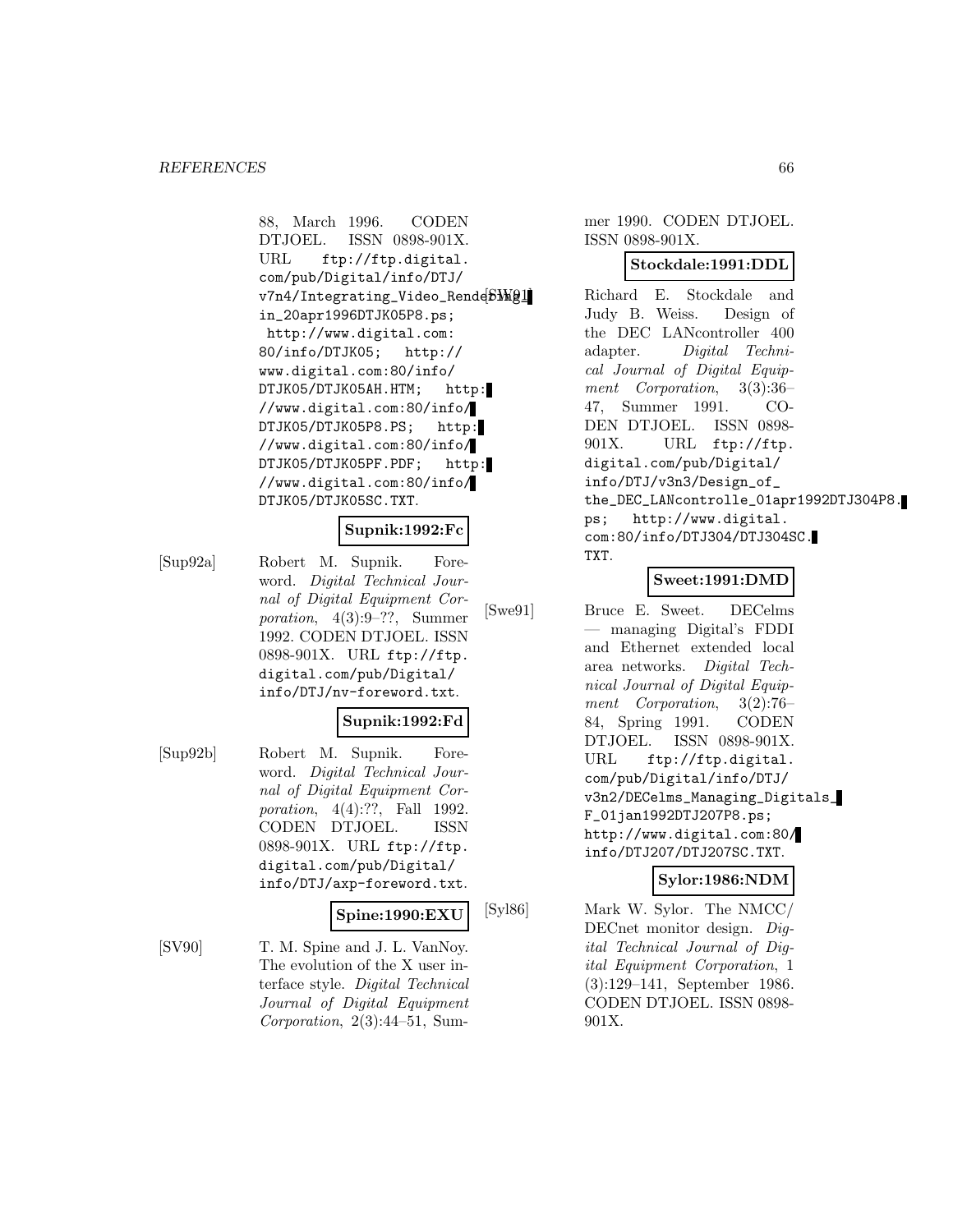# **Tallman:1995:PGA**

[Tal95] Owen H. Tallman. Project Gabriel: Automated software deployment in a large commercial network. Digital Technical Journal of Digital Equipment Corporation, 7(2):56– 70, Spring 1995. CODEN DTJOEL. ISSN 0898-901X. URL ftp://ftp.digital. com/pub/Digital/info/DTJ/ v7n2/Project\_Gabriel\_Automated\_ Sof\_02oct1995DTJI05P8.ps; http://www.digital.com: 80/info/DTJI05/DTJI05AH. HTM; http://www.digital. com:80/info/DTJI05/DTJI05P8. PS; http://www.digital. com:80/info/DTJI05/DTJI05PF. PDF; http://www.digital. com:80/info/DTJI05/DTJI05SC.HHMv93 TXT.

# **Treggiari:1990:DXT**

[TC90] L. P. Treggiari and M. D. Collins. Development of the XUI toolkit. Digital Technical Journal of Digital Equipment Corporation, 2(3):24–33, Summer 1990. CODEN DTJOEL. ISSN 0898-901X.

# **Troiani:1985:VBP**

[TCQ<sup>+</sup>85] Mario Troiani, S. Stephen Ching, Nii N. Quaynor, John E. Bloem, and Fernando C. Colon Osorio. The VAX 8600 I box, A pipelined implementation of the VAX architecture. Digital Technical Journal of Digital Equipment Corporation, 1(1): 24–42, August 1985. CODEN DTJOEL. ISSN 0898-901X.

# **Thacker:1992:ADU**

[TCS92] Charles P. Thacker, David G. Conroy, and Lawrence C. Stewart. The Alpha demonstration unit: A high-performance multiprocessor for software and chip development. Digital Technical Journal of Digital Equipment Corporation, 4 (4):51–65, Fall 1992. CO-DEN DTJOEL. ISSN 0898- 901X. URL ftp://ftp. digital.com/pub/Digital/ info/DTJ/v4n4/The\_Alpha\_ Demonstration\_Unit\_01apr1993DTJ803P8. ps; http://www.digital. com:80/info/DTJ803/DTJ803SC. TXT.

## **teKiefte:1993:MID**

Jan B. te Kiefte, Bob Hasenaar, Joop W. Mevius, and Theo M. van Hunnik. The Megadoc image document management system. Digital Technical Journal of Digital Equipment Corporation, 5(2): 41–49, Spring 1993. CODEN DTJOEL. ISSN 0898-901X. URL ftp://ftp.digital. com/pub/Digital/info/DTJ/ v5n2/The\_Megadoc\_Image\_Document\_ Man\_01oct1993DTJA04P8.ps; http://www.digital.com: 80/info/DTJA04/DTJA04SC. TXT.

## **Thomson:1993:AQO**

[Tho93] Robert G. Thomson. Assessing the quality of Open-VMS AXP: Software measurement using subjective data. Digital Technical Journal of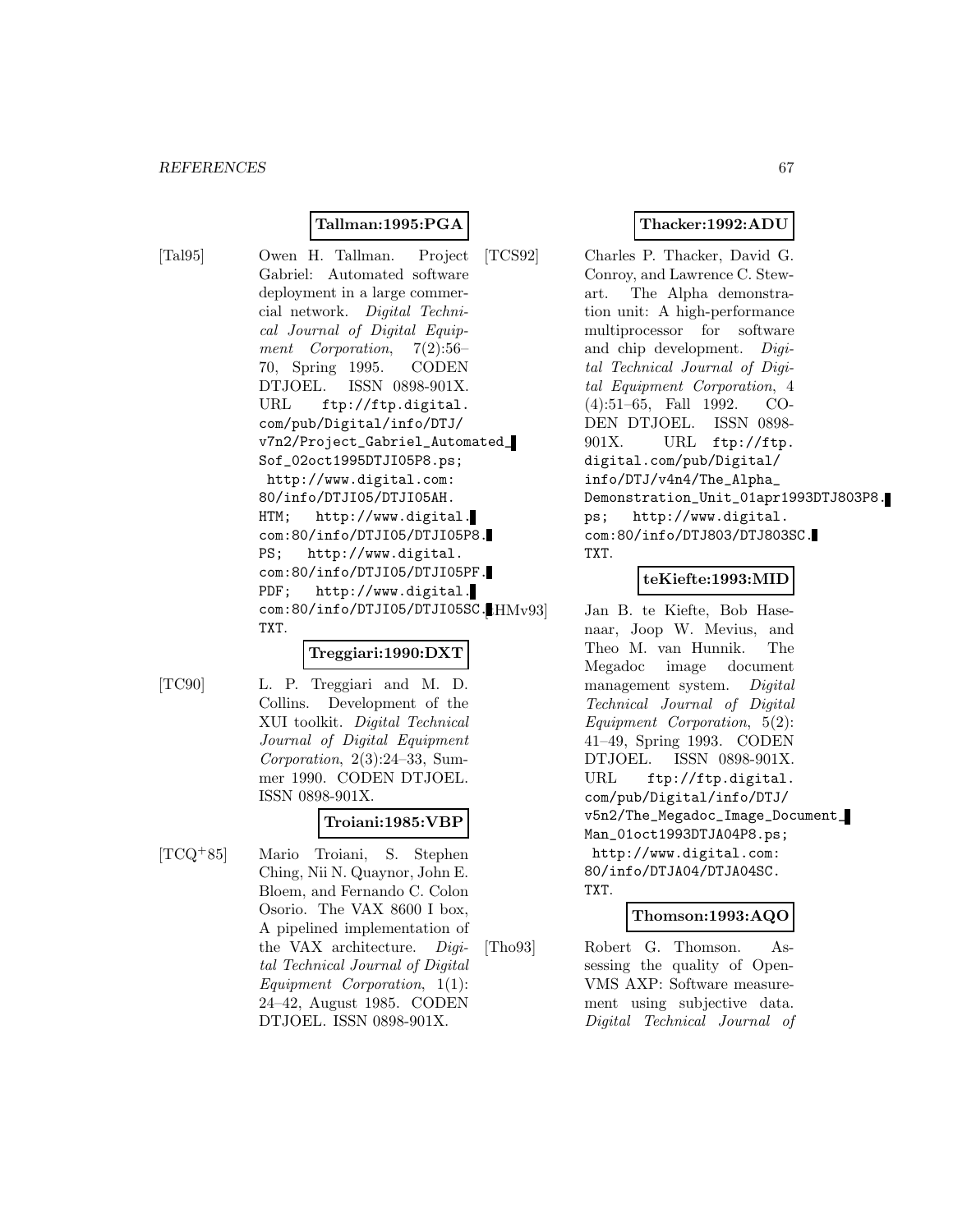Digital Equipment Corporation, 5(4):69–78, Fall 1993. CODEN DTJOEL. ISSN 0898-901X. URL ftp://ftp. digital.com/pub/Digital/ info/DTJ/v5n4/Assessing\_ the\_Quality\_of\_OpenV\_01apr1994DTJC06P8. //www.digital.com:80/info/ ps; http://www.digital. com:80/info/DTJC06/DTJC06SC. TXT.

# **Tiffany:1991:DP**

[TKK91] William J. Tiffany, G. Paul Koning, and James E. Kuenzel. The DECconcentrator 500 product. Digital Technical Journal of Digital Equipment Corporation, 3(2):64– 75, Spring 1991. CODEN DTJOEL. ISSN 0898-901X. URL ftp://ftp.digital. com/pub/Digital/info/DTJ/ v3n2/The\_DECconcentrator\_ 500\_Produc\_01jan1992DTJ206P8. ps; http://www.digital. com:80/info/DTJ206/DTJ206SC. TXT.

#### **Travis:1990:COC**

[Tra90] Robert L. Travis, Jr. CDA overview (compound document architecture). Digital Technical Journal of Digital Equipment Corporation, 2(1):8–15, Winter 1990. CODEN DTJOEL. ISSN 0898-901X.

#### **Treggiari:1997:DFM**

[Tre97] L. P. Treggiari. Development of the Fortran Module Wizard within DIGITAL Visual Fortran. Digital Technical Journal of Digital Equipment Corporation, 9(1):13-??, ???? 1997. CODEN DTJOEL. ISSN 0898-901X. URL http:/ /www.digital.com:80/info/ DTJP02/DTJP02AH.HTM; http: //www.digital.com:80/info/ DTJP02/DTJP02HM.HTM; http: DTJP02/DTJP02P8.PS; http: //www.digital.com:80/info/ DTJP02/DTJP02PF.PDF; http: //www.digital.com:80/info/ DTJP02/DTJP02SC.TXT.

## **Uhler:1992:NNH**

[UBB<sup>+</sup>92] G. Michael Uhler, Debra Bernstein, Larry L. Biro, John F. Brown III, John H. Edmondson, Jeffrey D. Pickholtz, and Rebecca L. Stamm. The NVAX and NVAX+ high-performance VAX microprocessors. Digital Technical Journal of Digital Equipment Corporation, 4(3): 11–23, Summer 1992. CODEN DTJOEL. ISSN 0898-901X. URL ftp://ftp.digital. com/pub/Digital/info/DTJ/ v4n3/The\_NVAX\_and\_NVAX\_Highperfor\_ 01jan1993DTJ701P8.ps; http: //www.digital.com:80/info/ DTJ701/DTJ701SC.TXT.

## **Ulichney:1993:VR**

[Uli93] Robert Ulichney. Video rendering. Digital Technical Journal of Digital Equipment Corporation, 5(2):9– 18, Spring 1993. CODEN DTJOEL. ISSN 0898-901X. URL ftp://ftp.digital. com/pub/Digital/info/DTJ/ v5n2/Video\_Rendering\_01oct1993DTJA01P8. ps; http://www.digital.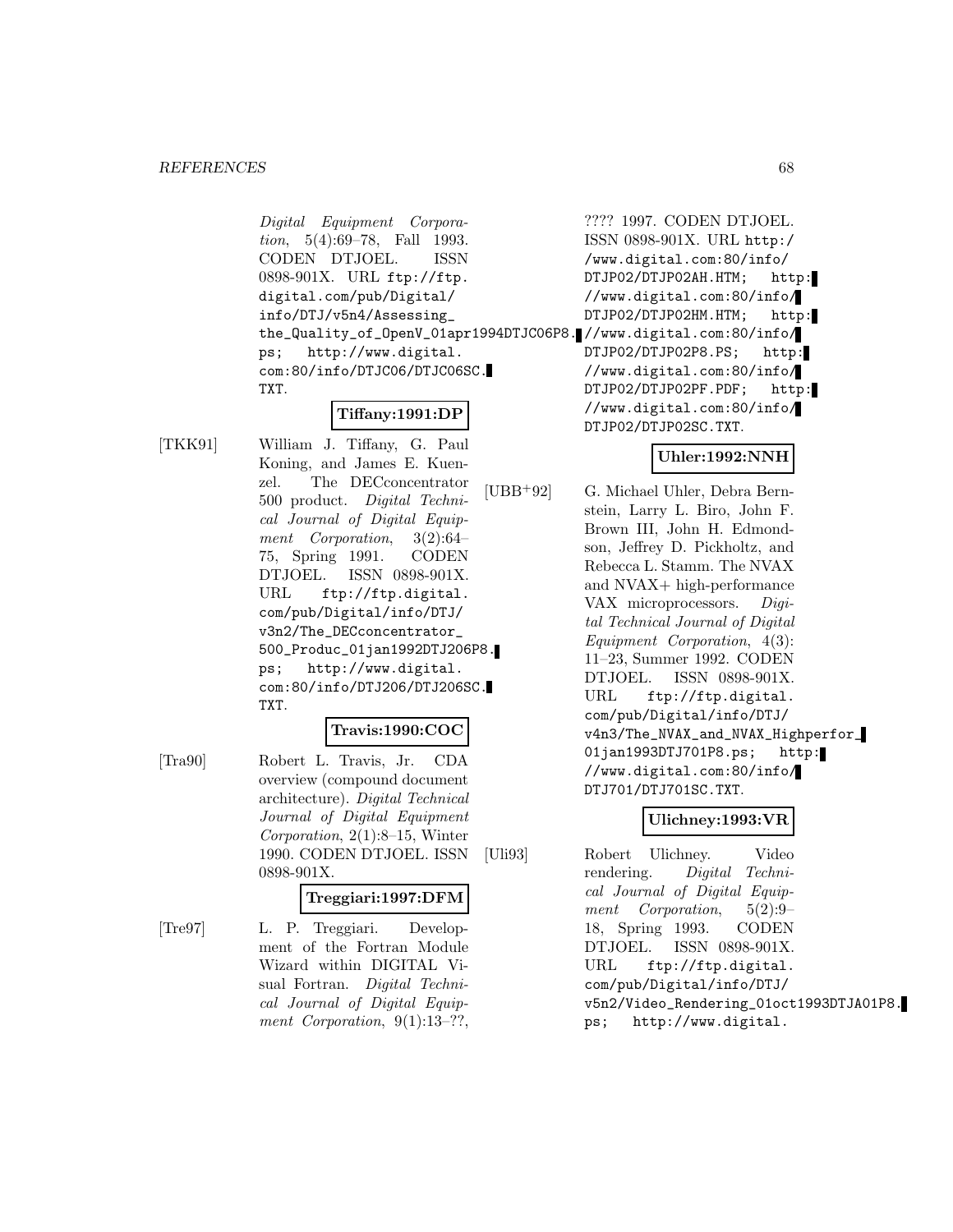com:80/info/DTJA01/DTJA01SC. TXT.

# **Ulichney:1996:F**

[Uli96] Robert Ulichney. Foreword. Digital Technical Journal of Digital Equipment Corporation, 7(4):??, March 1996. CODEN DTJOEL. ISSN 0898-901X. URL http:/ /www.digital.com:80/info/ DTJK00/v7n4-fore.htm.

#### **Viscarola:1989:WTB**

[VW89] Peter G. Viscarola and Jeffrey E. Watkins. The WAVE tools base for protocol testing. Digital Technical Journal of Digital Equipment Corporation, 1(9):51–60, June 1989. CODEN DTJOEL. ISSN 0898- 901X.

# **Walsh:1998:DFA**

[Wal98] Robert J. Walsh. DART: Fast application-level networking via data-copy avoidance. Digital Technical Journal of Digital Equipment Corporation, 9(4):61-75, ???? 1998. CODEN DTJOEL. ISSN 0898-901X. URL http:/ /www.digital.com:80/info/ DTJS05/DTJS05AH.HTM; http: //www.digital.com:80/info/ DTJS05/DTJS05HM.HTM; http: //www.digital.com:80/info/ DTJS05/DTJS05P8.PS; http: //www.digital.com:80/info/ DTJS05/DTJS05PF.PDF; http: //www.digital.com:80/info/ DTJS05/DTJS05SC.TXT.

# **Whitaker:1996:DSS**

[WBW96] Christian Whitaker, J. Stuart Bayley, and Rod D. W. Widdowson. Design of the server for the Spiralog File System. Digital Technical Journal of Digital Equipment Corporation, 8(2):15–31, October 1996. CODEN DTJOEL. ISSN 0898-901X. URL http:/ /www.digital.com:80/info/ DTJM02/DTJM02AH.HTM; http: //www.digital.com:80/info/ DTJM02/DTJM02HM.HTM; http: //www.digital.com:80/info/ DTJM02/DTJM02P8.PS; http: //www.digital.com:80/info/ DTJM02/DTJM02PF.PDF; http: //www.digital.com:80/info/ DTJM02/DTJM02SC.TXT.

## **Weber:1990:COR**

[Web90] Larry B. Weber. Compiler optimization in RISC systems. Digital Technical Journal of Digital Equipment Corporation, 2 (2):89–95, Spring 1990. CO-DEN DTJOEL. ISSN 0898- 901X.

## **Wells:1992:DOP**

[Wel92] Philip J. Wells. The development of an optimized PATHWORKS transport interface. Digital Technical Journal of Digital Equipment Corporation, 4(1):24–30 (or 24– 31??), Winter 1992. CODEN DTJOEL. ISSN 0898-901X. URL ftp://ftp.digital. com/pub/Digital/info/DTJ/ v4n1/The\_Development\_of\_ an\_Optimize\_01oct1992DTJ503P8.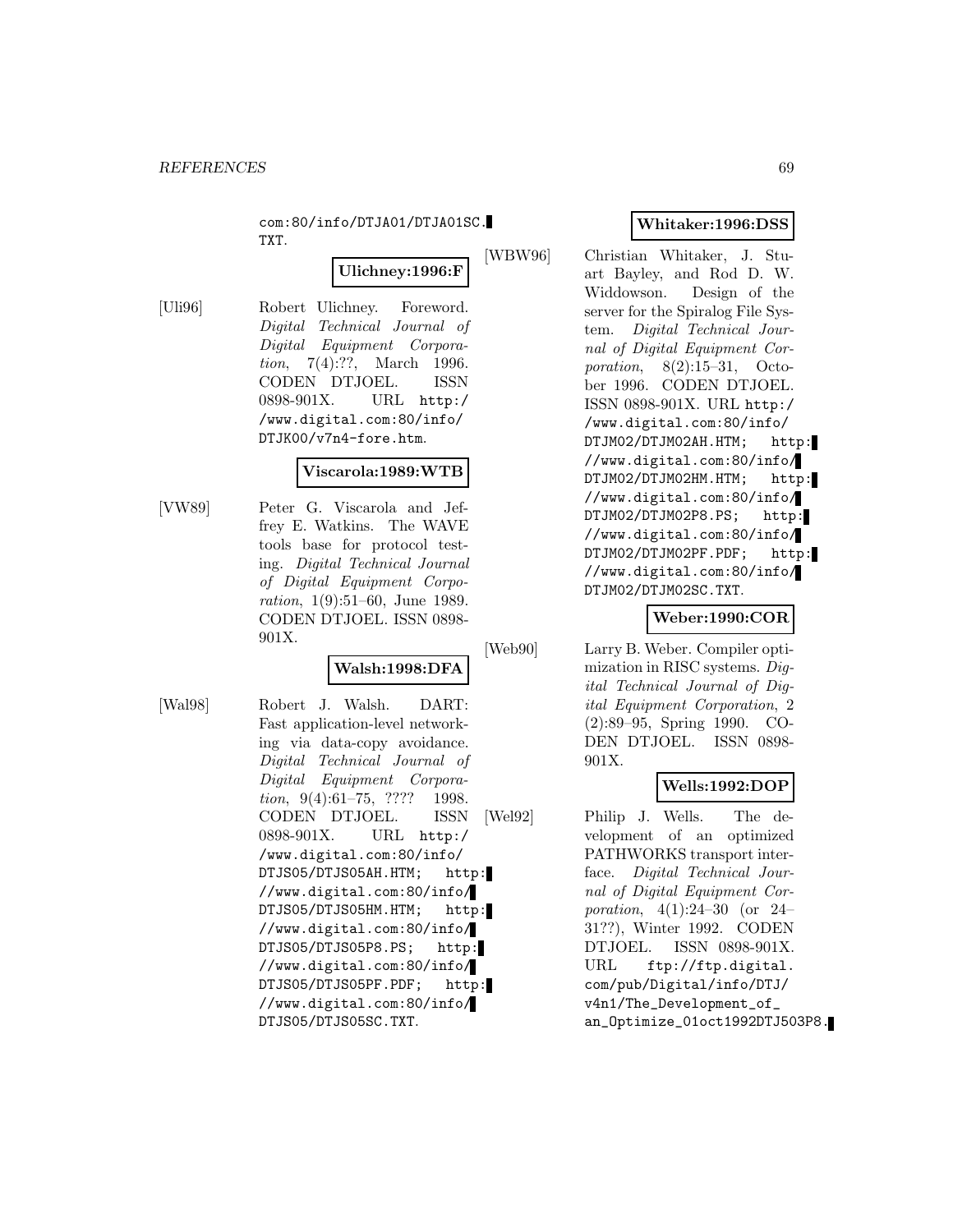ps; http://www.digital. com:80/info/DTJ503/DTJ503SC. TXT.

#### **Weiss:1997:DPW**

[WH97] Kenneth M. Weiss and Kenneth A. House. DIGITAL Personal Workstations: The design of high-performance, lowcost Alpha systems. Digital Technical Journal of Digital Equipment Corporation, 9(2):45-??, ???? 1997. CODEN DTJOEL. ISSN 0898-901X. URL http:/ /www.digital.com:80/info/ DTJQ04/DTJQ04AH.HTM; http: //www.digital.com:80/info/ DTJQ04/DTJQ04HM.HTM; http: //www.digital.com:80/info/ DTJQ04/DTJQ04P8.PS; http: //www.digital.com:80/info/ DTJQ04/DTJQ04PF.PDF; http: //www.digital.com:80/info/ DTJQ04/DTJQ04SC.TXT.

#### **Winston:1988:SSC**

[Win88] Jeff Winston. The system support chip, a multifunction chip for CVAX systems. Digital Technical Journal of Digital Equipment Corporation, 1 (7):121–128, August 1988. CO-DEN DTJOEL. ISSN 0898- 901X.

#### **Winters:1993:IDS**

[Win93] Gayn B. Winters. International distributed systems — architectural and practical issues. Digital Technical Journal of Digital Equipment Corporation, 5(3):53– 62, Summer 1993. CODEN

DTJOEL. ISSN 0898-901X. URL ftp://ftp.digital. com/pub/Digital/info/DTJ/ v5n3/INTERNATIONAL\_DISTRIBUTED\_ SYST\_01jan1994DTJB05P8.ps; http://www.digital.com: 80/info/DTJB05/DTJB05SC. TXT.

#### **Wilson:1996:DBO**

[WNR96] Linda S. Wilson, Craig A. Neth, and Michael J. Rickabaugh. Delivering binary object modification tools for program analysis and optimization. Digital Technical Journal of Digital Equipment Corporation, 8(1):19– 31 (or 18–31??), May 1996. CODEN DTJOEL. ISSN 0898-901X. URL ftp://ftp. digital.com/pub/Digital/ info/DTJ/v8n1/Delivering\_ Binary\_Object\_Modif\_04jun1996DTJL02P8. ps; http://www.digital. com:80/info/DTJL02/DTJL02. HTM; http://www.digital. com:80/info/DTJL02/DTJL02AH. HTM; http://www.digital. com:80/info/DTJL02/DTJL02P8. PS; http://www.digital. com:80/info/DTJL02/DTJL02PF. PDF; http://www.digital. com:80/info/DTJL02/DTJL02SC. TXT.

## **Warchol:1986:RQDX**

[WS86] Nicholas A. Warchol and Stephen F. Shirron. The RQDX3 design project. Digital Technical Journal of Digital Equipment Corporation, 1(2): 66–75, March 1986. CODEN DTJOEL. ISSN 0898-901X.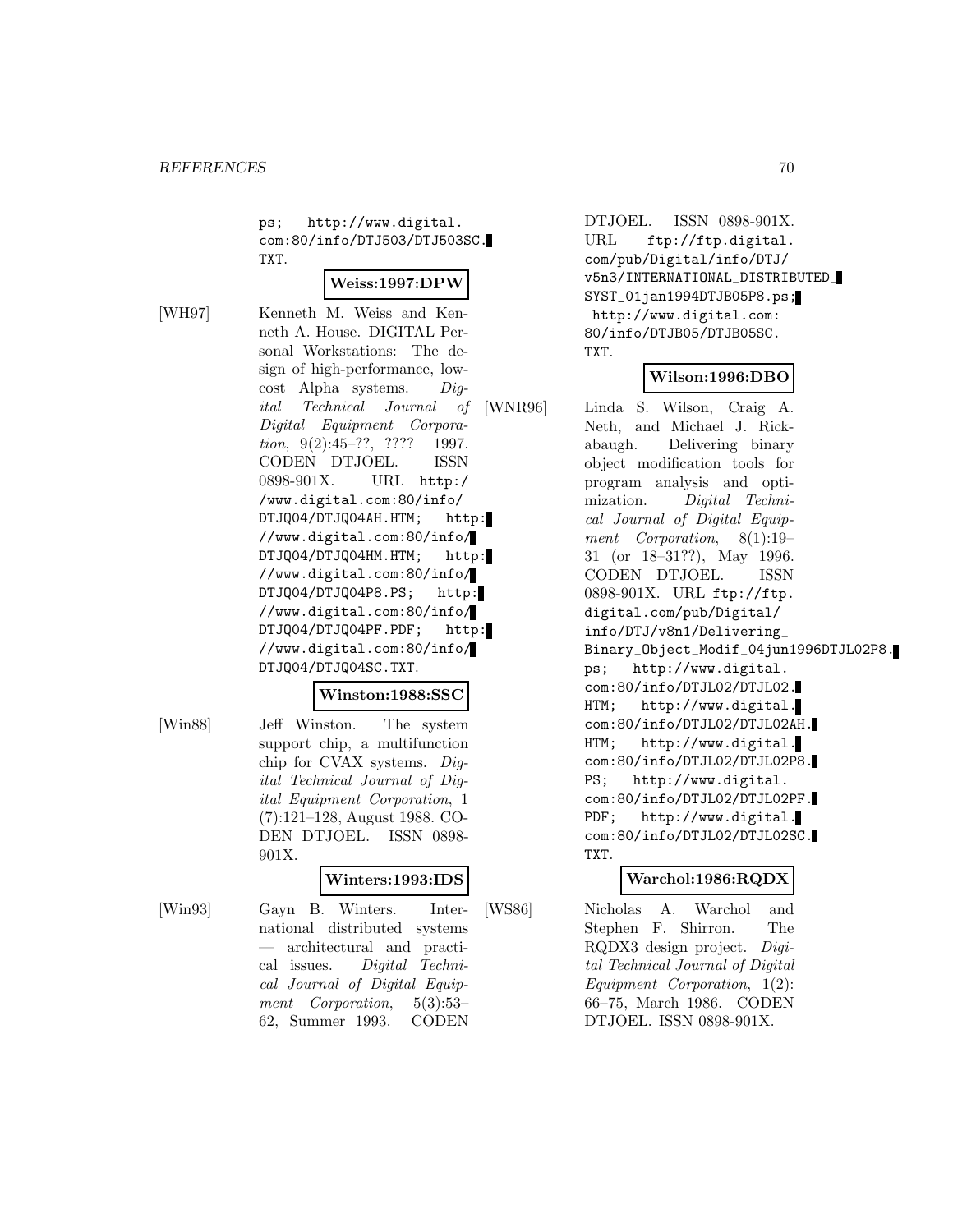## **Yau:1993:SCJ**

[Yau93] Michael M. T. Yau. Supporting the Chinese, Japanese, and Korean languages in the OpenVMS operating system. Digital Technical Journal of Digital Equipment Corporation, 5(3):63–79, Summer 1993. CODEN DTJOEL. ISSN 0898-901X. URL ftp://ftp. digital.com/pub/Digital/ info/DTJ/v5n3/SUPPORTING\_ THE\_CHINESE\_JAPANE\_01jan1994DTJB06P8. ps; http://www.digital. com:80/info/DTJB06/DTJB06SC. TXT.

## **Young:1990:DTI**

[YJ90] Carol A. Young and Neal F. Jacobson. The Digital table interchange format. Digital Technical Journal of Digital Equipment Corporation, 2 (1):28–37, Winter 1990. CO-DEN DTJOEL. ISSN 0898- 901X.

# **Yoshioka:1993:CID**

[YM93] Hirotaka Yoshioka and Jim Melton. Character internationalization in databases: A case study. Digital Technical Journal of Digital Equipment Corporation, 5(3):80–96, Summer 1993. CODEN DTJOEL. ISSN 0898-901X. URL ftp://ftp. digital.com/pub/Digital/ info/DTJ/v5n3/CHARACTER\_ INTERNATIONALIZATIO\_01jan1994DTJB07P8. ps; http://www.digital. com:80/info/DTJB07/DTJB07SC. TXT.

# **Yetto:1993:DOO**

[YMP<sup>+</sup>93] Lawrence Yetto, Dorothy Noren Millbrandt, Yanick Pouffary, Daniel J. Ryan Jr., and David J. Sullivan. The DECnet/OSI for OpenVMS version 5.5 implementation. Digital Technical Journal of Digital Equipment Corpora*tion*,  $5(1):21-33$  (or  $1-13??$ ), Winter 1993. CODEN DTJOEL. ISSN 0898-901X. URL ftp://ftp.digital. com/pub/Digital/info/DTJ/ v5n1/The\_DECnetOSI\_for\_OpenVMS\_ Ver\_01jul1993DTJ902P8.ps; http://www.digital.com: 80/info/DTJ902/DTJ902SC. TXT.

#### **Yang:1991:FDL**

[YST91] Henry S. Yang, Barry A. Spinney, and Stephen Towning. FDDI data link development. Digital Technical Journal of Digital Equipment Corporation,  $3(2):31-41$ , Spring 1991. CODEN DTJOEL. ISSN 0898-901X. URL ftp://ftp. digital.com/pub/Digital/ info/DTJ/v3n2/FDDI\_Data\_ Link\_Developmentysic\_01jan1992DTJ203P8. ps; http://www.digital. com:80/info/DTJ203/DTJ203SC. TXT.

#### **Zaremba:1995:ADV**

[Zar95] Donald A. Zaremba. Adding a data visualization tool to DEC FUSE. Digital Technical Journal of Digital Equipment Corporation, 7(2):20– 33, Spring 1995. CODEN